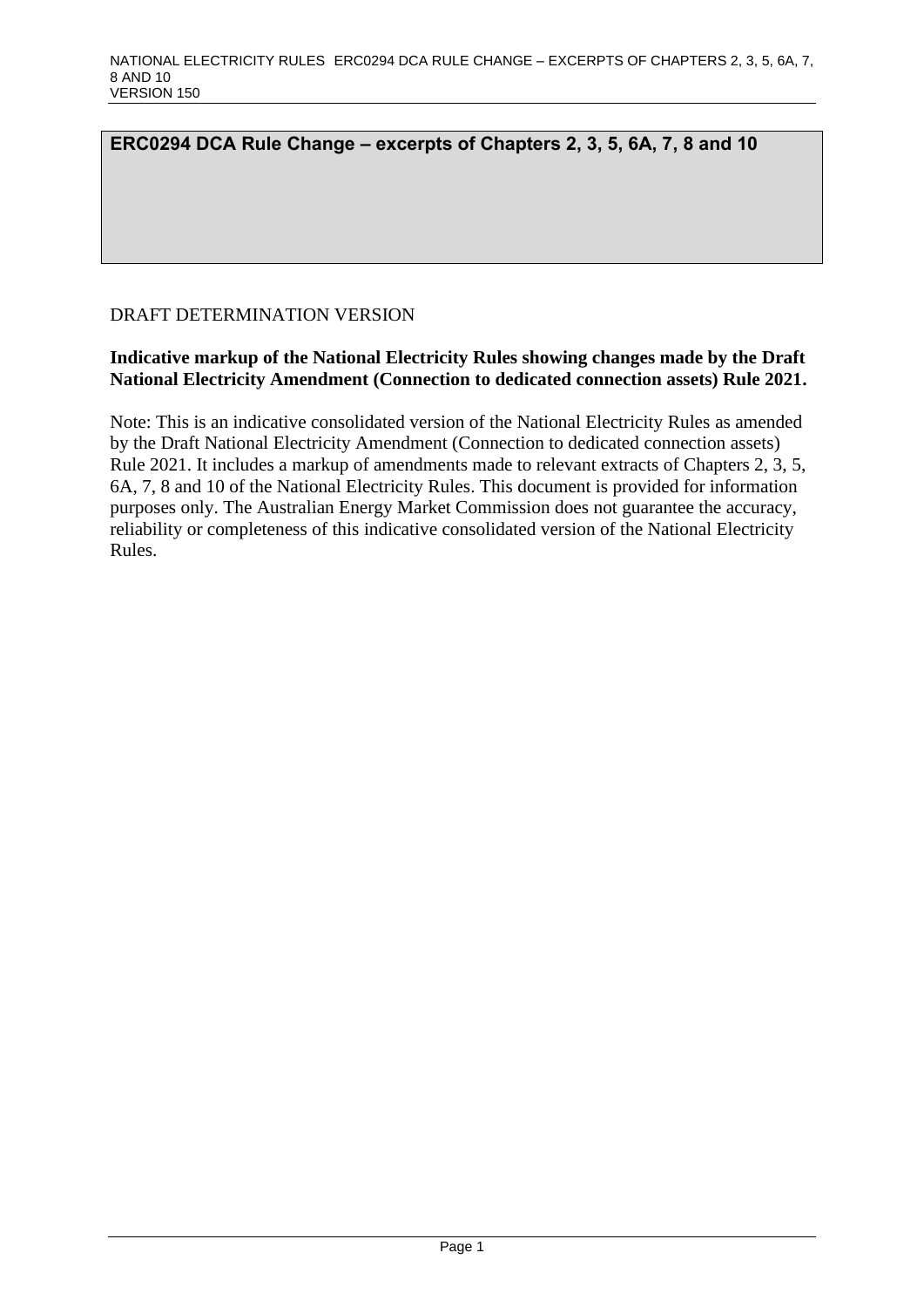# **CHAPTER 2**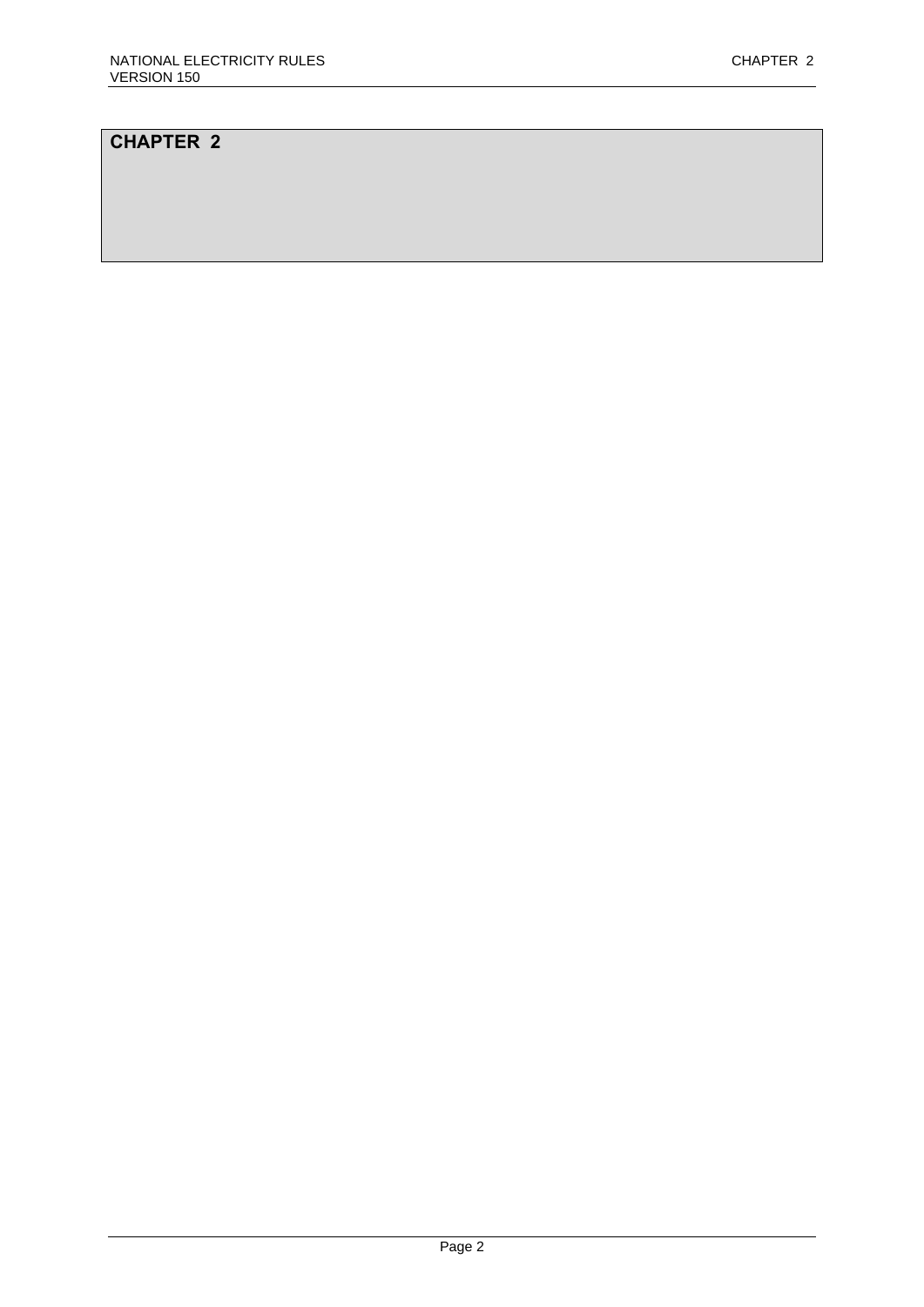# **Registered Participants and Registration**

**…**

# **2.5 Network Service Provider**

# **2.5.1 Registration as a Network Service Provider**

- (a) Subject to clause 2.5.1(d), a person must not engage in the activity of owning, controlling or operating a *transmission or distribution system* unless that person is registered by *AEMO* as a *Network Service Provider*.
- (b) **[Deleted]**
- (c) **[Deleted]**
- (d) The *AER* may, in accordance with the guidelines issued from time to time by the *AER*, exempt any person or class of persons who is or are required to register as a *Network Service Provider* from:
	- (1) the requirement to register as a *Network Service Provider*; or
	- (2) the operation of Chapter 5,

where (in the *AER's* opinion) an exemption is not inconsistent with the *national electricity objective*.

- (d1) An exemption granted by the *AER* under paragraph (d):
	- (1) is, if the exemption relates to a person who owns, controls or operates an *embedded network*, deemed to be subject to the *ENM conditions* unless:
		- (i) the *embedded network* the subject of the exemption is located in a *participating jurisdiction* in which persons *connected*, or proposed to be *connected*, to the *embedded network* are not afforded the right to a choice of *retailer*; or
		- (ii) the *AER* has made a determination under paragraph (d2); and
	- (2) may be subject to such other conditions as the *AER* deems appropriate.
- (d2) If the *AER* considers that the likely costs of complying with *ENM conditions* outweigh the likely benefits to persons *connected*, or proposed to be *connected*, to the *embedded network*, the *AER* may, when granting an exemption under paragraph (d), determine to exempt that person or class of persons from the requirement to comply with the *ENM conditions* until such time as an *ENM conditions trigger* occurs.
- (d3) [**Deleted**] An exemption granted by the *AER* under paragraph (d) is, if the exemption relates to a person who owns, controls or operates a *large dedicated connection asset*, deemed to be subject to the condition that the person must comply with clause  $5.2A.6(c)$ , clause  $5.2A.8$  and rule  $5.5$ , as if that person were a *Dedicated Connection Asset Service Provider*.
- (d4) A person granted an exemption under paragraph (d3) must comply with the deemed conditions and any other conditions imposed by the *AER* for that exemption.**[Deleted]**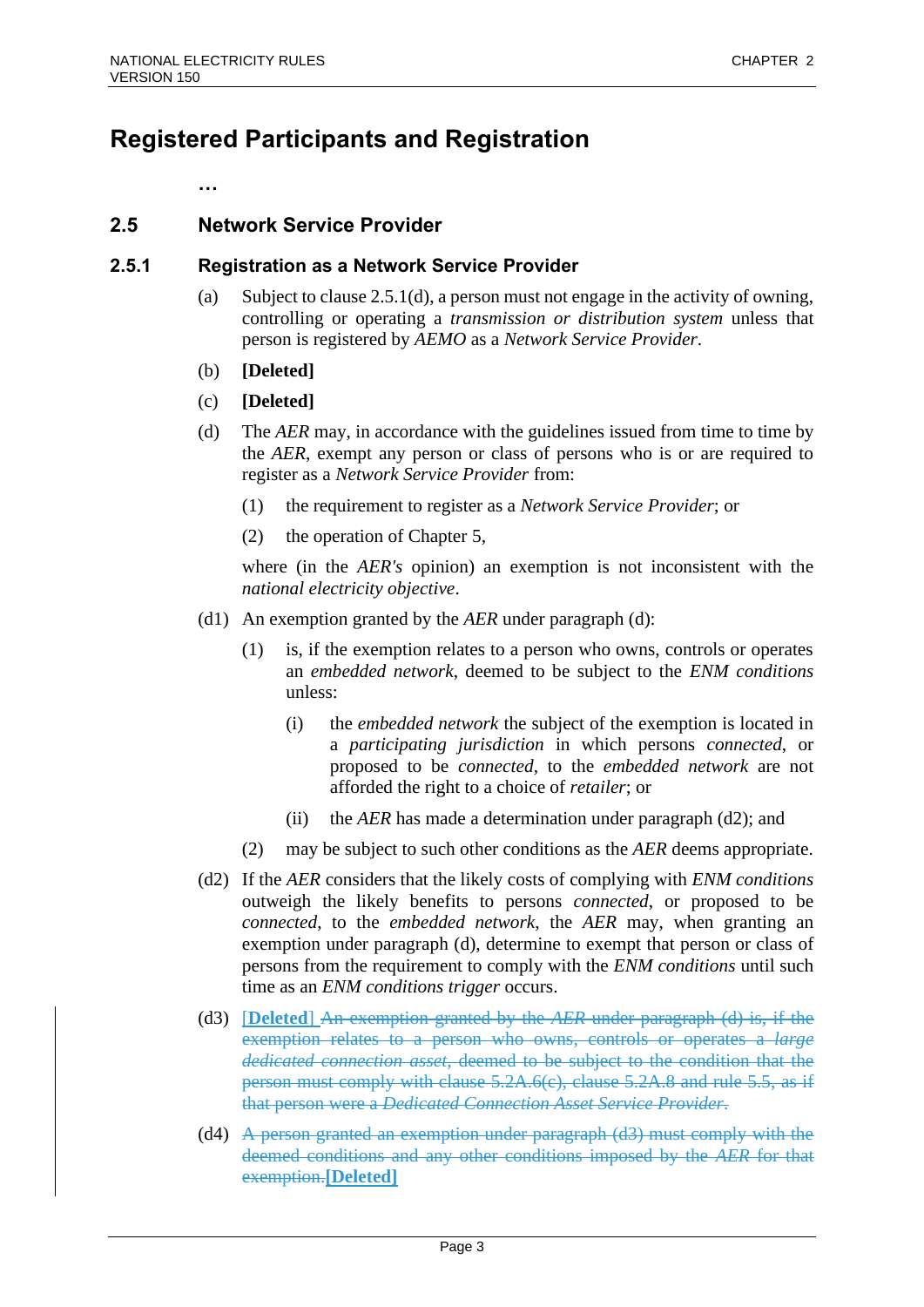This clause is classified as a civil penalty provision under the National Electricity (South Australia) Regulations. (See clause 6(1) and Schedule 1 of the National Electricity (South Australia) Regulations.)

- (e) The *AER* must develop and issue guidelines for the exemptions described in clause 2.5.1(d) pursuant to the *Rules consultation procedures* and in accordance with those procedures consult with *Registered Participants* and authorities responsible for administering the *jurisdictional electricity legislation*.
- (e1) Without limitation, an exemption may be given which only relates to certain specified *transmission or distribution systems* or classes of *transmission or distribution systems*.
- (f) Prior to granting any exemption under clause 2.5.1(d), the *AER* must consult with the authorities responsible for administering the *jurisdictional electricity legislation* in the *participating jurisdictions* in which any *transmission systems* or *distribution systems* owned, operated or controlled by persons or class of persons under exemption consideration are located.
- (g) Without limitation, an exemption may be given which only relieves a person or class of persons from either or both of the matters described in clause 2.5.1(d)(1) or (2) in relation to certain specified *transmission or distribution systems* or classes of *transmission or distribution systems*.

### **2.5.1A Dedicated Connection Asset Service Provider[Deleted]**

- (a) This clause 2.5.1A has no application to the *declared transmission system* of an *adoptive jurisdiction*.
- (b) A *Transmission Network Service Provider* must classify any parts of its *transmission system* that are *dedicated connection assets* into *large dedicated connection assets* and *small dedicated connection assets*.

#### **Note**

- A *third party DCA* is defined for the purposes of Chapter 2 to be a *transmission system*.
- (c) A *Transmission Network Service Provider* wishing to classify a *dedicated connection asset* must apply to do so in its application under rule 2.9 or separately by submitting a notice to *AEMO* in the form prescribed for this purpose by *AEMO*. The *Transmission Network Service Provider* must provide sufficient evidence to satisfy *AEMO* that the *dedicated connection asset* is appropriately classified as a *large dedicated connection asset* or *small dedicated connection asset* (as applicable).
- (d) If *AEMO* receives an application for classification under paragraph (c), it may approve or reject the application. *AEMO* must approve the classification of a *dedicated connection asset* if it is satisfied, based on the evidence that it is provided by the *Transmission Network Service Provider*, that the part of the *transmission system* is a *large dedicated connection asset* or *small dedicated connection asset* (as applicable).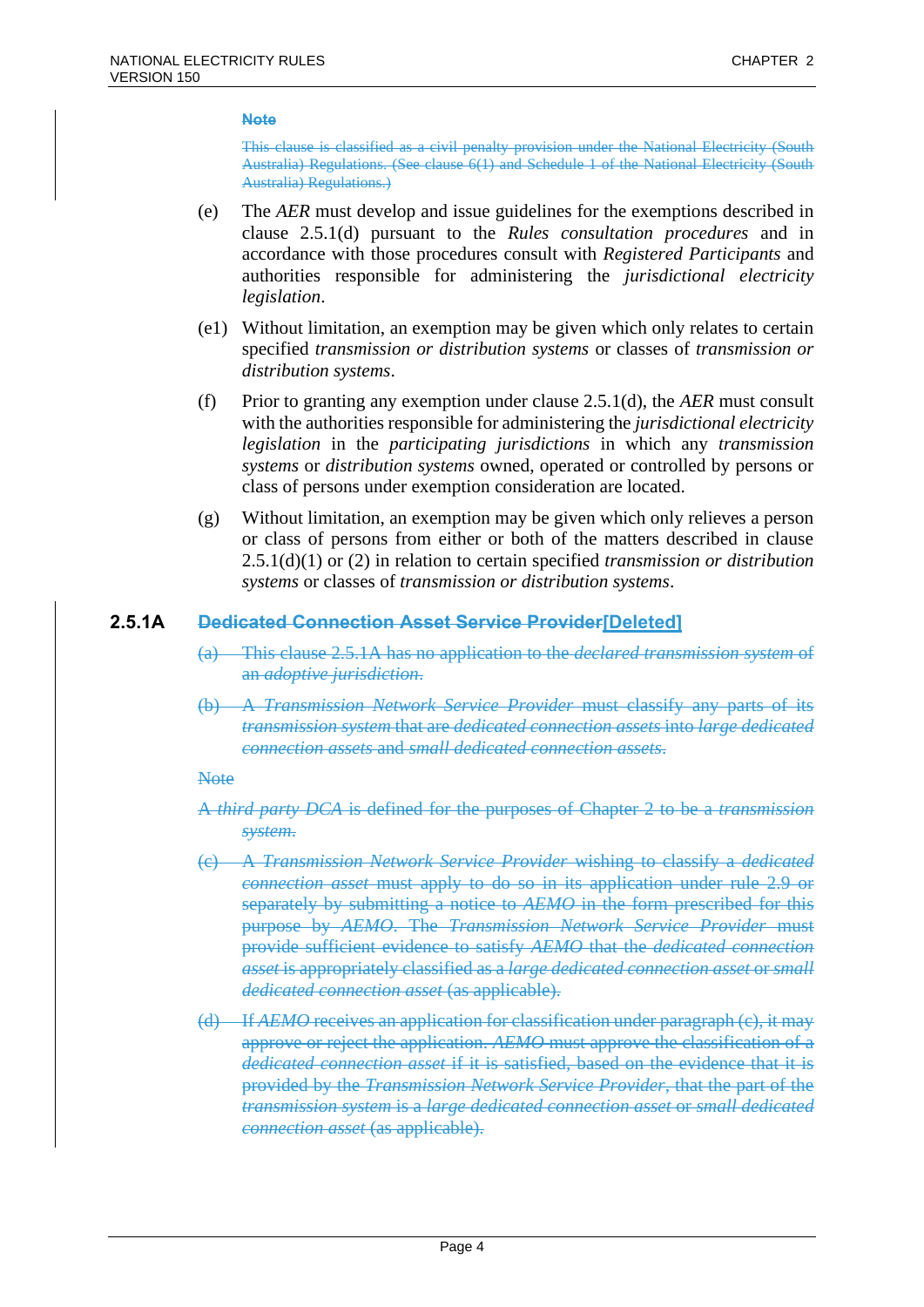**…**

- (e) Nothing in paragraph (b) requires the classification of any *dedicated connection asset* which forms part of a *transmission system* in respect of which an exemption under paragraph 2.5.1(d) applies.
- (f) A *Dedicated Connection Asset Service Provider* is:
	- (1) only required to comply with a rule that is expressed to apply to a *Network Service Provider* or a *Transmission Network Service Provider* in those capacities where the rule expressly provides that it applies to a *Dedicated Connection Asset Service Provider*; and
	- (2) required to comply with all rules which are expressed to apply to a *Registered Participant*.
- (g) A *Transmission Network Service Provider* is taken to be a *Dedicated Connection Asset Service Provider* only in so far as its activities relate to any of its *dedicated connection assets*.

**2.12 Interpretation of References to Various Registered Participants**

- (a) A person may register in more than one of the categories of *Registered Participant*.
- (b) Notwithstanding anything else in the *Rules*, a reference to:
	- (1) a "*Generator*" applies to a person registered as a *Generator* only in so far as it is applicable to matters connected with the person's *scheduled generating units*, *semi-scheduled generating units*, *non-scheduled generating units*, *market generating units* or *non-market generating units*;
	- (1A) a "*Small Generation Aggregator*" applies to a person registered as a "*Small Generation Aggregator*" only in so far as it is applicable to matters connected with the person's *small generating units* or *market generating units*;
	- (1B) a "*Market Ancillary Service Provider*" applies to a person registered as a "*Market Ancillary Service Provider*" only in so far as it is applicable to matters connected with the person's *ancillary service load*;
	- (2) a "*Scheduled Generator*", "*Semi-Scheduled Generator*", "*Non-Scheduled Generator*", "*Market Generator*" or "*Non-Market Generator*" applies to a person only in so far as it is applicable to matters connected with the person's *scheduled generating units*, *semischeduled generating units*, *non-scheduled generating units*, *market generating units* or *non-market generating units* respectively;
	- (3) a "*Customer*" applies to a person registered as a *Customer* only in so far as it is applicable to matters connected with the person's *first-tier loads*, *second-tier loads* or *market loads*;
	- (4) a "*First Tier Customer*", "*Second Tier Customer*" or "*Market Customer*" applies to a person only in so far as it is applicable to matters connected with the person's *first-tier loads*, *second-tier loads* or *market loads* respectively;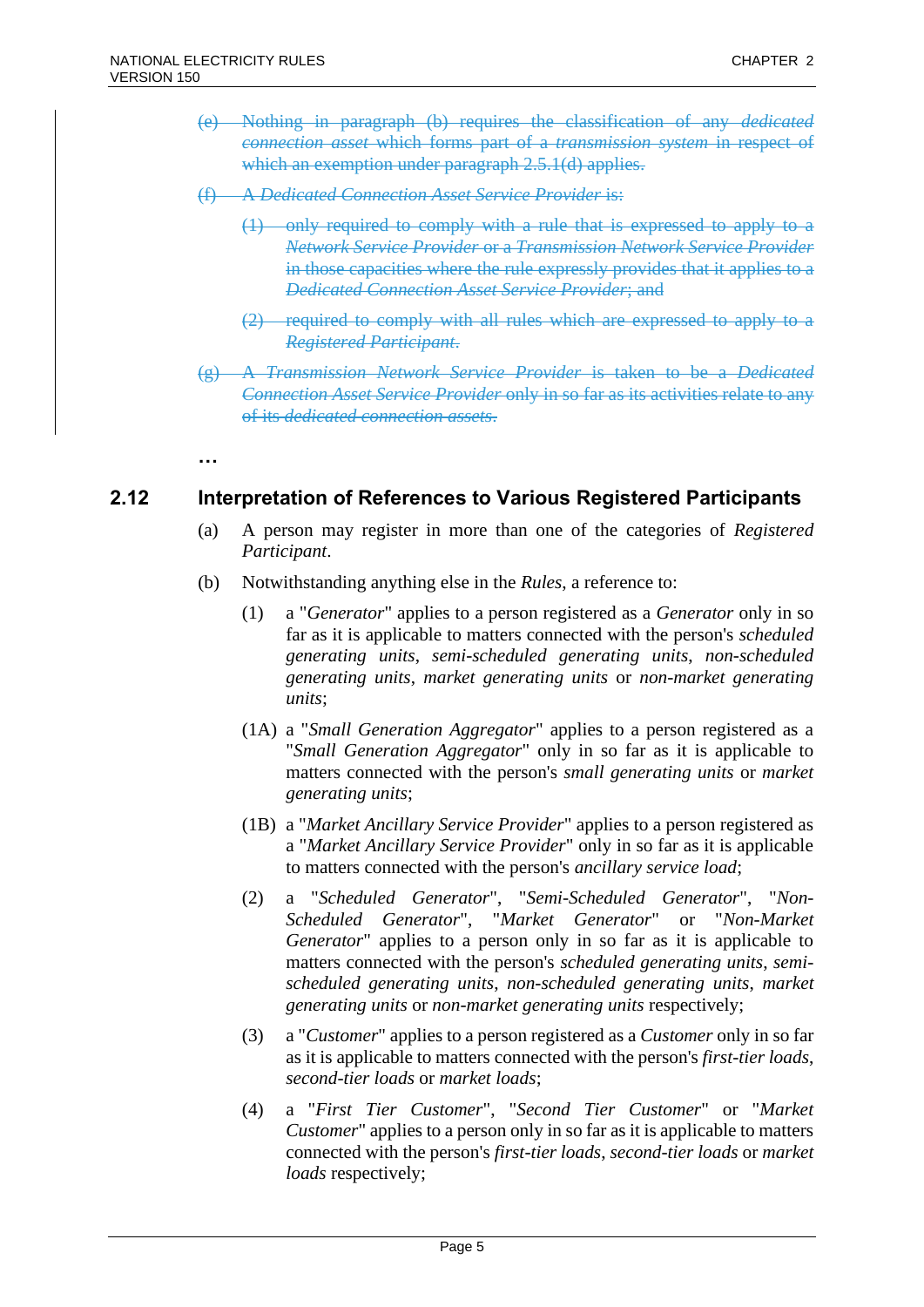- (4A) a "*Trader*" applies to a person only in so far as it is applicable to matters connected with the person's activities as a *Trader*;
- (4B) a "*Reallocator*" applies to a person only in so far as it is applicable to matters connected with the person's activities as a *Reallocator*;
- (5) subject to clause 2.5.1A(f), a "*Network Service Provider*" applies to a person registered as a *Network Service Provider* only in so far as it is applicable to matters connected with the person's *network services*, including *market network services* and *scheduled network services*;
- (5A) a "*Dedicated Connection Asset Service Provider*" applies to a person only in so far as it is applicable to matters connected with the person's *dedicated connection assets*;**[Deleted];**
- (6) a "*Market Network Service Provider*" or "*Scheduled Network Service Provider*" applies to a person only in so far as it is applicable to matters connected with the person's *market network services* or *scheduled network services* respectively;
- (7) a "*Market Participant*" applies to a person who is a *Market Participant* and:
	- (i) where that person is registered as a *Market Generator*, in so far as it is applicable to matters connected with the person's *market generating units* or *ancillary services generating units*; and
	- (i1) where that person is registered as a *Market Small Generation Aggregator*, in so far as it is applicable to matters connected with the person's *market generating units*; and
	- (i2) where that person is registered as a *Market Ancillary Service Provider*, in so far as it is applicable to matters connected with the person's *ancillary service load*; and
	- (ii) where that person is registered as a *Market Customer*, in so far as it is applicable to matters connected with the person's *market loads* or *market ancillary service loads*; and
	- (iii) where that person is registered as a *Market Network Service Provider*, in so far as it is applicable to matters connected with the person's *market network services*; and
	- (iv) where that person is registered in any category of *Market Participant* additional to a *Market Generator* and/or a *Market Customer* and/or a *Market Network Service Provider*, to the extent to which the reference would otherwise apply to the person if it were not taken to be a *Market Generator*, *Market Customer* or *Market Network Service Provider*; and
- (8) a "*Registered Participant*" applies to a person who is registered under Chapter 2 and:
	- (i) where that person is registered as a *Generator*, in so far as it is applicable to matters connected with any of the *Generator's scheduled generating units*, *semi-scheduled generating units*, *non-scheduled generating units*, *market generating units* and *non-market generating units*;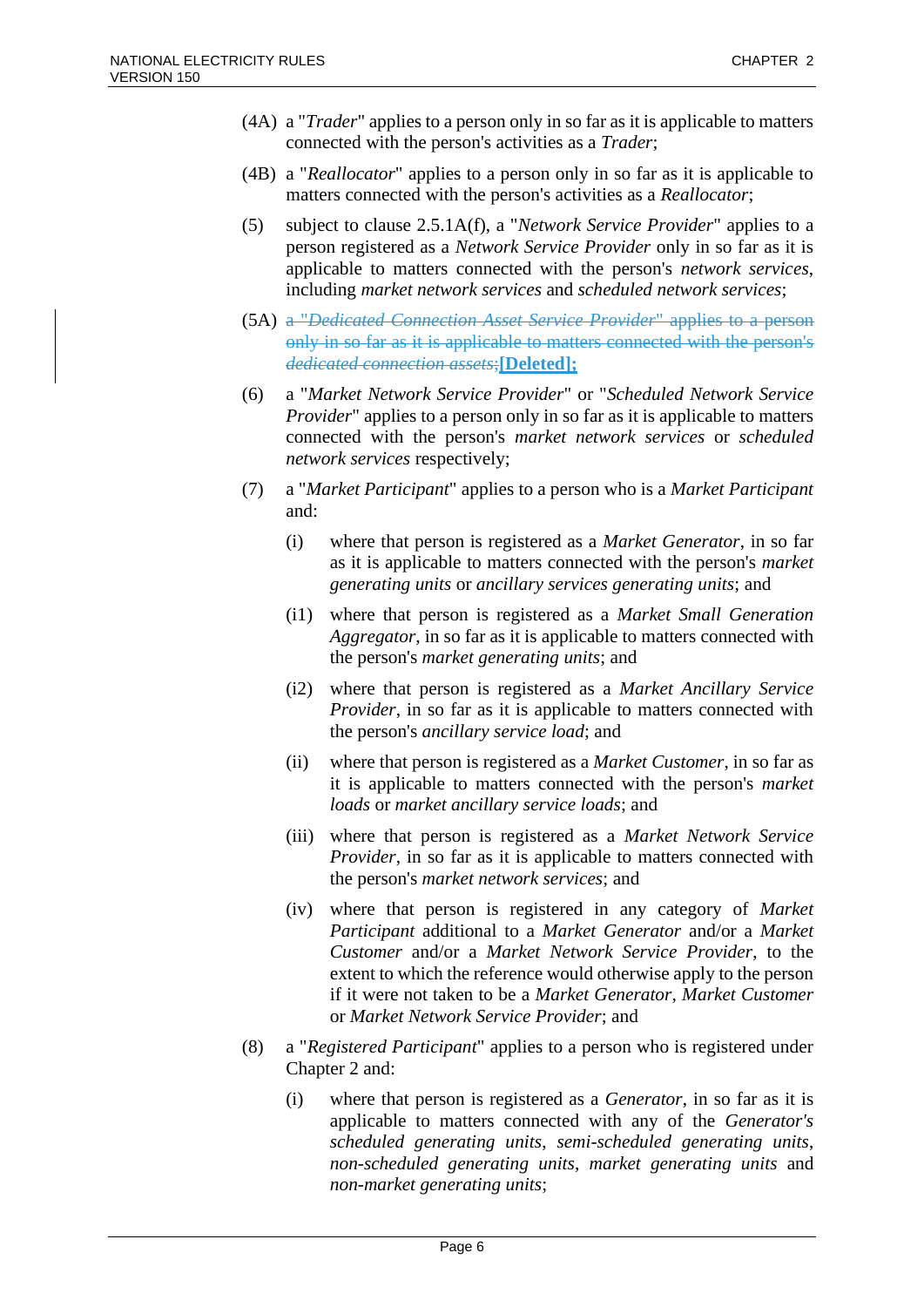- (ii) where that person is registered as a *Customer*, in so far as it is applicable to matters connected with any of the *Customer's firsttier loads*, *second-tier loads* or *market loads*; and
- (iii) where that person is registered in any other *Registered Participant* category, to the extent to which the reference would apply to the person if it were not registered in another *Registered Participant* category.

(c) In rule 2.12, "*matter*" includes any assets, liabilities, acts, omissions or operations (whether past, present or future).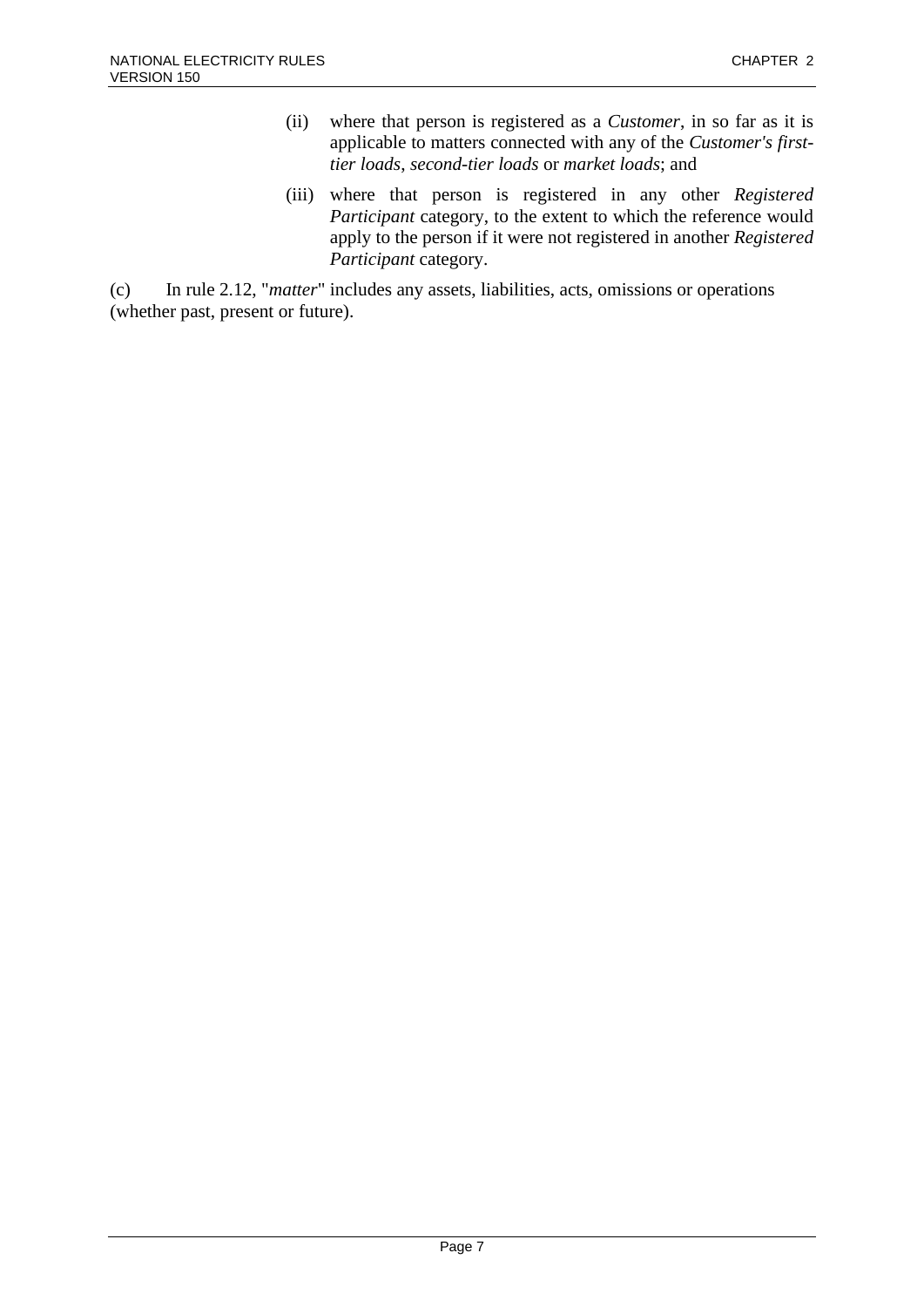# **CHAPTER 3**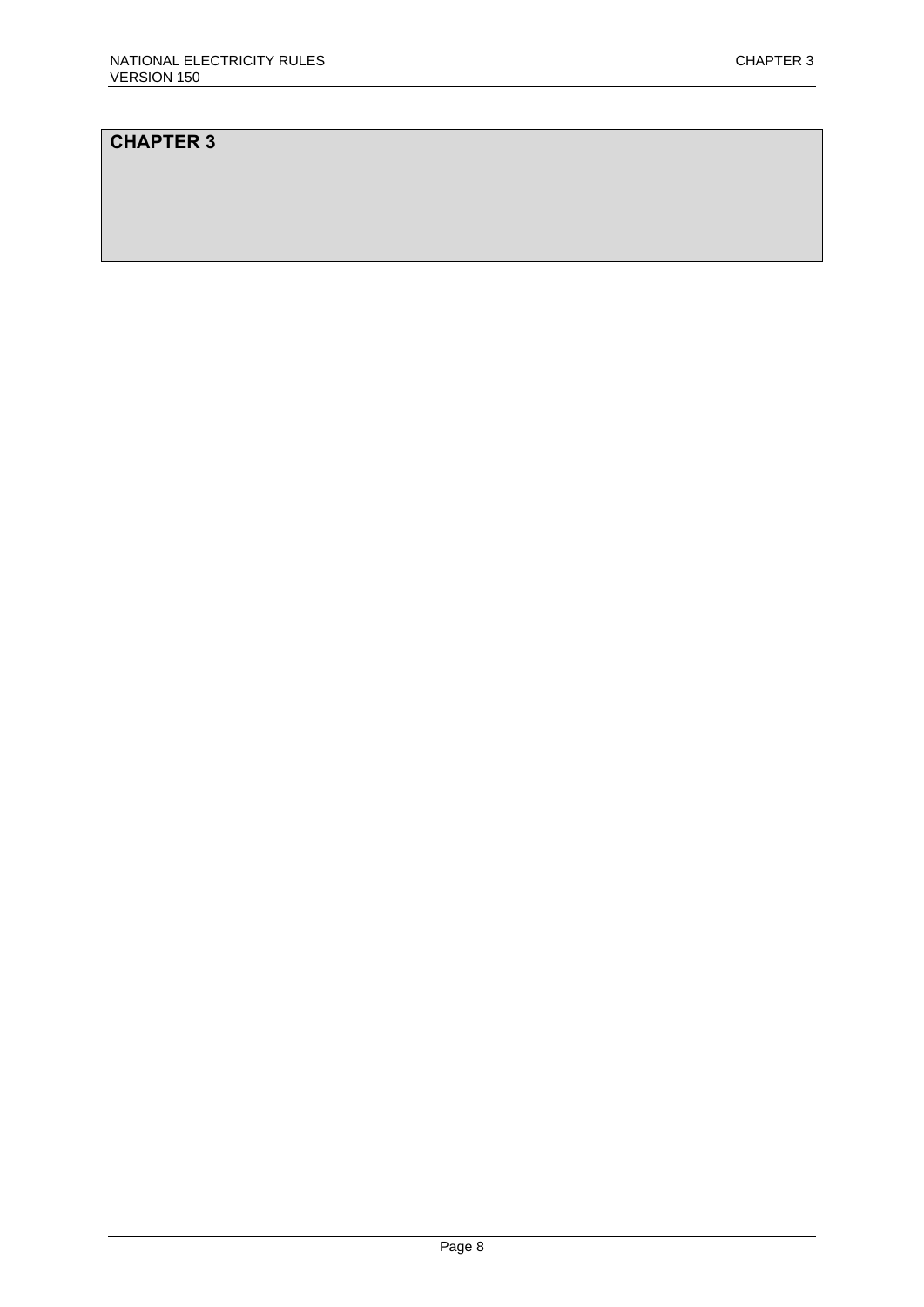### **3.6.2 Intra-regional losses**

- (a) *Intra-regional losses* are *electrical energy losses* that occur due to the transfer of electricity between a *regional reference node* and *transmission network connection points* in the same *region*.
- (b) *Intra-regional loss factors*:
	- (1) notionally describe the *marginal electrical energy losses* for electricity transmitted between a *regional reference node* and a *transmission network connection point* in the same *region* for a defined time period and associated set of operating conditions;
	- (2) will be either:
		- (i) two *intra-regional loss factors* where *AEMO* determines, in accordance with the methodology determined under clause 3.6.2(d), that one *intra-regional loss factor* does not, as closely as is reasonably practicable, describe the average of the *marginal electrical energy losses* for electricity transmitted between a *transmission network connection point* and the *regional reference node* for the *active energy* generation and consumption at that *transmission network connection point*; or
		- (ii) one static *intra-regional loss factor* in all other circumstances;
	- (2A) must be determined in accordance with the methodology determined by *AEMO* under clause 3.6.2(d) for each *transmission network connection point*;
	- (2B) apply for a *financial year*; and
	- (3) may, with the agreement of the *AER*, be averaged over an adjacent group of *transmission network connection points* within a single *region*. If averaging is used, the relevant *transmission network connection points* will be collectively defined as a *virtual transmission node* with a *loss factor* calculated as the volume weighted average of the *intraregional loss factors* of the constituent *transmission network connection points*.
- (b1) If *AEMO* determines two *intra-regional loss factors* for a *transmission network connection point* under clause 3.6.2(b)(2), *AEMO* must apply the *intra-regional loss factors* in *central dispatch* and *spot market transactions* in accordance with the procedure determined by *AEMO* under clause  $3.6.2(d1)$ .
- (c) An *intra-regional loss factor* is to be used as a price multiplier that can be applied to the *regional reference price* to determine the *local spot price* at each *transmission network connection point* and *virtual transmission node*.
- (d) *AEMO* must determine, *publish* and maintain, in accordance with *Rules consultation procedures*, a methodology for the determination of *intraregional loss factors* to apply for a *financial year* for each *transmission network connection point*.
- (d1) *AEMO* must determine, *publish* and maintain, in consultation with *Registered Participants*, a procedure that includes a description of the manner in which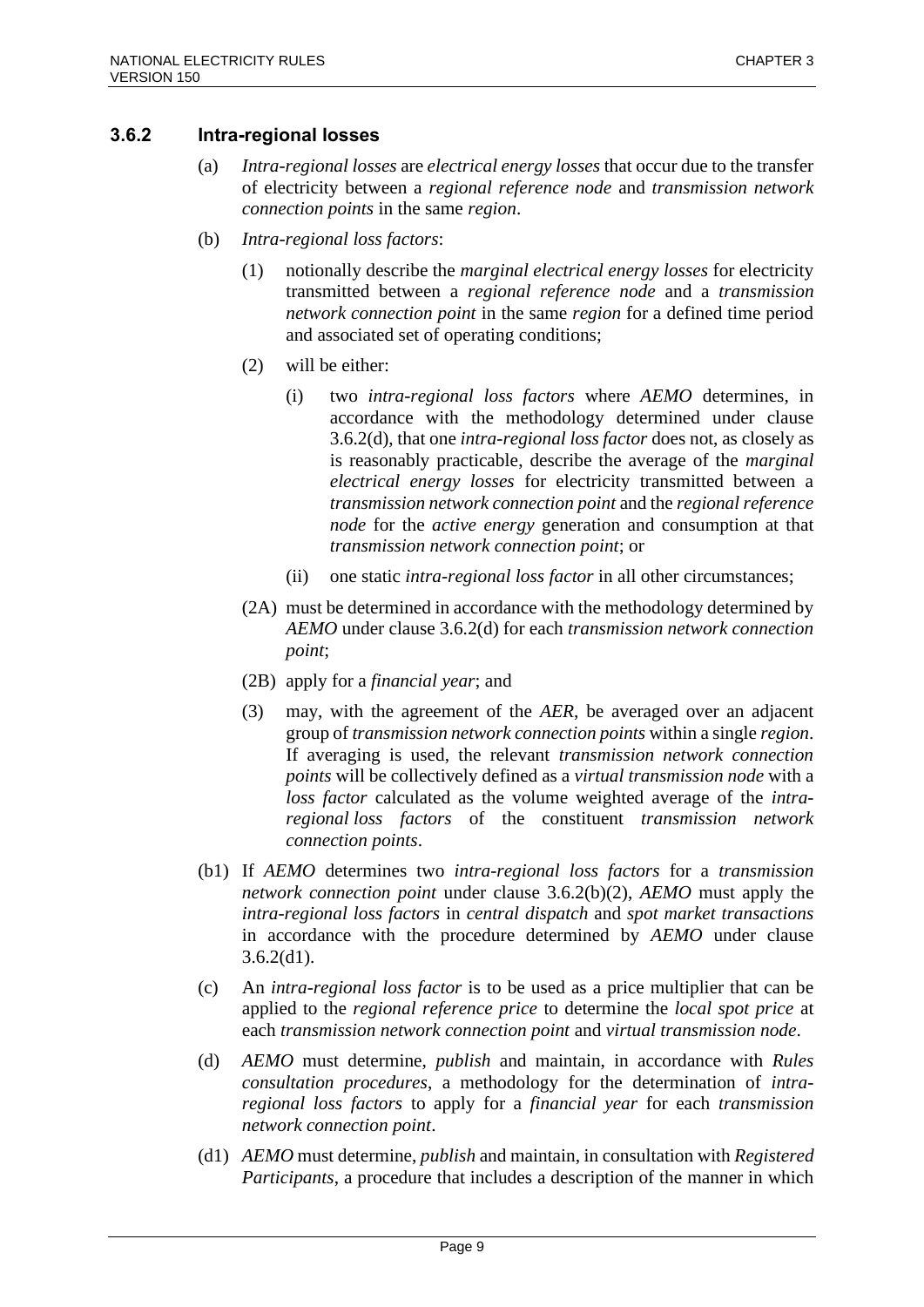*AEMO* will, if two *intra-regional loss factors* apply to a *transmission network connection point*, apply two *intra-regional loss factors* in *central dispatch* and *spot market transactions*. The procedure determined under this paragraph (d1) must describe how *AEMO* will identify and measure the *generation* and *load* at each *transmission network connection point* and apply the relevant *intra-regional loss factor* against that *generation* or *load*.

- (e) In preparing the methodology referred to in clause 3.6.2(d), *AEMO* must implement the following principles:
	- (1) *Intra-regional loss factors* are to apply for a *financial year*.
	- (2) An *intra-regional loss factor* must, as closely as is reasonably practicable, describe the average of the *marginal electrical energy losses* for electricity transmitted between a *transmission network connection point* and the *regional reference node* in the same *region* for each *trading interval* of the *financial year* in which the *intra-regional loss factor* applies.
	- (2A) *Intra-regional loss factors* must aim to minimise the impact on the *central dispatch* process of *generation* and *scheduled load* compared to that which would result from a fully optimised dispatch process taking into account the effect of losses.
	- (3) Forecast *load* and *generation* data for the *financial year* for which the *intra-regional loss factor* is to apply must be used. The forecast *load* and *generation* data used must be that *load* and *generation* data prepared by *AEMO* pursuant to clause 3.6.2A.
	- (4) The *load* and *generation* data referred to in clause 3.6.2(e)(3) must be used to determine *marginal loss factors* for each *transmission network connection point* for the *financial year* to which the *load* and *generation* data relates.
	- (5) An *intra-regional loss factor* for a *transmission network connection point* is determined using a volume weighted average of the *marginal loss factors* for the *transmission network connection point*.
- (f) *AEMO* must calculate *intra-regional loss factors* for each *transmission network connection point* for each *financial year* in accordance with the methodology prepared and published by *AEMO* under clause 3.6.2(d).
- (f1) By 1 April in each year, *AEMO* must *publish* the *intra-regional loss factors* revised under clause 3.6.2(f) and to apply for the next *financial year*.
- (g) *AEMO* must, in accordance with the *Rules consultation procedures*, determine, *publish* and maintain the methodology which is to apply to the calculation of average *intra-regional loss factors*, determined in accordance with clause 3.6.2(b)(3), for each *virtual transmission node* proposed by a *Distribution Network Service Provider*.
- (h) As soon as practicable after the *publication* of the methodology referred to in clause 3.6.2(g), and thereafter by 1 April in each year, *AEMO* must calculate and *publish* the *intra-regional loss factors* for each *virtual transmission node*, determined in accordance with clause 3.6.2(b)(3), that are to apply for the next *financial year*.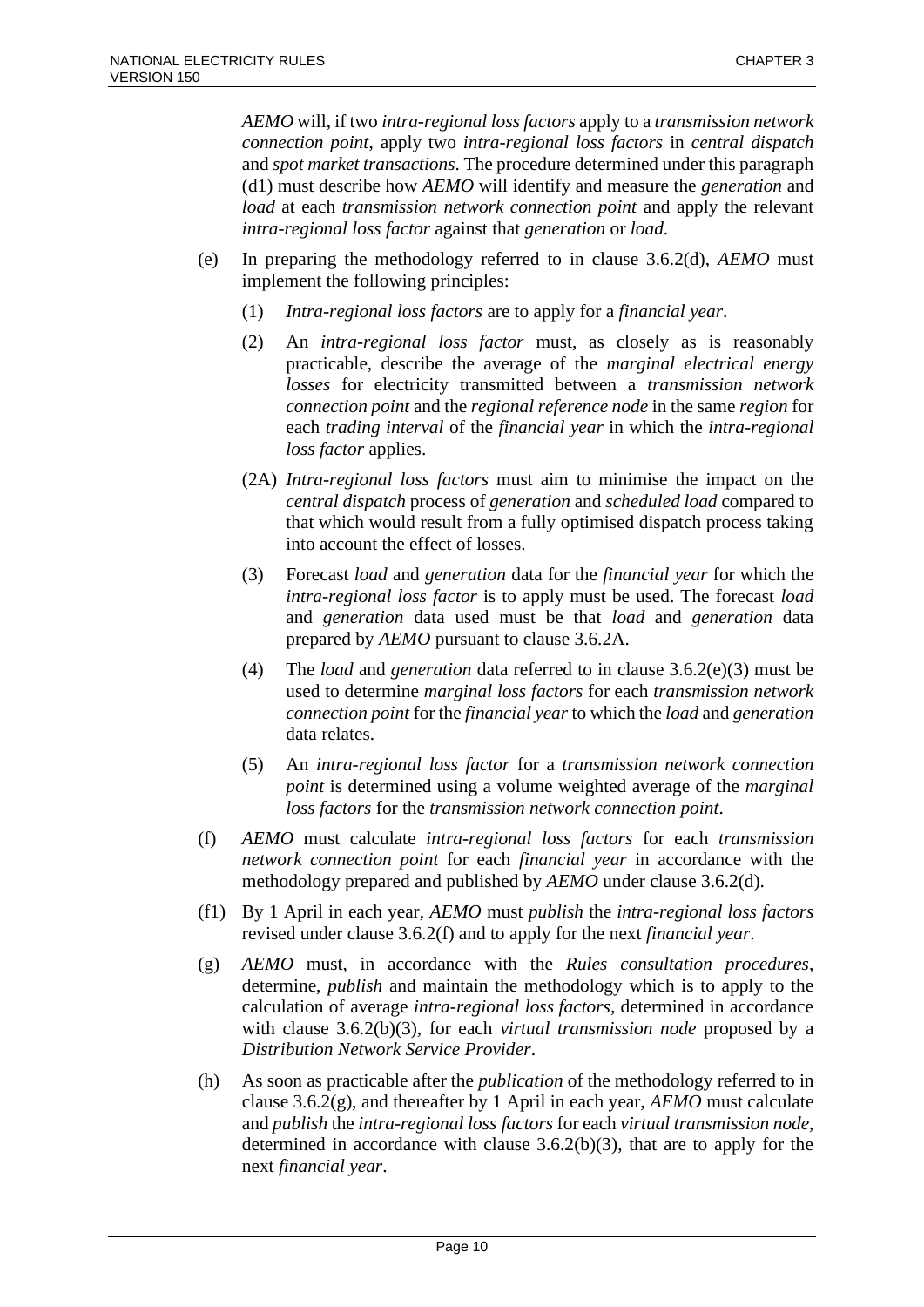- (i) Notwithstanding clauses 3.6.2(a) to (f1), *AEMO* must:
	- (1) determine an *intra-regional loss factor* in the *financial year* in which an *intra-regional loss factor* is to apply for a *transmission network connection point* which is established in that *financial year* in accordance with the procedure for establishing *connection* set out in rule 5.3, provided that *AEMO* did not determine an *intra-regional loss factor* for the *transmission network connection point* pursuant to clause 3.6.2(f1) in the *financial year* preceding that in which the *connection point* is established; or
	- (2) revise an *intra-regional loss factor* in the *financial year* in which an *intra-regional loss factor* is to apply for a *transmission network connection point* which is modified in that *financial year* in accordance with the procedure for modifying *connection* set out in rule 5.3, provided that, in *AEMO's* reasonable opinion, the modification to that *connection point* results in a material change in the capacity of the *connection point*.
- (j) *AEMO* must, where required to determine an *intra-regional loss factor* for an established or modified *transmission network connection point* under clause 3.6.2(i), do so as far as practicable in accordance with the methodology *published* by *AEMO* pursuant to clause 3.6.2(d).
- (k) For the purposes of clause 3.6.2(j), the forecast *load* and *generation* data used to calculate an *intra-regional loss factor* for the *transmission network connection point* must be determined using the forecast *load* and *generation* data determined by *AEMO* under clause 3.6.2A for other *transmission network connection points* in the same *region* for that *financial year* adjusted to take into account the effect of the established or modified *connection point*. Notwithstanding this clause 3.6.2(k), *Registered Participants* must comply with their obligations with respect to the provision of information to *AEMO*, for the purpose of determining new or revised *intra-regional loss factors* for *connection points* that are established or modified during the *financial year* in which the *intra-regional loss factors* are to apply, specified by the methodology developed and *published* by *AEMO* under clause 3.6.2A.
- (l) In the case of a *connection point* that is established in the *financial year* in which an *intra-regional loss factor* is to apply:
	- (1) an *intra-regional loss factor* determined by *AEMO* in accordance with clause 3.6.2(i) will apply from the time an *intra-regional loss factor* is determined and *published* by *AEMO*; and
	- (2) *AEMO* must use reasonable endeavours to determine and *publish* an *intra-regional loss factor* at least 45 *business days* prior to the commencement of operation of the established *connection point*, where the relevant *Registered Participants* comply with any applicable requirements and deadlines for the provision of information to *AEMO* specified by the methodology *published* by *AEMO* under clause 3.6.2A.
- (m) In the case of a *connection point* that is modified in the *financial year* in which an *intra-regional loss factor* is to apply: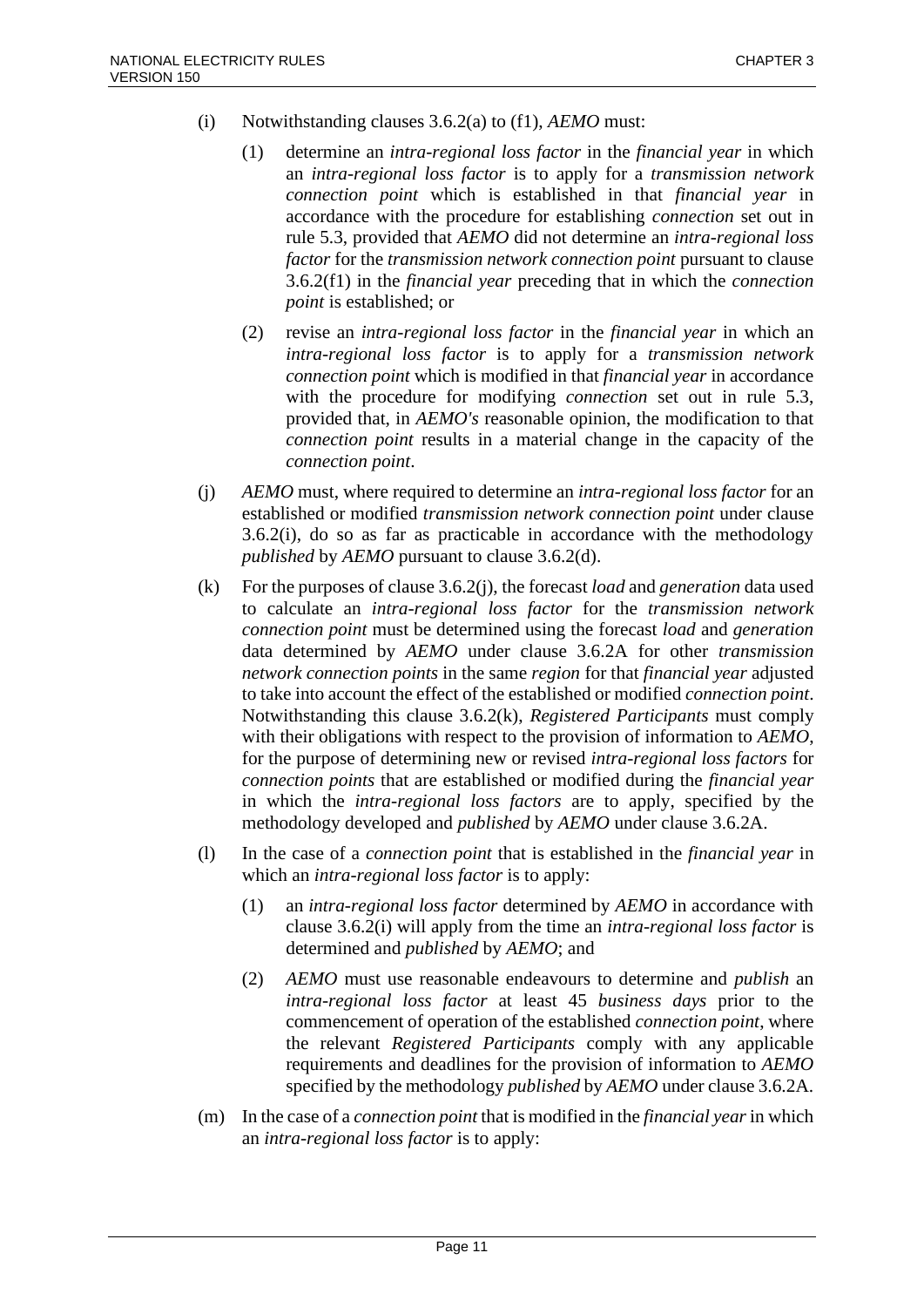- (1) an *intra-regional loss factor* determined by *AEMO* in accordance with clause 3.6.2(i) will apply from the date when the modification to the *connection point* takes effect; and
- (2) *AEMO* must use reasonable endeavours to *publish* an *intra-regional loss factor* at least 45 *business days* prior to the date when the modification to the *connection point* takes effect, where the relevant *Registered Participants* comply with any applicable requirements and deadlines for the provision of information to *AEMO* specified by the methodology *published* by *AEMO* under clause 3.6.2A.
- (n) For the avoidance of doubt, where *AEMO* determines an *intra-regional loss factor* for a *transmission network connection point* under clause 3.6.2(i), which is to apply in the *financial year* in which the *transmission network connection point* is established or modified, the *intra-regional loss factors* for all other *transmission network connection points* for that *financial year*, determined in accordance with clauses 3.6.2(a) to (g), must remain unchanged.

### **3.6.2A Load and generation data used to determine inter-regional loss factor equations and intra-regional loss factors**

- (a) *AEMO* must prepare *load* and *generation* data for each *financial year* to be used in both the determination of *inter-regional loss factor* equations under clause 3.6.1 and *intra-regional loss factors* under clause 3.6.2 in accordance with the methodology determined, *published* and maintained by *AEMO* for this purpose, under clause 3.6.2A(b).
- (b) *AEMO* must determine, *publish* and maintain, in accordance with the *Rules consultation procedures*, a methodology for:
	- (1) forecasting the *load* and *generation* data to be used in both the determination of *inter-regional loss factor* equations and *intra-regional loss factors*, including new or revised *intra-regional loss factors* for *connection points* that are established or modified, respectively, during the *financial year* in which the *intra-regional loss factors* are to apply;
	- (2) modelling additional *load* and *generation* data, where required, to be used in determining *inter-regional loss factor* equations; and
	- (3) the collection of relevant data from *Registered Participants*, including without limitation deadlines for the provision of that data by *Registered Participants*.
- (c) The methodology developed and *published* by *AEMO* under clause 3.6.2A(b) must specify information reasonably required by *AEMO* to fulfil its obligations under clause 3.6.2A, including without limitation historic *load* and *generation* data, forecast *energy* and *maximum demand* data for a *connection point* and forecast data for any new *loads*. In particular, the methodology must specify information to be provided by *Registered Participants* that is in addition to the information provided by those *Registered Participants* under other provisions of the *Rules*.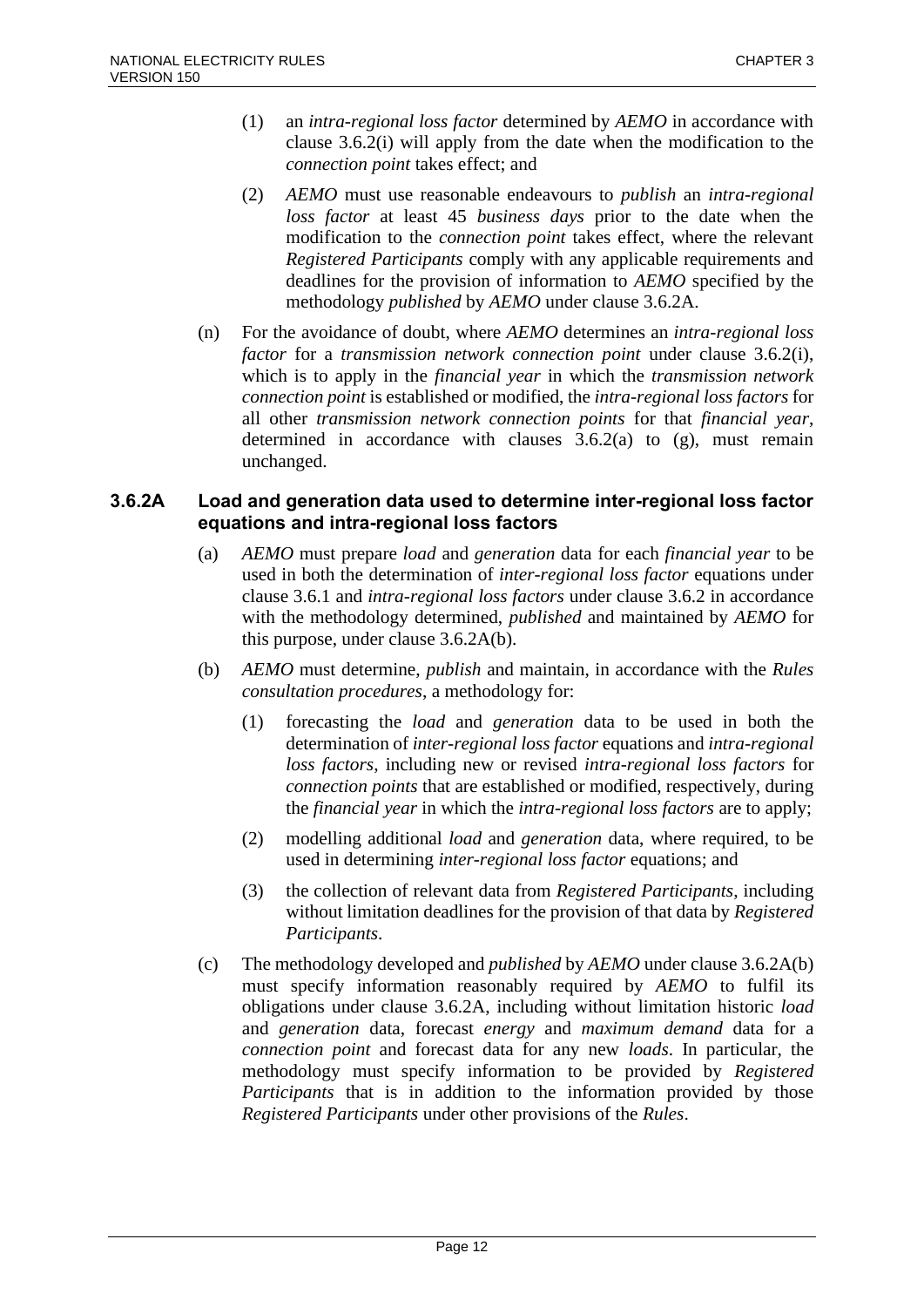- (d) In preparing the methodology for forecasting and modelling *load* and *generation* data under clause 3.6.2A(b), *AEMO* must implement the following principles:
	- (1) The forecast *load* and *generation* data must be representative of expected *load* and *generation* in the *financial year* in which the *interregional loss factor* equations or *intra-regional loss factors* are to apply having regard to:
		- (i) actual *load* and *generation* data available for a 12 month period defined by the methodology with the objective to use the most recent *load* and *generation* data practicable;
		- (ii) projected *load* growth between each calendar month to which the actual *load* and *generation* data referred to in clause  $3.6.2A(d)(1)(i)$  relates and the same calendar month in the *financial year* for which the forecast *load* and *generation* data is determined; and
		- (iii) the projected *network* configuration and projected *network* performance for the *financial year* in which the *inter-regional loss factor* equation or *intra-regional loss factor*, as the case may be, is to apply.
	- (2) Additional modelled *load* and *generation* data sets must only be used:
		- (i) in the determination of *inter-regional loss factor* equations under clause 3.6.1; and
		- (ii) where the range of forecast *load* and *generation* data is not sufficient to derive *inter-regional loss factor* equations to apply over the full range of transfer capability of the *regulated interconnector*.
- (e) *Registered Participants* must comply with the obligations to provide information set out in the methodology developed and *published* by *AEMO* under this clause 3.6.2A, including the deadlines for the provision of that information and any other obligations with respect to the provision of that information set out in the methodology.

# **3.6.2B Boundary point losses**

- (a) *Boundary point losses* are *electrical energy losses* that occur due to the transfer of electricity between a *regional reference node* and a *boundary point* in the same *region*.
- (b) *Boundary point loss factors*:
	- (1) notionally describe the *marginal electrical energy losses* for electricity transmitted between a *regional reference node* and a *boundary point* in the same *region* for a defined time period and associated set of operating conditions; and
	- (2) apply for a *financial year*.
- (c) *AEMO* must determine *boundary point loss factors* for each *boundary point* for each *financial year* having regard to the following: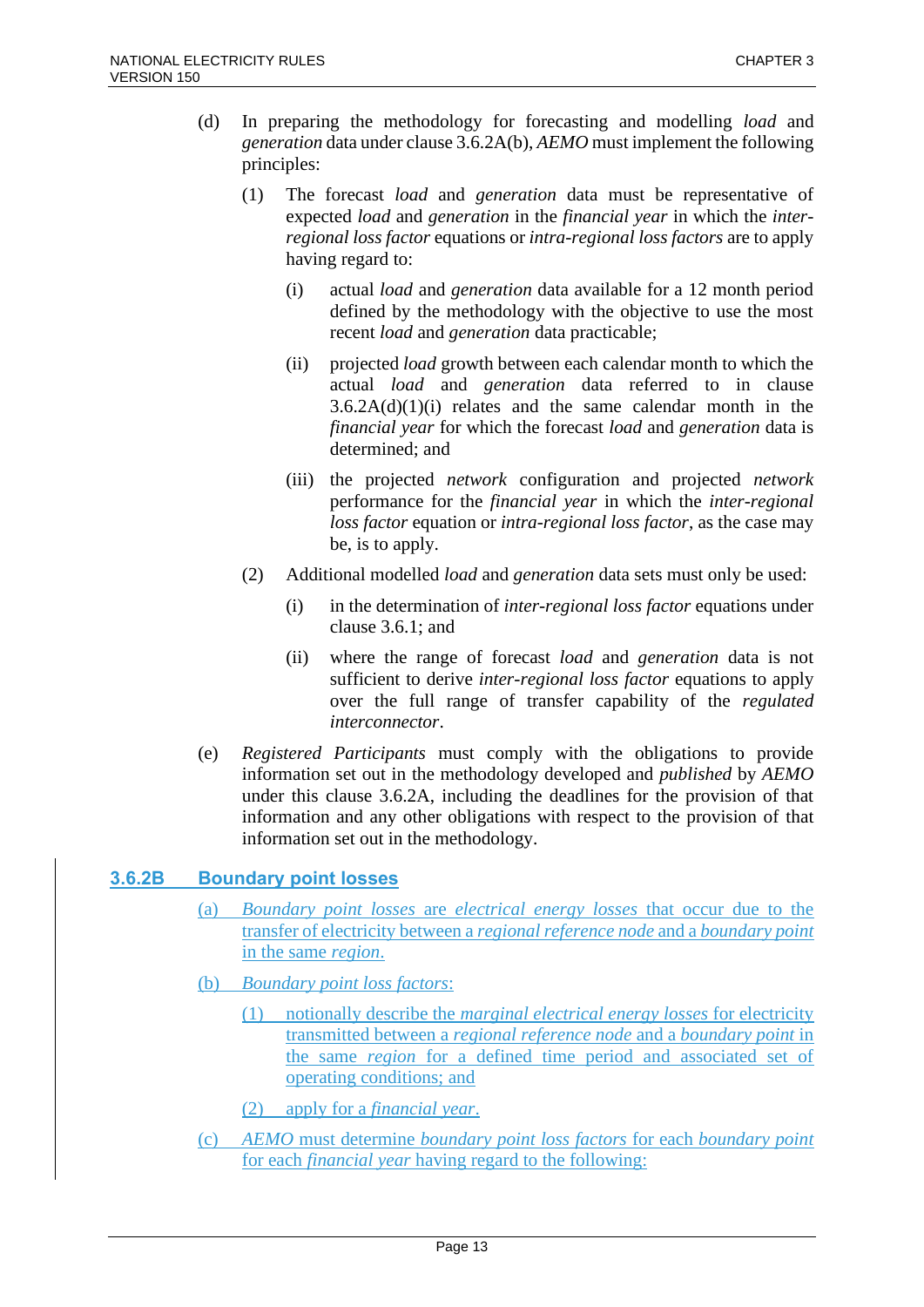- (1) the methodology prepared and *published* by *AEMO* under clauses 3.6.2(d) and 3.6.2(d1) as it relates to *intra-regional losses* to the extent *AEMO* determines they are relevant to the calculation of *boundary point losses*;
- (2) the need for the *boundary point loss factors* determined by *AEMO* must be in a form that can be used by *Primary Transmission Network Service Providers* to facilitate the calculation of the *settlements residues* that accrue on a *designated network asset*; and
- (3) forecast *load* and *generation* data for the *financial year* relevant to a *boundary point loss factor* that is prepared by *AEMO* pursuant to clause 3.6.2A.
- (d) By 1 April in each year, *AEMO* must *publish* the *boundary point loss factors* determined under paragraph (c) and to apply for the next *financial year*.
- (e) If:
	- (1) a new *boundary point* is established during the *financial year*, for which there is no *boundary point loss factor published* by *AEMO* pursuant to paragraph (d); or
	- (2) a *transmission network connection point* located behind the *boundary point* is established or modified in accordance with rule 5.3, that in *AEMO's* reasonable opinion results in a material change to the *boundary point losses*, then,
	- *AEMO* must determine and *publish* the *boundary point loss factor* that applies for that *financial year* for that *boundary point* asso far as practicable in accordance paragraph (c).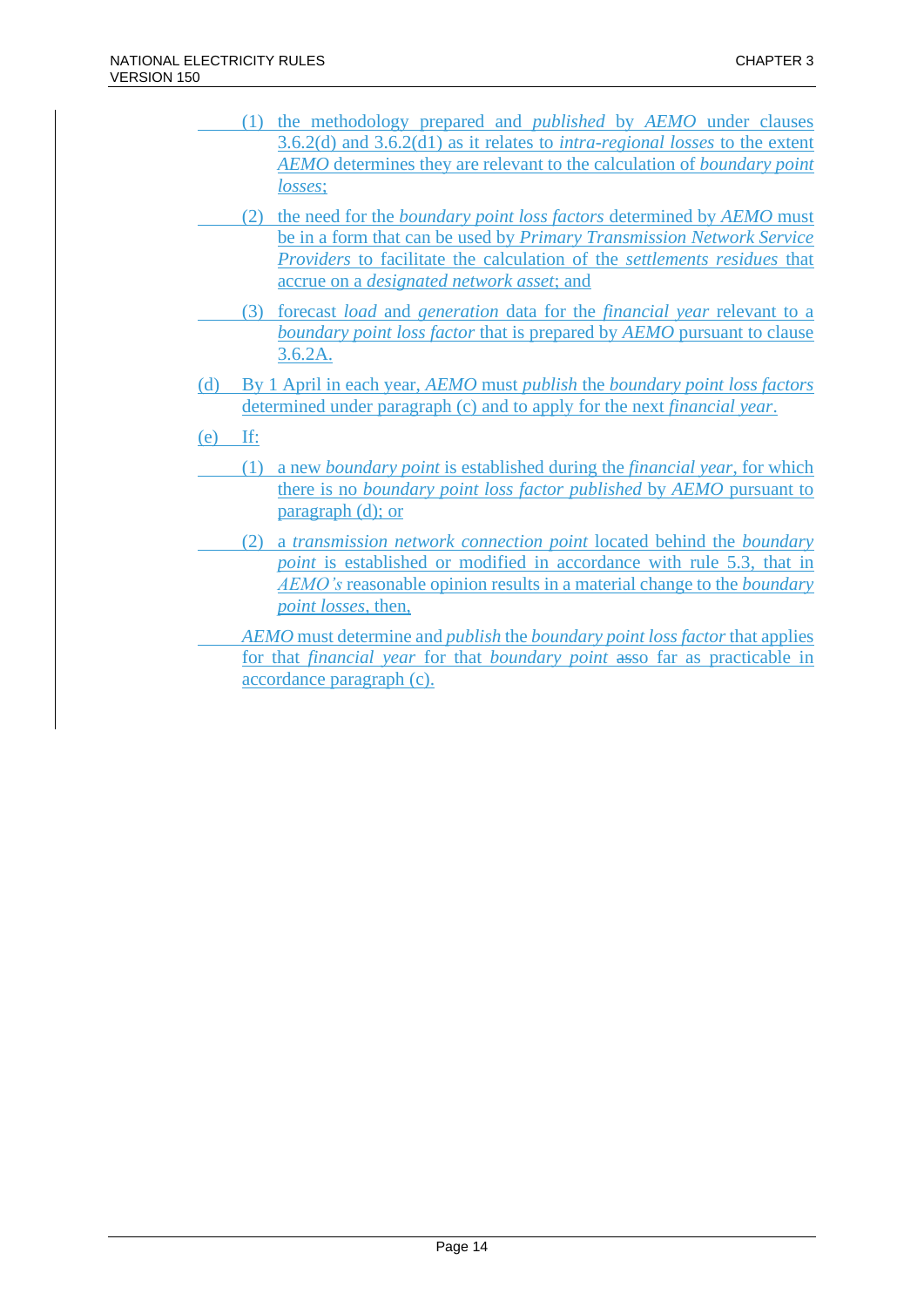# **CHAPTER 5**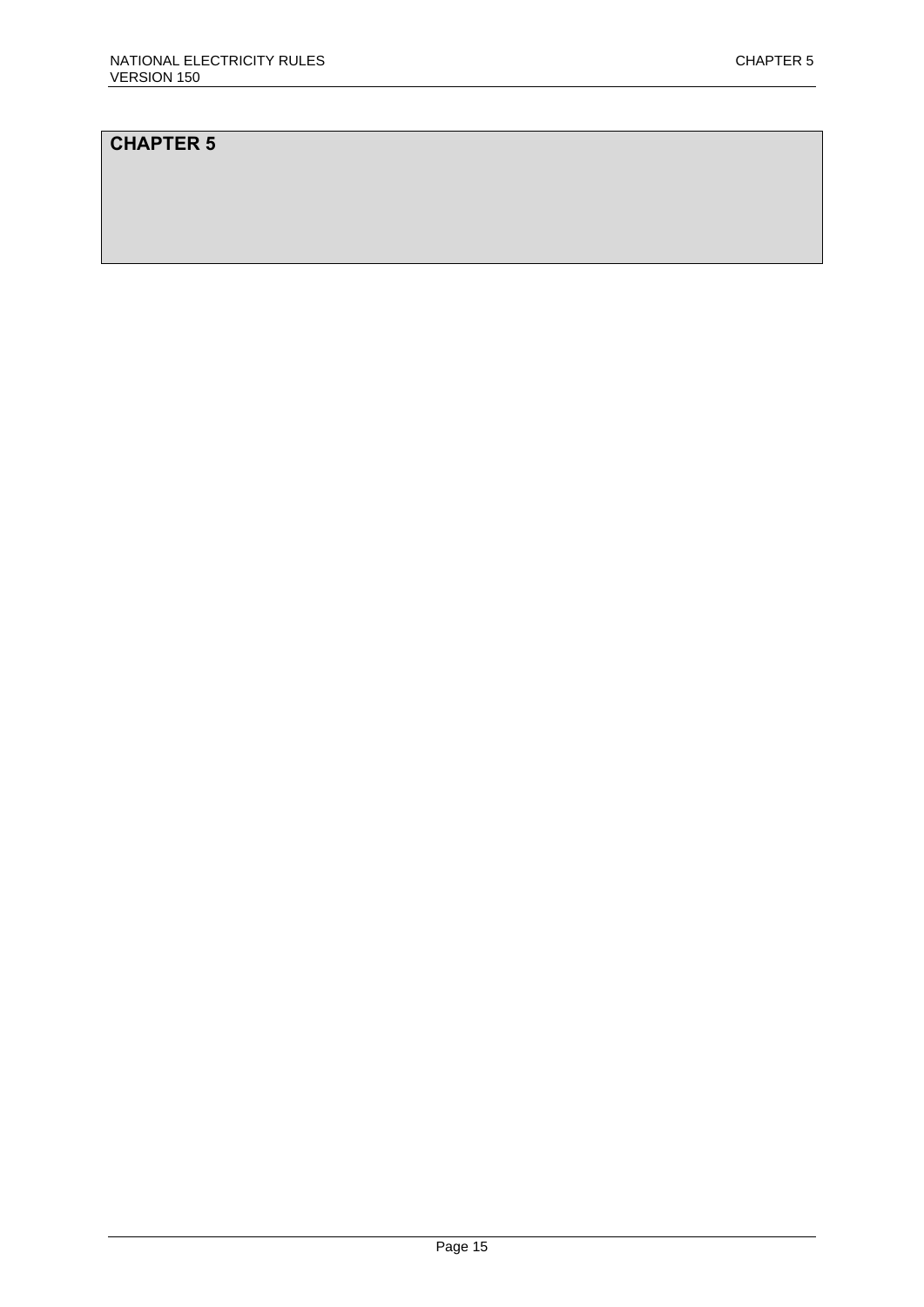# **5. Network Connection Access, Planning and Expansion**

# **Part A Introduction**

# **5.1 Introduction to Chapter 5**

### **5.1.1 Structure of this Chapter**

- (a) This Chapter deals with matters relating to *networks*.
- (b) It is divided into the following Parts:
	- (1) this Part is introductory;
	- (2) Part B provides a framework for *connection* and access to a *transmission network* or a *distribution network* and to the *national grid*;
	- (3) Part C addresses the *network* related issues following the negotiation of a *connection agreement* under Part B, namely the design of *connected* equipment, inspection and testing, commissioning and *disconnection* and reconnection; and
	- (4) Part D deals with the planning and expansion of *networks* and the *national grid*.

### **5.1.2 Overview of Part B and connection and access under the Rules**

- (a) Rule 5.1A sets out the purpose, application and principles for Part B.
- (b) Rule 5.2 sets out the obligations of *Registered Participants* under Part B and other relevant Parts of this Chapter 5.
- (c) Rule 5.2A sets out obligations and principles relevant to *connection* and access to *transmission networks* and *large dedicated connection assets*. This includes the classification of certain services relating to assets relevant to *connection* as *prescribed transmission services*, *negotiated transmission services* and *non-regulated transmission services*. Rule 5.2A does not apply to the *declared transmission system* of an *adoptive jurisdiction*.
- (d) Rules 5.3, 5.3A and 5.3AA and Chapter 5A set out processes by which *Connection Applicants* can negotiate for connection and access to the *national grid* from a *Network Service Provider*. The process applicable will depend on the nature of the application. For illustrative purposes only, The table below sets out an overview of the relevant processes:

| <b>Connection Applicant</b>      | <b>Process</b>                        |
|----------------------------------|---------------------------------------|
| A Registered Participant or a    | Rule 5.3 applies                      |
| person intending to become a     | If the person is <i>connecting</i> to |
| Registered Participant for a     | part of a <i>transmission network</i> |
| generating plant connecting to a | which is a <i>designated network</i>  |
| transmission network             | <i>asset</i> , then rule 5.3 applies  |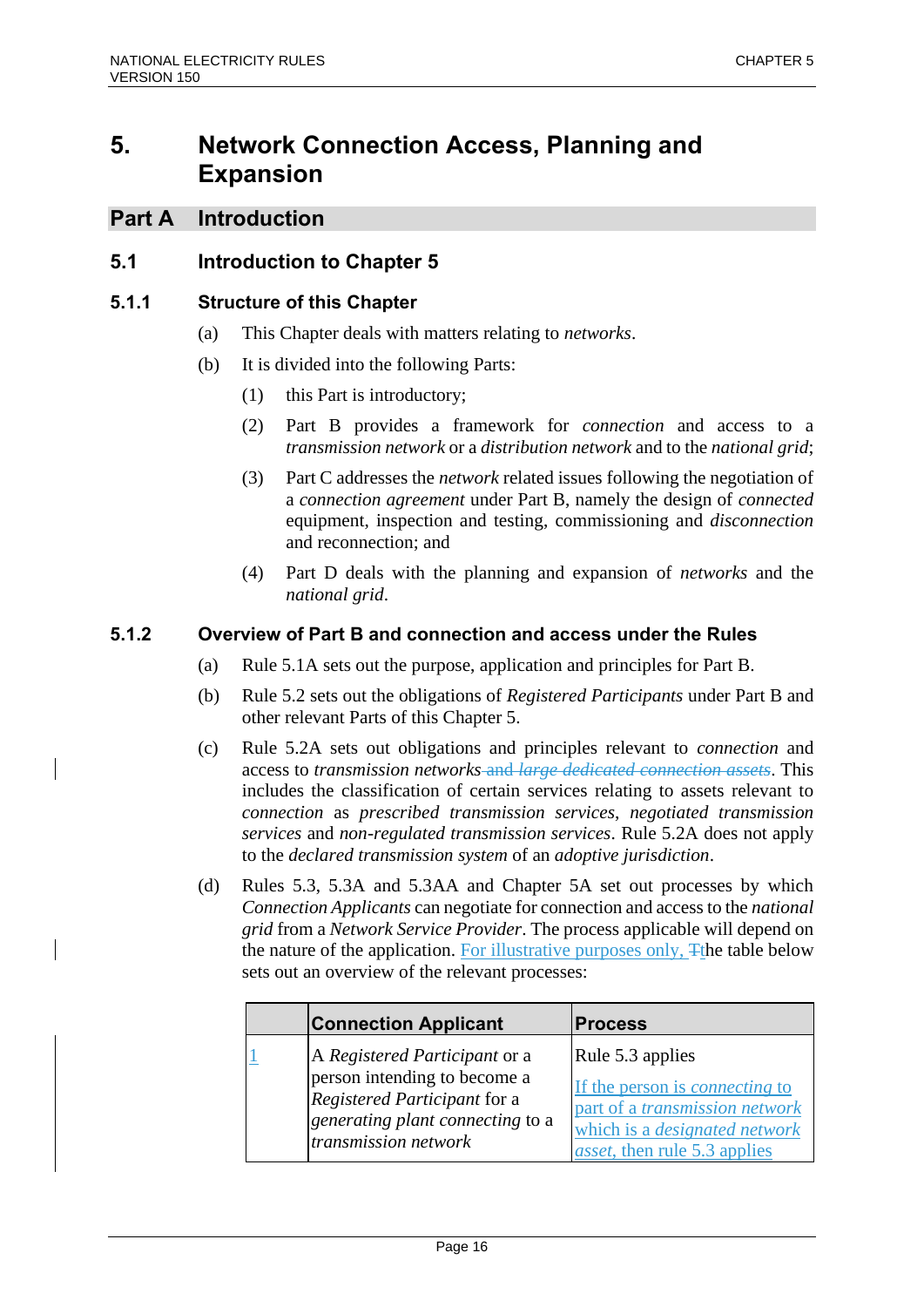|                | <b>Connection Applicant</b>                                                                                                                                                                                                                                                                                                        | <b>Process</b>                                                                                                                                                                                                                                                   |  |
|----------------|------------------------------------------------------------------------------------------------------------------------------------------------------------------------------------------------------------------------------------------------------------------------------------------------------------------------------------|------------------------------------------------------------------------------------------------------------------------------------------------------------------------------------------------------------------------------------------------------------------|--|
|                |                                                                                                                                                                                                                                                                                                                                    | subject to the relevant access<br><i>policy</i> (see clause 5A.2.8)                                                                                                                                                                                              |  |
| $\overline{2}$ | A Registered Participant or a<br>person intending to become a<br>Registered Participant (or a<br>person pursuant to clause<br>$5.1A.1(c)$ ) for a <i>load connecting</i><br>to a transmission network                                                                                                                              | Rule 5.3 applies<br>If the person is <i>connecting</i> to<br>part of a <i>transmission network</i><br>which is a <i>designated network</i><br><i>asset</i> , then rule 5.3 applies<br>subject to the relevant <i>access</i><br><i>policy</i> (see clause 5A.2.8) |  |
| <u>3</u>       | A <i>load connecting</i> to a<br>distribution network where the<br>Connection Applicant is a<br>Registered Participant or a person<br>intending to become a Registered<br><i>Participant</i> (and is not acting as<br>the agent of a <i>retail customer</i> )                                                                      | Rule 5.3 applies                                                                                                                                                                                                                                                 |  |
| $\overline{4}$ | A <i>distribution network</i> (including<br>an embedded network) connecting<br>to another <i>distribution network</i> or<br>to a <i>transmission network</i> where<br>the Connection Applicant is a<br>Registered Participant, intending<br>to become a Registered<br>Participant or will obtain an<br>exemption from registration | Rule 5.3 applies                                                                                                                                                                                                                                                 |  |
| <u>5</u>       | <b>A Market Network Service</b><br><i>Provider</i> or person intending to<br>register as one seeking <i>connection</i><br>to a <i>distribution network</i> or a<br>transmission network                                                                                                                                            | Rule 5.3 applies                                                                                                                                                                                                                                                 |  |
| <u>6</u>       | An embedded generating unit<br>connecting to a distribution<br>network where the Connection<br>Applicant is a Registered<br><i>Participant</i> or a person intending<br>to become a Registered<br>Participant                                                                                                                      | Rules 5.3 and 5.3A apply (see<br>clause 5.3.1A for the<br>interaction between the two<br>rules)                                                                                                                                                                  |  |
|                | A non-registered embedded<br>generator who makes an election<br>for rule 5.3A to apply instead of<br>Chapter 5A                                                                                                                                                                                                                    | Rules 5.3 and 5.3A apply (see<br>clause 5.3.1A for the<br>interaction between the two<br>rules)                                                                                                                                                                  |  |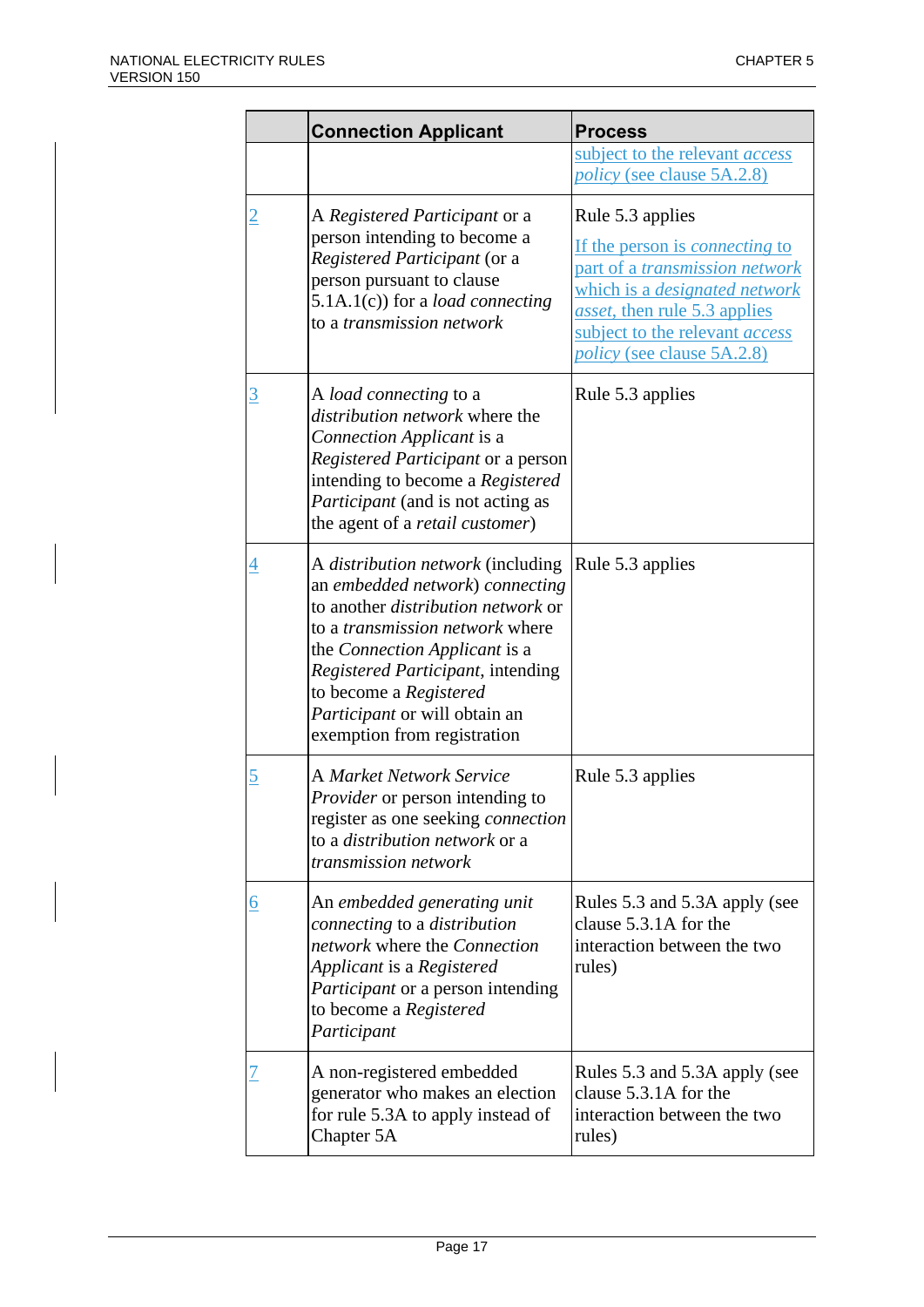|                | <b>Connection Applicant</b>                                                                                                                                                                                                                                                                                                                                                            | <b>Process</b>                                                              |  |
|----------------|----------------------------------------------------------------------------------------------------------------------------------------------------------------------------------------------------------------------------------------------------------------------------------------------------------------------------------------------------------------------------------------|-----------------------------------------------------------------------------|--|
| <u>8</u>       | A Generator wishing to alter a<br>connected generating plant in the<br>circumstances set out in clause<br>5.3.9                                                                                                                                                                                                                                                                        | Clause 5.3.9 applies                                                        |  |
| $\overline{9}$ | A Connection Applicant for<br>prescribed transmission services<br>or negotiated transmission<br>services that do not require the<br>establishment or modification of a<br><i>connection</i> or alteration of a<br>connected generating plant in the<br>circumstances set out in clause<br>5.3.9                                                                                        | Rule 5.3 applies as modified<br>by clause $5.2A.3(c)$                       |  |
| <u>10</u>      | An <i>Embedded Generator</i> or<br>Market Network Service Provider<br>applying for distribution network<br>user access                                                                                                                                                                                                                                                                 | Rule 5.3 or 5.3A (as<br>applicable) and rule 5.3AA<br>apply                 |  |
| 11             | A load or generating plant<br>connecting to a declared shared<br>network                                                                                                                                                                                                                                                                                                               | Rule 5.3 as modified by clause<br>5.1A.1(d) to (g) and rule $5.3B$<br>apply |  |
| <u> 12</u>     | A load connecting to a<br>distribution network where the<br>Connection Applicant is not a<br>Registered Participant and is not<br>intending to become a Registered<br><i>Participant</i> (unless it is acting as<br>the agent of a <i>retail customer</i> )<br>A non-registered embedded<br>generator who does not make an<br>election for Rule 5.3A to apply<br>instead of Chapter 5A | Chapter 5A applies                                                          |  |
| <u>13</u>      | A retail customer (or a retailer on<br>behalf of that customer)<br>connecting a micro embedded<br>generator to a <i>distribution</i><br>network                                                                                                                                                                                                                                        | Chapter 5A applies                                                          |  |

- (e) In addition to the rules referred to in paragraph (d), in relation to *connection* and access to a *distribution network*:
	- (1) a *Distribution Network Service Provider* must comply with its *negotiating framework* and *Negotiated Distribution Service Criteria*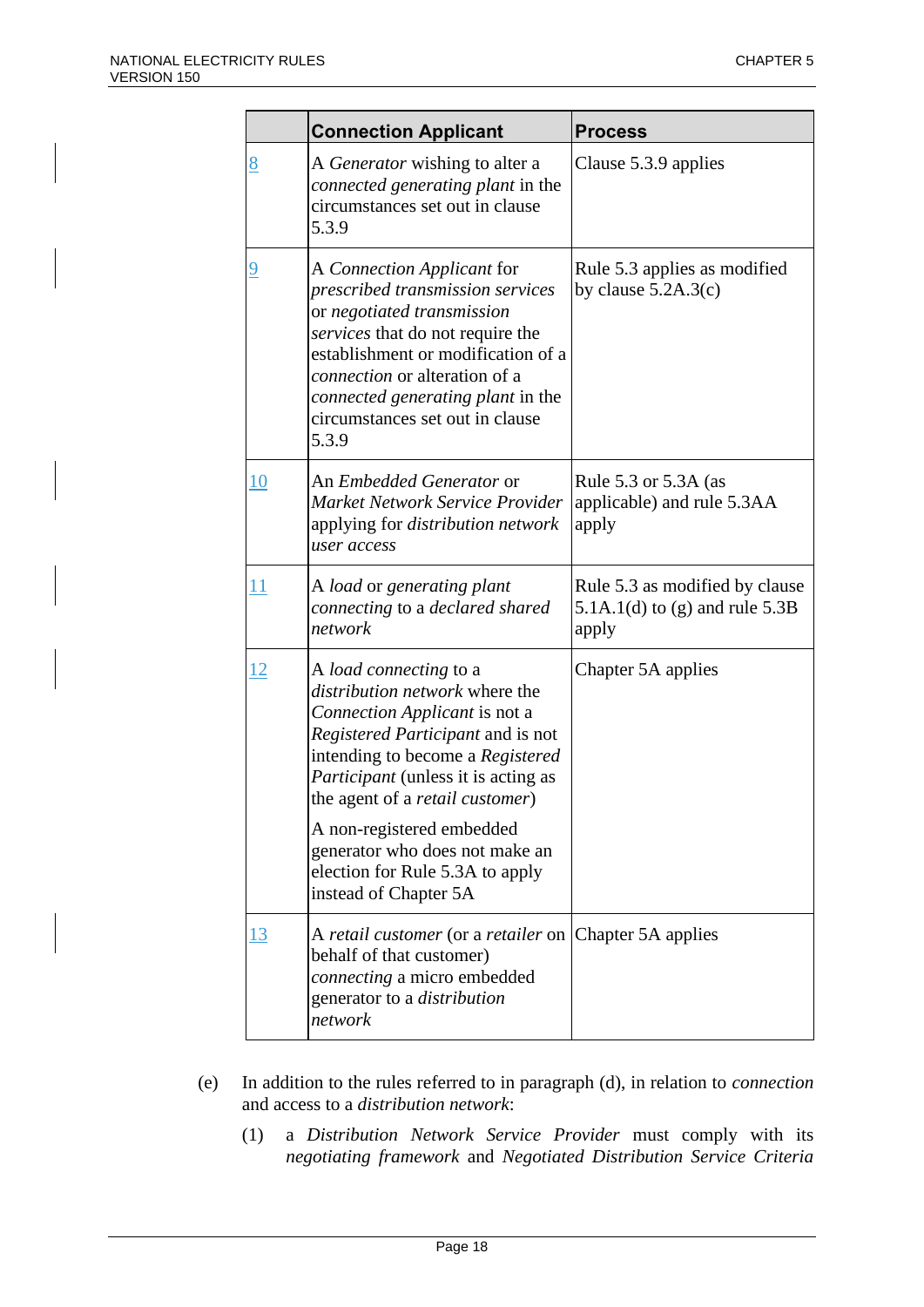when *negotiating the terms and conditions of access* to *negotiated distribution services*;

- (2) disputes relating to the *terms and conditions of access* to a *direct control service* or to a *negotiated distribution service*, *access charges* or matters referred to in clause 5.3AA(f) (*negotiated use of system charges*) or 5.3AA(h) (avoided charges for the locational component of *prescribed TUOS services*) may be referred to the *AER* in accordance with Part L of Chapter 6;
- (3) Part G of Chapter 5A provides for dispute resolution by the *AER* for certain disputes under Chapter 5A; and
- (4) other disputes relating to *connection* and access may be subject to dispute resolution under rule 8.2.
- (f) In addition to the rules referred to in paragraph (d), in relation to *connection* and access to a *transmission network*:
	- (1) schedule 5.11 sets out the negotiating principles which apply to negotiations between a *Transmission Network Service Provider* and a *Connection Applicant* for *negotiated transmission services*;
	- (2) rule 5.4 provides a framework for *Connection Applicants* and *Transmission Network Service Providers* to appoint an *Independent Engineer* to provide advice on certain technical matters; and
	- (3) rule 5.5 provides for commercial arbitration of disputes between a *Transmission Network Service Provider* and a *Connection Applicant* as to *terms and conditions of access* for the provision of *prescribed transmission services* or for the provision of *negotiated transmission services*.
- (g) Part B also provides for a *Primary Transmission Network Service Provider Dedicated Connection Asset Service Provider* to have an *access policy* for a *large dedicated connection* asseta designated *network asset* and for *commercial arbitration* under rule 5.5 to apply to a *DNA large DCA services access dispute*.

# **Part B Network Connection and Access**

# **5.1A Introduction to Part B**

# **5.1A.1 Purpose and Application**

- (a) This Part B:
	- (1) [**Deleted**]
	- (2) has the following aims:
		- (i) to detail the principles and guidelines governing *connection* and access to a *network*;
		- (ii) to establish the process to be followed by a *Registered Participant* or a person intending to become a *Registered Participant* for establishing or modifying a *connection* to a *network* or for altering *generating plant connected* to a *network*;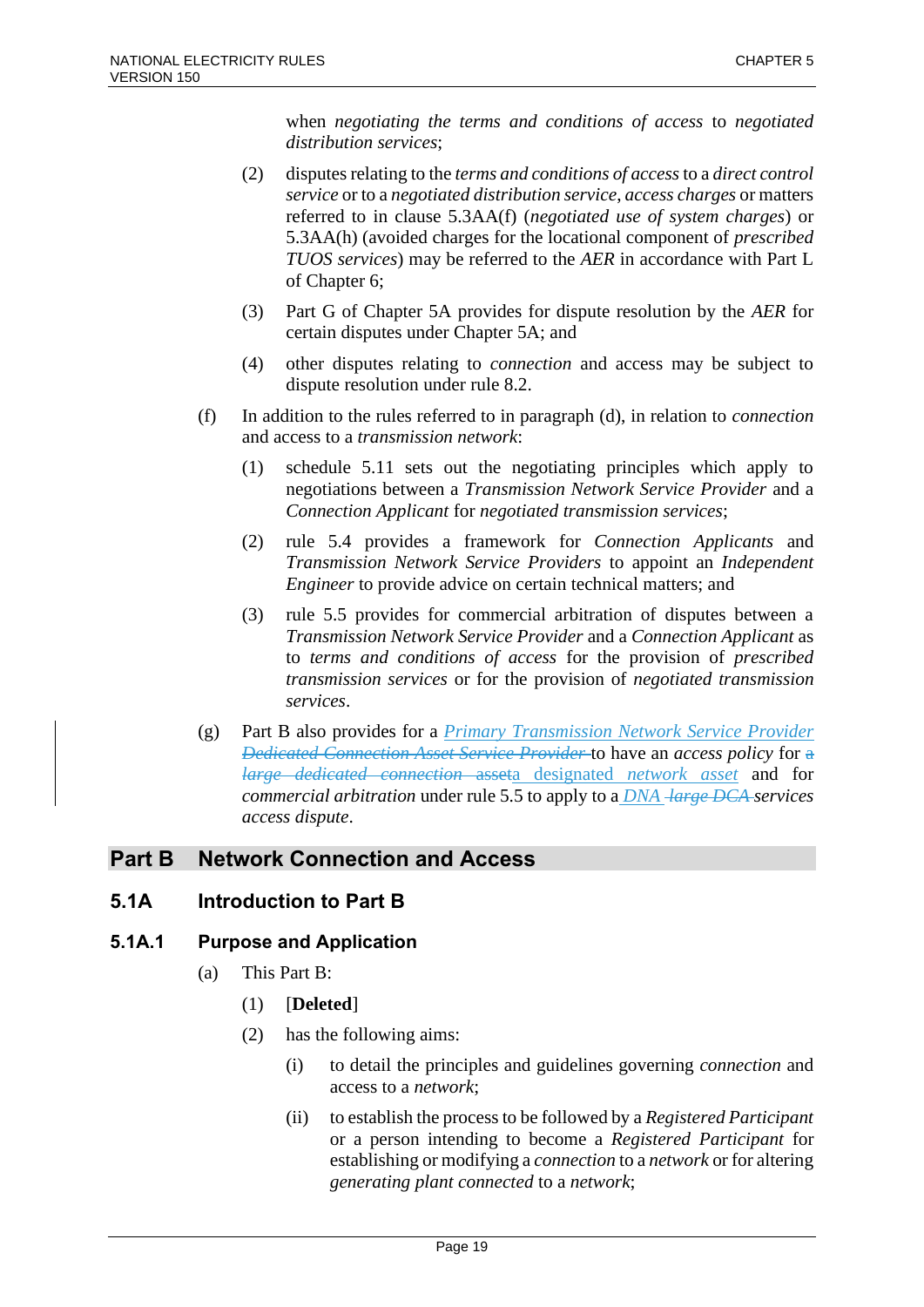- (iii) to address a *Connection Applicant's* reasonable expectations of the level and standard of *power transfer capability* that the relevant *network* should provide; and
- (iv) to establish processes to ensure ongoing compliance with the technical requirements of this Part B to facilitate management of the *national grid*.
- (b) [**Deleted**].
- (c) If a person who is not a *Registered Participant* or a person intending to become a *Registered Participant* requests *connection* of a *load* to a *transmission network* and agrees to comply with this Part B as if that person was a *Registered Participant*, the relevant *Transmission Network Service Provider* must comply with this Part B as if that person was a *Registered Participant*.
- (d) Subject to paragraphs (e) and (g), the following *Rules* apply in the application of this Part B to *transmission services* provided by means of, or in connection with, the *declared transmission system* of an *adoptive jurisdiction*:
	- (1) a reference to a *Network Service Provider* is, in relation to the provision of *connection services*, to be read as a reference to a *declared transmission system operator*; and
	- (2) a reference to a *Network Service Provider* is, in relation to the provision of *shared transmission services*, to be read as a reference to *AEMO*.
- (e) A reference in any of the following provisions to a *Network Service Provider* will, in relation to the *declared transmission system* of an *adoptive jurisdiction*, be construed as a reference to *AEMO*:
	- (1) clause 5.2.3(b);
	- (2) clause 5.2.6;
	- (3) clause 5.3A.12;
	- (4) clause 5.7.6;
	- (5) clause 5.7.7 (except clause 5.7.7(c));
	- (6) rule 5.11;
	- (7) clause 5.12.1;
	- (8) clause 5.12.2 (except clause 5.12.2(c)(2));
	- (9) clause 5.14.1;
	- (10) schedule 5.1, clause S5.1.2.3;
	- (11) schedule 5.3, clause S5.3.5.
- (f) Subject to clause (f1) a reference in:
	- (1) the definition of RIT-T proponent in clause 5.10.2;
	- (2) clause 5.14.3;
	- (3) clause 5.16.4;
	- (3A) clause 5.16A.4;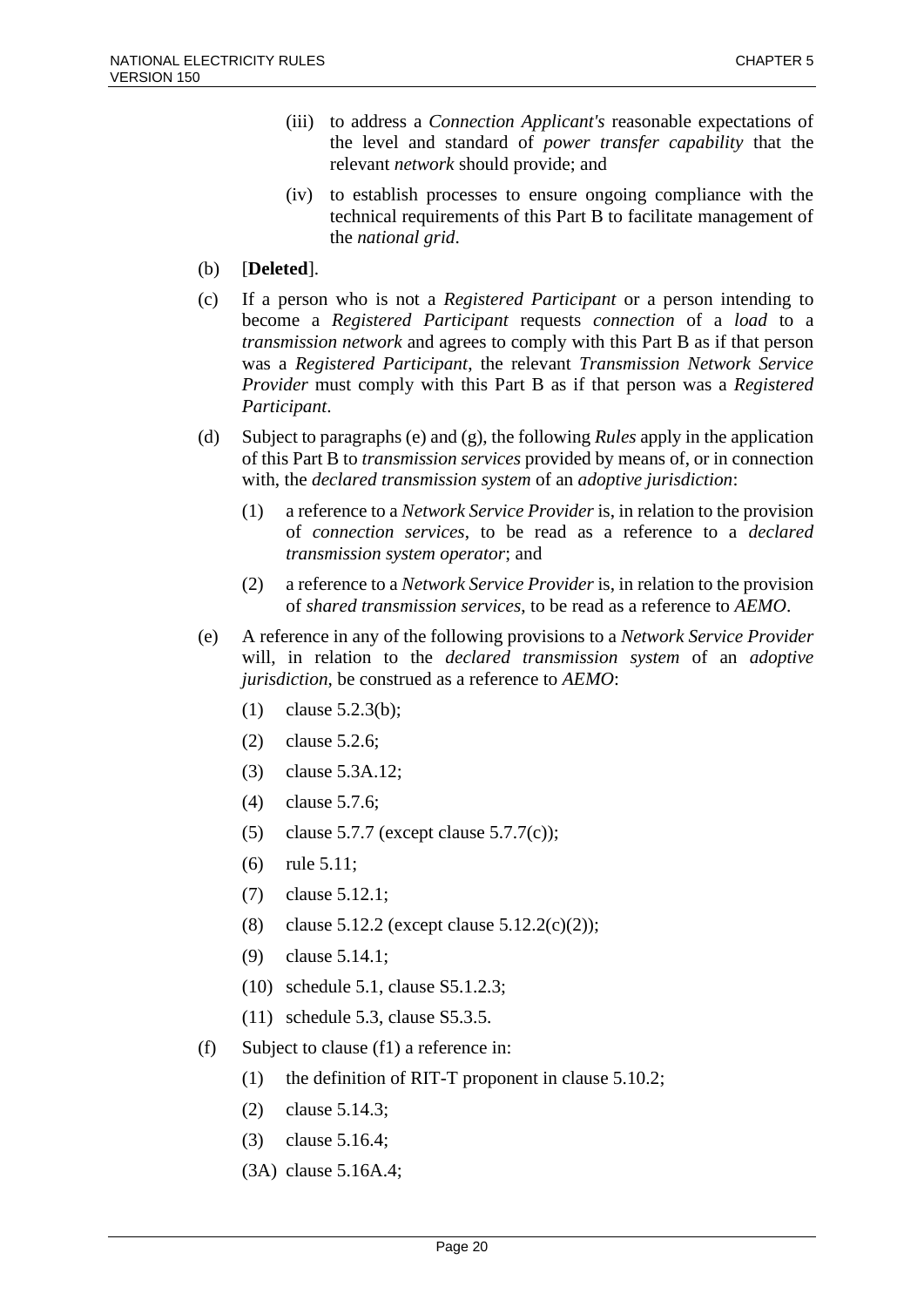- (4) rule 5.16B;
- (5) rule 5.18;
- (6) rule 5.19;
- (7) rule 5.20B; and
- (8) rule 5.20C,

to a *Transmission Network Service Provider* will, in relation to the *declared transmission system* of an *adoptive jurisdiction*, be construed as a reference to *AEMO*.

- (f1) A reference in:
	- (1) the definition of RIT-T proponent in clause 5.10.2;
	- (2) clause 5.16.4; and

(2A) clause 5.16A.4; and

(3) rule 5.16B,

to a *Transmission Network Service Provider* will, in relation to the *declared transmission system* of an *adoptive jurisdiction*, be construed as a reference to the relevant *declared transmission system operator* where:

- (4) the relevant RIT-T project (as defined in clause 5.10.2) is to address an *identified need* that arises from the retirement or de-rating of *network* assets; and
- (5) a credible option (as defined in clause 5.10.2) for that RIT-T project (as defined in clause 5.10.2) is replacement of *network* assets.
- (g) A reference in any of the following provisions to a *Network Service Provider* will, in relation to the *declared transmission system* of an *adoptive jurisdiction*, be construed as a reference to the relevant *declared transmission system operator*:
	- (1) clause 5.2.3(d)(12), (e) and (e1)(except 5.2.3(e1)(2));
	- (2) clause  $5.3.4A(c)$  and (d);
	- (3) clause 5.9.3;
	- (4) clause 5.9.4;
	- (5) clause 5.9.6;
	- (6) Schedule 5.1, clause S5.1.10.3(a);
	- (7) Schedule 5.2 clause S5.2.3(a)(8).

# **5.1A.2 Principles**

This Part B is based on the following principles relating to *connection* to the *national grid*:

(a) all *Registered Participants* should have the opportunity to form a *connection* to a *network* and have access to the *network services* provided by the *networks* forming part of the *national grid*, except that if the *connection* is to a part of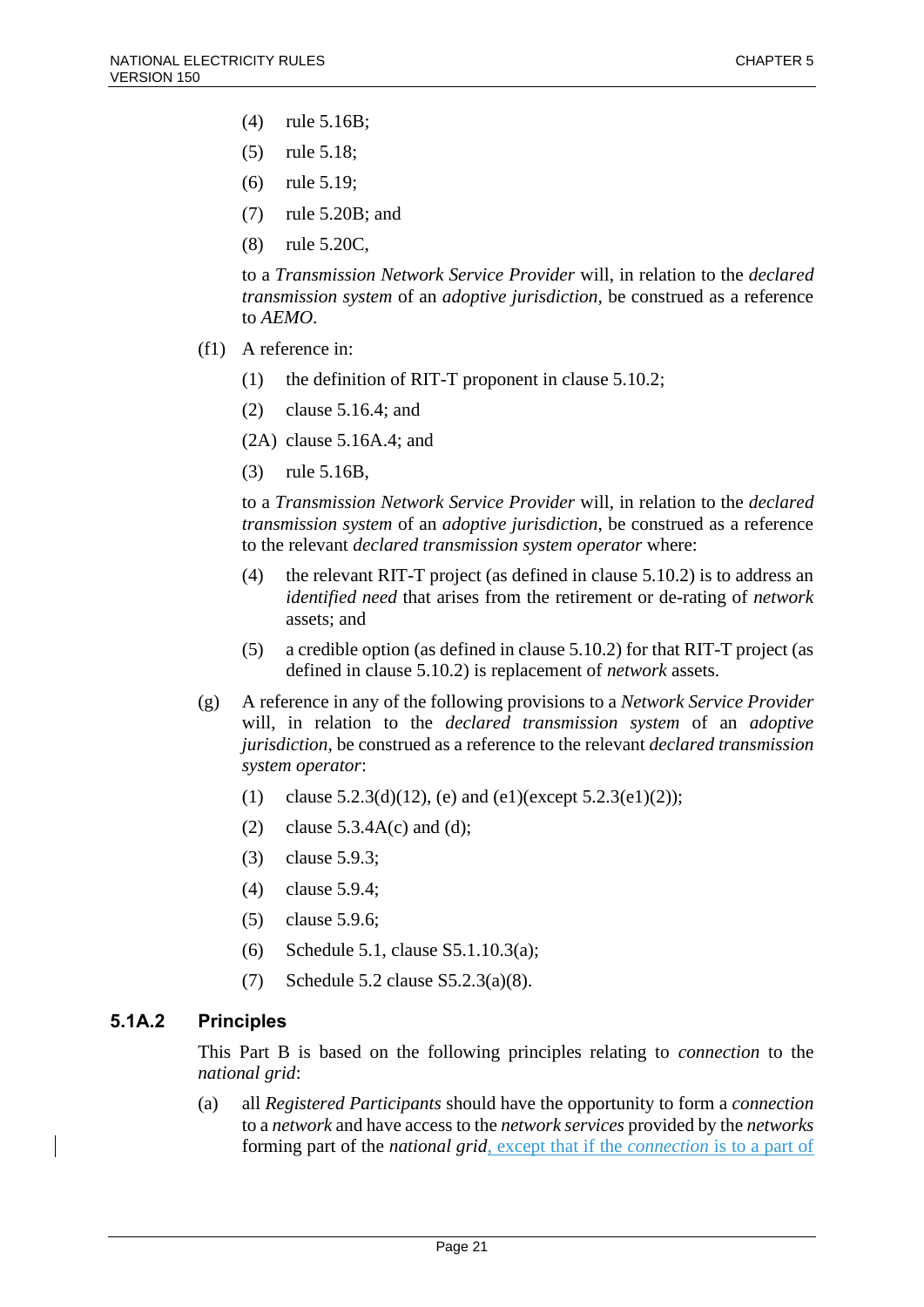a *network* that is a *designated network asset* then that *connection* and access will be subject to the relevant access *policy*;

- (b) the terms and conditions on which *connection* to a *network* and provision of *network service* is to be granted are to be set out in commercial agreements on reasonable terms entered into between a *Network Service Provider* and other *Registered Participants*;
- (c) the technical terms and conditions of *connection agreements* regarding standards of performance must be established at levels at or above the *minimum access standards* set out in schedules 5.1, 5.2, 5.3 and 5.3a, with the objective of ensuring that the *power system* operates securely and reliably and in accordance with the *system standards* set out in schedule 5.1a;
- (d) [**Deleted**]
- (e) the operation of the *Rules* should result in the achievement of:
	- (1) long term benefits to *Registered Participants* in terms of cost and *reliability* of the *national grid*; and
	- (2) open communication and information flows relating to *connections* between *Registered Participants* themselves, and between *Registered Participants* and *AEMO*, while ensuring the security of *confidential information* belonging to competitors in the *market*.

# **[…]**

# **5.2.3 Obligations of network service providers**

- (a) To be registered by *AEMO* as a *Network Service Provider*, a person must satisfy the relevant requirements specified in Chapter 2 and submit an application to *AEMO* in such form as *AEMO* may require.
- (b) A *Network Service Provider* must comply with the *power system* performance and quality of *supply* standards:
	- (1) described in schedule 5.1;
	- (2) in accordance with any *connection agreement* with a *Registered Participant*,

and if there is an inconsistency between schedule 5.1 and such a *connection agreement*:

- (3) if compliance with the relevant provision of the *connection agreement* would adversely affect the quality or security of *network service* to other *Network Users*, schedule 5.1 is to prevail;
- (4) otherwise the *connection agreement* is to prevail.

### **Note**

This clause is classified as a civil penalty provision under the National Electricity (South Australia) Regulations. (See clause 6(1) and Schedule 1 of the National Electricity (South Australia) Regulations.)

(c) Where the provisions of the *connection agreement* vary the technical requirements set out in the schedules to this Chapter, the relevant *Network Service Provider* must report on such variations to *AEMO* on an annual basis.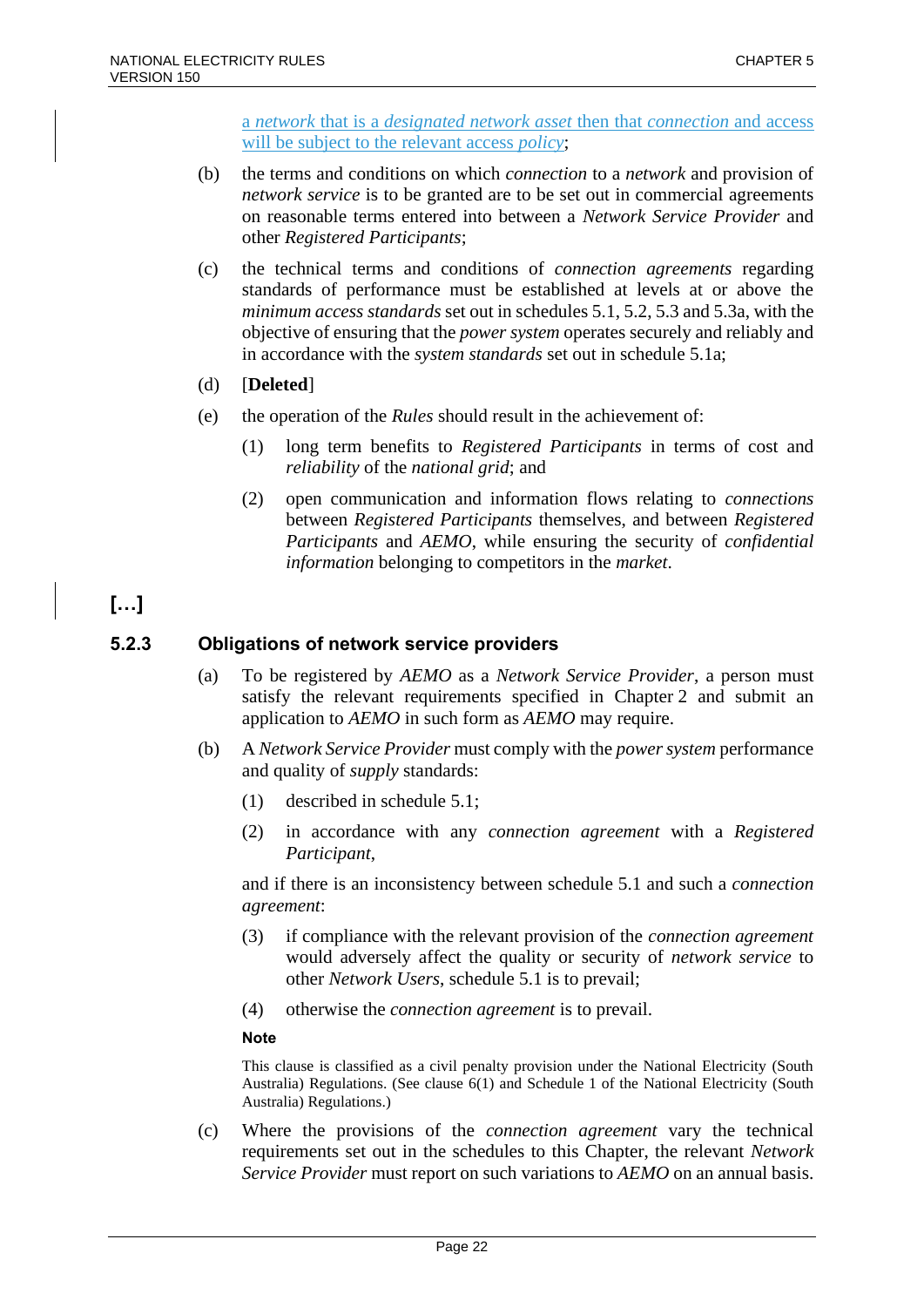*AEMO* must allow access to such information to all other *Network Service Providers* and the *Network Service Providers* must keep such information confidential.

#### **Note**

This clause is classified as a civil penalty provision under the National Electricity (South Australia) Regulations. (See clause 6(1) and Schedule 1 of the National Electricity (South Australia) Regulations.)

- (d) A *Network Service Provider* must:
	- (1) review and process *applications to connect* or modify a *connection* which are submitted to it and must enter into a *connection agreement* with each *Registered Participant* and any other person to which it has provided a *connection* in accordance with rules 5.3 or 5.3A (as is relevant) to the extent that the *connection point* relates to its part of the *national grid*;
	- (1A) co-operate with any other *Network Service Provider* who is processing a *connection* enquiry or *application to connect* to allow that *connection* enquiry or *application to connect* to be processed expeditiously and in accordance with rules 5.3 or 5.3A (as is relevant);
	- (2) ensure that, to the extent that a *connection point* relates to its part of the *national grid*, every arrangement for *connection* with a *Registered Participant* or any other arrangement involving a *connection agreement* with that *Network Service Provider* complies with all relevant provisions of the *Rules*;
	- (3) co-ordinate the design aspects of equipment proposed to be *connected* to its *networks* with those of other *Network Service Providers* in accordance with rule 5.6 in order to seek to achieve *power system* performance requirements in accordance with schedule 5.1;
	- (4) together with other *Network Service Providers*, arrange for and participate in planning and development of their *networks* and *connection points* on or with those *networks* in accordance with Part D of Chapter 5;
	- (5) permit and participate in inspection and testing of *facilities* and equipment in accordance with rule 5.7;
	- (6) permit and participate in commissioning of *facilities* and equipment which are to be *connected* to its *network* in accordance with rule 5.8;
	- (7) advise a *Registered Participant* or other person with whom there is a *connection agreement* upon request of any expected interruption characteristics at a *connection point* on or with its *network* so that the *Registered Participant* or other person may make alternative arrangements for *supply* during such interruptions, including negotiating for an alternative or backup *connection*;

#### **Note**

This clause is classified as a civil penalty provision under the National Electricity (South Australia) Regulations. (See clause 6(1) and Schedule 1 of the National Electricity (South Australia) Regulations.)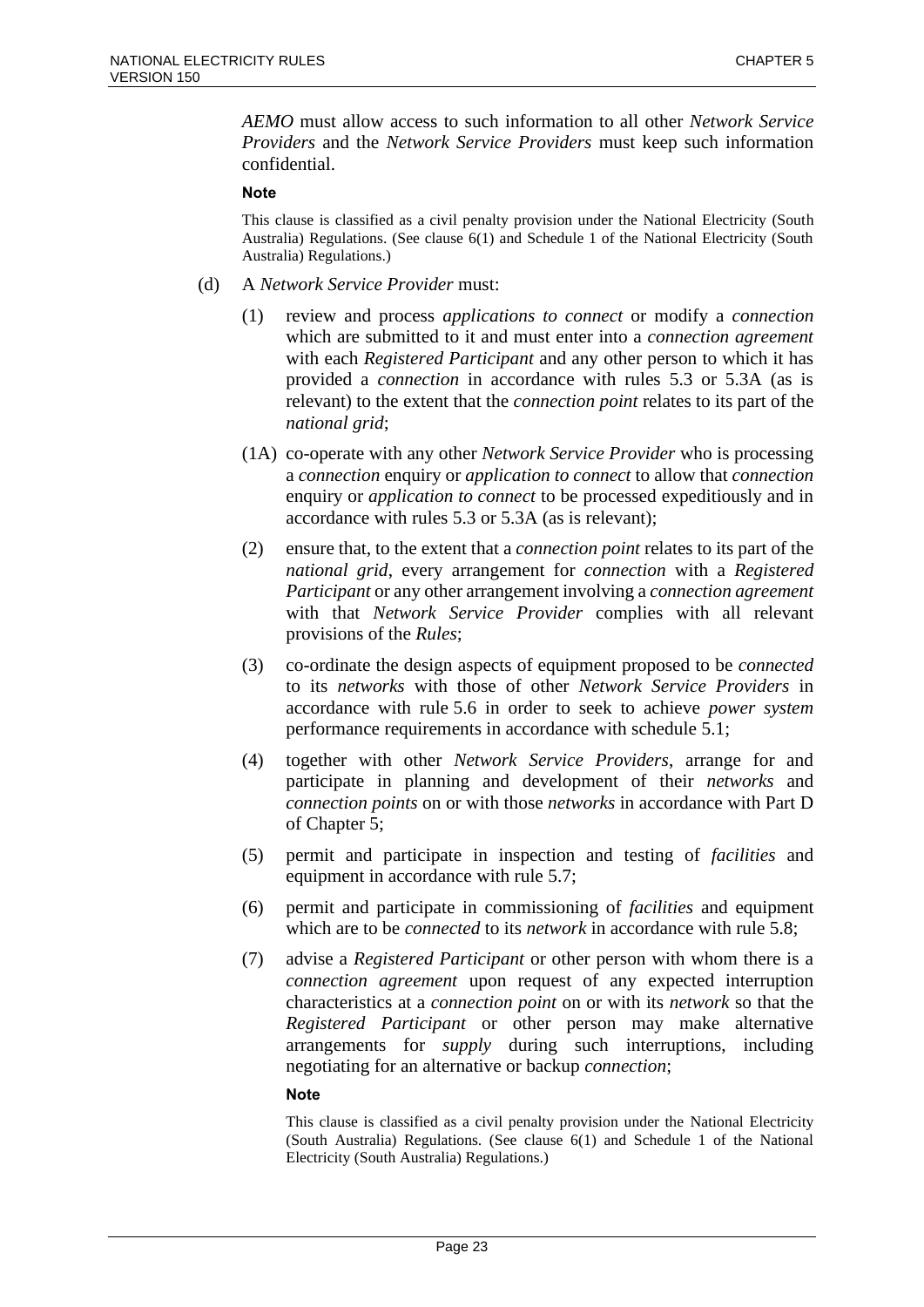(8) use its reasonable endeavours to ensure that modelling data used for planning, design and operational purposes is complete and accurate and order tests in accordance with rule 5.7 where there are reasonable grounds to question the validity of data;

#### **Note**

This clause is classified as a civil penalty provision under the National Electricity (South Australia) Regulations. (See clause 6(1) and Schedule 1 of the National Electricity (South Australia) Regulations.)

- (9) provide to *AEMO* and other *Network Service Providers* all data available to it and reasonably required for modelling the static and *dynamic performance* of the *power system*;
- (10) forward to *AEMO* and other *Network Service Providers* subsequent updates of the data referred to in subparagraph (9) and, to the best of its ability and knowledge, ensure that all data used for the purposes referred to in rules 5.3 or 5.3A (as is relevant) is consistent with data used for such purposes by other *Network Service Providers*;

#### **Note**

This clause is classified as a civil penalty provision under the National Electricity (South Australia) Regulations. (See clause 6(1) and Schedule 1 of the National Electricity (South Australia) Regulations.)

(11) provide to *AEMO* the information required from *Generators* under schedule 5.2 and from *Customers* under schedule 5.3 and from *Market Network Service Providers* under schedule 5.3a in relation to a *connection agreement* and details of any *connection points* with other *Network Service Providers*; and

#### **Note**

This clause is classified as a civil penalty provision under the National Electricity (South Australia) Regulations. (See clause 6(1) and Schedule 1 of the National Electricity (South Australia) Regulations.)

(12) where *network augmentations*, setting changes or other technical issues arise which could impact across *regional* boundaries, provide *AEMO* with a written report on the impact and its effects.

#### **Note**

This clause is classified as a civil penalty provision under the National Electricity (South Australia) Regulations. (See clause 6(1) and Schedule 1 of the National Electricity (South Australia) Regulations.)

(e) A *Network Service Provider* (including a *Dedicated Connection Asset Service Provider*) must arrange for operation of that part of the *national grid* over which it has control in accordance with instructions given by *AEMO*.

#### **Note**

This clause is classified as a civil penalty provision under the National Electricity (South Australia) Regulations. (See clause 6(1) and Schedule 1 of the National Electricity (South Australia) Regulations.)

(e1) A *Network Service Provider* must, except in so far as its *market network services* and parts of its *network* which are used solely for the provision of *market network services* are concerned, arrange for: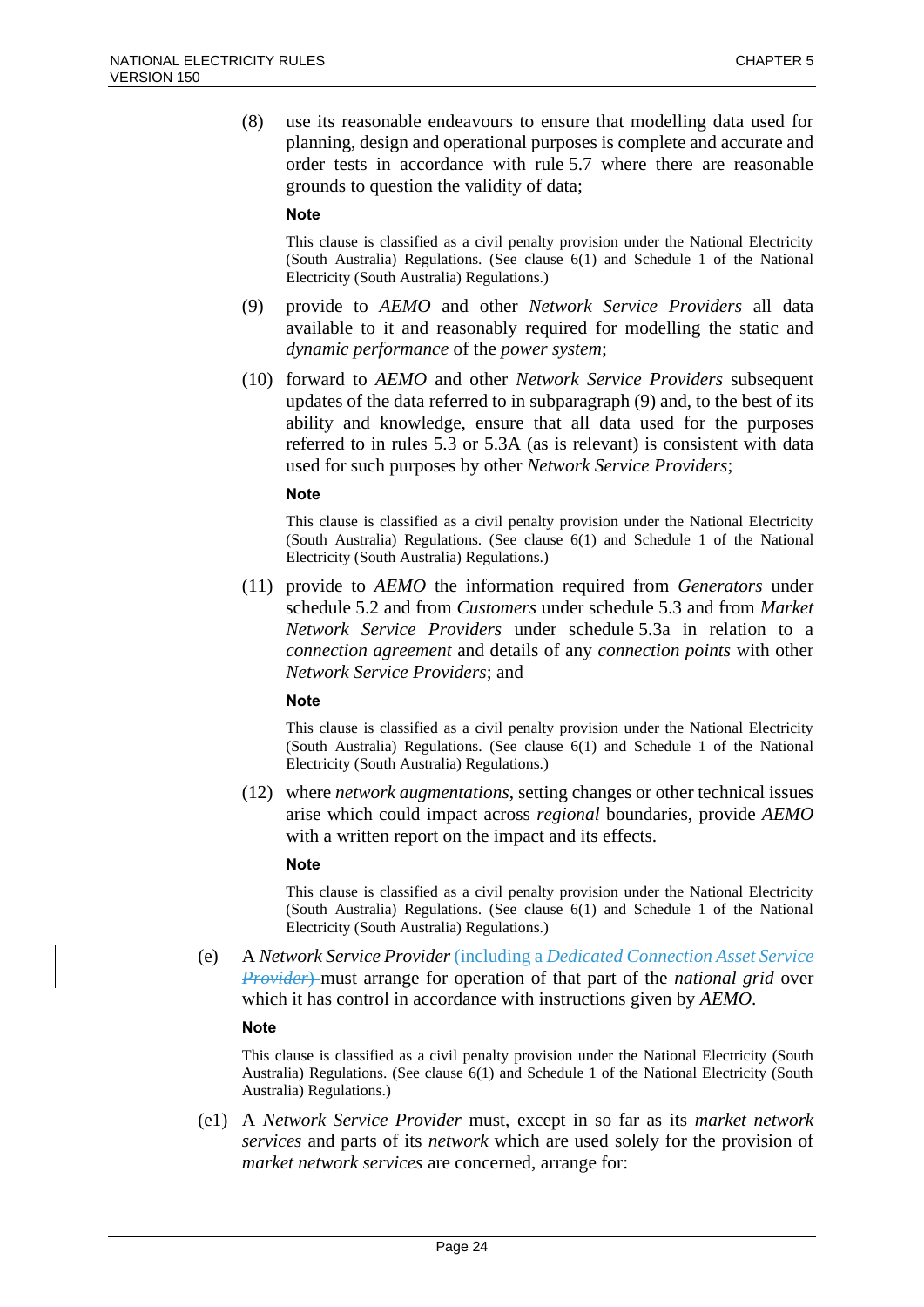- (1) management, maintenance and operation of its part of the *national grid* such that, in the *satisfactory operating state*, electricity may be transferred continuously at a *connection point* on or with its *network* up to the *agreed capability*;
- (2) operation of its *network* such that the fault level at any *connection point* on or with that *network* does not breach the limits that have been specified in a *connection agreement*;
- (3) management, maintenance and operation of its *network* to minimise the number of interruptions to *agreed capability* at a *connection point* on or with that *network* by using *good electricity industry practice*; and
- (4) restoration of the *agreed capability* at a *connection point* on or with that *network* as soon as reasonably practicable following any interruption at that *connection point*.

This clause is classified as a civil penalty provision under the National Electricity (South Australia) Regulations. (See clause 6(1) and Schedule 1 of the National Electricity (South Australia) Regulations.)

(f) A *Network Service Provider* must comply with *applicable regulatory instruments*.

#### **Note**

This clause is classified as a civil penalty provision under the National Electricity (South Australia) Regulations. (See clause 6(1) and Schedule 1 of the National Electricity (South Australia) Regulations.)

- (g) Each *Network Service Provider* must in respect of new or altered equipment owned, operated or controlled by it for the purpose of providing a *market network service*:
	- (1) submit an *application to connect* and enter into a *connection agreement* with a *Network Service Provider* in accordance with rule 5.3 prior to that equipment being connected to the *network* of that *Network Service Provider* or altered (as the case may be);
	- (2) comply with the reasonable requirements of *AEMO* and the relevant *Network Service Provider* in respect of design requirements of equipment proposed to be *connected* to the *network* of that *Network Service Provider* in accordance with rule 5.6 and schedule 5.3a;
	- (3) provide forecast information to the relevant *Network Service Provider* in accordance with Part D of Chapter 5;
	- (4) permit and participate in inspection and testing of *facilities* and equipment in accordance with rule 5.7;
	- (5) permit and participate in commissioning of *facilities* and equipment which are to be *connected* to a *network* for the first time in accordance with rule 5.8; and
	- (6) **[Deleted]**
	- (7) give notice of intended voluntary permanent *disconnection* in accordance with rule 5.9.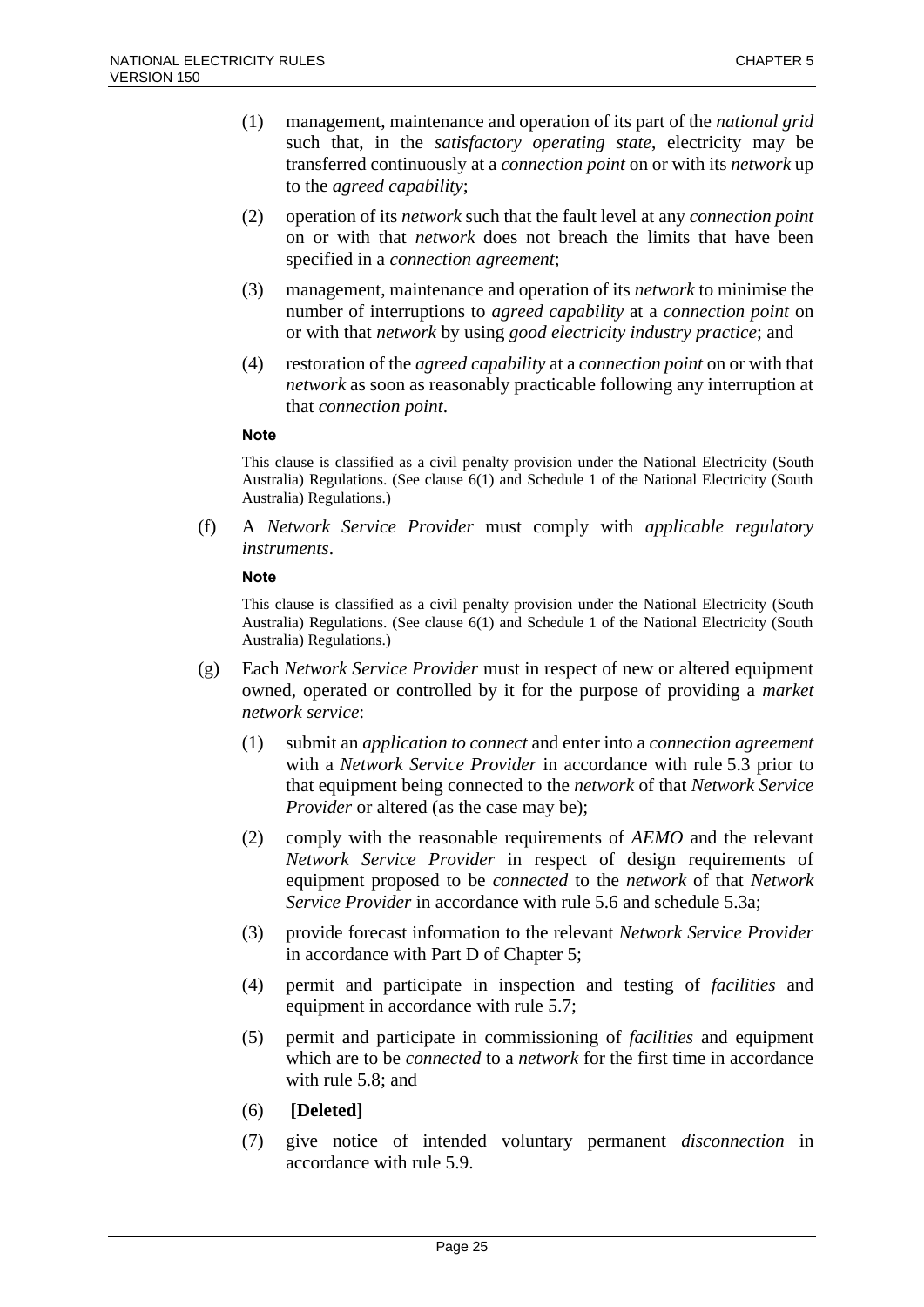This clause is classified as a civil penalty provision under the National Electricity (South Australia) Regulations. (See clause 6(1) and Schedule 1 of the National Electricity (South Australia) Regulations.)

(g1) A *Network Service Provider* must comply with any terms and conditions of a *connection agreement* for its *market network service facilities* that provide for the implementation, operation, maintenance or performance of a *system strength remediation scheme*.

#### **Note**

This clause is classified as a civil penalty provision under the National Electricity (South Australia) Regulations. (See clause 6(1) and Schedule 1 of the National Electricity (South Australia) Regulations.)

- (h) **[Deleted]**
- (h1) **[Deleted]**
- (h2) **[Deleted]**
- (h3) **[Deleted]**
- (i) This Chapter is neither intended to require, nor is it to be read or construed as having the effect of requiring, a *Network Service Provider* to permit *connection* to or to *augment* any part of its *network* which is solely used for the provision of *market network services*.
- (j) If in *AEMO*'s reasonable opinion, there is a risk a *Network Service Provider*'s *plant* or equipment will:
	- (1) adversely affect *network capability*, *power system security*, quality or reliability of *supply*, *inter-regional power transfer capability*;
	- (2) adversely affect the use of a *network* by a *Network User*; or
	- (3) have an *adverse system strength impact*,

*AEMO* may request the *Network Service Provider* to provide information of the type described in clause 4.3.4(o), and following such a request, the *Network Service Provider* must provide the information to *AEMO* and any other relevant *Network Service Provider*(s) in accordance with the requirements and circumstances specified in the *Power System Model Guidelines*, the *Power System Design Data Sheet* and the *Power System Setting Data Sheet*.

#### **Note**

This clause is classified as a civil penalty provision under the National Electricity (South Australia) Regulations. (See clause 6(1) and Schedule 1 of the National Electricity (South Australia) Regulations.)

(k) If in *AEMO*'s reasonable opinion, information of the type described in clause 4.3.4(o) is required to enable a *Network Service Provider* to conduct the assessment required by clause 5.3.4B, *AEMO* may request any other relevant *Network Service Provider* to provide the information, and following such a request, that *Network Service Provider* must provide the information to *AEMO* and the other relevant *Network Service Provider*.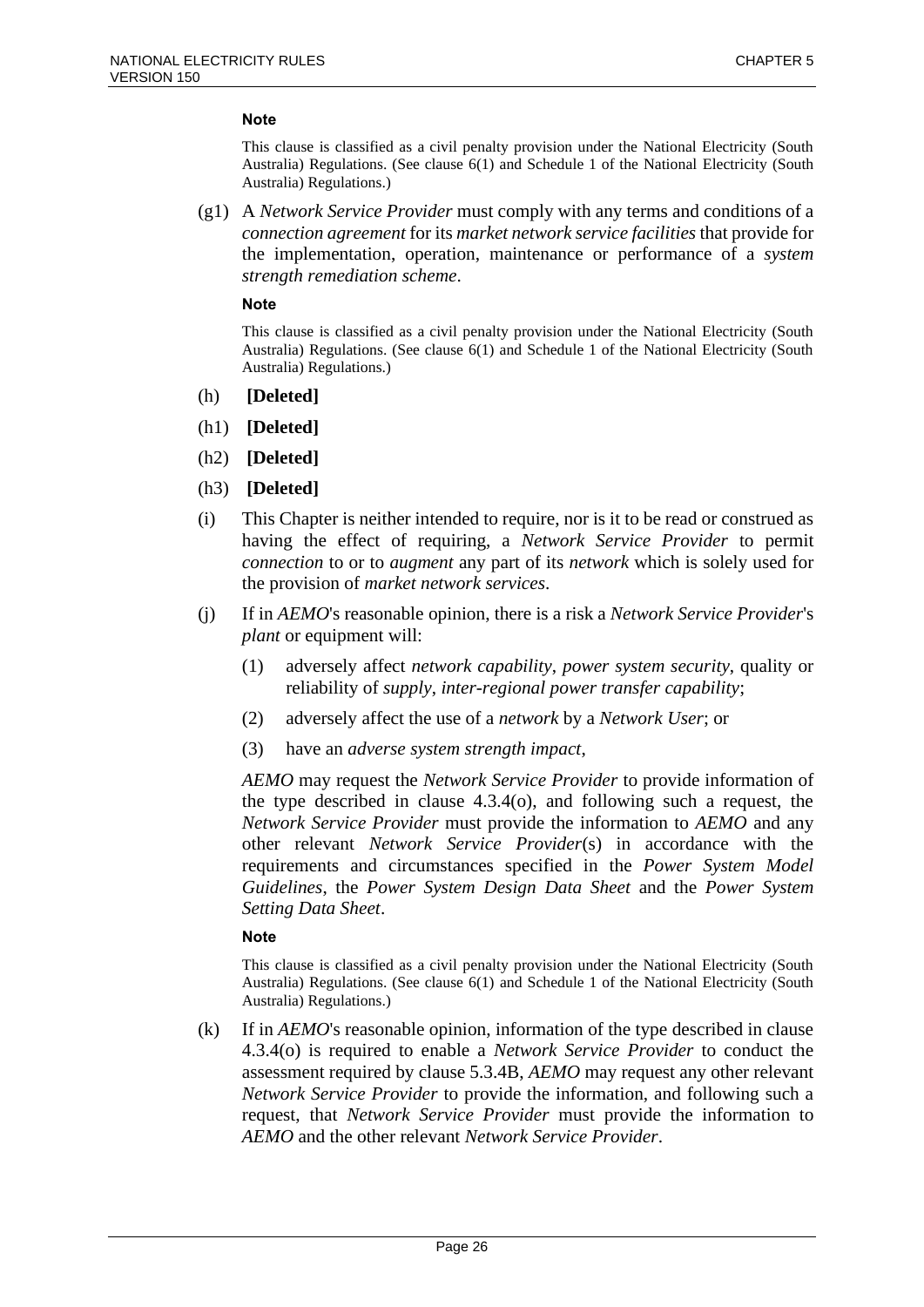This clause is classified as a civil penalty provision under the National Electricity (South Australia) Regulations. (See clause 6(1) and Schedule 1 of the National Electricity (South Australia) Regulations.)

(l) All information provided to *AEMO* and the relevant *Network Service Provider*(s) under paragraphs (j) and (k) must be treated as *confidential information* by those recipients.

### **5.2.7 [Not used]Obligations of Dedicated Connection Asset Service Providers**

- (a) A *Dedicated Connection Asset Service Provider* must classify its *dedicated connection asset* as a *small dedicated connection asset* or a *large dedicated connection asset* in accordance with Chapter 2.
- (b) A *Dedicated Connection Asset Service Provider* must plan and design its *dedicated connection assets* and ensure that they are operated to comply with:
- (1) the *performance standards* applicable to those *facilities connected* to those *dedicated connection assets*;
- (2) subject to subparagraph (1), its *connection agreement* applicable to those *dedicated connection assets*; and
- (3) subject to subparagraph (2), the *system standards*.

**Note** 

- This clause is classified as a civil penalty provision under the National Electricity (South Australia) Regulations. (See clause 6(1) and Schedule 1 of the National Electricity (South Australia) Regulations.)
- (c) A *Dedicated Connection Asset Service Provider* for a *large dedicated connection asset* must prepare, maintain and publish an *access policy* in accordance with clause 5.2A.8.
- (d) A *Dedicated Connection Asset Service Provider* must:
- (1) permit and participate in inspection and testing of *facilities* and equipment in accordance with rule 5.7;
- (2) permit and participate in commissioning of *facilities* and equipment which are to be *connected* to a *network* for the first time in accordance with rule 5.8;
- (3) give notice of intended voluntary permanent *disconnection* in accordance with rule 5.9; and
- (4) in relation to a *connection* to an *identified user shared asset*, ensure that there is a *connection agreement* between itself and the *Primary Transmission Network Service Provider*.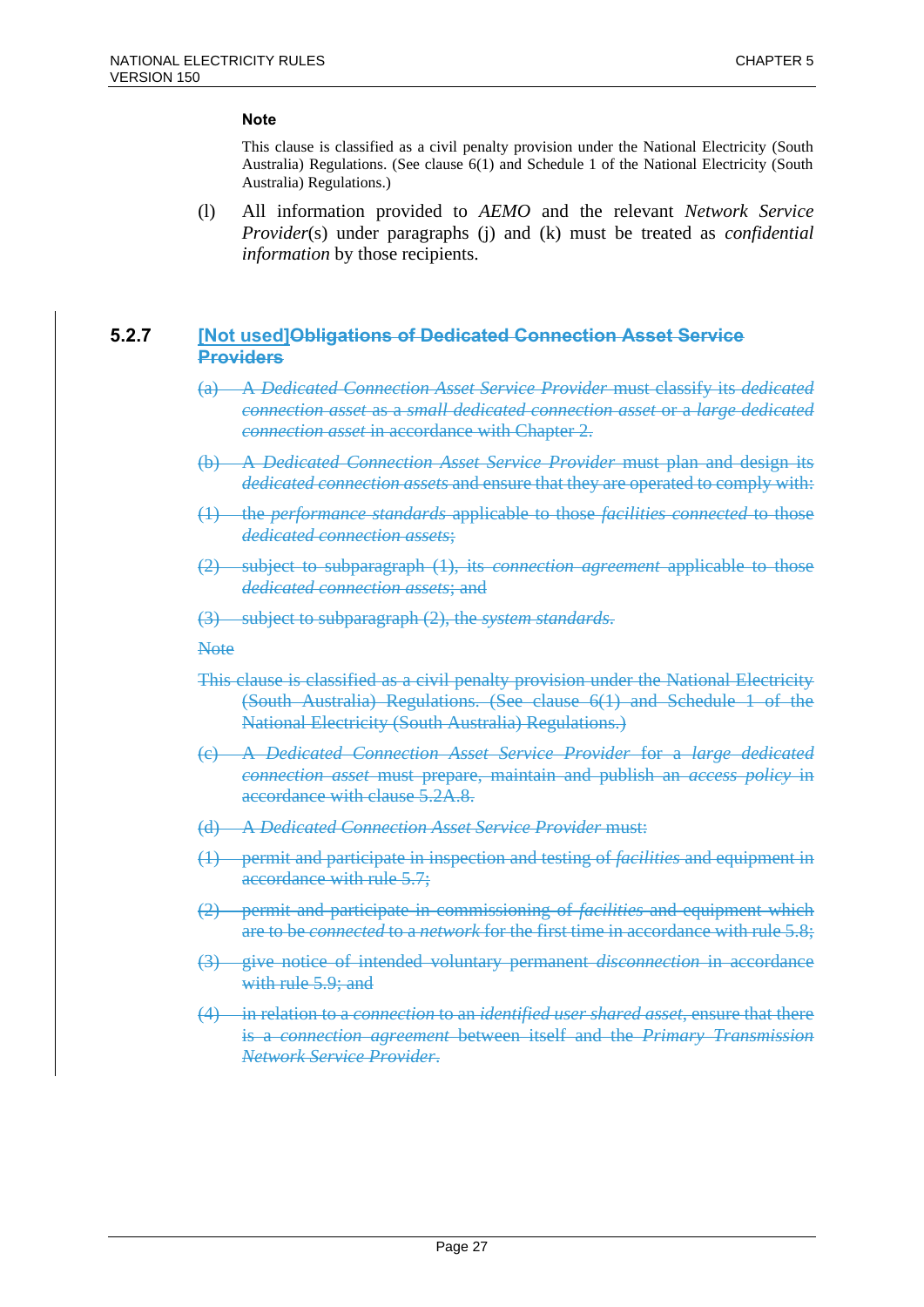# **5.2A Transmission network connection and access**

# **5.2A.1 Application**

- (a) This rule 5.2A does not apply in relation to *connection* and access to the *declared transmission system* of an *adoptive jurisdiction*.
- (b) In this rule 5.2A, a reference to ownership in relation to an asset includes a leasehold interest.

# **5.2A.2 Relevant assets**

(a) The assets relevant to *connection* and access to the *transmission network* and the person who is registered for those assets are set out in the following table:

|          | <b>Asset</b>                                                                                                       | <b>Registered Person</b>                                                                                                                                                                                                                                                                                                                                                                                                         |
|----------|--------------------------------------------------------------------------------------------------------------------|----------------------------------------------------------------------------------------------------------------------------------------------------------------------------------------------------------------------------------------------------------------------------------------------------------------------------------------------------------------------------------------------------------------------------------|
|          | primary <i>transmission network</i> in the<br>participating jurisdictions.                                         | <b>Primary Transmission Network</b><br>Service Provider                                                                                                                                                                                                                                                                                                                                                                          |
|          | identified user sharedfunded network<br>asset owned by the Primary<br><b>Transmission Network Service Provider</b> | <b>Primary Transmission Network</b><br>Service Provider<br>(forms part of that provider's<br>broader transmission network)                                                                                                                                                                                                                                                                                                       |
| <u>3</u> | third party IUSA funded network asset<br>not owned by the Primary Transmission<br>Network Service Provider         | <b>Primary Transmission Network</b><br>Service Provider (as controller<br>and operator of the <i>third party</i><br><b>HUSAfunded network asset under a</b><br>network operating agreement)<br>(forms part of that provider's<br>broader transmission network)                                                                                                                                                                   |
| 4        | dedicated connection asset                                                                                         | If owned, operated or controlled<br>by a Transmission Network<br>Service Provider (forms part of<br>that provider's broader<br>transmission system)Dedicated<br><b>Connection Asset Service</b><br>Provider<br>For a dedicated connection asset<br>that is not owned, operated or<br>controlled by a Primary<br><b>Transmission Network Service</b><br>Provider, that asset forms part of<br>the asset owner's <i>facility</i> . |
| 5        | network connection asset                                                                                           | <b>Transmission Network Service</b><br>Provider                                                                                                                                                                                                                                                                                                                                                                                  |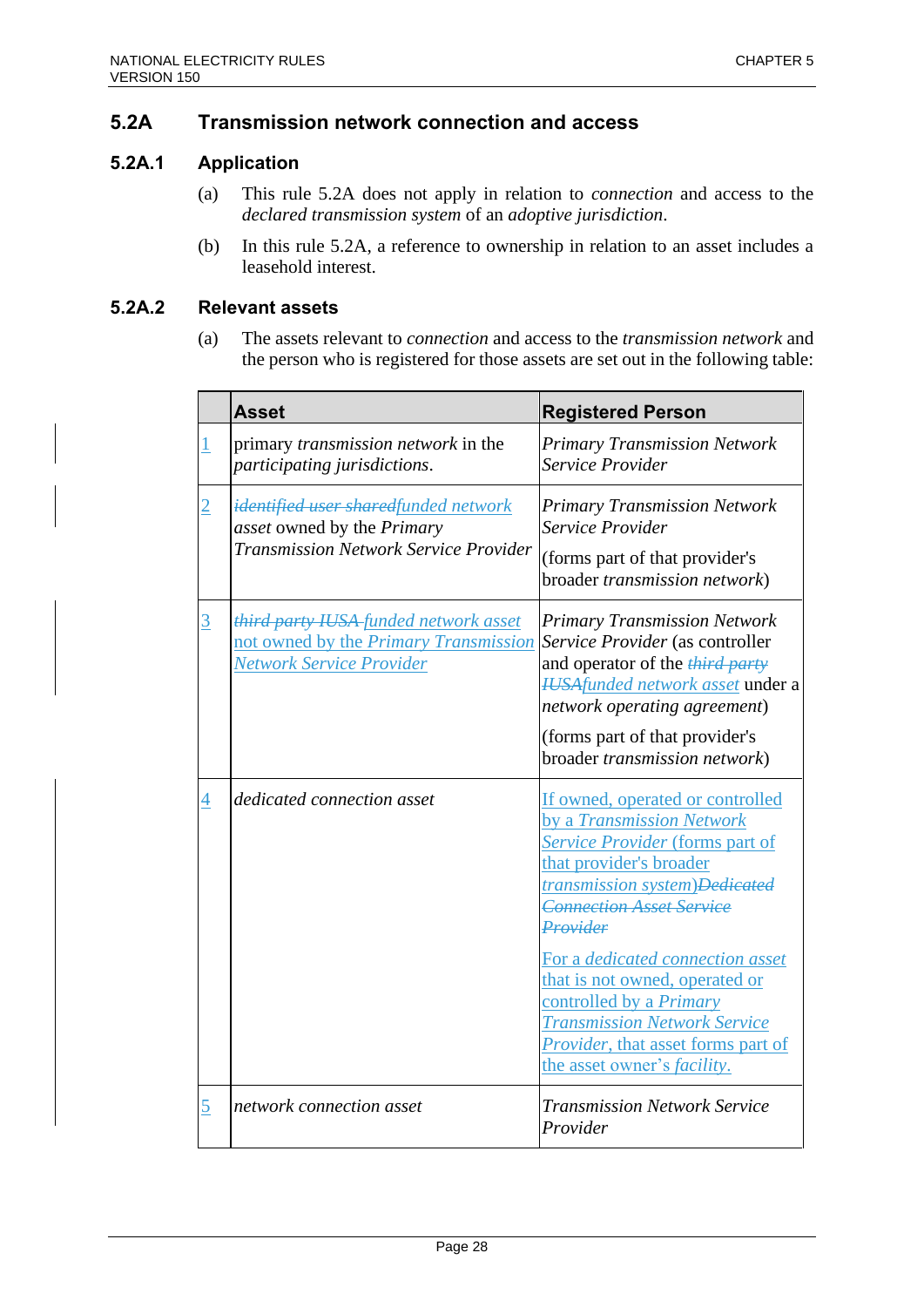| <b>Asset</b>                                                                        | <b>Registered Person</b>           |
|-------------------------------------------------------------------------------------|------------------------------------|
| <i>facility</i> of a <i>Transmission Network User Transmission Network User</i> (if | registration required or obtained) |

- (b) This clause sets out an overview of the framework relating to the ownership of, and *connection* and access to, a *funded network asset*:
	- (1) a *funded network asset* is for the benefit of specific *Transmission Network Users* and a *Primary Transmission Network Service Provider* is not entitled to receive a charge for a *funded network asset* under Chapter 6A;
	- (2) a *funded network asset* forms part of the *Primary Transmission Network Service Provider's transmission network*;
	- (3) a *funded network asset* may be owned by persons other than the *Primary Transmission Network Service Provider*;
	- (4) a *funded network asset* may comprise multiple components owned by different persons, who would each have a separate *network operating agreement* with the *Primary Transmission Network Service Provider* for the component that person owns;
	- (5) if the *Primary Transmission Network Service Provider* does not own a *funded network asset*, the *Primary Transmission Network Service Provider* controls and operates that *funded network asset* as part of its *transmission network* under the relevant *network operating agreement*;
	- (6) *connections* to a *funded network asset* (other than those components which comprise a *designated network asset*) are subject to access and *connection* requirements under this Chapter 5;
	- (7) a *designated network asset* refers to all the assets behind a *boundary point* and the *identified user group* refers to all the *Transmission Network Users connected* (from time to time) behind that *boundary point*; and
	- (8) *connection* to a part of a *transmission network* that is a *designated network asset* is subject to Chapter 5 as supplemented and modified by the *access policy* established and administered by the *Primary Transmission Network Service Provider,* which *access policy* has the objective of providing protections to the existing *identified user group*  for that *designated network asset* in respect of future users of that asset.

- For example, an *identified user shared asset connects* a *dedicated connection asset* to, or provides the interface for a *designated network asset* with, a part of the *transmission network* that provides *prescribed transmission services*. An *identified user shared asset* is subject to *connection* and access under Chapter 5. However, a person seeking to *connect* to a part of the *transmission network* that is a *designated network asset* is subject to the *connection* and access requirements under Chapter 5 and the relevant *access policy*.
- The intention of this rule 5.2A and Chapter 2 is that there is a *Registered Participant* for each asset connecting the *transmission network* to the *facilities* of the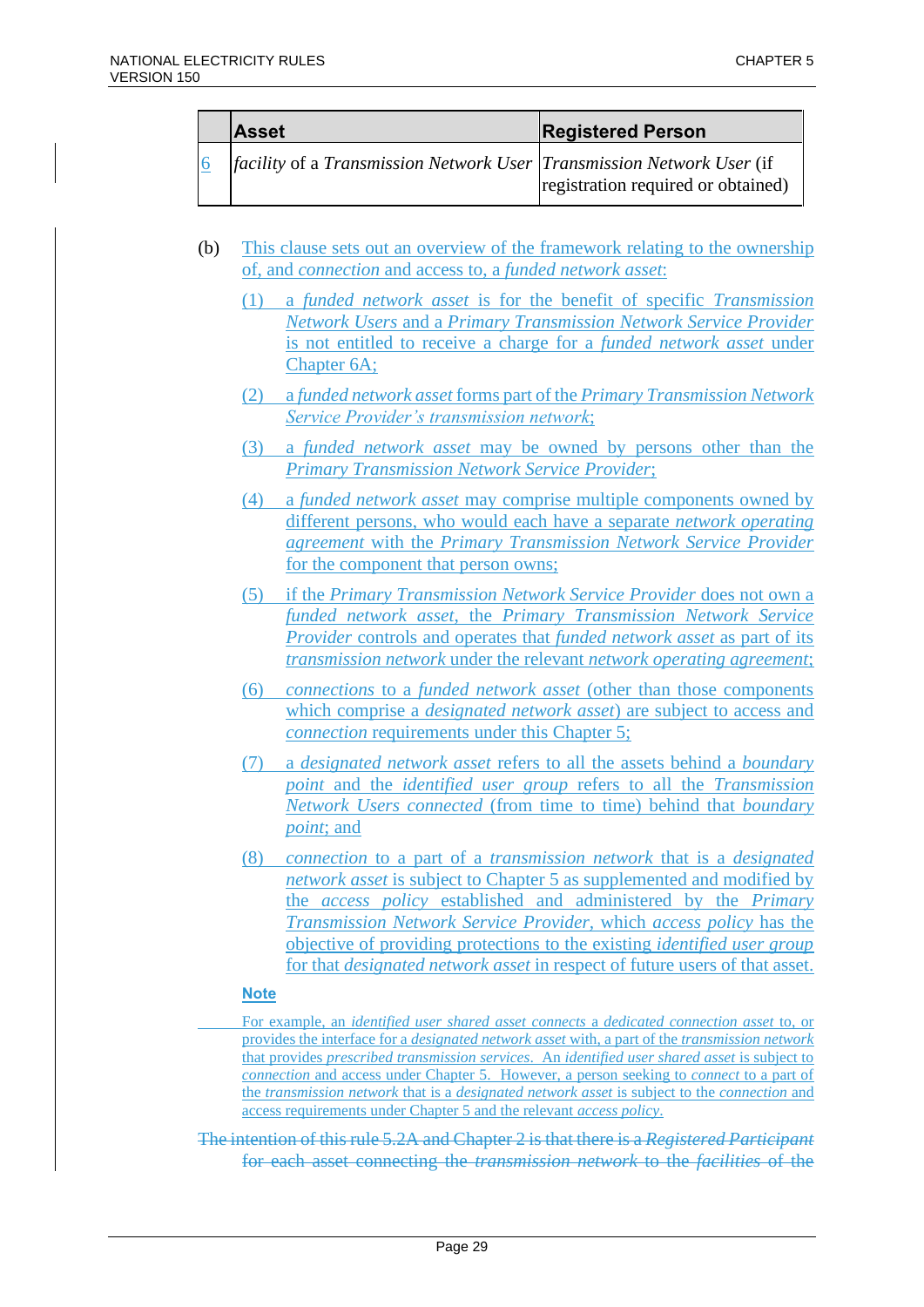*Transmission Network User*, subject to exemptions obtained under Chapter 2.

# **5.2A.3 Connection and access to transmission services**

(a) The following *transmission services* are relevant to *connection* and access to the *transmission network*:

|   | <b>Service</b><br>classification                                              | <b>TNSP obligations in respect of</b><br>the services                                                | <b>Assets</b><br>involved                                                                              |
|---|-------------------------------------------------------------------------------|------------------------------------------------------------------------------------------------------|--------------------------------------------------------------------------------------------------------|
|   | prescribed<br><i>transmission services</i>                                    | Subject to access under Chapter 5<br>and economic regulation under<br>Chapter 6A                     | <del>transmission</del><br><i>network</i> and<br><del>network</del><br>connection<br><del>assets</del> |
|   | negotiated<br>transmission services<br>that are not DNA<br>services           | Subject to access under Chapter 5                                                                    | <del>transmission</del><br><b>network</b>                                                              |
| 3 | large DCA negotiated<br>transmission services<br>that are <i>DNA</i> services | Subject to access under Chapter 5<br>and the <i>access policy</i> established<br>under clause 5.2A.8 | <del>large</del><br>dedicated<br>connection<br>assets                                                  |
| 4 | non-regulated<br>transmission services                                        | Not subject to access under Chapter<br>5 or economic regulation under<br>Chapter 6A                  | <i>transmission</i><br>svstem                                                                          |

- (b) A *Connection Applicant* may apply to a *Transmission Network Service Provider* for provision of a *prescribed transmission service* or a *negotiated transmission service* in accordance with rule 5.3 and the relevant *Transmission Network Service Provider* must comply with this Chapter 5 in negotiating a *connection agreement* or *network operating agreement* for the requested service.
- (c) If the *prescribed transmission service* or *negotiated transmission service* sought under paragraph (b) does not require the *Connection Applicant* to establish or modify a *connection* or alter a *generating plant* in the circumstances set out in clause 5.3.9, the processes in rules 5.3, 5.4 and 5.5 will apply with such modifications as is appropriate to the nature of the service requested.
- (d) A *Transmission Network Service Provider* must provide *prescribed transmission services* or *negotiated transmission services* on *terms and conditions of access* that are consistent with the requirements of Chapters 4, 5 and 6A of the *Rules* (as applicable).
- (d1) A *Connection Applicant* may apply to a *Primary Transmission Network Service Provider* for the provision of *DNA services* in accordance with rule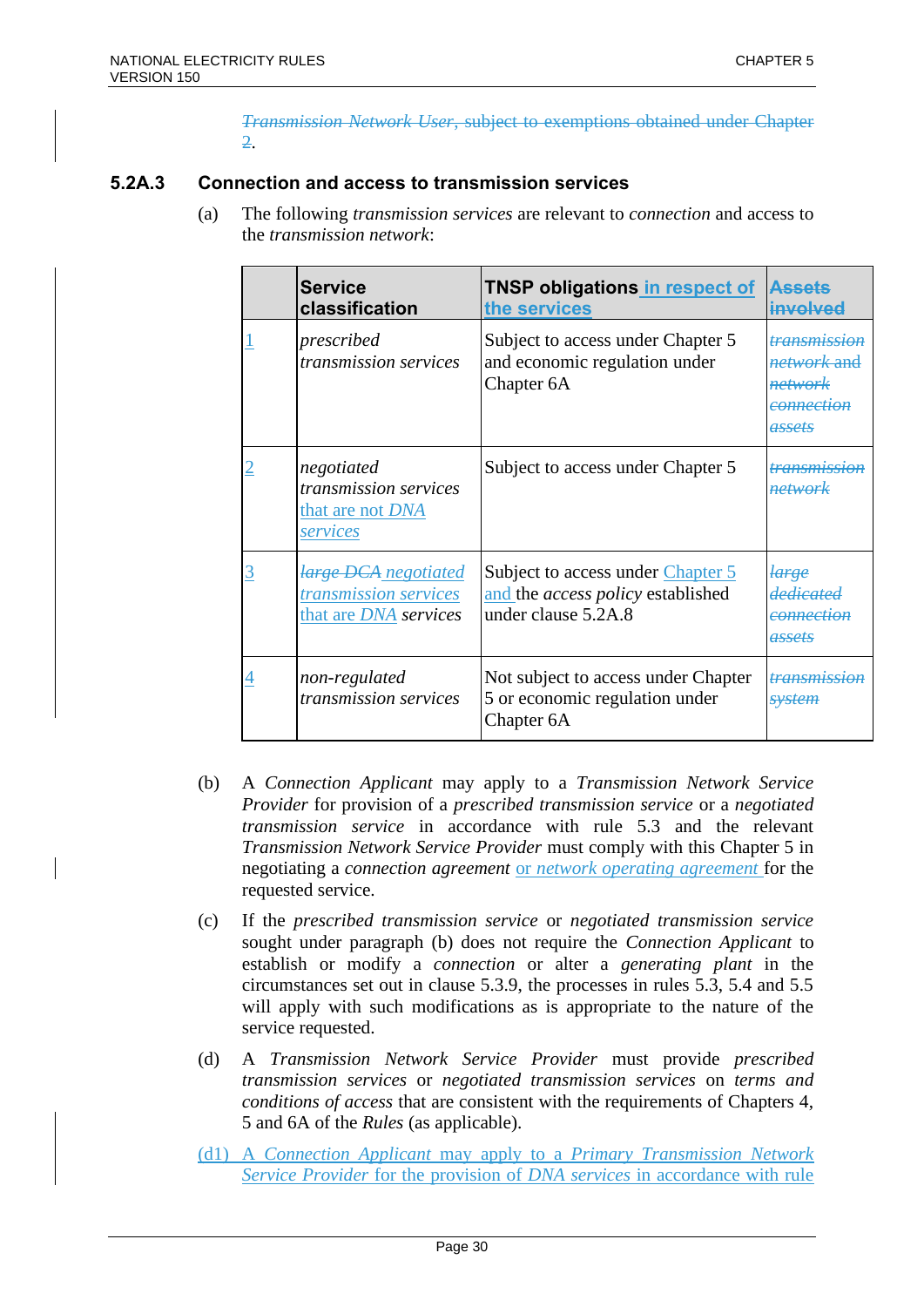5.3 and relevant aspects of the *access policy* and the *Primary Transmission Network Service Provider* must provide *DNA services* on *terms and conditions of access* that are consistent with the requirements of the *access policy*.

(e) A *Transmission Network Service Provider* or a person who is provided *prescribed transmission services* or *negotiated transmission services* must not engage in conduct for the purpose of preventing or hindering access to those services.

#### **Note**

This clause is classified as a civil penalty provision under the National Electricity (South Australia) Regulations. (See clause 6(1) and Schedule 1 of the National Electricity (South Australia) Regulations.)

- (f) The *Connection Applicant* may terminate negotiations with the *Transmission Network Service Provider* at any time during the *connection* process provided under rules 5.3 and 5.3A with at least three *business days'* prior written notice.
- (g) A *Transmission Network Service Provider* may terminate negotiations with the *Connection Applicant* with at least three *business days*' prior written notice if:
	- (1) the *Connection Applicant* becomes insolvent or an equivalent event occurs;
	- (2) the *Connection Applicant* has, in the *Transmission Network Service Provider's* reasonable opinion, provided false or misleading information;
	- (3) the *Transmission Network Service Provider* has reasonable grounds to believe that the *Connection Applicant* is not negotiating in good faith; or
	- (4) the *Transmission Network Service Provider* has formed the reasonable opinion that the *Connection Applicant* does not intend to obtain the service.

# **5.2A.4 Transmission services related to connection**

- (a) If a service related to assets relevant for *connection* in the following table is classified as:
	- (1) *contestable* then the *Primary Transmission Network Service Provider* may (but is not obliged to) provide that service as a *non-regulated transmission service* on request from a *Connection Applicant*.
	- (2) non-contestable then the *Primary Transmission Network Service Provider* has the exclusive right to provide that service and must negotiate under rule 5.3 to do so as a *negotiated transmission service* on request from a *Connection Applicant*.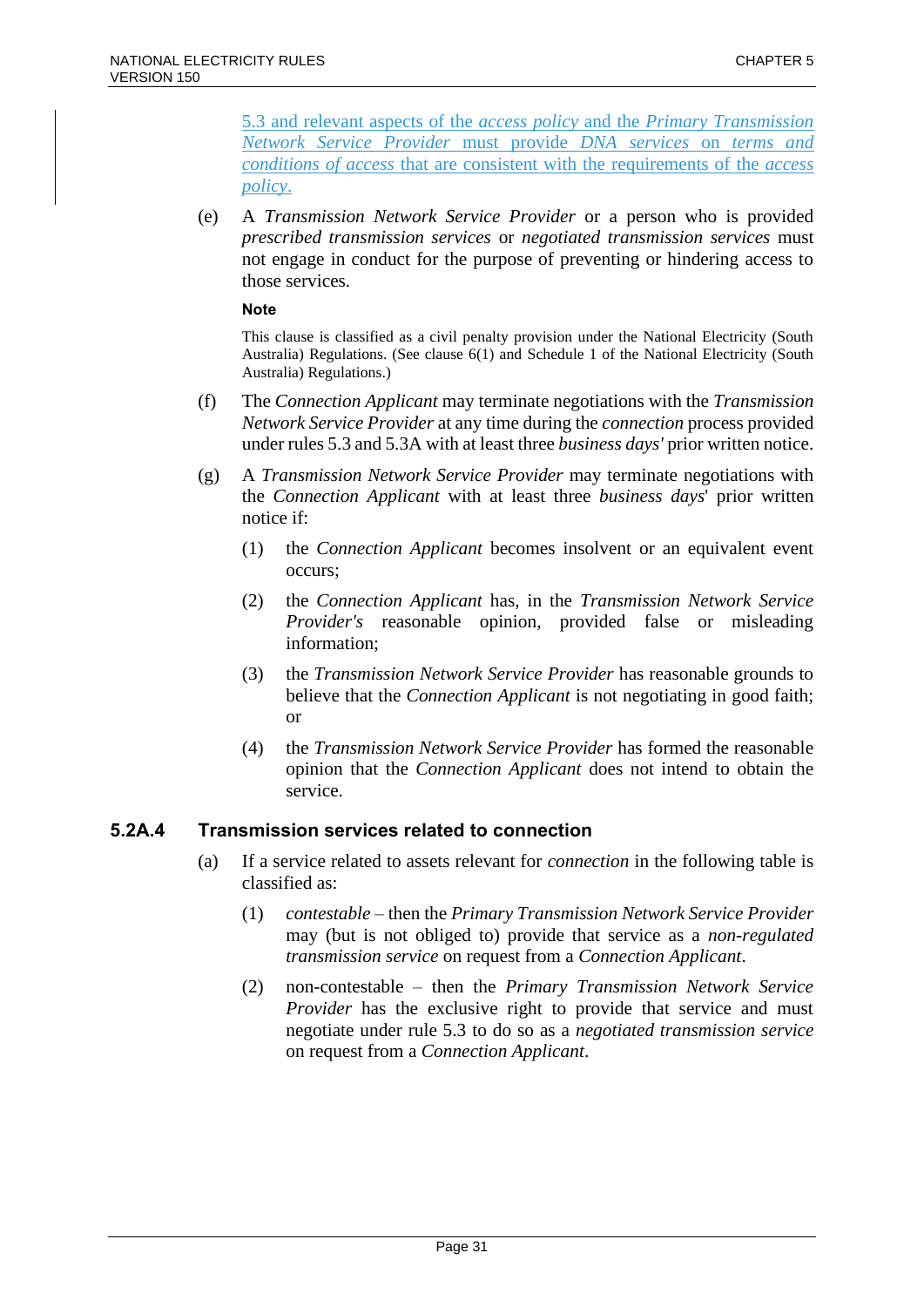|  | <b>Asset</b>                                                             | <b>Service</b>                                                                        | <b>Example of</b><br>service                                                                       | <b>Classification</b> |
|--|--------------------------------------------------------------------------|---------------------------------------------------------------------------------------|----------------------------------------------------------------------------------------------------|-----------------------|
|  | transmission<br>network<br>including<br>identified user<br><b>shared</b> | Functional specification Specification of:<br>for <b>HJSAfunded</b><br>network assets | preferred<br>٠<br>equipment<br>suppliers;                                                          | non-contestable       |
|  | assetfunded<br>network assets                                            |                                                                                       | preferred<br>٠<br>equipment;                                                                       |                       |
|  |                                                                          |                                                                                       | land/access<br>$\bullet$<br>requirement<br>s;                                                      |                       |
|  |                                                                          |                                                                                       | design<br>٠<br>specificatio<br>ns;                                                                 |                       |
|  |                                                                          |                                                                                       | single line<br>٠<br>diagrams;                                                                      |                       |
|  |                                                                          |                                                                                       | remote<br>$\bullet$<br>monitoring<br>and<br>communicat<br>ion<br>requirement<br>s;                 |                       |
|  |                                                                          |                                                                                       | protection,<br>٠<br>control and<br>metering<br>requirement<br>s;                                   |                       |
|  |                                                                          |                                                                                       | minimum<br>٠<br>operating<br>conditions;                                                           |                       |
|  |                                                                          |                                                                                       | supervisory<br>٠<br>control and<br>data<br>acquisition<br>system<br>interface<br>requirement<br>s; |                       |
|  |                                                                          |                                                                                       | equipment<br>ratings;                                                                              |                       |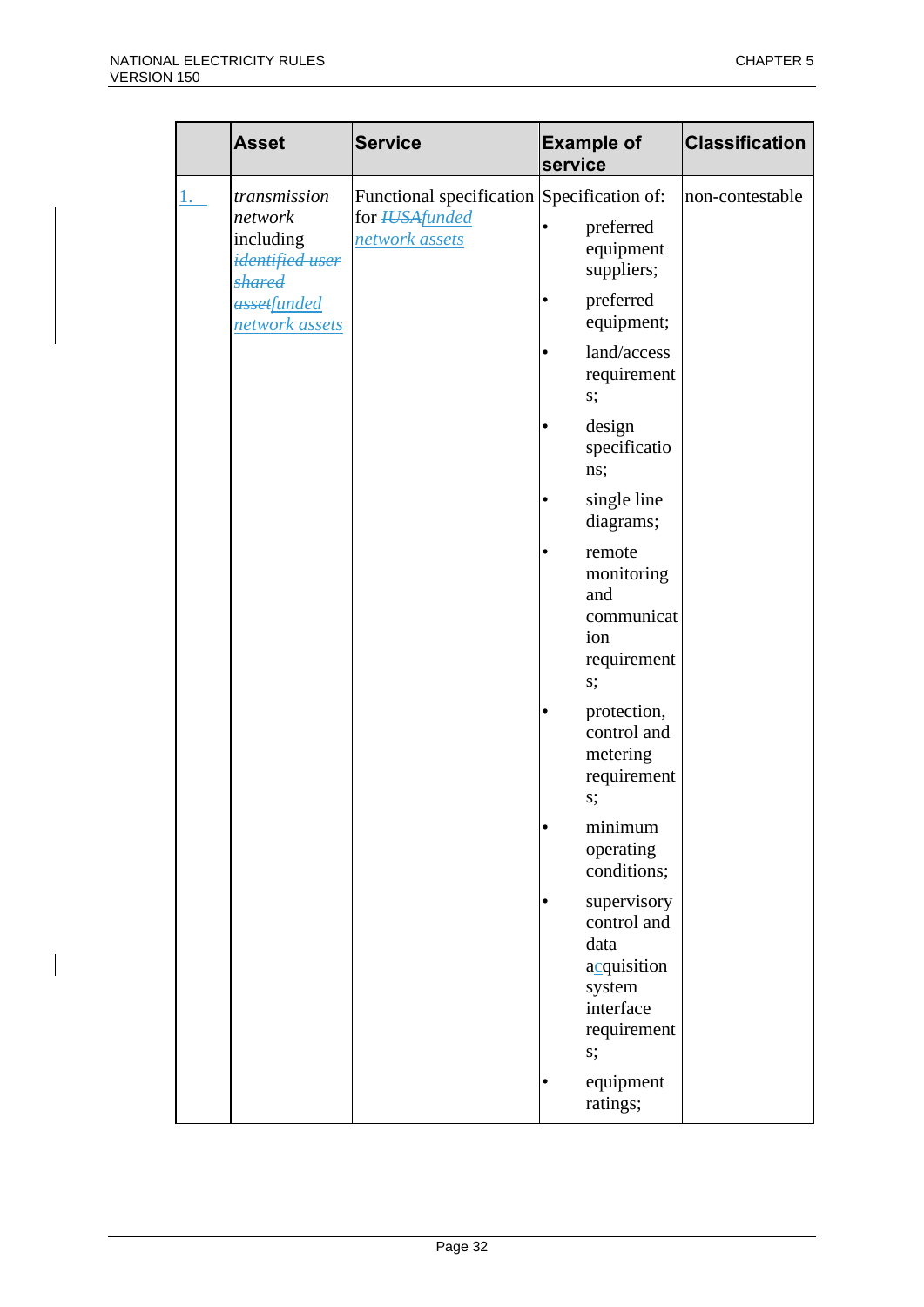|           | <b>Asset</b>                                                      | <b>Service</b>                                      | <b>Example of</b><br>service                                                                                                                                                                                                                                                                                                                                                                                                          | <b>Classification</b> |
|-----------|-------------------------------------------------------------------|-----------------------------------------------------|---------------------------------------------------------------------------------------------------------------------------------------------------------------------------------------------------------------------------------------------------------------------------------------------------------------------------------------------------------------------------------------------------------------------------------------|-----------------------|
|           |                                                                   |                                                     | equipment<br>٠<br>protection<br>ratings; and<br>spare parts<br>itineraries                                                                                                                                                                                                                                                                                                                                                            |                       |
| <u>2.</u> | <i>identified user</i><br>shared<br>assetfunded<br>network assets | Detailed design for<br>funded network<br>assetsHJSA | Provision of:<br>site plan;<br>asset layout<br>and<br>configuratio<br>n;<br>the<br>specificatio<br>n for vendor<br>equipment;<br>civil,<br>structural,<br>mechanical<br>and<br>electrical<br>detailed<br>design;<br>issued for<br>٠<br>construction<br>drawings;<br>as built<br>drawings;<br>tender<br>$\bullet$<br>specificatio<br>ns;<br>cable<br>٠<br>schedules;<br>protection<br>settings;<br>applicable<br>technical<br>studies; | contestable           |
|           |                                                                   |                                                     | earthing<br>design;<br>the design<br>of lightning                                                                                                                                                                                                                                                                                                                                                                                     |                       |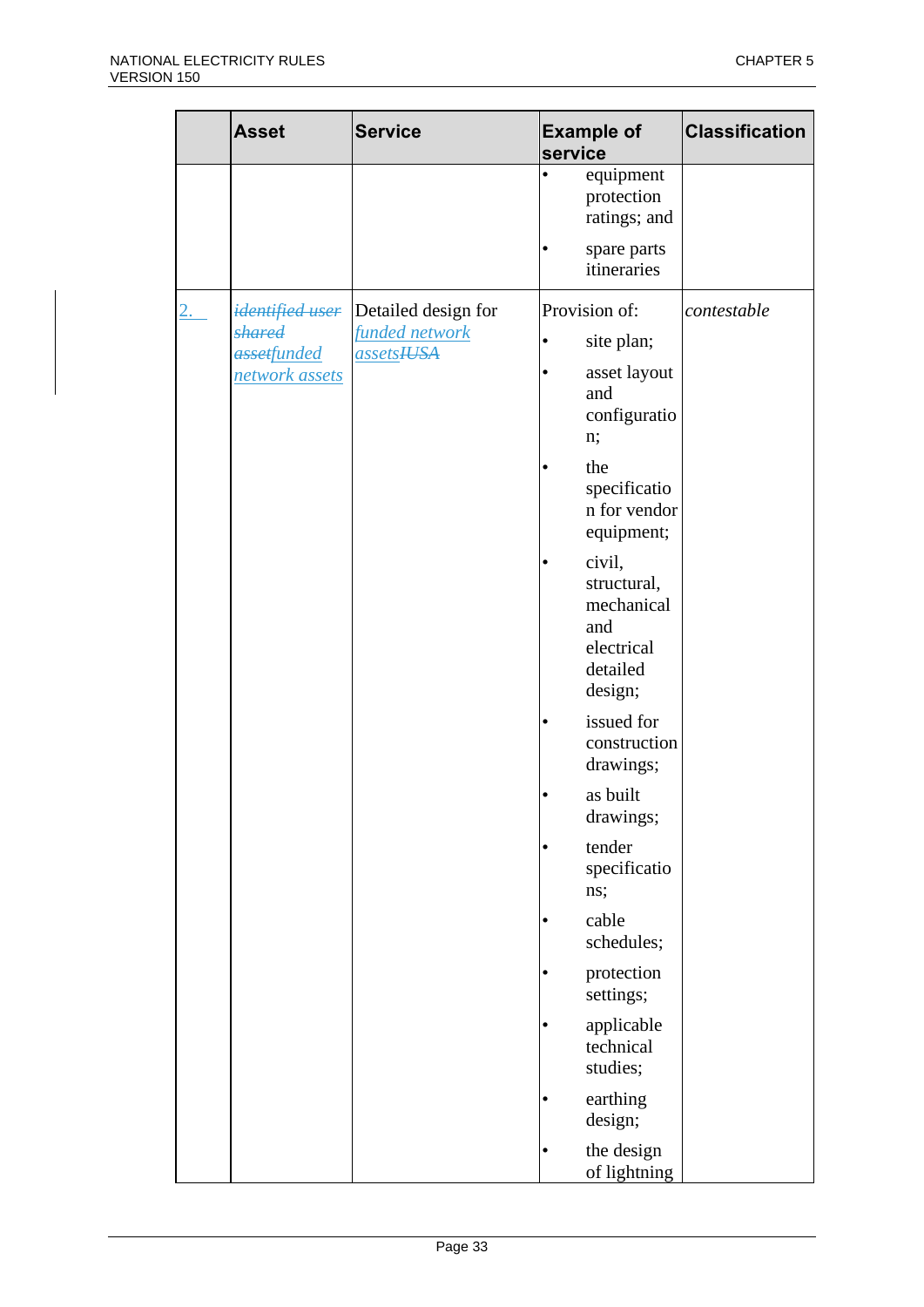|           | <b>Asset</b>                                                                                        | <b>Service</b>                       | <b>Example of</b><br>service                                                                                                                                                                                                                               | <b>Classification</b> |
|-----------|-----------------------------------------------------------------------------------------------------|--------------------------------------|------------------------------------------------------------------------------------------------------------------------------------------------------------------------------------------------------------------------------------------------------------|-----------------------|
|           |                                                                                                     |                                      | protection;<br>and<br>the design<br>of<br>insulation<br>$CO-$<br>ordination,<br>consistent with<br>the functional<br>specification.                                                                                                                        |                       |
| <u>3.</u> | transmission<br>network<br><i>(including)</i><br><i>funded</i><br><u>network</u><br><i>assets</i> ) | Cut-in works                         | Interface works<br>which-that cut<br>into the existing<br>shared<br>transmission<br>network, <del>these</del><br>which may<br>include tower<br>realignment,<br>protection control<br>and<br>communications<br>requirements                                 | non-contestable       |
| 4.        | contestable<br><b>FNA HJSA</b><br>components                                                        | Construction $\neq$ and<br>ownership | Construction<br>and/or ownership<br>of a substation<br>and/-or power<br><u>lines</u>                                                                                                                                                                       | contestable           |
| <u>5.</u> | non-<br>contestable<br><b>FNA HJSA</b><br>components                                                | Construction $\neq$ and<br>ownership | <b>Construction or</b><br><b>Finstallation</b> and<br>ownership of<br>supervisory<br>control and data<br>acquisition<br>systems and<br>cabling forming<br>part of the<br>Primary<br>Transmission<br><b>Network Service</b><br>Provider's control<br>system | non-contestable       |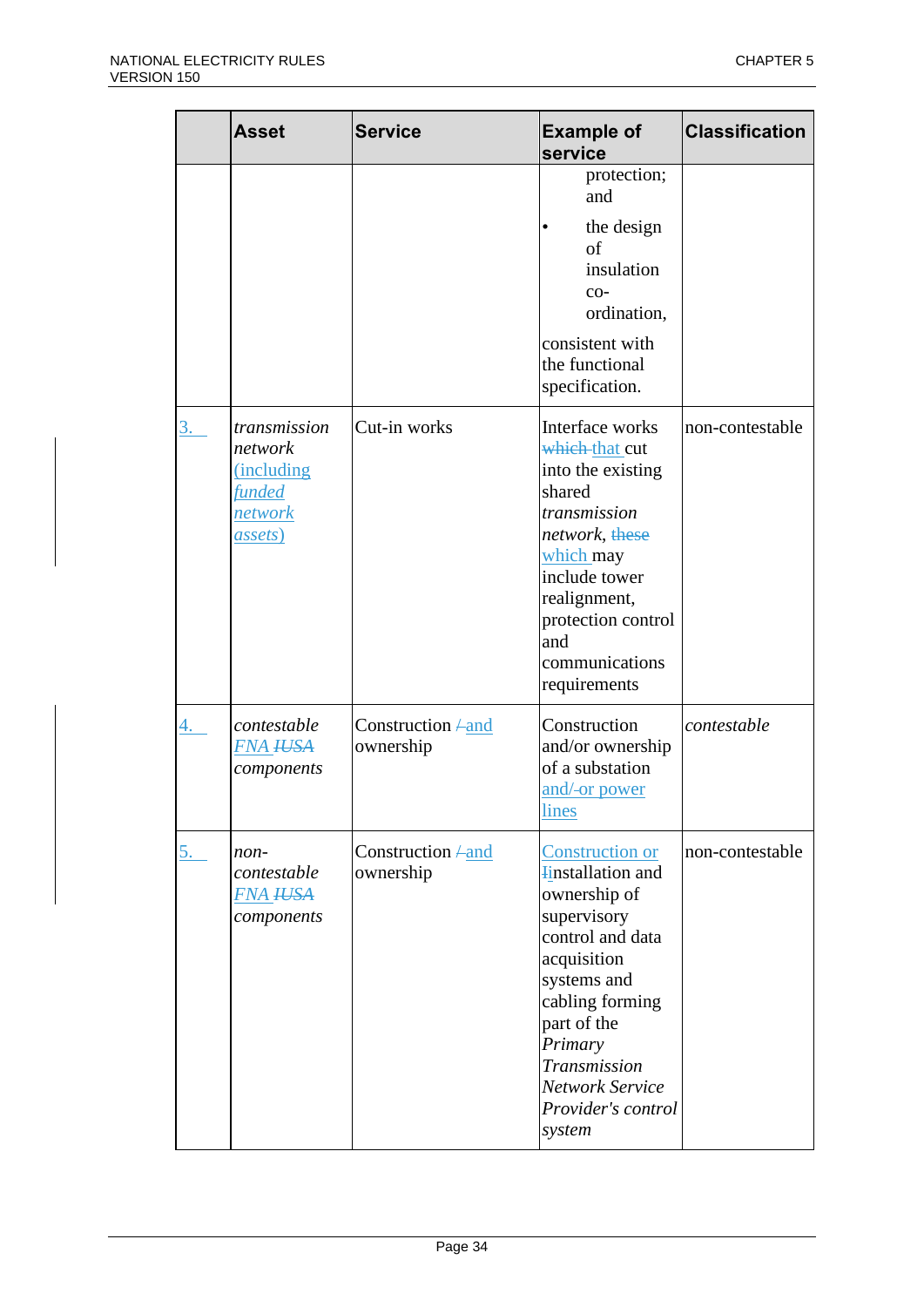|    | <b>Asset</b>                                                                                                                                                | <b>Service</b>                                                                  | <b>Example of</b><br>service                                                                                       | <b>Classification</b> |
|----|-------------------------------------------------------------------------------------------------------------------------------------------------------------|---------------------------------------------------------------------------------|--------------------------------------------------------------------------------------------------------------------|-----------------------|
| 6. | <del>identified user</del><br>shared<br>assetfunded<br>network assets<br>owned by the<br>Primary<br>Transmission<br><b>Network</b><br>Service<br>Provider   | Control, operation and<br>maintenance                                           | Primary<br>Transmission<br><b>Network Service</b><br>Provider provides<br>operation and<br>maintenance<br>services | non-contestable       |
|    | third party<br><b>HJSA</b>                                                                                                                                  | Control, operation and<br>maintenance under a<br>network operating<br>agreement | See clause 5.2A.7 non-contestable                                                                                  |                       |
|    | <b>Funded</b><br>network assets<br>owned by a<br>person who is<br>not the<br><b>Primary</b><br><b>Transmission</b><br><b>Network</b><br>Service<br>Provider | Control, operation and<br>maintenance under a<br>network operating<br>agreement | See clause 5.2A.7 non-contestable                                                                                  |                       |
| 8. | designated<br>network asset                                                                                                                                 | <b>DNA</b> services                                                             | See clause 5.2A.8 non-contestable                                                                                  |                       |
| 9. | dedicated<br>connection<br>assets                                                                                                                           | All development<br>aspects                                                      | Design,<br>construction,<br>maintenance and<br>ownership of a<br>power line<br>connecting a<br>facility            | contestable           |

- (b) If the capital cost of all the components that make up an *identified user shared asset* is reasonably expected by the *Primary Transmission Network Service Provider* to be \$10 million or less, the *Primary Transmission Network Service Provider* must undertake the detailed design, construction and ownership of the *identified user shared asset* as a *negotiated transmission service*.
- (bc) If the capital cost of all the components that make up an *identified user shared asset* is reasonably expected by the *Primary Transmission Network Service*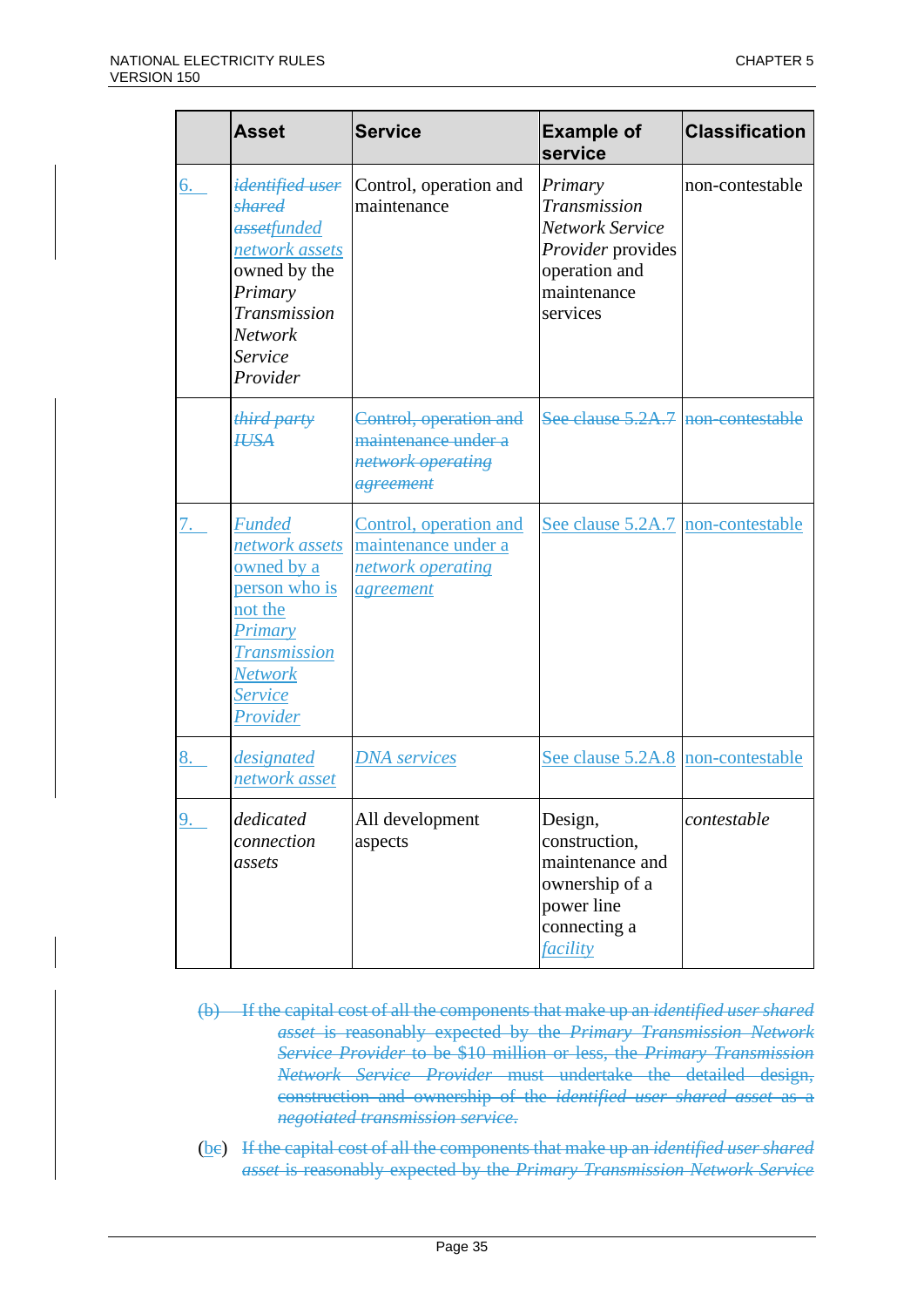*Provider* to exceed \$10 million, the The detailed design, construction and ownership of each component of a the *funded network asset identified user shared asset* is a *non-regulated transmission service* to the extent that it satisfies the following criteria:

- (1) the component being constructed is new or a complete replacement of existing assets (and does not involve the reconfiguration of existing assets); and
- (2) the detailed design and construction of the relevant component of the *identified user shared assetfunded network asset* is separable in that the new component will be distinct and definable from the existing *transmission network*,

### ("**contestable FNA IUSA components**").

(cd) To the extent that any components of an *identified user sharedfunded network asset* do not satisfy the criteria set out in paragraph  $(be)$  ("**non-contestable IUSA FNA components**"), the *Primary Transmission Network Service Provider* must negotiate under rule 5.3 to undertake the detailed design, construction and ownership of the *non-contestable IUSA FNA components* as a *negotiated transmission service*.

#### **Note**

Parties may seek the advice of an *Independent Engineer* under rule 5.4 if the parties cannot agree on whether a component of an *identified user sharedfunded network asset* based on the criteria under subparagraphs  $(be)(1)$  and (2) is a *contestable IUSA-FNA component* or a *noncontestable FNAIUSA component*.

### **5.2A.5 Publication and provision of information**

- (a) A *Primary Transmission Network Service Provider* must publish the information on its website, or provide the information to a *Connection Applicant* on request, as required by schedule 5.10.
- (b) A *Primary Transmission Network Service Provider* may charge a *Connection Applicant* a fee for providing information where specified under schedule 5.10, the amount of which must not be more than necessary to cover the reasonable costs of work required to prepare that information.
- (c) A *Transmission Network Service Provider* and a *Connection Applicant* must provide information (including commercial information) reasonably required by the other party that would facilitate effective negotiation for the provision of a *negotiated transmission service* in a timely manner.
- (d) The *Connection Applicant* must procure that any persons it engages to undertake services which are specified to be *contestable* in the table in clause 5.2A.4(a) provide information reasonably requested by the *Primary Transmission Network Service Provider*.
- (e) Information required to be provided under paragraphs (c) and (d) that is confidential may be provided subject to a condition that the receiving party must not provide any part of that information to any other person without the consent of the party who provided the information.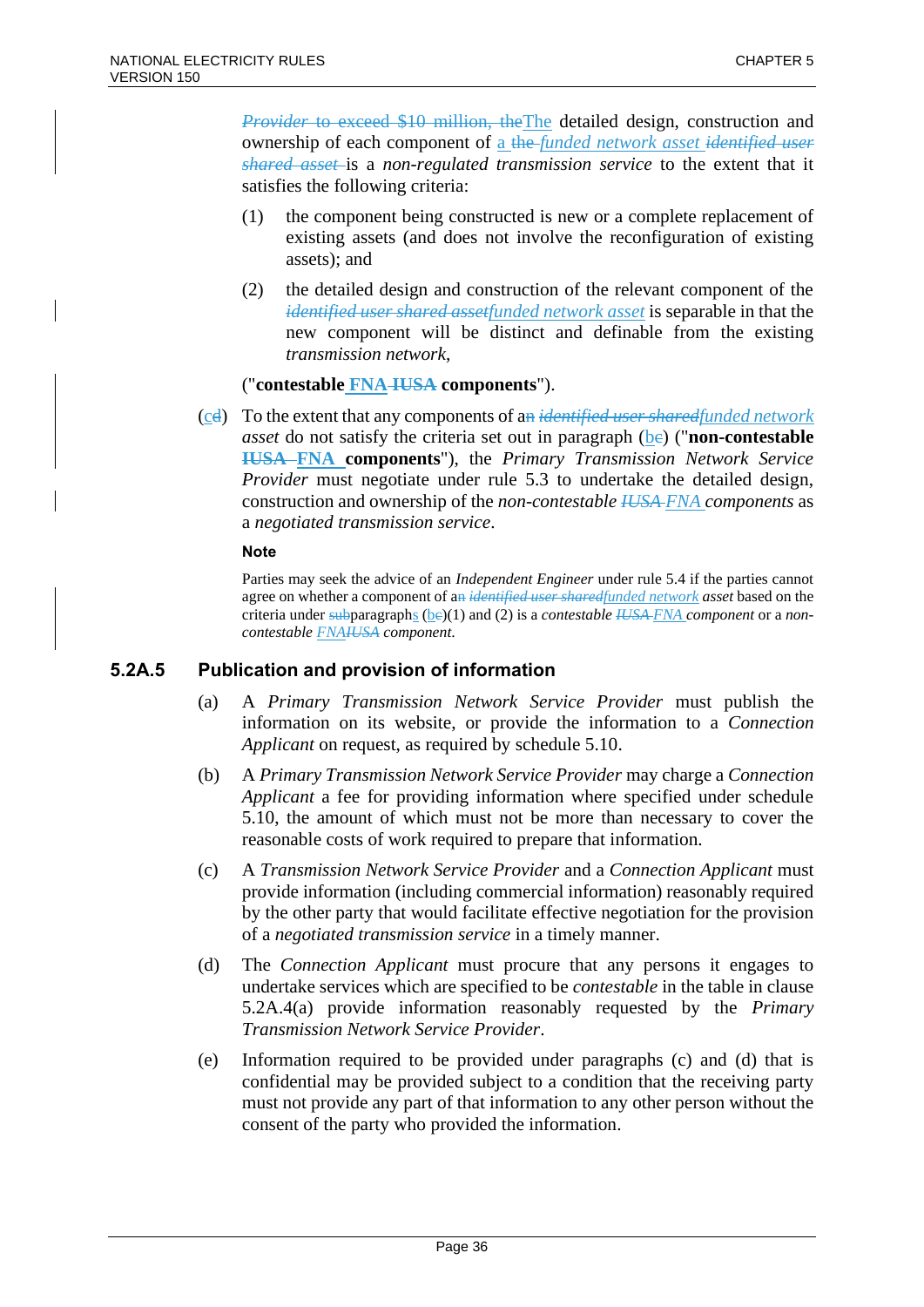### **5.2A.6 Negotiating principles**

- (a) If a *Connection Applicant* seeks access to *negotiated transmission services*, including in relation to an *identified user shared asset*a *funded network asset*, the *Transmission Network Service Provider* and the *Connection Applicant* must, in negotiating pursuant to rule 5.3 and other relevant *Rules*, negotiate in accordance with the *negotiating principles*.
- (b) A *Transmission Network Service Provider* must, in accordance with the *negotiating principles*:
	- (1) on request, identify and inform a *Connection Applicant* of the reasonable costs and/or the increase or decrease in costs (as appropriate) of providing a *negotiated transmission service*;
	- (2) on request, demonstrate to a *Connection Applicant* that the charges for providing a *negotiated transmission service* reflect those costs and/or the cost increment or decrement (as appropriate);
	- (3) determine the potential impact on other *Transmission Network Users* of the provision of a *negotiated transmission service*; and
	- (4) notify and consult with any affected *Transmission Network Users* and ensure that the provision of a *negotiated transmission service* does not result in non-compliance with obligations in relation to other *Transmission Network Users* under the *Rules*.
- (c) If an applicant seeks *large DCADNA services*, the *Primary Transmission Network Service ProviderDedicated Connection Asset Service Provider* must comply with its *access policy* and the negotiating principles in schedule 5.12.

**Note**

This clause is classified as a civil penalty provision under the National Electricity (South Australia) Regulations. (See clause 6(1) and Schedule 1 of the National Electricity (South Australia) Regulations.)

### **5.2A.7 Funded network assets Third party IUSAs**

- (a) This clause applies only to those components of a *funded network assets* that are not owned or leased by the *Primary Transmission Network Service Provider*. A reference to *funded network asset* in this clause includes a component of a *funded network asset*.
- (b) A person must not commission, or permit the commissioning of, a *third party IUSAfunded network asset* unless there is a *network operating agreement* between the owner of that *third party IUSAfunded network asset* and the *Primary Transmission Network Service Provider*.

**Note**

- (bc) The person who owns, or is intending to own, a *third party IUSAfunded network asset* and the *Primary Transmission Network Service Provider* must:
	- (1) include terms and conditions in the *network operating agreement* which give effect to the requirements of paragraphs  $(d_e)$  and  $(e_d)$ ;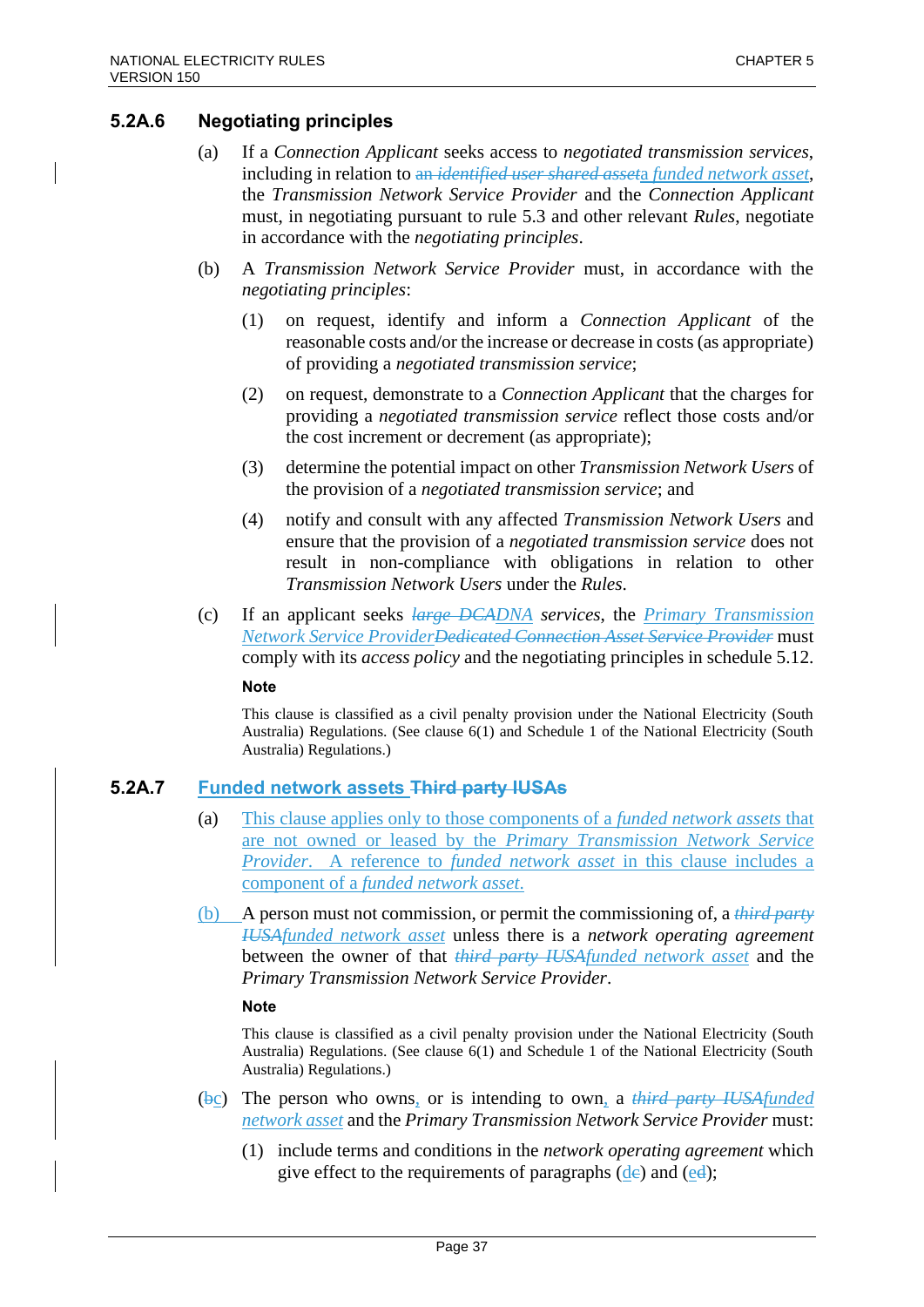- (2) include terms and conditions in the *network operating agreement* of the kind set out in Part B of schedule 5.6; and
- (3) negotiate the *network operating agreement* in accordance with the *negotiating principles* (where applicable).
- (cd) The term of the *network operating agreement* must be for a period which is at least equal to the term of the longest *connection agreement* of a member of the initial *identified user group* for the *third party IUSAfunded network asset*.
- (ed) Subject to the *access policy* (where applicable), tThe *network operating agreement* must provide for the *Primary Transmission Network Service Provider* to:
	- (1) have operation and control of the *third party IUSAfunded network asset* (including the rights and obligations to maintain that asset) for an agreed charge or based on an agreed charging methodology;
	- (2) have an option to purchase the *third party IUSAfunded network asset* at fair market value at the expiry or early termination of the *network operating agreement*;
	- (3) alter, replace or augment the *third party IUSAfunded network asset*;
	- (4) have the right to connect other persons to the *third party IUSAfunded network asset* in accordance with the *Rules*;
	- (5) have unrestricted use of, and access to, the *third party IUSAfunded network asset*; and
	- (6) treat the *third party IUSAfunded network asset* as forming part of the *Primary Transmission Network Service Provider's transmission network* in all material respects and provide *transmission services* to any *Transmission Network User* in accordance with the *Rules*; and
	- (7) distribute to the owner of the *designated network asset* any:
		- (i) relevant amounts that the *Primary Transmission Network Service Provider* has collected from *Connection Applicants* for *connection* to the *designated network asset* in accordance with the *access policy*; and
		- (ii) *settlement residues* accrued on the *designated network asset*,

in accordance with the methodology to be developed by the *Primary Transmission Network Service Provider*.

- (e) A person who owns a *third party IUSA* must not:
- (1) own, operate or control a *generating system*;
- (2) own, operate or control a *facility* utilising electrical *energy*; or
- (3) be a related entity of a person owning, operating or controlling a *generating system* or *facility* utilising electrical *energy*,

that is *connected* to that *third party IUSA*.

**Note**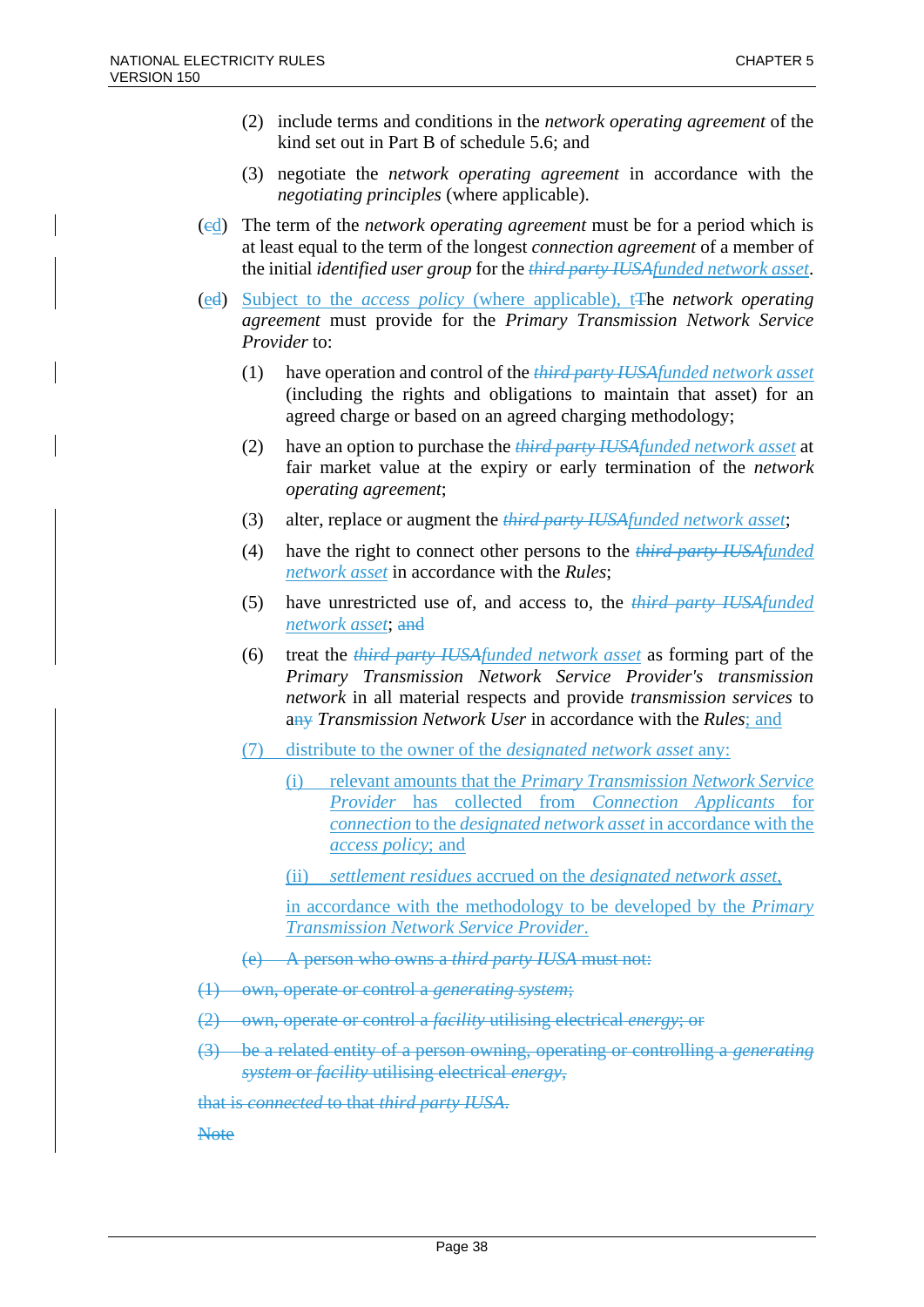This clause is classified as a civil penalty provision under the National Electricity (South Australia) Regulations. (See clause 6(1) and Schedule 1 of the National Electricity (South Australia) Regulations.)

(f) In paragraph (e):

**related entity** means, in relation to an entity, an entity that controls, or is controlled by, that first mentioned entity;

**entity** has the meaning given in the *Corporations Act 2001* (Cth) subject to section 64A of the *Corporations Act 2001* (Cth) not applying to such meaning; and

**control** has the meaning given in the *Corporations Act 2001* (Cth).

### **5.2A.8 Access framework for large dedicated connection assetsdesignated network assets**

- (a) This clause 5.2A.8 applies only to *large dedicated connection assetsdesignated network assets*.
- (b) A *Dedicated Connection Asset Service ProviderPrimary Transmission Network Service Provider* - must prepare, maintain and publish an *access policy* on its website to provide a framework for applicants to obtain access to *DNA large DCA services*. An *access policy* may apply different terms to different *DNA services* or to different components of a *designated network asset*.
- (c) An *access policy* must include, as a minimum, the following information:
	- (1) a description of the routes, tenure arrangements and main components of the *large dedicated connection asset* and the *facilities connected* to it;
	- (2) any material regulatory limitations relating to the development and operation of the *large dedicated connection asset*;
	- (13) the pricing principles and the key terms which are proposed to apply to the provision of *DNA large DCA services* where such principles and terms must be consistent with schedule 5.12;
	- (24) the process by which an applicant may seek access to *large DCA services*, which must include a right for an applicant to obtain sufficient information to enable it to prepare a request for the *large DCA services* it requires and contact details for access enquiriesthe extent to which the processes in rule 5.3 are supplemented or modified by the *access policy*; and
	- (35) advice on the availability of commercial arbitration under rule 5.5 in the case of a dispute;
	- (4) the processes and mechanisms that the *Primary Transmission Network Service Provider* will implement to protect the rights of the existing users of a *designated network asset* (which may contemplate cost sharing from subsequent applicants who are seeking *DNA services* from that asset); and
	- (5) the process by which a *Primary Transmission Network Service Provider* will notify existing persons who have a *connection agreement*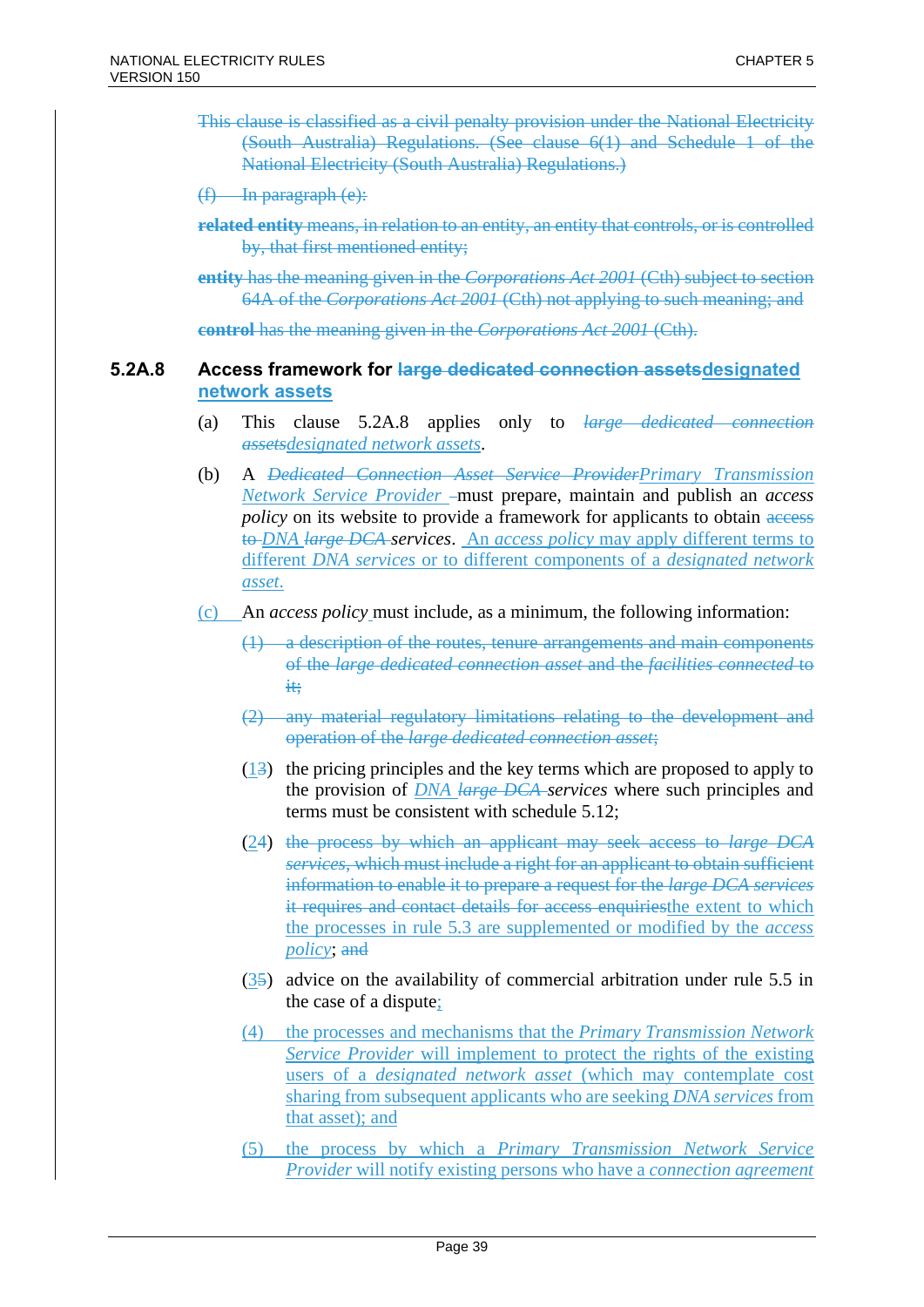in respect of that *designated network asset* of new applicants who are seeking *DNA services* from that asset.

- (de) The *AER* has the function of:
	- (1) approving an *access policy* and variations to it; and
	- (2) enforcing compliance with an *access policy*.
- (e) In preparing or varying the *access policy*, the *Primary Transmission Network Service Provider* must:
	- (1) publish a proposed *access policy* on its website and publicly consult on its proposed *access policy* for at least 30 days;
	- (2) prepare and publish on its website a report that:
		- (i) summarises each of the submissions received during consultation on the *access policy*;
		- (ii) sets out the *Primary Transmission Network Service Provider's* response to each of the submissions; and
		- (iii) describes the relevant amendments made to the *access policy* in response to submissions and provides explanations for each of those amendments.
- (f) The *Primary Transmission Network Service Provider* may make minor and administrative amendments to the *access policy* without complying with the consultation process set out in paragraph (e).
- (g) The *Primary Transmission Network Service Provider* must submit the *access policy* (as amended following consultation in accordance with paragraph (e)(1), as well as copies of submissions received during consultation on the *access policy*, to the *AER* for approval.
- (d) Within 30 days of an asset being classified as a *large dedicated connection asset* under Chapter 2, a *Dedicated Connection Asset Service Provider* must submit an *access policy* for approval by the *AER*.

#### **Note**

- (he) A *Dedicated Connection Asset Service ProviderPrimary Transmission Network Service Provider* may seek approval of a variation to an *access policy* from the *AER* at any time and must do so where required to keep the *access policy* up to date and compliant with requirements under the *Rules*. Except to the extent paragraph (f) applies, a variation must comply with the consultation process set out in paragraph (e).
- (if) Within 60 days of receiving the *access policy* submitted under paragraphs (g) or (h), tThe *AER* must approve an *access policy*, or a variation to an *access policy*, if it is reasonably satisfied that it complies with paragraph  $(c\theta)$  or propose an *access policy*. If the *AER* does not intend to approve an *access policy* submitted under paragraphs (gd) or (h), the *AER* must notify of the changes required for it to be approved. If the *AER* and the *Primary Transmission Network Service Provider* are unable to agree on the terms of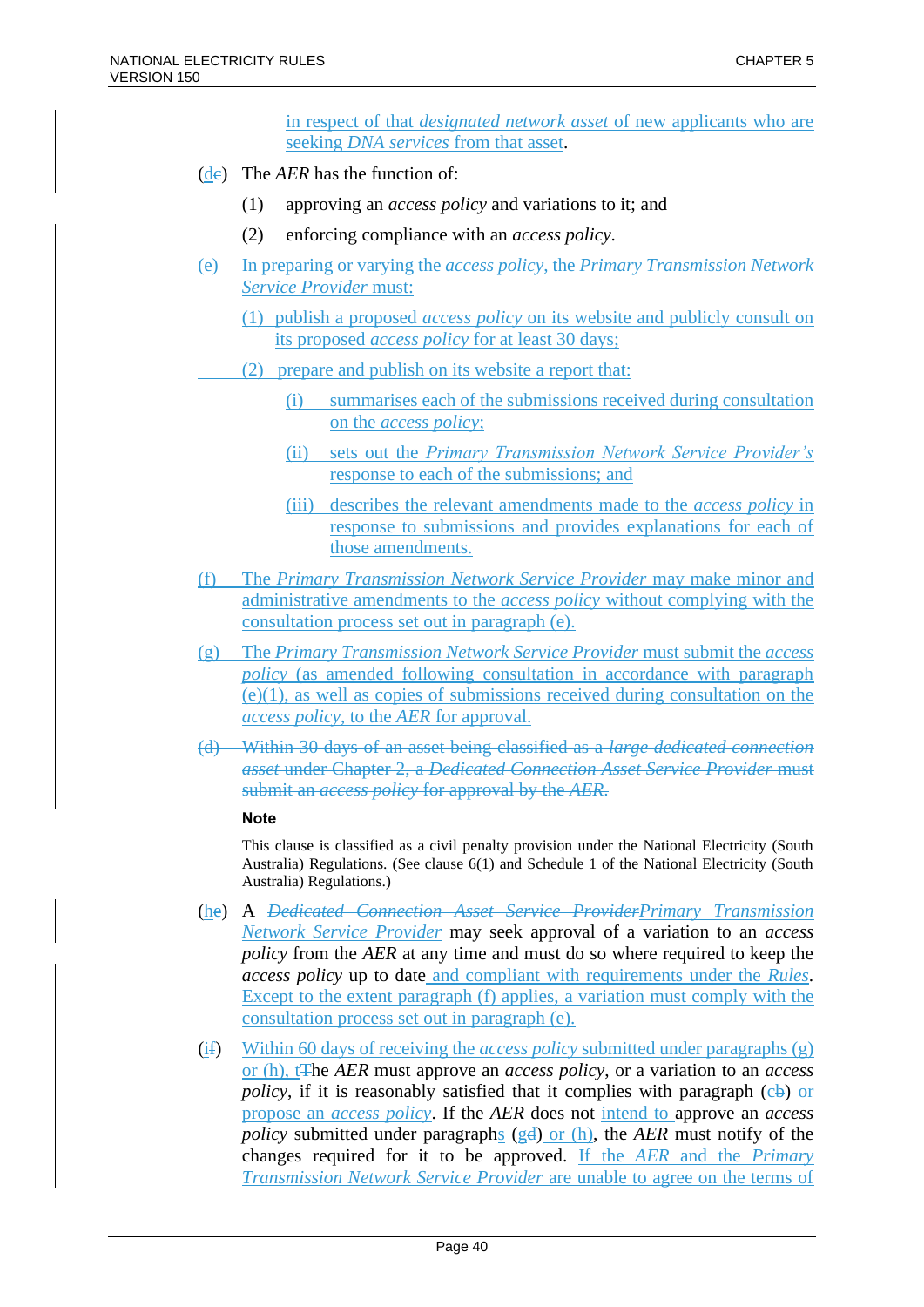the *access policy* within 60 days of receiving the *access policy* submitted under paragraphs (g) or (h), the *AER* must itself propose an *access policy*. If an *access policy* is not approved within 6 months of the *AER's* notification of required changes, the *AER* may itself propose an *access policy*.

- (jg) The *AER's* proposal for an *access policy* is to be formulated with regard to:
	- (1) the minimum requirements set out in paragraph  $(c<sub>b</sub>)$ ;
	- (2) the *Dedicated Connection Asset Service Provider'sPrimary Transmission Network Service Provider's* proposed *access policy*; and
	- (3) the *AER's* reasons for refusing to approve the proposed *access policy*.
- (ki) The *AER* must give a copy of its decision to either approve or reject the *access policy* submitted by the *Primary Transmission Network Service Provider* under paragraphs (g) or (h) and if:
	- (1) If the *AER* decides to approves an *access policy* proposed by the *AER*submitted by the *Primary Transmission Network Service Provider*, it must give the decision to the *Primary Transmission Network Service Provider* of its approval of the *access policy*; or
	- (2) the *AER* does not approve an *access policy* submitted by the *Primary Transmission Network Service Provider* and proposes its own *access policy* under paragraph (i), it must give the decision and proposed *access policy* to the *Primary Transmission Network Service Provider* outlining the reasons for the proposed *access policy*.
- (l) Within 7 days after the *AER* provides the *Primary Transmission Network Service Provider* with its decision under paragraph (k), the *Primary Transmission Network Service Provider* must publish on its website:
	- (1) the approved or the *AER* proposed *access policy*;
	- (2) the *AER's* decision for that *access policy*; and
	- (3) submissions as between the *Primary Transmission Network Service Provider* and the *AER* on the *access policy* (as relevant).—–
	- (1) give a copy of the decision to the *Dedicated Connection Asset Service Provider*; and
	- (2) *publish* the decision on the *AER's* website and make it available for inspection, during business hours, at the *AER's* public offices.
- (mj) An *access policy*, or a variation to it, takes effect on a date fixed in the *AER's* decision to approve it.
- (k) A *Dedicated Connection Asset Service Provider* must report on requests for *connection* and access to a *large dedicated connection asset* to the *AER* when such requests are made and when an agreement for access is entered into, in the manner and form notified by the *AER*.
- (nl) A *Dedicated Connection Asset Primary Transmission Network Service Provider* or a person who is provided *DNA large DCA services* must not engage in conduct for the purpose of preventing or hindering access to *DNA large DCA services*.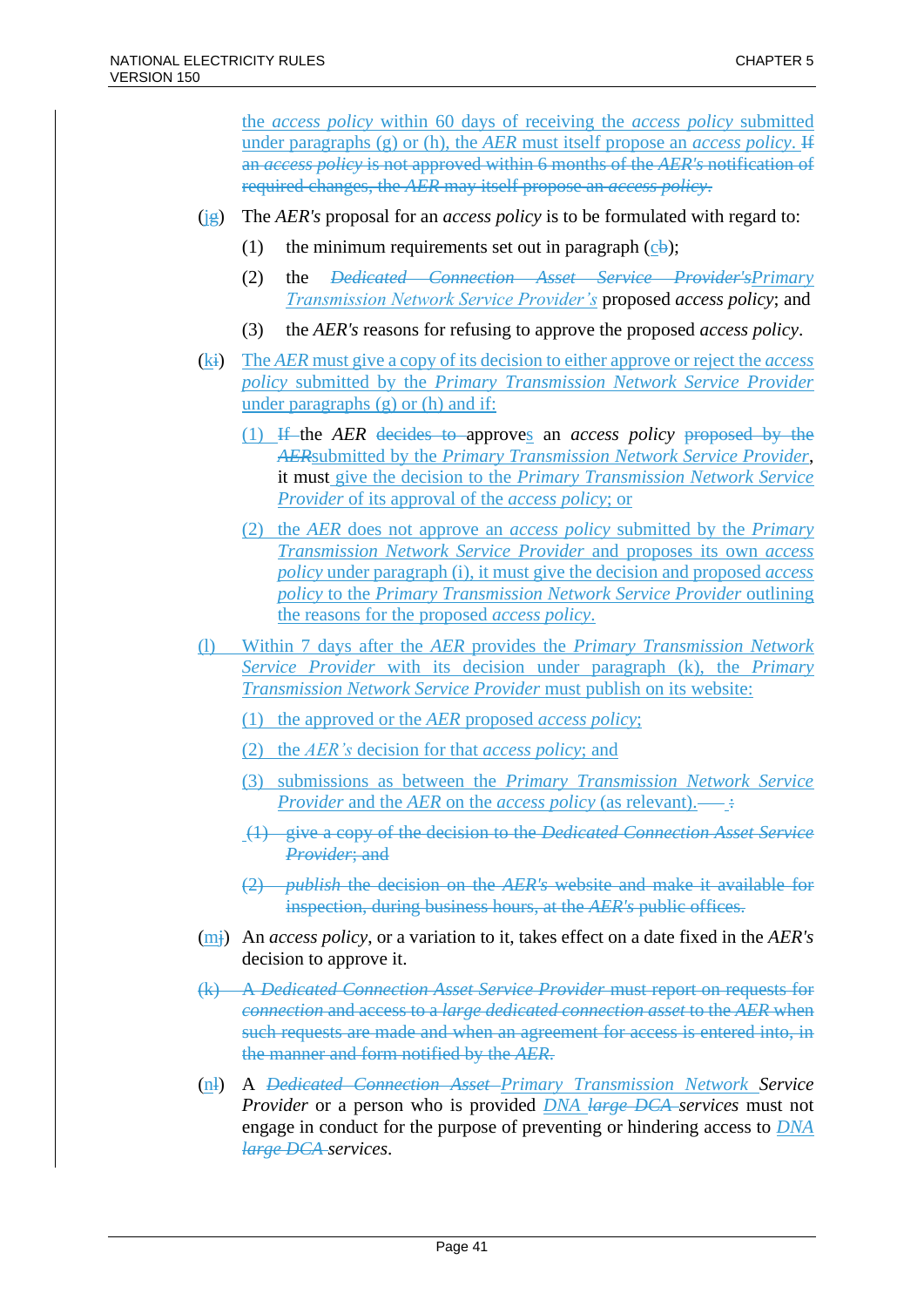This clause is classified as a civil penalty provision under the National Electricity (South Australia) Regulations. (See clause 6(1) and Schedule 1 of the National Electricity (South Australia) Regulations.)

(mo) A *Primary Transmission Network Service Provider Dedicated Connection Asset Service Provider* may, but is not required to, give access to an applicant for *large DCADNA services* if doing so would mean the *large dedicateddesignated network connection asset* would no longer constitute a *designated networkdedicated connection asset*.

#### **Note**

An example of where clause 5.2A.8(m<sub>0</sub>) may apply is where the applicant for access to *large DCA DNA services* is a *Distribution Network Service Provider* or a person not seeking access to those services as part of the *identified user group*. The creation of a new *connection point* could change the nature of the services being provided by the *large dedicated connection asset* and therefore change its regulatory treatmentseeks to *connect* assets which would mean tresult in the *designated network asset* formsforming part of a *network loop*.

### **5.3 Establishing or Modifying Connection**

#### **5.3.1 Process and procedures**

(a) For the purposes of this rule 5.3:

#### (1) **establish a connection** includes:

- (i) modify an existing *connection* or alter *plant* but does not include alterations to *generating plant* in the circumstances set out in clause 5.3.9; or
- (ii) incorporating a *funded network asset* into a *transmission network*.
- (2) **connect, connected, connection** includes the incorporation of a *funded network asset* to a *transmission network*.
- (b) Subject to paragraph (b1), aA *Registered Participant* or person intending to become a *Registered Participant* who wishes to establish a *connection* to a *network* must follow the procedures in this rule 5.3.
- (b1) If a *Registered Participant*, or person intending to become a *Registered Participant*, wishes to establish a *connection* to a part of a *network* that is a *designated network asset*, then that person and the *Primary Transmission Network Service Provider* must also comply with rule 5.3 as supplemented or modified by the relevant *access policy*.
- (c) A *Generator* wishing to alter *connected generating plant* must comply with clause 5.3.9.
- (d) *AEMO* must comply with clause 5.3.11 in relation to requests to change *normal voltage*.
- (e) For *connection* to a *transmission network*, there may be more than one *Connection Applicant* in relation to a *connection* where there are different persons developing and owning *contestable FNAIUSA components*, *dedicated connection assets* and *Transmission Network User facilities* in relation to that *connection*.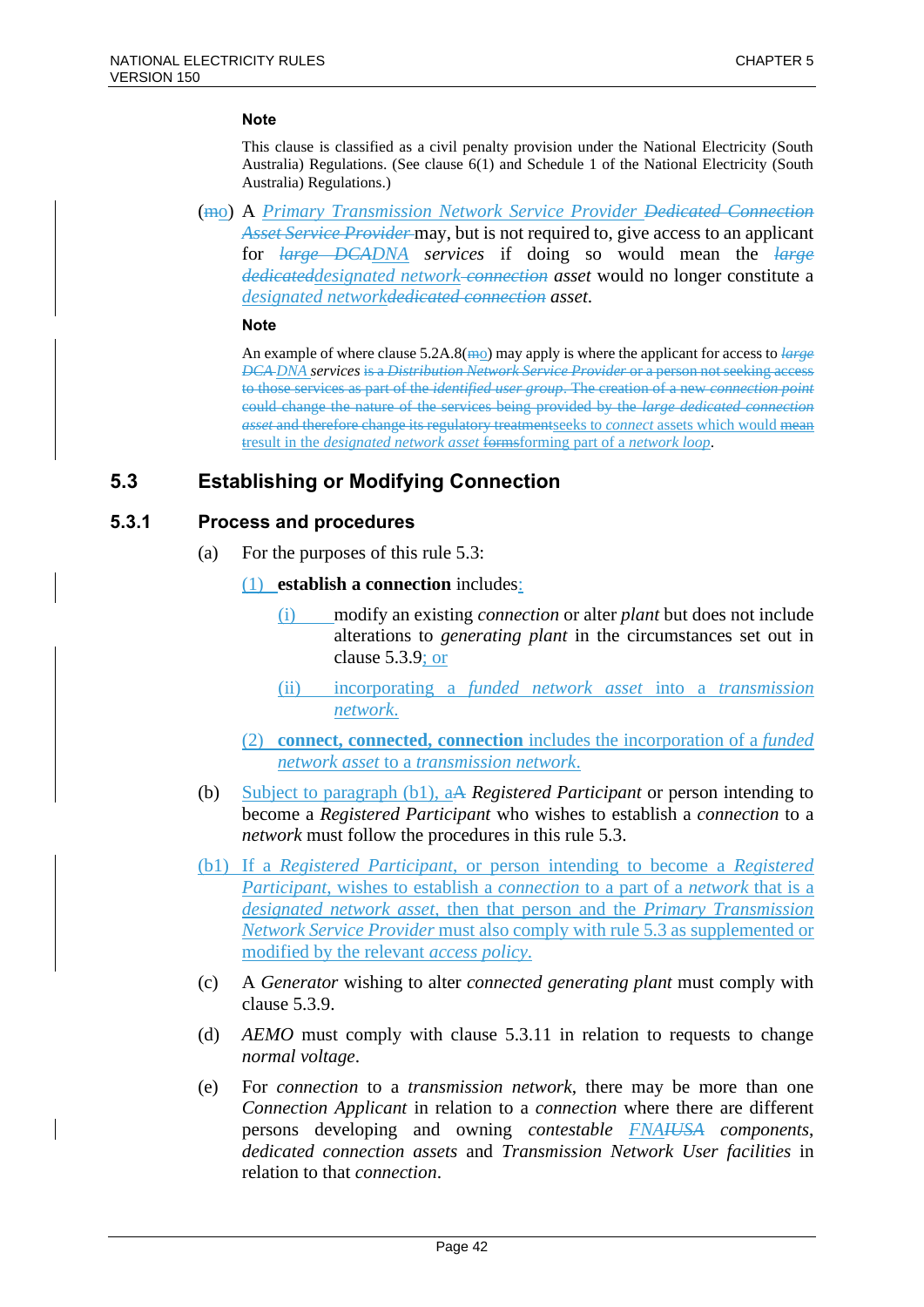### **5.3.1A Application of rule to connection of embedded generating units**

(a) For the purposes of this clause 5.3.1A;

**non-registered embedded generator** has the same meaning as in clause 5A.A.1.

- (b) If a *Connection Applicant* wishes to *connect* an *embedded generating unit*, then:
	- (1) unless otherwise provided, rule 5.3A applies to the proposed connection and clauses 5.3.2, 5.3.3, 5.3.4 and 5.3.5 do not apply to the proposed *connection*; and
	- (2) for the avoidance of doubt, the application of the balance of Chapter 5, Part B to the *Connection Applicant* is otherwise unaffected by this clause 5.3.1A.
- (c) A reference to a *Connection Applicant* in paragraph (b) is to a:
	- (1) person who intends to be an *Embedded Generator*;
	- (2) person who is required to apply to *AEMO* for an exemption from the requirement to register as a *Generator* in respect of an *embedded generating unit*; or
	- (3) non-registered embedded generator who has made an election under clause 5A.A.2(c),

and who makes a *connection* enquiry under clause 5.3A.5 or an *application to connect* under clause 5.3A.9 in relation to any *generating systems*, or any *network elements* used in the provision of a *network service*, as the case may be.

### **5.3.2 Connection enquiry**

- (a) A person referred to in clause 5.3.1(b) who wishes to make an *application to connect* must first make a *connection* enquiry by advising the *Local Network Service Provider* of the type, magnitude and timing of the proposed *connection* to that provider's *network*.
- (b) If the information submitted with a *connection* enquiry is inadequate to enable the *Local Network Service Provider* to process the enquiry the provider must within 5 *business days*, advise the *Connection Applicant* what other relevant preliminary information of the kind listed in schedule 5.4 is required before the *connection* enquiry can be further processed.

#### **Note**

This clause is classified as a civil penalty provision under the National Electricity (South Australia) Regulations. (See clause 6(1) and Schedule 1 of the National Electricity (South Australia) Regulations.)

(c) The *Local Network Service Provider* must advise the *Connection Applicant* within 10 *business days* of receipt of the *connection* enquiry and the further information required in accordance with paragraph (b) if the enquiry would be more appropriately directed to another *Network Service Provider*.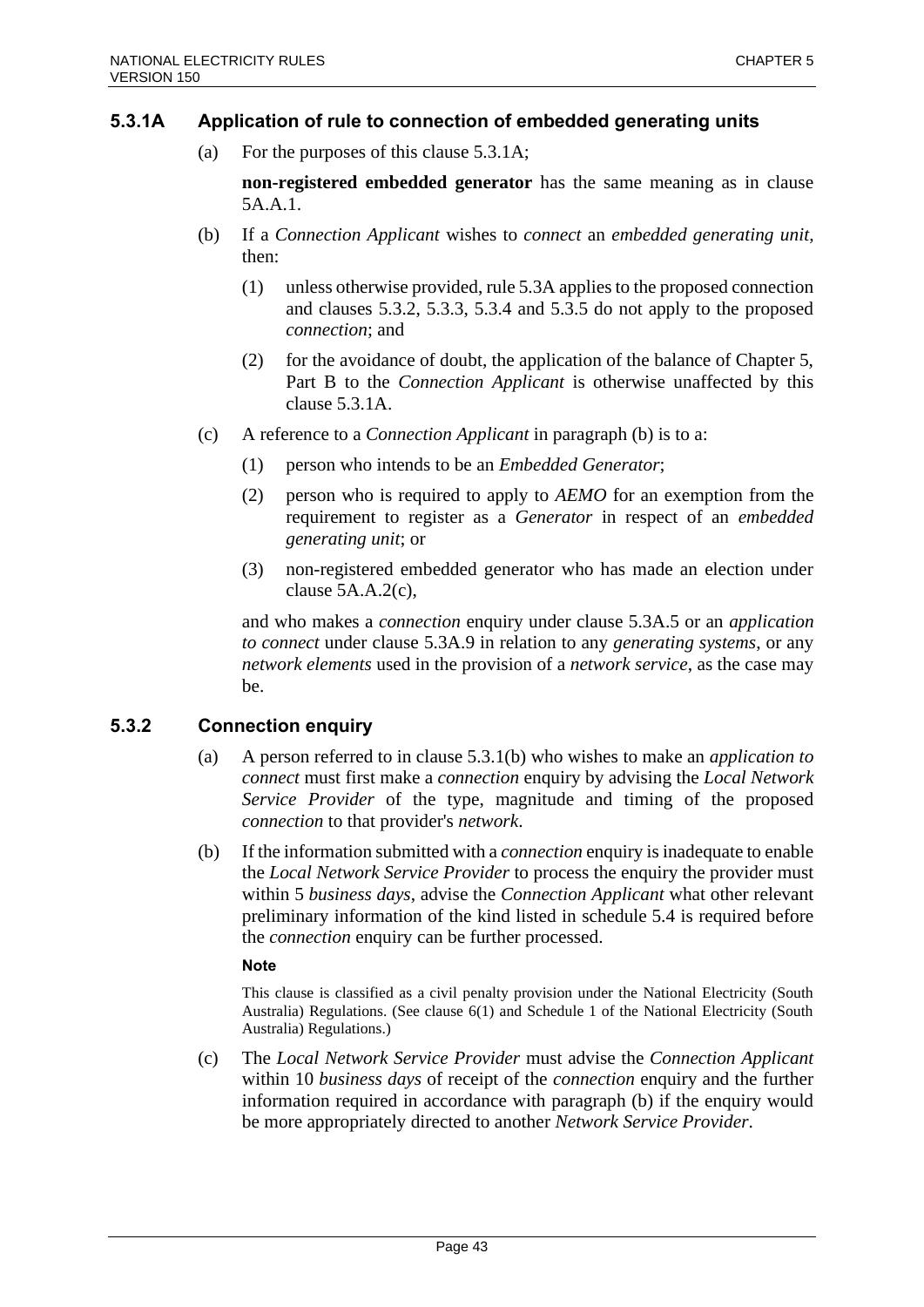This clause is classified as a civil penalty provision under the National Electricity (South Australia) Regulations. (See clause 6(1) and Schedule 1 of the National Electricity (South Australia) Regulations.)

(d) The *Connection Applicant*, notwithstanding the advice received under paragraph (c), may if it is reasonable in all the circumstances, request the *Local Network Service Provider* to process the *connection* enquiry and the provider must meet this request.

#### **Note**

This clause is classified as a civil penalty provision under the National Electricity (South Australia) Regulations. (See clause 6(1) and Schedule 1 of the National Electricity (South Australia) Regulations.)

- (e) Where the *Local Network Service Provider* considers that the *connection* enquiry should be jointly examined by more than one *Network Service Provider*, with the agreement of the *Connection Applicant*, one of those *Network Service Providers* may be allocated the task of liaising with the *Connection Applicant* and the other *Network Service Providers* to process and respond to the enquiry.
- (f) A *Network Service Provider* must to the extent that it holds technical information necessary to facilitate the processing of a *connection* enquiry made in accordance with paragraph (a) or an *application to connect* in accordance with clause 5.3.4(a), provide that information to the *Connection Applicant* in accordance with the relevant requirements of schedule 5.1, 5.2, 5.3 or 5.3a.

#### **Note**

This clause is classified as a civil penalty provision under the National Electricity (South Australia) Regulations. (See clause 6(1) and Schedule 1 of the National Electricity (South Australia) Regulations.)

(g) If applicable, a *Primary Network Service Provider* may charge a *Connection Applicant* an enquiry fee, the amount of which must not be more than necessary to cover the reasonable costs of work required to provide the information in clauses  $5.3.3(b)(5A)$  and  $(7)$  to  $(10)$ .

#### **5.3.3 Response to connection enquiry**

- (a) In preparing a response to a *connection* enquiry, the *Network Service Provider* must liaise with other *Network Service Providers* with whom it has *connection agreements*, if the *Network Service Provider* believes, in its reasonable opinion, that compliance with the terms and conditions of those *connection agreements* will be affected. The *Network Service Provider* responding to the *connection* enquiry may include in that response the reasonable requirements of any such other *Network Service Providers* for information to be provided by the *Connection Applicant*.
- (b) The *Network Service Provider* must:
	- (1) within 30 *business days* after receipt of the *connection* enquiry and all such additional information (if any) advised under clause 5.3.2(b); or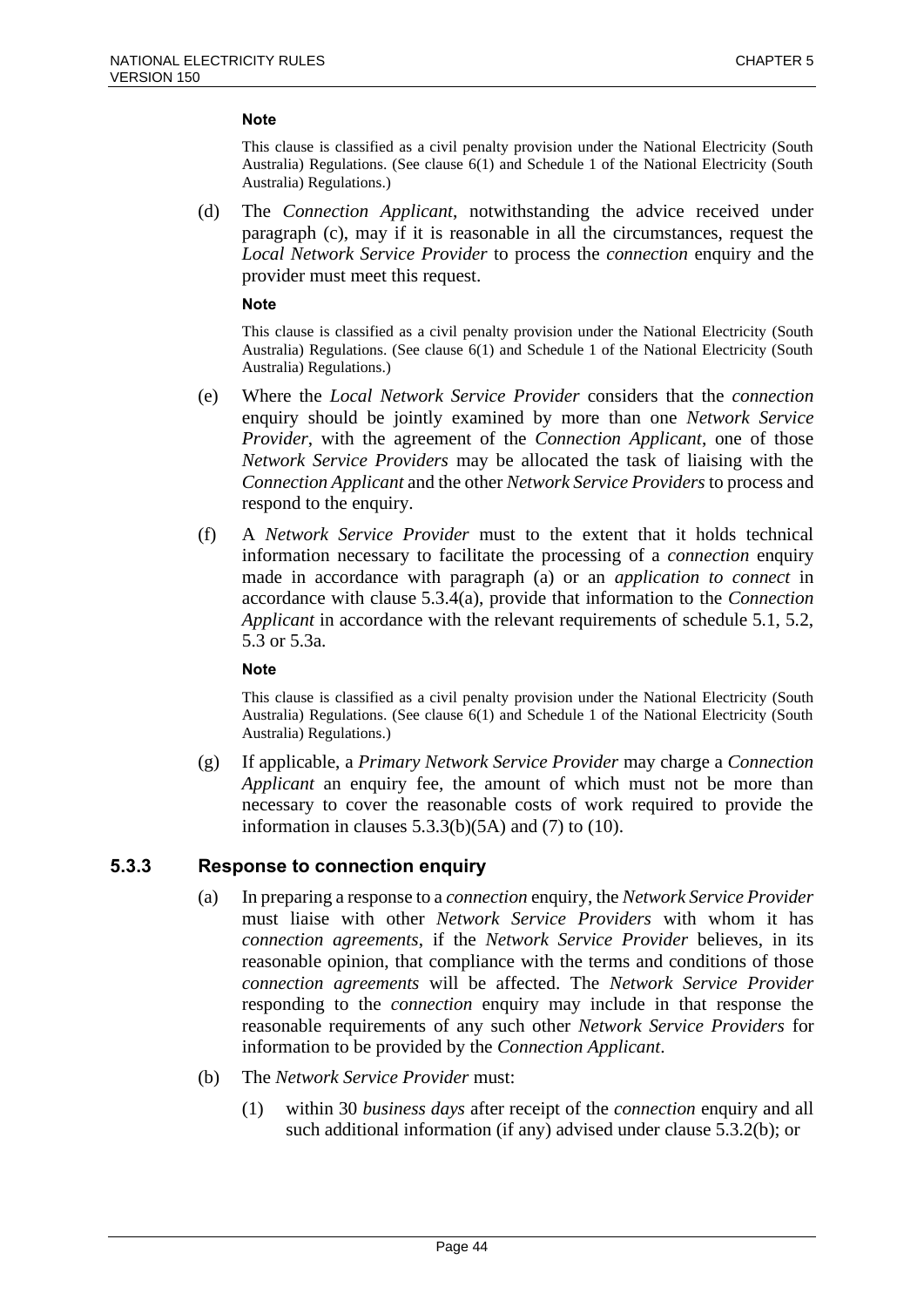(2) within 30 *business days* after receipt of a request from the *Connection Applicant* to the *Local Network Service Provider* to process the *connection* enquiry under clause 5.3.2(d),

provide the following information in writing to the *Connection Applicant*:

- (3) the identity of other parties that the *Network Service Provider* considers:
	- (i) will need to be involved in planning to make the *connection*; and
	- (ii) must be paid for *transmission services* or *distribution services* in the appropriate jurisdiction;
- (4) whether it will be necessary for any of the parties identified in subparagraph (3) to enter into an agreement with the *Connection Applicant* in respect of the provision of *connection* or other *transmission services* or *distribution services* or both, to the *Connection Applicant*;
- (5) in relation to *Distribution Network Service Providers* and *Network Service Providers* for *declared transmission systems*, whether any service the *Network Service Provider* proposes to provide is *contestable* in the relevant *participating jurisdiction*;
- (5A) whether any service a *Transmission Network Service Provider* proposes to provide in relation to the *connection* enquiry is a *prescribed transmission service*, a *negotiated transmission service* or a *nonregulated transmission service* including, if applicable whether the components that make up a *funded network asset* satisfy the criteria set out in clause 5.2A.4(b) and if so the *contestable FNA components* and *non-contestable FNA components*;
- (i) whether the capital cost of any *identified user shared asset* is reasonably expected to exceed \$10 million; and
	- (ii) if so, the *contestable IUSA components* and *non-contestable IUSA components*;
- (5B) whether the *connection enquiry* relates (in whole or in part) to *connection* to components of a *funded network asset* that comprise a *designated network asset* such that the *Transmission Network Service Provider* is providing *DNA services* that are subject to an *access policy*;
- (5C) if the *Transmission Network Service Provider* will be providing *DNA services* in relation to the *connection* enquiry, the tenure arrangements and main components of the *designated network asset* and the *facilities connected* to it;
- (6) a *preliminary program* showing proposed milestones for *connection* and access activities which may be modified from time to time by agreement of the parties, where such agreement must not be unreasonably withheld;
- (7) the specification of the interface required to provide the *connection*, including plant and equipment requirements for the *connection* of a *dedicated connection asset* or *funded network asset* to the *transmission*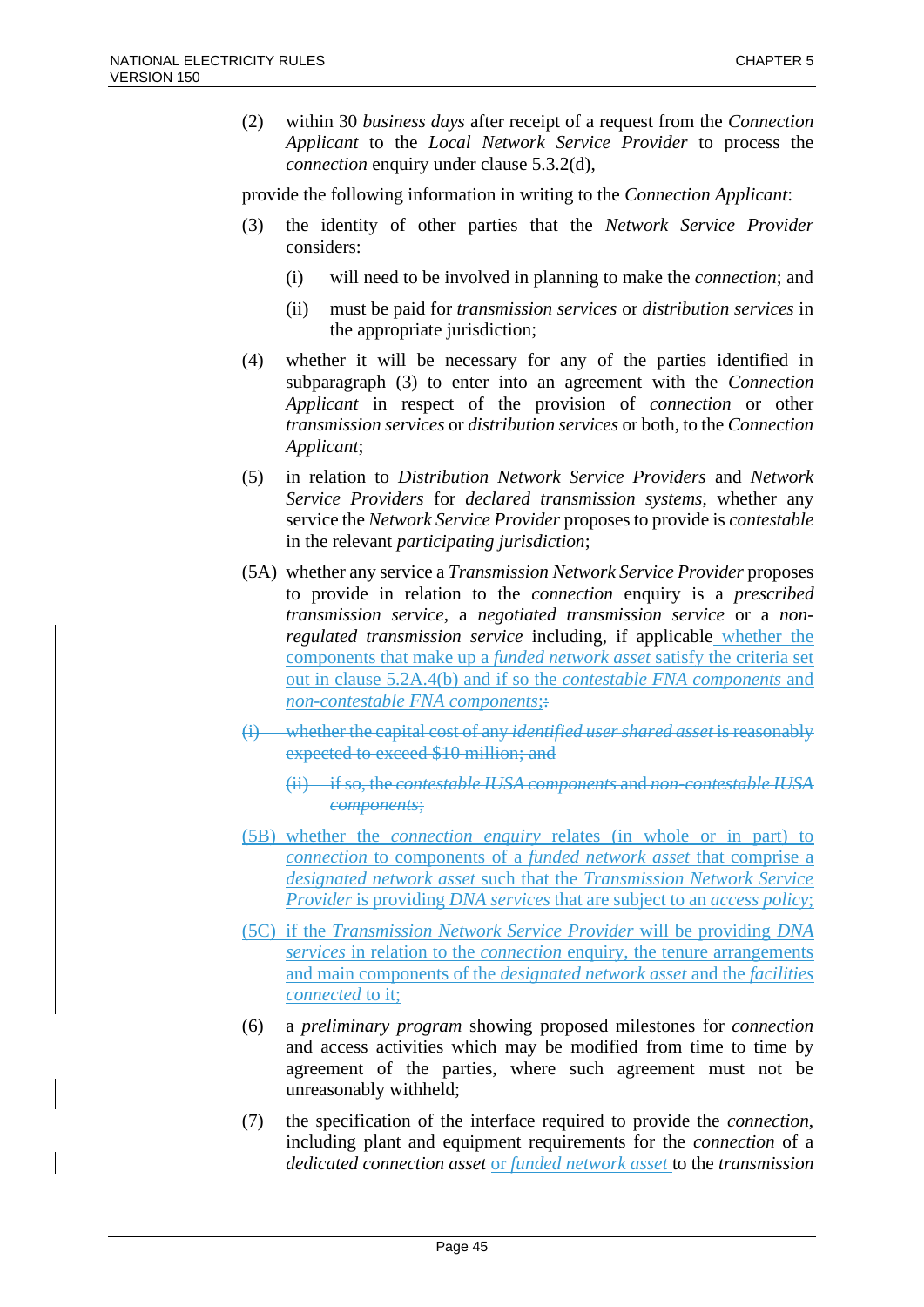*network* and of the interface between the *transmission network* and any *contestable IUSA FNA components***;**

- (8) if applicable, the scope of work for any *non-contestable FNAIUSA components*;
- (9) if the response to the *connection enquiry* specifies the need for an *identified user shared asset* the capital cost of which is reasonably expected to exceed \$10 million, a functional specificationspecifies that there are *contestable FNA components,* a functional specification:
	- (i) setting out the technical parameters for thoseat assets as described in the table in clause 5.2A.4 with sufficient detail to enable the *Connection Applicant* to obtain binding tenders for the provision of detailed design, construction and ownership services for the *contestable IUSA FNA components*;
	- (ii) at the *Primary Transmission Network Service Provider's* option, that is above those minimum requirements in subparagraph (i) subject to the *Primary Transmission Network Service Provider* separately identifying the additional requirements and agreeing to fund the additional works related to those requirements;
- (10) an indicative costing for operation and maintenance services for any *identified user shared assetfunded network assets*, based on the functional specification provided pursuant to subparagraph (9); and
- (11) the amount of any enquiry fee under clause  $5.3.2(g)$ .

#### **Note**

This clause is classified as a civil penalty provision under the National Electricity (South Australia) Regulations. (See clause 6(1) and Schedule 1 of the National Electricity (South Australia) Regulations.)

- (b1) The *Network Service Provider* must:
	- (1) within 30 *business days* after receipt of the *connection* enquiry and all such additional information (if any) advised under clause 5.3.2(b); or
	- (2) within 30 *business days* after receipt of a request from the *Connection Applicant* to the *Local Network Service Provider* to process the *connection* enquiry under clause 5.3.2(d),

provide the *Connection Applicant* with the following written details of each technical requirement relevant to the proposed *plant*:

- (3) the *automatic access standards*;
- (4) the *minimum access standards*;
- (5) the applicable *plant standards*;
- (6) the *negotiated access standards* that will require *AEMO's* involvement in accordance with clause 5.3.4A(c); and
- (7) the *normal voltage* level, if that is to change from the *nominal voltage* level.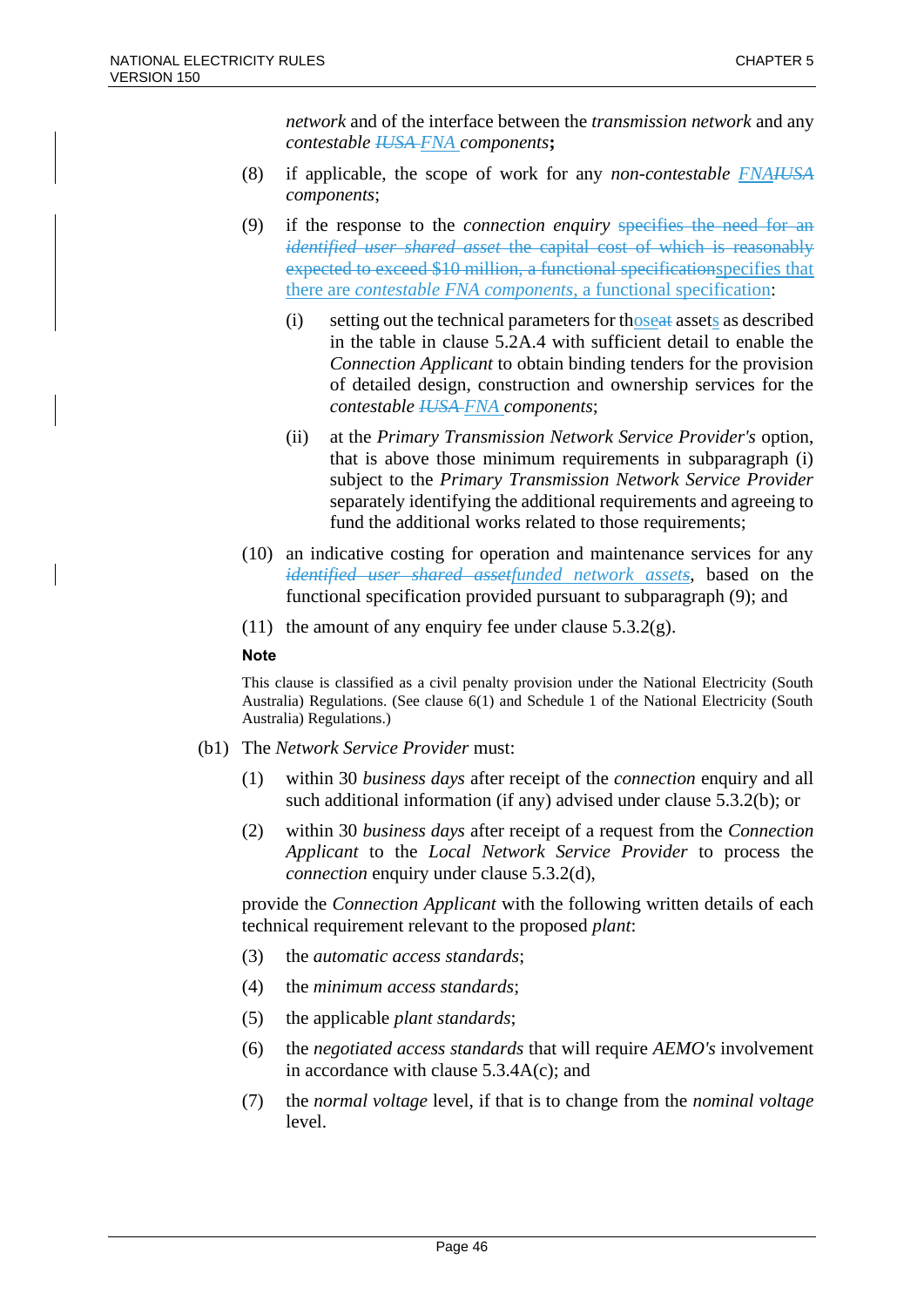This clause is classified as a civil penalty provision under the National Electricity (South Australia) Regulations. (See clause 6(1) and Schedule 1 of the National Electricity (South Australia) Regulations.)

- (b2) A *Registered Participant*, *AEMO* or *interested party* may request the *Reliability Panel* to determine whether, in respect of one or more technical requirements for access, an existing Australian or international standard, or a part thereof, may be adopted as a *plant standard* for a particular class of *plant*.
- (b3) Where, in respect of a technical requirement for access, the *Reliability Panel* determines a *plant standard* for a particular class of *plant* in accordance with clause 8.8.1(a)(8) as an acceptable alternative to a particular *minimum access standard* or *automatic access standard*, a *plant* which meets that *plant standard* is deemed to meet the applicable *automatic access standard* or *minimum access standard* for that technical requirement.
- (b4) In making a determination in accordance with clause 5.3.3(b2) the *Reliability Panel* must consult *Registered Participants* and *AEMO* using the *Rules consultation procedures*.
- (b5) For a *connection point* for a proposed new *connection* of a *generating system* or *market network service facility*, within the time applicable under paragraph (b1), the *Network Service Provider* must provide the *Connection Applicant* with the following written details:
	- (1) the minimum *three phase fault level* at the *connection point*; and
	- (2) the results of the *Network Service Provider's* preliminary assessment of the impact of the new *connection* undertaken in accordance with the *system strength impact assessment guidelines* and clause 5.3.4B.

#### **Note**

- (c) Within 30 *business days* after receipt of the *connection* enquiry and all such additional information (if any) advised under clause 5.3.2(b) or, if the *Connection Applicant* has requested the *Local Network Service Provider* to process the *connection* enquiry under clause 5.3.2(d), within 20 *business days* after receipt of that request, the *Network Service Provider* must provide to the *Connection Applicant* written advice of all further information which the *Connection Applicant* must prepare and obtain in conjunction with the *Network Service Provider* to enable the *Network Service Provider* to assess an *application to connect* including:
	- (1) details of the *Connection Applicant's connection* requirements, and the *Connection Applicant's* specifications of the *facility* to be connected, consistent with the requirements advised in accordance with clause 5.3.3(b1);
	- (2) details of the *Connection Applicant's* reasonable expectations of the level and standard of service of *power transfer capability* that the *network* should provide;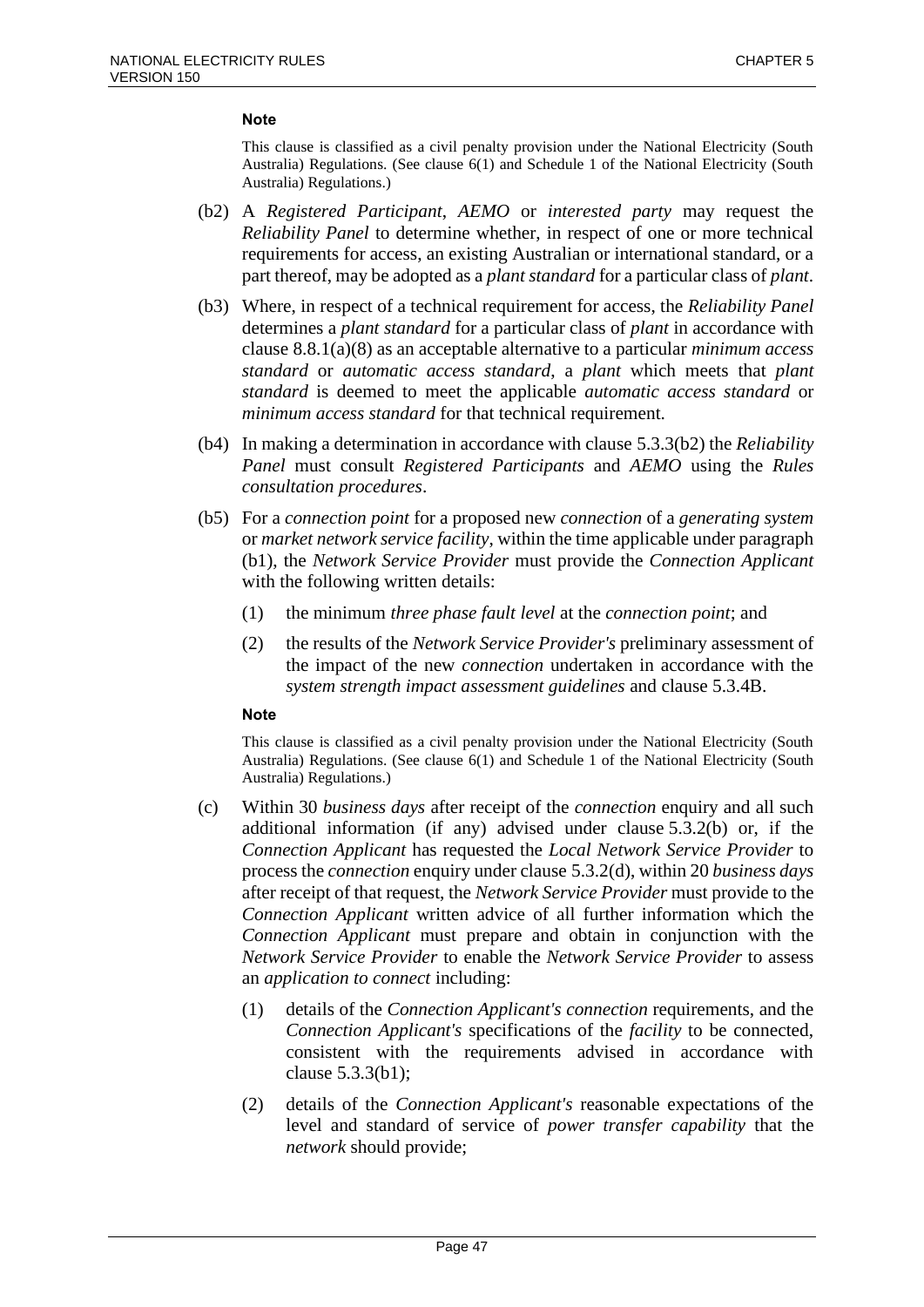- (3) a list of the technical data to be included with the *application to connect*, which may vary depending on the *connection* requirements and the type, rating and location of the *facility* to be *connected* and will generally be in the nature of the information set out in schedule 5.5 but may be varied by the *Network Service Provider* as appropriate to suit the size and complexity of the proposed *facility* to be *connected*;
- (4) commercial information to be supplied by the *Connection Applicant* to allow the *Network Service Provider*to make an assessment of the ability of the *Connection Applicant* to satisfy the prudential requirements set out in rules 6.21 and 6A.28;
- (4a) the *DER generation information* that the *Network Service Provider* requires;
- (5) the amount of the application fee which is payable on lodgement of an *application to connect*, such amount:
	- (i) not being more than necessary to cover the reasonable costs of all work anticipated to arise from investigating the *application to connect* and preparing the associated offer to *connect* and to meet the reasonable costs anticipated to be incurred by *AEMO* and other *Network Service Providers* whose participation in the assessment of the *application to connect* will be required; and
	- (ii) must not include any amount for, or in anticipation of, the costs of the person using an *Independent Engineer*; and
- (6) any other information relevant to the submission of an *application to connect*.

This clause is classified as a civil penalty provision under the National Electricity (South Australia) Regulations. (See clause 6(1) and Schedule 1 of the National Electricity (South Australia) Regulations.)

### **5.3.4 Application for connection**

- (a) A person who has made a *connection* enquiry under clause 5.3.2 may, following receipt of the responses under clause 5.3.3, make an *application to connect* in accordance with this clause 5.3.4, clause 5.3.4A and clause 5.3.4B.
- (b) To be eligible for *connection* the *Connection Applicant* must submit an *application to connect* containing:
	- (1) the information specified in clause  $5.3.3(c)$ ;
	- (2) the relevant application fee to the relevant *Network Service Provider*;
	- (3) for services related to *contestable IUSA FNA components* that the *Connection Applicant* has not obtained from the *Primary Transmission Network Service Provider* (as applicable):
		- (i) the *Connection Applicant*'s process for how the *Primary Transmission Network Service Provider* will undertake a review of the detailed design and inspect the construction of those components and how risks of defects will be addressed;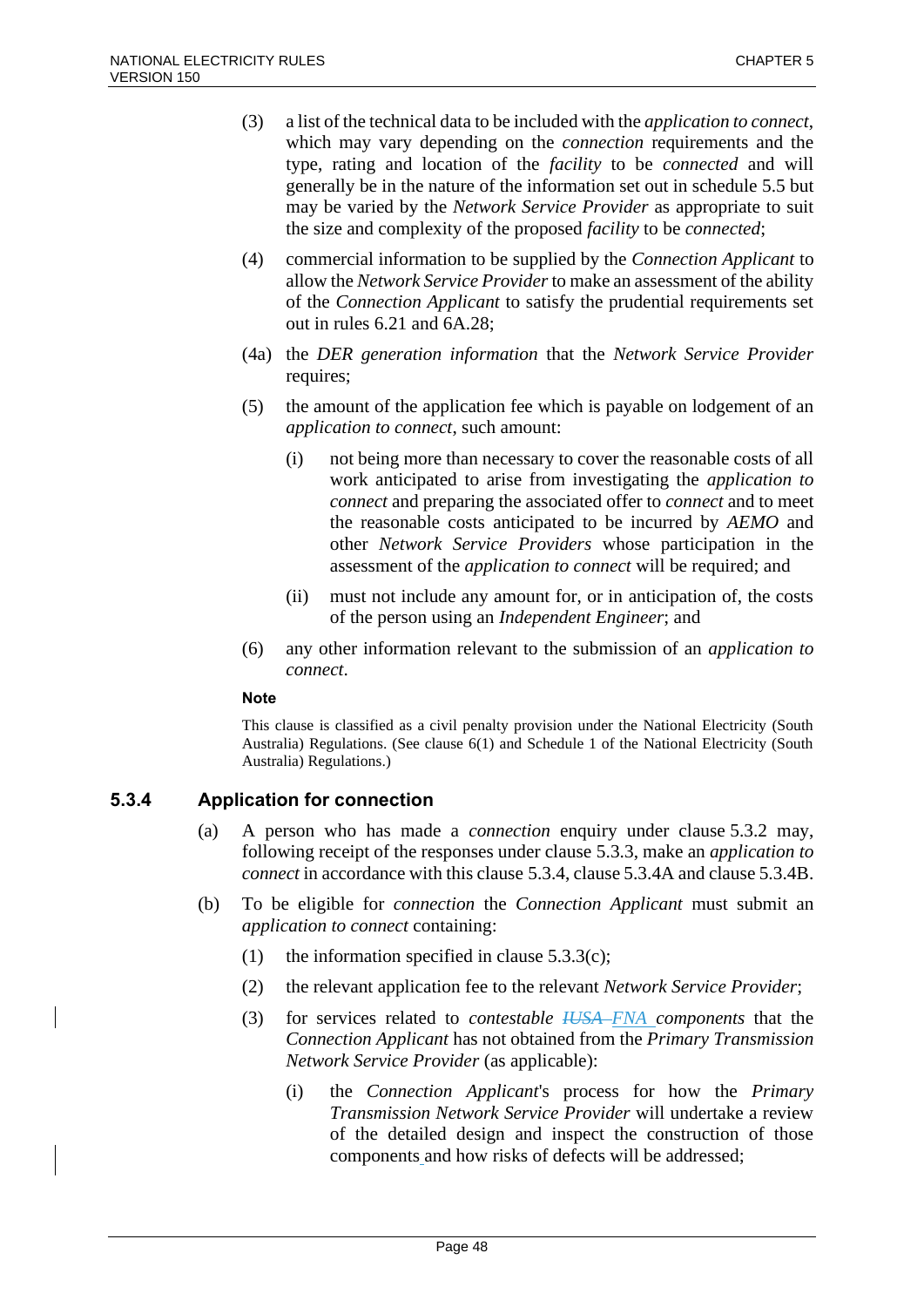- (ii) the detailed design of those components and assets (as relevant); and
- (iii) if the *Primary Transmission Network Service Provider* will not own the *contestable FNA IUSA components*, the *Connection Applicant*'s proposed changes (if any) to the form of *network operating agreement* published pursuant to schedule 5.10; and
- (4) if the *Connection Applicant* has obtained services related to *contestable IUSA FNA components* other than from the *Primary Transmission Network Service Provider*, all information reasonably required for the *Primary Transmission Network Service Provider* to properly provide operation and maintenance services for the life of those components, including details of the *contestable IUSA FNA components*' construction, instructions for operation and maintenance and health safety and asset management manuals.
- (b1) The *Connection Applicant's* detailed design under paragraph (b)(3)(ii):
	- (1) must be consistent with the minimum functional specification provided by the *Primary Transmission Network Service Provider* under clause  $5.3.3(b)(9)(i);$
	- (2) must not unreasonably inhibit the capacity for future expansion of the *identified user shared asset funded network asset* or preclude the possibility of future *connections* to thoseat assets; and
	- (3) subject to the *Connection Applicant* considering the *Primary Transmission Network Service Provider's* additional requirements under clause  $5.3.3(b)(9)(ii)$  in good faith, may be (but is not required to be) consistent with those additional requirements.
- (c) In relation to *Distribution Network Service Providers* and *Network Service Providers* for *declared transmission systems*, the *Connection Applicant* may submit *applications to connect* to more than one *Network Service Provider* in order to receive additional offers to *connect* in respect of *facilities* to be provided that are *contestable*.
- (d) To the extent that an application fee includes amounts to meet the reasonable costs anticipated to be incurred by any other *Network Service Providers* or *AEMO* in the assessment of the *application to connect*, a *Network Service Provider* who receives the *application to connect* and associated fee must pay such amounts to the other *Network Service Providers* or *AEMO*, as appropriate.
- (e) For each technical requirement where the proposed arrangement will not meet the *automatic access standards* nominated by the *Network Service Provider* pursuant to clause 5.3.3(b1), the *Connection Applicant* must submit with the *application to connect* a proposal for a *negotiated access standard* for each such requirement to be determined in accordance with clause 5.3.4A.
- (f) The *Connection Applicant* may:
	- (1) lodge separate *applications to connect* and separately liaise with the other *Network Service Providers* identified in clause 5.3.3(b) who may require a form of agreement;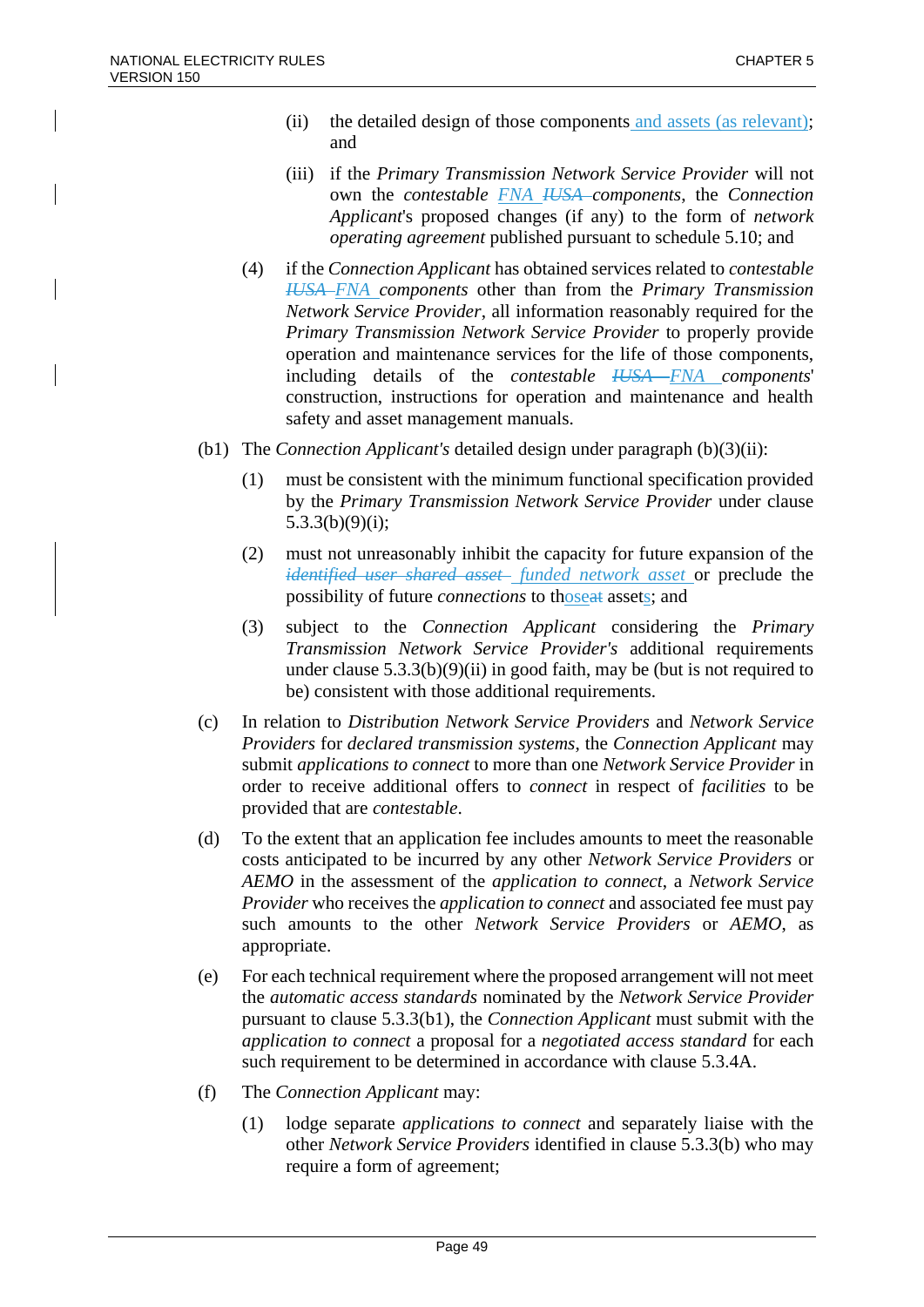- (2) lodge one *application to connect* with the *Network Service Provider* who processed the *connection* enquiry and require it to liaise with those other *Network Service Providers* and obtain and present all necessary draft agreements to the *Connection Applicant*; or
- (3) lodge a combined *application to connect* with the *Primary Network Service Provider* where the *connection* involves more than one *Connection Applicant* due to different persons developing and owning *contestable IUSA FNA components*, *dedicated connection assets* and *Transmission Network User facilities* in relation to that *connection*.
- (g) A *Connection Applicant* who proposes a *system strength remediation scheme* under clause 5.3.4B must submit its proposal with the *application to connect*.

### **[…]**

### **5.3.5 Preparation of offer to connect**

- (a) The *Network Service Provider* to whom the *application to connect* is submitted:
	- (1) at the *automatic access standard* under clause 5.3.4; or
	- (2) at a *negotiated access standard* that the provider has accepted under clause 5.3.4A(e),

must proceed to prepare an offer to *connect* in response.

- (b) The *Network Service Provider* must use its reasonable endeavours to advise the *Connection Applicant* of all risks and obligations in respect of the proposed *connection* associated with planning and environmental laws not contained in the *Rules*.
- (c) The *Connection Applicant* must provide such other additional information in relation to the *application to connect* as the *Network Service Provider* reasonably requires to assess the technical performance and costs of the required *connection* (including the details of any person undertaking the construction, detailed design and/or ownership of *contestable FNAIUSA components*) to enable the *Network Service Provider* to prepare an offer to *connect*.
- (d) So as to maintain levels of service and quality of *supply* to existing *Registered Participants* in accordance with the *Rules*, the *Network Service Provider* in preparing the offer to *connect* must consult with *AEMO* and other *Registered Participants* with whom it has *connection agreements*, if the *Network Service Provider* believes in its reasonable opinion, that compliance with the terms and conditions of those *connection agreements* will be affected, in order to assess the *application to connect* and determine:
	- (1) the technical requirements for the equipment to be *connected*;
	- (2) the extent and cost of *augmentations* and changes to all affected *networks*;
	- (3) any consequent change in *network service* charges; and
	- (4) any possible material effect of this new *connection* on the *network power transfer capability* including that of other *networks*.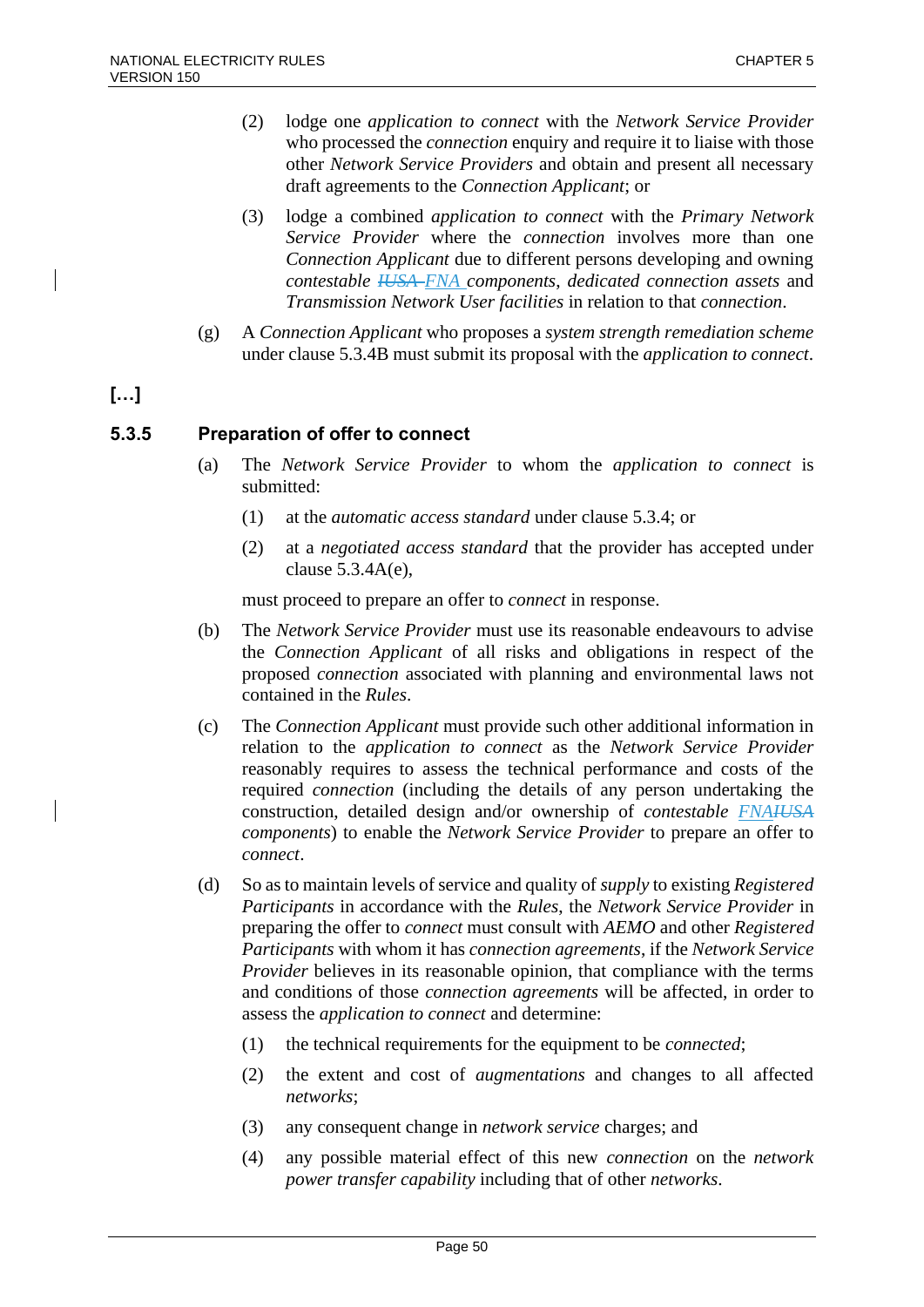(e) The *Network Service Provider* preparing the offer to *connect* must specify in reasonable detail any *system strength connection works* to be undertaken by the *Network Service Provider*.

### (f) [**Deleted**]

(g) The *Network Service Provider* preparing the offer to *connect* must include provision for payment of the reasonable costs associated with *remote control equipment* and *remote monitoring equipment* as required by *AEMO* and it may be a condition of the offer to *connect* that the *Connection Applicant* pay such costs.

#### **Note**

This clause is classified as a civil penalty provision under the National Electricity (South Australia) Regulations. (See clause 6(1) and Schedule 1 of the National Electricity (South Australia) Regulations.)

### **5.3.6 Offer to connect**

- (a) A *Network Service Provider* processing an *application to connect* must make an offer to *connect* the *Connection Applicant's facilities* or *funded network asset* to the *network* within the following timeframes:
	- (1) where the *application to connect* was made under clause 5.3.4(a), the timeframe specified in the *preliminary program*, subject to clause 5.3.3(b)(6); and
	- (2) where the *application to connect* was made under clause 5.3A.9(b), a period of time no longer than 4 months from the date of receipt of the *application to connect* and any additional information requested under clause 5.3A.9(d), unless agreed otherwise.

#### **Note**

- (a1) The *Network Service Provider* may amend the time period referred to in paragraph (a)(1) to allow for any additional time taken in excess of the period allowed in the *preliminary program* for the negotiation of *negotiated access standards* in accordance with clause 5.3.4A or a *system strength remediation scheme* in accordance with clause 5.3.4B or any time taken by *AEMO* to respond under clause 5.3.4B(j) in excess of 20 *business days*.
- (a2) In relation to the timeframes fixed in paragraph (a)(2), for the purposes of calculating elapsed time, the following periods shall be disregarded:
	- (1) the period that commences on the day when a dispute is initiated under clause 8.2.4(a) and ends of the day on which the dispute is withdrawn or is resolved in accordance with clauses 8.2.6D or 8.2.9(a);
	- (2) any time taken to resolve a *distribution services access dispute*; and
	- (3) any time taken by *AEMO* to respond under clause 5.3.4B(j) in excess of 20 *business days*.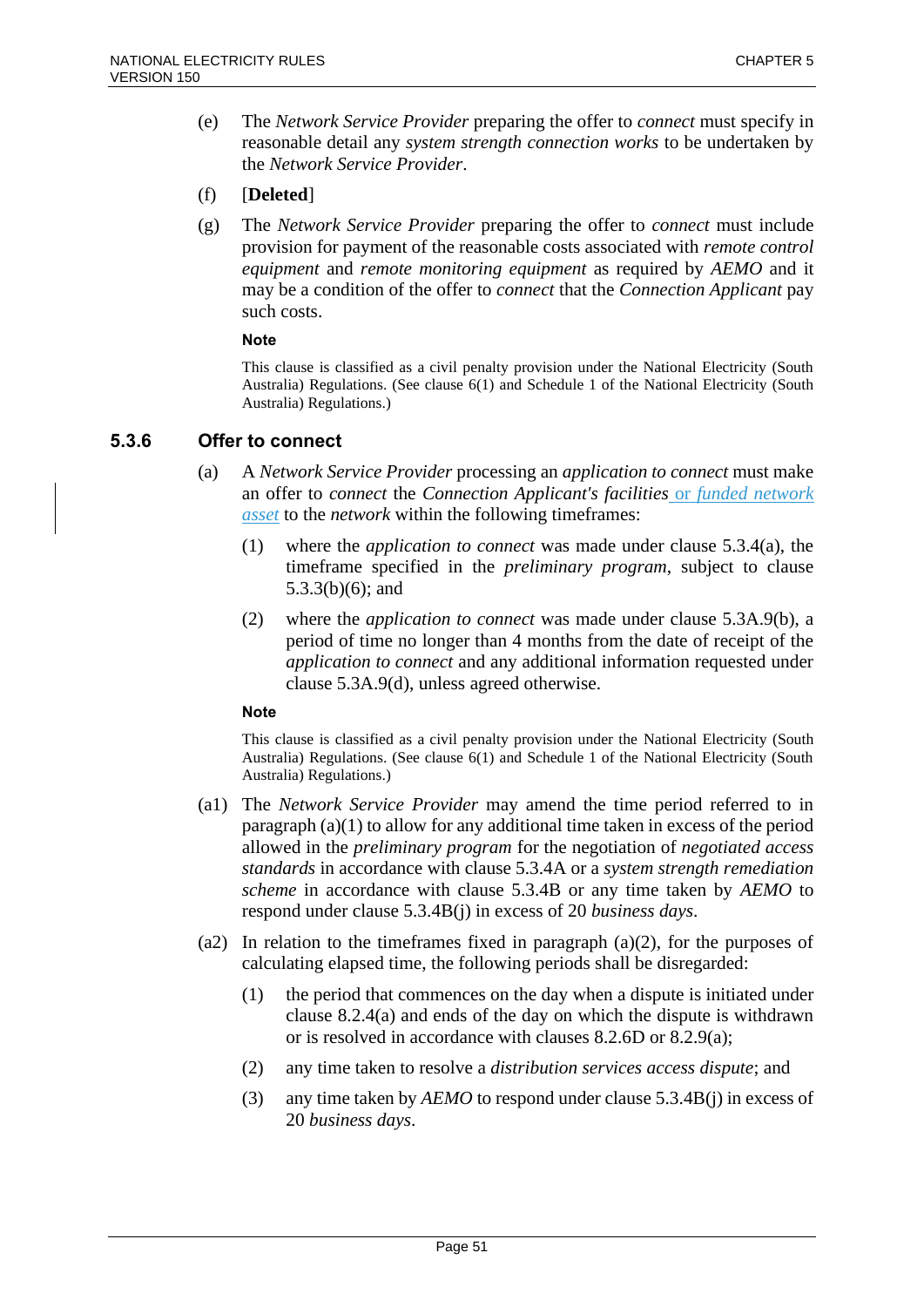- (b) In relation to an *application to connect* made under clause 5.3.4(a), the offer to *connect* must contain the proposed terms and conditions for *connection* to the *network* including:
	- (1) for each technical requirement identified by the *Network Service Provider* under clause 5.3.3(b1), the *automatic access standard* or the *negotiated access standard* as determined in accordance with clauses 5.3.4 and 5.3.4A; and
	- (2) the terms and conditions of the kind set out in Part A and (where applicable) Part B of schedule 5.6,

and must be capable of acceptance by the *Connection Applicant* so as to constitute a *connection agreement* and (where applicable) a *network operating agreement*.

#### **Note**

This clause is classified as a civil penalty provision under the National Electricity (South Australia) Regulations. (See clause 6(1) and Schedule 1 of the National Electricity (South Australia) Regulations.)

(b1) The proposed terms and conditions detailed in the offer to *connect* must be no lower than the applicable *minimum access standards*.

#### **Note**

- (b2) An offer to *connect* made under paragraph (a)(2), must be accompanied by:
	- (1) so far as is relevant, and in relation to services the *Distribution Network Service Provider* intends to provide, an itemised statement of *connection* costs including:
		- (i) *connection service* charges;
		- (ii) costs associated with *metering* requirements contained in the offer to *connect*;
		- (iii) costs of *network extension*;
		- (iv) details of *augmentation* required to provide the *connection* and associated costs;
		- (v) details of the interface equipment required to provide the *connection* and associated costs;
		- (vi) details of any ongoing operation and maintenance costs and charges by the *Distribution Network Service Provider*; and
		- (vii) other incidental costs and their basis of calculation;
	- (2) if any item in the statement of costs in subparagraph (1) differs substantially from the estimate provided under clause S5.4B(h), an explanation of the differences;
	- (3) a *connection agreement* capable of execution by the *Connection Applicant*, which must contain the proposed terms and conditions for *connection* to the *distribution network* (of the kind set out in Part A of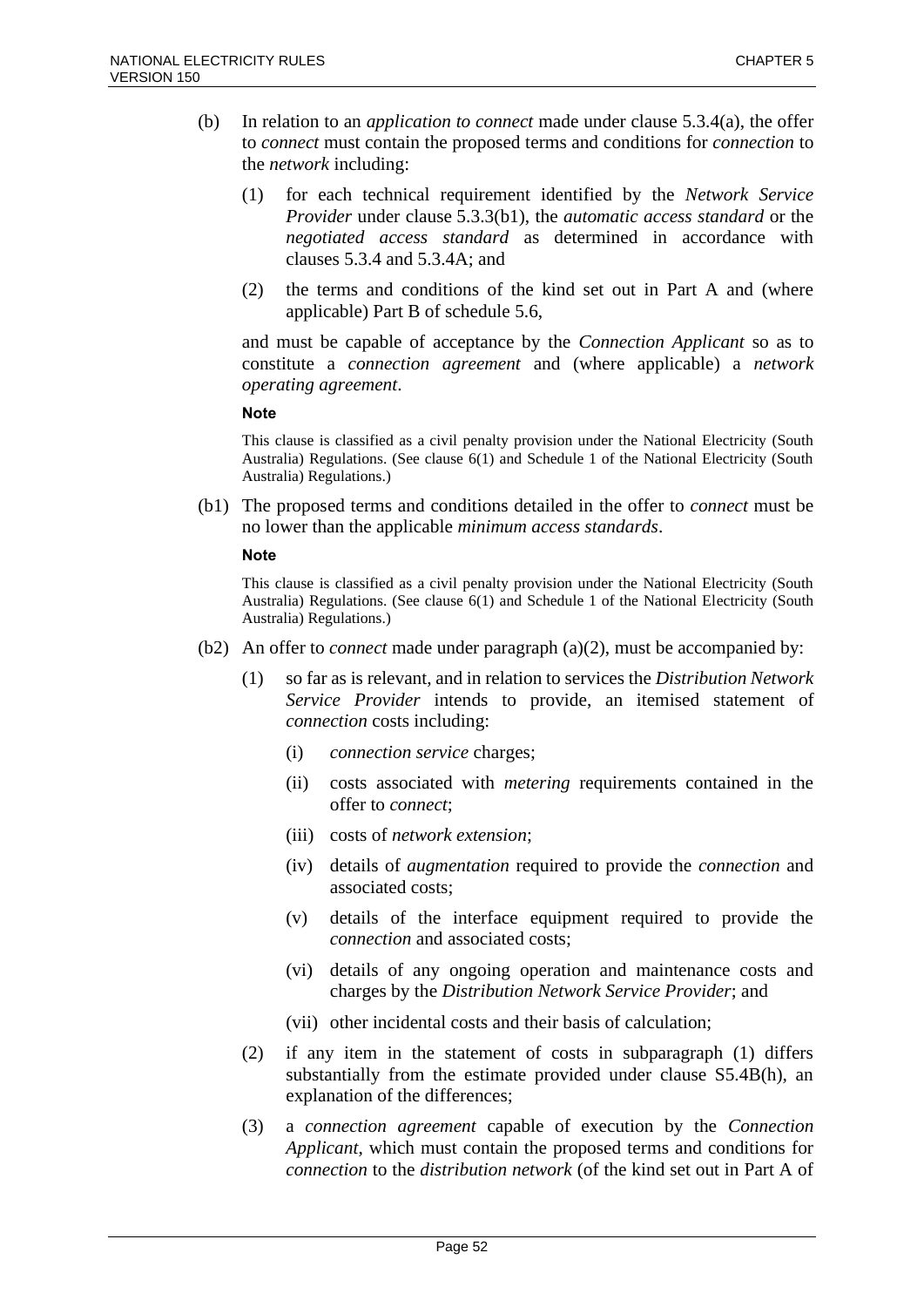schedule 5.6) including, for each technical requirement identified by the *Distribution Network Service Provider* in the detailed response provided under clause 5.3A.8(c), the *automatic access standard* or the negotiated access standard as determined in accordance with clause 5.3.4A; and

- (4) an explanation:
	- (i) of how the offer to *connect* can be accepted; and
	- (ii) that the offer to *connect* remains open for 20 *business days*, unless otherwise agreed.
- (b3) An offer to *connect* made under paragraph (a)(2) must remain open for acceptance for 20 *business days* from the date it is made and, if not accepted within that period, lapses unless the *Connection Applicant* has sought an extension of the period of time from the *Distribution Network Service Provider*. The *Distribution Network Service Provider* may not unreasonably withhold consent to the extension.
- (b4) An offer to *connect* by a *Primary Transmission Network Service Provider* made under paragraph (a)(1) must include:
	- (1) the *Primary Transmission Network Service Provider's* requirements in relation to the matters proposed in clause  $5.3.4(b)(3)$  and  $(b)(4)$ ; and
	- (2) the costs of the services proposed to be provided by the *Primary Transmission Network Service Provider* separated between *negotiated transmission services* and *non-regulated transmission services* (if applicable).
- (b5) A *Connection Applicant* may seek amendments to the offer to *connect* provided that the *Connection Applicant* agrees to changes to the *preliminary program* to reflect the additional time required to agree the amendments.
- (c) The offer to *connect* must be fair and reasonable and must be consistent with the safe and *reliable* operation of the *power system* in accordance with the *Rules*. Without limitation, unless the parties otherwise agree, to be fair and reasonable an offer to *connect* must offer *connection* and *network services* consistent with schedule 5.1 and (as applicable) schedules 5.2, 5.3 and 5.3a and must not impose conditions on the *Connection Applicant* which are more onerous than those contemplated in schedules 5.1, 5.2, 5.3 or 5.3a.

#### **Note**

- (c1) **[Deleted]**
- (d) The *Network Service Provider* must use its reasonable endeavours to provide the *Connection Applicant* with an offer to *connect* in accordance with the reasonable requirements of the *Connection Applicant*, including without limitation, the location of the proposed *connection point* and the level and standard of *power transfer capability* that the *network* will provide.
- (e) An offer to *connect* may contain options for *connection* to a *network* at more than one point in a *network* and/or at different levels of service and with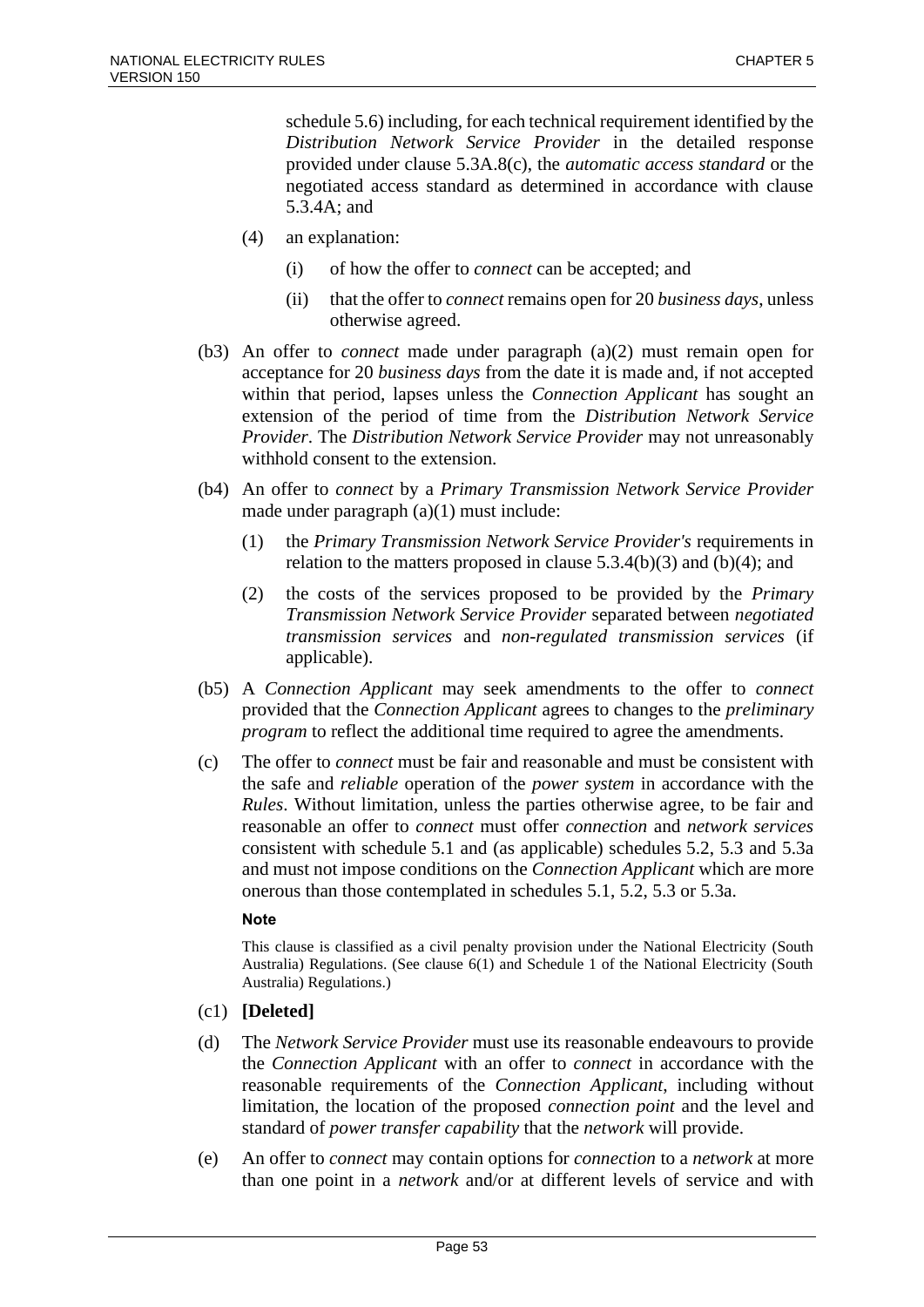different terms and conditions applicable to each *connection point* according to the different characteristics of *supply* at each *connection point*.

- (f) Both the *Network Service Provider* and the *Connection Applicant* are entitled to negotiate with each other in respect of the provision of *connection* and any other matters relevant to the provision of *connection* and, if negotiations occur, the *Network Service Provider* and the *Connection Applicant* must conduct such negotiations in good faith.
- (g) An offer to *connect* must define the basis for determining *transmission service* charges in accordance with Chapter 6A, including the prudential requirements set out in that Chapter.

#### **Note**

This clause is classified as a civil penalty provision under the National Electricity (South Australia) Regulations. (See clause 6(1) and Schedule 1 of the National Electricity (South Australia) Regulations.)

(h) An offer to *connect* must define the basis for determining *distribution service* charges in accordance with Chapter 6, including the prudential requirements set out in Part K of Chapter 6.

#### **Note**

This clause is classified as a civil penalty provision under the National Electricity (South Australia) Regulations. (See clause 6(1) and Schedule 1 of the National Electricity (South Australia) Regulations.)

- (i) [**Deleted**]
- (j) An offer to *connect* in respect of a *distribution network* made to an *Embedded Generator* or a *Market Network Service Provider*, must conform with the relevant access arrangements set out in rule 5.3AA.

#### **Note**

This clause is classified as a civil penalty provision under the National Electricity (South Australia) Regulations. (See clause 6(1) and Schedule 1 of the National Electricity (South Australia) Regulations.)

#### (k) [**Deleted**]

### **5.3.7 Finalisation of connection agreements and network operating agreements**

- (a) If a *Connection Applicant* wishes to accept an offer to *connect*, the *Connection Applicant* must negotiate and enter into:
	- (1) a *connection agreement* with each relevant *Network Service Provider* identified in accordance with clauses 5.3.3(b)(3) and (4) or clauses S5.4.A(d) and (e); and
	- (2) if applicable, a *network operating agreement* with the *Primary Transmission Network Service Provider*,

and in doing so must use its reasonable endeavours to negotiate in good faith with all parties with which the *Connection Applicant* must negotiate such a *connection agreement* and (if applicable) *network operating agreement*.

(b) The *connection agreement* must include proposed *performance standards* with respect to each of the technical requirements identified in schedules 5.2,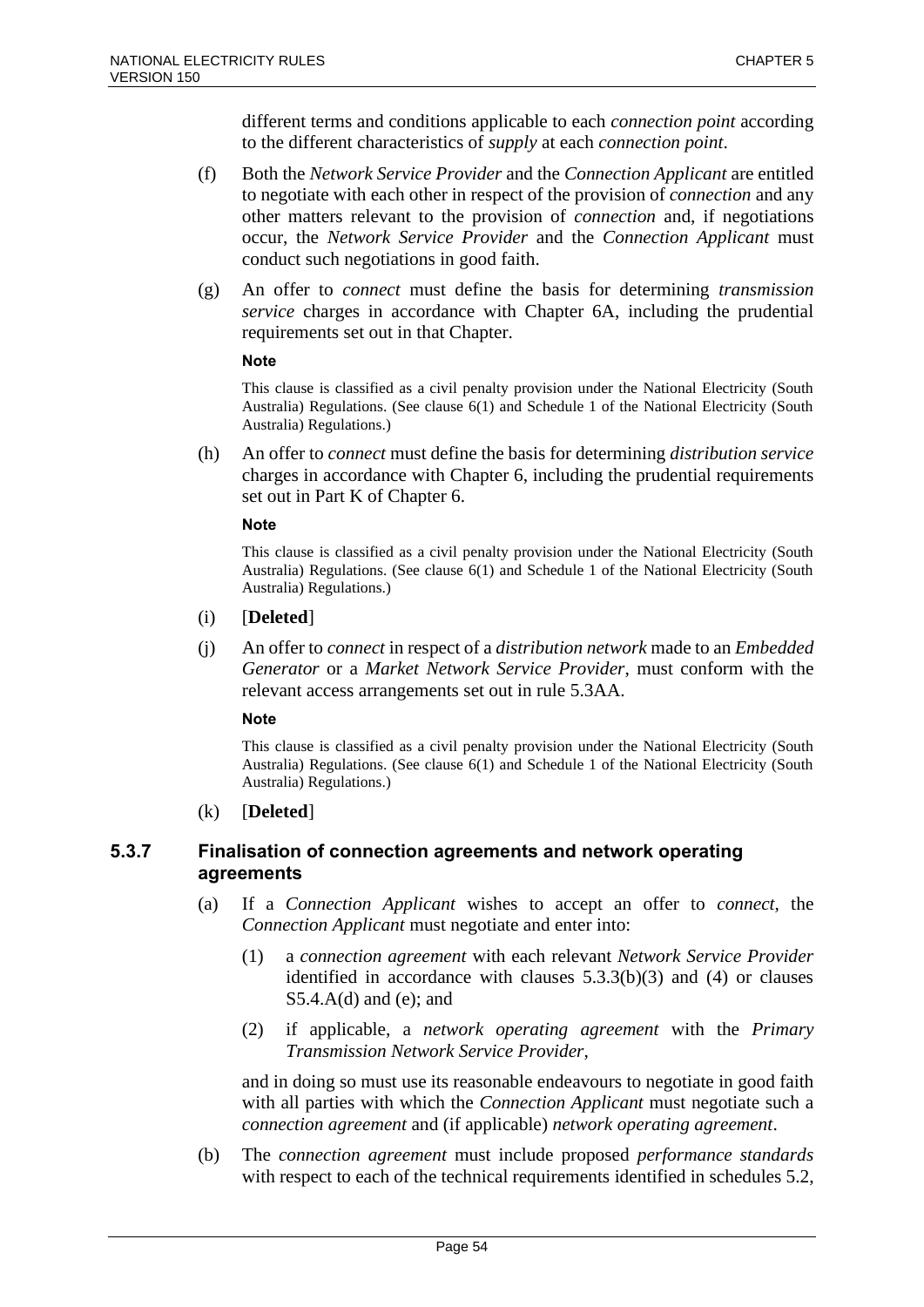5.3 and 5.3a and each proposed *performance standard* must have been established in accordance with the relevant technical requirement.

- (c) The proposed *performance standards* must be based on the *automatic access standard* or, if the procedures in clause 5.3.4A have been followed, the *negotiated access standard*.
- (d) The provision of *connection* by any *Network Service Provider* may be made subject to gaining environmental and planning approvals for any necessary *augmentation* or *extension* works to a *network* or any *system strength connection works*.
- (e) Where permitted by the applicable law in the relevant *participating jurisdiction*, the *connection agreement* may assign responsibility to the *Connection Applicant* for obtaining the approvals referred to in paragraph (d) as part of the project proposal and the *Network Service Provider* must provide all reasonable information and may provide reasonable assistance for a reasonable fee to enable preparation of applications for such approvals.
- (f) Subject to paragraph (e), each *connection agreement* must be based on the offer to *connect* as varied by agreement between the parties.
- (f1) [**Deleted**]The parties may agree to have one *connection agreement* between a *Primary Transmission Network Service Provider*, *Dedicated Connection Asset Service Provider* and a *Transmission Network User* for a *connection*.
- (f2) A *network operating agreement* must be based on the offer to *connect* as varied by agreement between the parties.
- (g) Within 20 *business days* of execution of the *connection agreement*, the *Network Service Provider* responsible for the *connection point* and the *Registered Participant* must jointly notify *AEMO* that a *connection agreement* has been entered into between them and forward to *AEMO* relevant technical details of the proposed *plant* and *connection*, including as applicable:
	- (1) details of all *performance standards* that form part of the terms and conditions of the *connection agreement*;
	- (2) if a *Generator*, the arrangements for:
		- (i) updating the *releasable user guide* and other information required under clause S5.2.4(b); and
		- (ii) informing *AEMO* when the *connection agreement* expires or is terminated;
	- (3) the proposed *metering installation*;
	- (4) arrangements to obtain physical access to the *metering installation* for the *Metering Provider* and the *Metering Data Provider* for *metering installations* type 4A, 5 and 6;
	- (5) the terms upon which a *Registered Participant* is to supply any *ancillary services* under the *connection agreement*; and
	- (6) the details of any *system strength remediation scheme* agreed, determined or modified under clause 5.3.4B.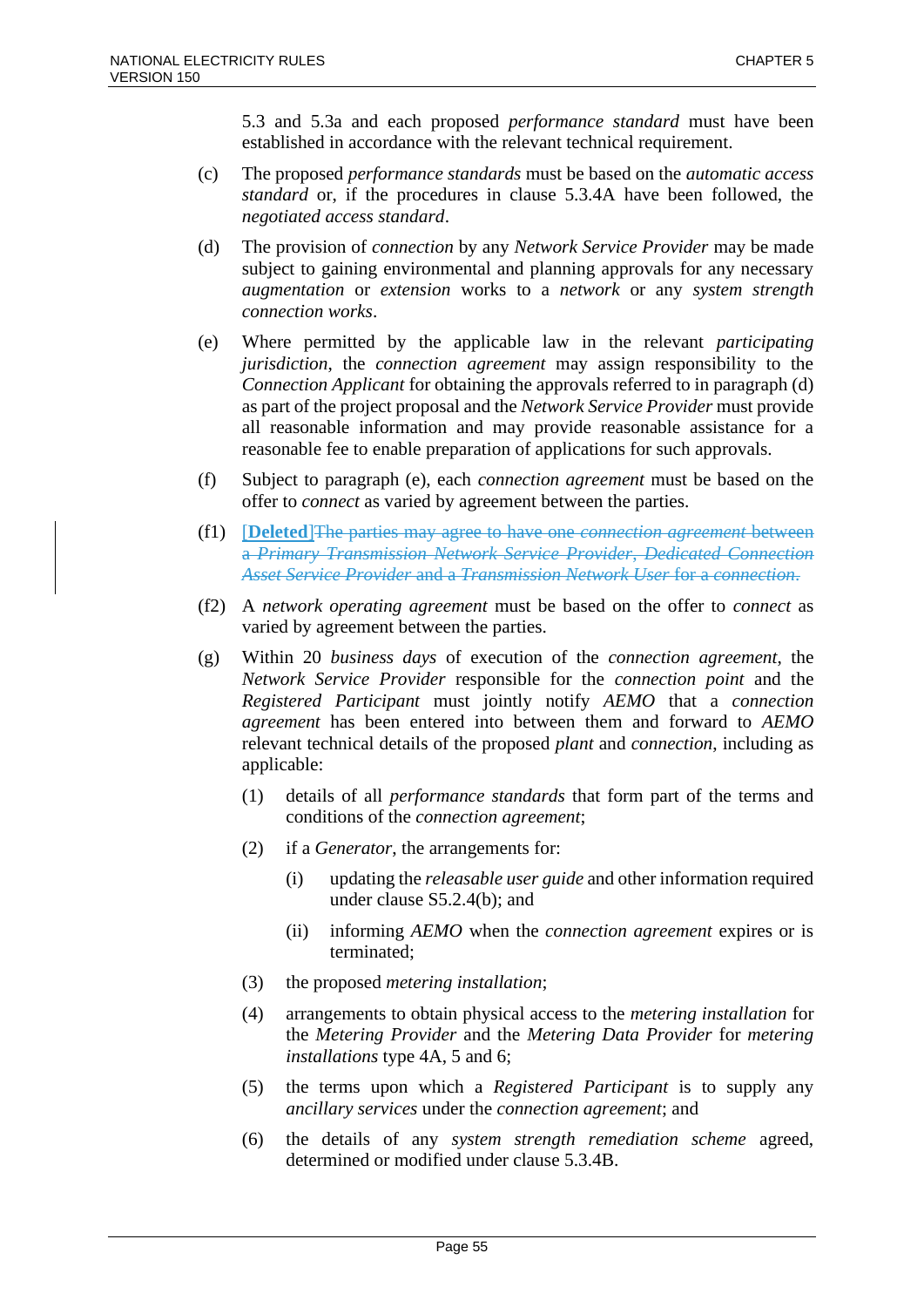This clause is classified as a civil penalty provision under the National Electricity (South Australia) Regulations. (See clause 6(1) and Schedule 1 of the National Electricity (South Australia) Regulations.)

(h) *AEMO* must, within 20 *business days* of receipt of the notice under paragraph (g), advise the relevant *Network Service Provider* and the *Registered Participant* of whether the proposed *metering installation* is acceptable for those *metering installations* associated with those *connection points* which are classified as *metering installation* types 1, 2, 3 and 4 as specified in schedule 7.4.

### **5.3.8 Provision and use of information**

- (a) The data and information provided under rules 5.2A, 5.3 and 5.3A is *confidential information* and must:
	- (1) be prepared, given and used in good faith; and
	- (2) not be disclosed or made available by the recipient to a third party except as set out in rule 3.7F, clause 3.13.3, this clause 5.3.8 or in accordance with rule 8.6.
- (a1) The data and information provided to a *Primary Transmission Network Service Provider* in relation to its provision of non-contestable services as specified under clause 5.2A.4(a) must not be used by the *Primary Transmission Network Service Provider* for the purpose of tendering for, or negotiating, *contestable* services specified under clause 5.2A.4(a) in the *connection* process in which the data or information was given, or in future *connection* processes, without the consent of the *Connection Applicant*.
- (b) The data and information to be provided under this rule 5.3 may be shared between a *Network Service Provider* and *AEMO* for the purpose of enabling:
	- (1) the *Network Service Provider* to advise *AEMO* of *ancillary services* ; and
	- (2) either party to:
		- (i) assess the effect of a proposed *facility* or proposed alteration to *generating plant* (as the case may be) on:
			- (A) the performance of the *power system*; or
			- (B) another proposed *facility* or another proposed alteration;
		- (ii) assess proposed *negotiated access standards*;
		- (iii) determine the extent of any required *augmentation* or *extension* or *system strength connection works*; or
		- (iv) assess *system strength remediation scheme* proposals.
- (c) A *Network Service Provider* may disclose the data and information to be provided under rules 5.2A, 5.3 and 5.3A to another *Network Service Provider* if the *Network Service Provider* considers the information or data is materially relevant to that provider for *connection*.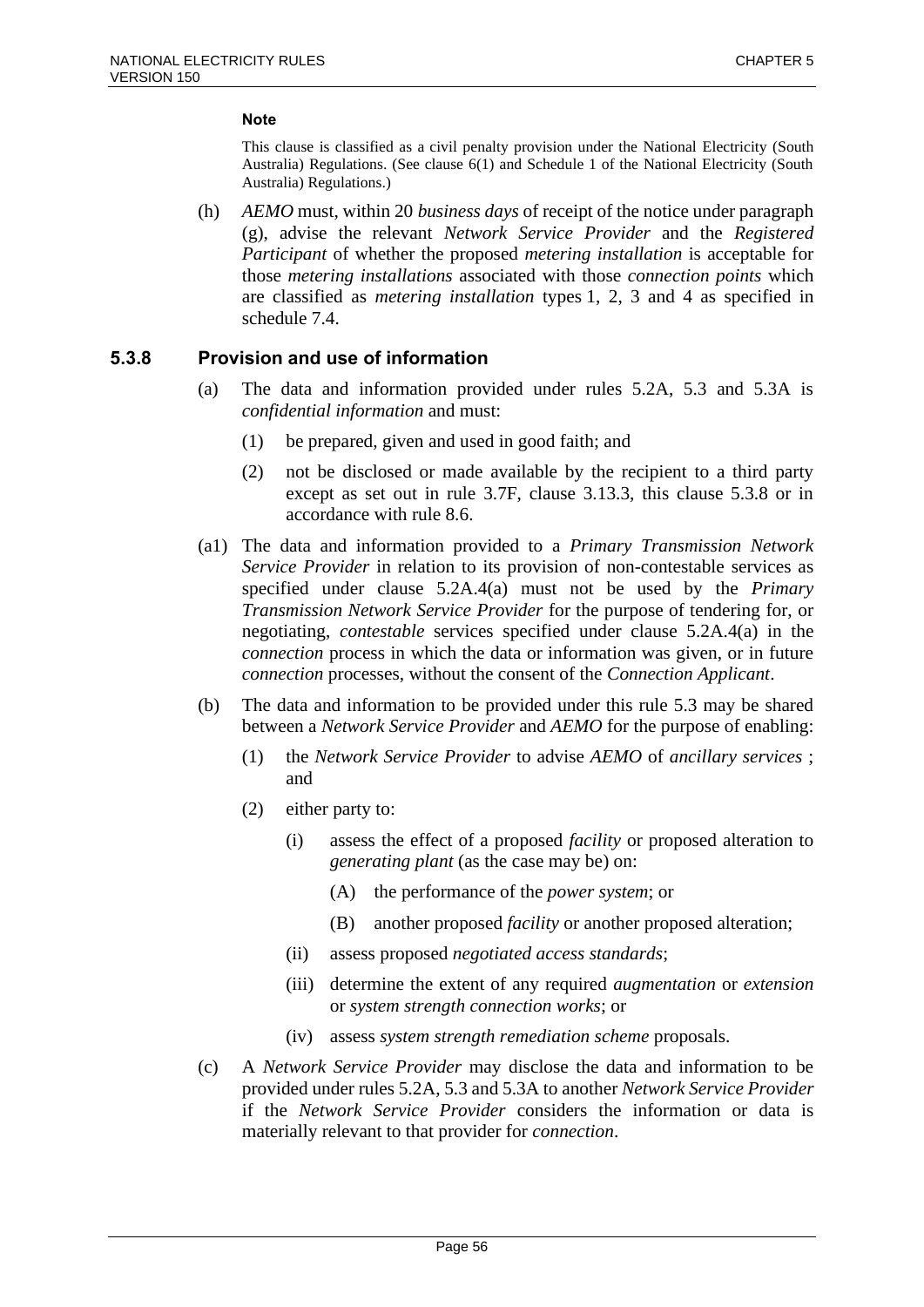- (d) A person intending to disclose information under paragraphs (b) or (c) must first advise the relevant *Connection Applicant* of the extent of the disclosure, unless the information may be disclosed in accordance with rule 8.6.
- (d1) If a *Connection Applicant* becomes aware of any material change to information contained in or relevant to a *connection* enquiry under rule 5.3 following receipt of the response from the *Network Service Provider* under clause 5.3.3, that *Connection Applicant* must promptly notify the *Network Service Provider* of that change.
- (e) If a *Connection Applicant* or *Network Service Provider* becomes aware of any material change to any information contained in or relevant to an *application to connect*, it must promptly notify the other party in writing of that change.

This clause is classified as a civil penalty provision under the National Electricity (South Australia) Regulations. (See clause 6(1) and Schedule 1 of the National Electricity (South Australia) Regulations.)

(f) A *Registered Participant* must, within 5 *business days* of becoming aware that any information provided to *AEMO* in relation to a *performance standard* or other information of a kind required to be provided to *AEMO* under clause 5.3.7 is incorrect, advise *AEMO* of the correct information.

#### **Note**

This clause is classified as a civil penalty provision under the National Electricity (South Australia) Regulations. (See clause 6(1) and Schedule 1 of the National Electricity (South Australia) Regulations.)

### **5.3.9 Procedure to be followed by a Generator proposing to alter a generating system**

- (a) Subject to paragraph (a1), this clause 5.3.9 applies where a *Generator* proposes to alter a *connected generating system* or a *generating system* for which *performance standards* have been previously accepted by the *Network Service Provider* and *AEMO* (in relation to *AEMO advisory matters*) and that alteration:
	- (1) will affect the performance of the *generating system* relative to any of the technical requirements set out in clauses S5.2.5, S5.2.6, S5.2.7 and S5.2.8; or
	- (2) will, in *AEMO's* reasonable opinion, have an *adverse system strength impact*; or
	- (3) will, in *AEMO*'s reasonable opinion, adversely affect *network capability*, *power system security*, quality or reliability of *supply*, *interregional power transfer capability* or the use of a *network* by another *Network User*.
- (a1) This clause 5.3.9 does not apply in relation to any modifications made to a *generating system* by a *Scheduled Generator* or *Semi-Scheduled Generator*  in order to comply with the *Primary Frequency Response Requirements* as applicable to that *generating system*.
- (b) A *Generator* to which this clause applies, must submit to the *Network Service Provider* with a copy to *AEMO*: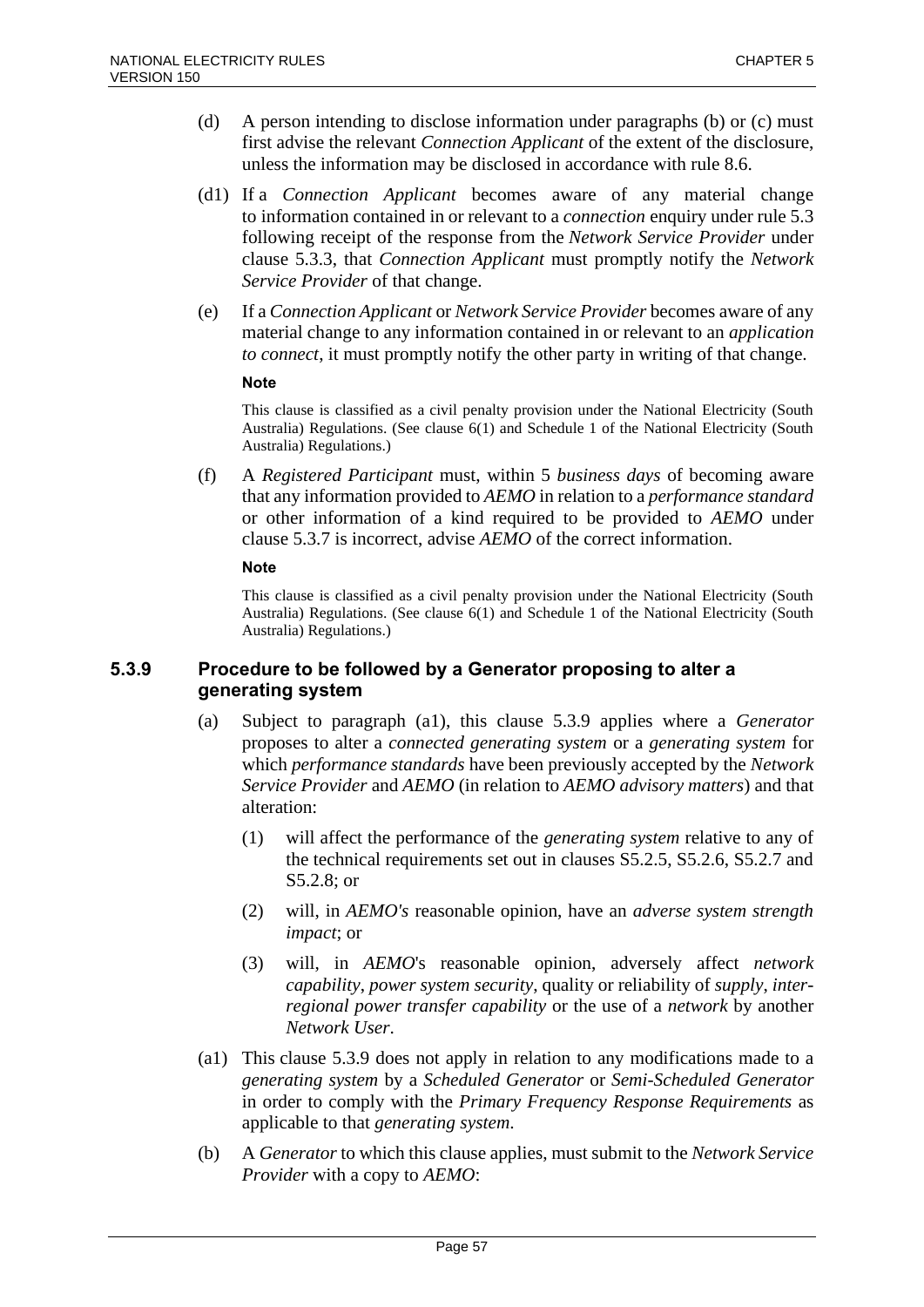- (1) a description of the nature of the alteration and the timetable for implementation;
- (2) in respect of the proposed alteration to the *generating system*, details of the *generating unit* design data and *generating unit* setting data in accordance with the *Power System Model Guidelines*, *Power System Design Data Sheet* and *Power System Setting Data Sheet*;

- (3) in relation to each relevant technical requirement for which the proposed alteration to the equipment will affect the performance of the *generating system*, the proposed amendments to the *plant's* existing corresponding *performance standard* for that technical requirement; and
- (4) where relevant, the *Generator's* proposed *system strength remediation scheme*.
- (c) Clause 5.3.4A applies to a submission by a *Generator* under subparagraph  $(b)(3)$ .
- (c1) Clause 5.3.4B applies to a submission by a *Generator* under subparagraph (b)(4). A *Generator* may request the *Network Service Provider* to undertake a preliminary assessment in accordance with the *system strength impact assessment guidelines* before making a submission under paragraph (b).
- (d) Without limiting paragraph (a), a proposed alteration to the equipment specified in column 1 of the table set out below is deemed to affect the performance of the *generating system* relative to technical requirements specified in column 2, thereby necessitating a submission under subparagraph (b)(3), unless *AEMO* and the *Network Service Provider* otherwise agree.

| <b>Column 1 (altered equipment)</b> | Column 2 (clause)                                             |
|-------------------------------------|---------------------------------------------------------------|
| machine windings                    | S5.2.5.1, S5.2.5.2, S5.2.8                                    |
| power converter                     | S5.2.5.1, S5.2.5.2, S5.2.5.5,<br>S5.2.5.12, S5.2.5.13, S5.2.8 |
| reactive compensation plant         | S5.2.5.1, S5.2.5.2, S5.2.5.5,<br>S5.2.5.12, S5.2.5.13         |
| <i>excitation control system</i>    | S5.2.5.5, S5.2.5.7, S5.2.5.12,<br>S5.2.5.13                   |
| voltage control system              | S5.2.5.5, S5.2.5.7, S5.2.5.12,<br>S5.2.5.13                   |
| governor <i>control</i> system      | S5.2.5.7, S5.2.5.11, S5.2.5.14                                |
| power <i>control</i> system         | S5.2.5.11, S5.2.5.14                                          |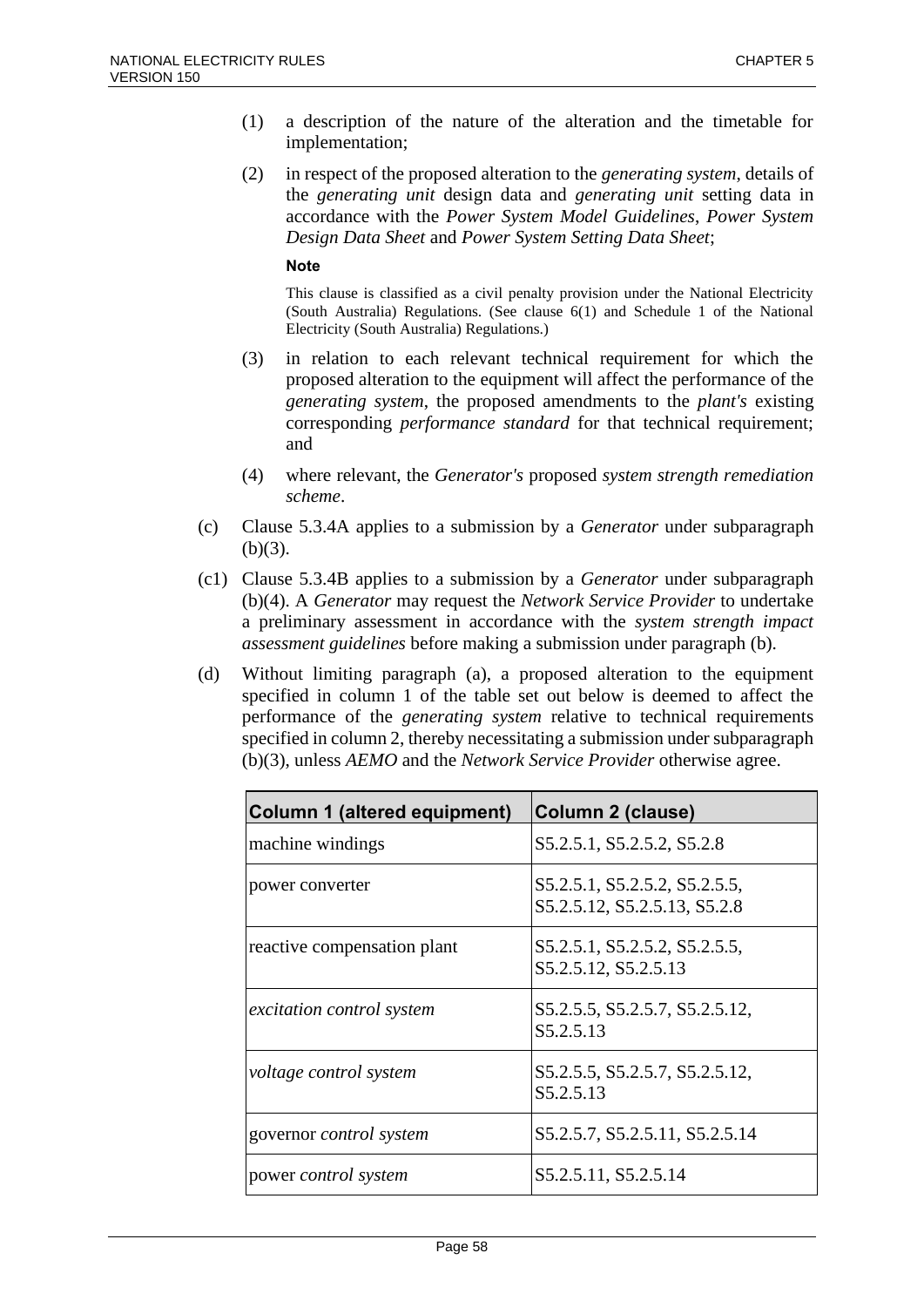| Column 1 (altered equipment)            | Column 2 (clause)                                                        |
|-----------------------------------------|--------------------------------------------------------------------------|
| protection system                       | S5.2.5.3, S5.2.5.4, S5.2.5.5, S5.2.5.7,<br>S5.2.5.8, S5.2.5.9, S5.2.5.10 |
| auxiliary supplies                      | S5.2.5.1, S5.2.5.2, S5.2.7                                               |
| remote control and monitoring<br>system | S5.2.5.14, S5.2.6.1, S5.2.6.2                                            |

- (e) The *Network Service Provider* may as a condition of considering a submission made under paragraph (b), require payment of a fee to meet the reasonable costs anticipated to be incurred by the *Network Service Provider*, other *Network Service Providers* and *AEMO*, in the assessment of the submission.
- (f) The *Network Service Provider* must require payment of a fee under paragraph (e) if so requested by *AEMO*.
- (g) On payment of the required fee referred to in paragraph (e), the *Network Service Provider* must pay such amounts as are on account of the costs anticipated to be incurred by the other *Network Service Providers* and *AEMO*, as appropriate.
- (h) If the application of this clause 5.3.9 leads to a variation to an existing *connection agreement* the *Network Service Provider* and the *Generator* must immediately jointly advise *AEMO*, including the details of any *performance standards* amended pursuant to this clause 5.3.9.

This clause is classified as a civil penalty provision under the National Electricity (South Australia) Regulations. (See clause 6(1) and Schedule 1 of the National Electricity (South Australia) Regulations.)

### **5.3.10 Acceptance of performance standards for generating plant that is altered**

(a) A *Generator* must not commission altered *generating plant* until the *Network Service Provider* has advised the *Generator* that the provider and *AEMO* are satisfied in accordance with paragraph (b).

#### **Note**

- (b) In relation to altered *generating plant*, the *Network Service Provider* and *AEMO*, to the extent of *AEMO's* advisory role under clause 5.3.4A and clause 5.3.4B, must be satisfied that:
	- (1) the *Generator* has complied with clause 5.3.9; and
	- (2) each amended *performance standard* submitted by the *Generator* either meets: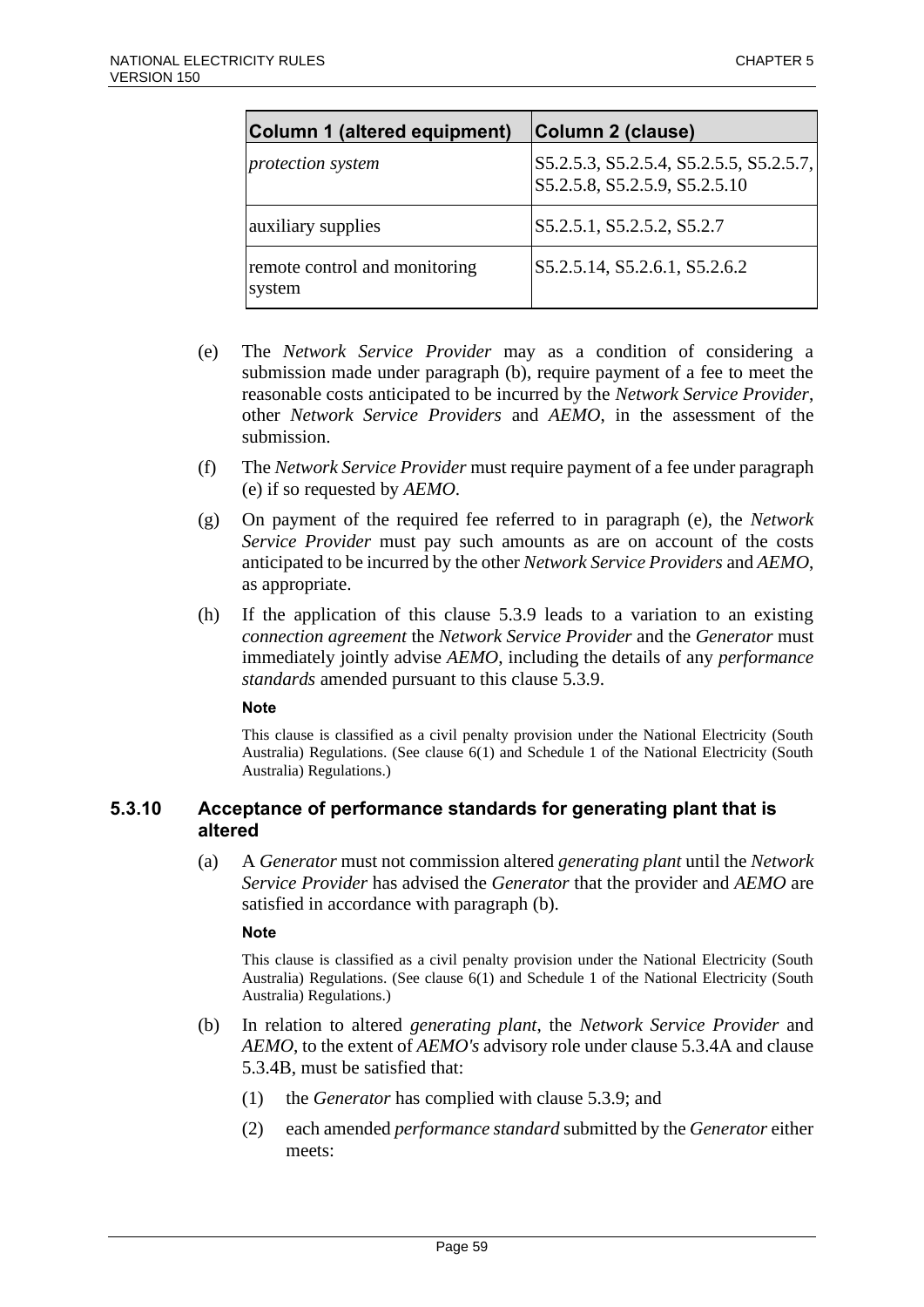- (i) the *automatic access standard* applicable to the relevant technical requirement; or
- (ii) the *negotiated access standard* under clause 5.3.4A as applied in accordance with clause 5.3.9(c); and
- (3) any *system strength remediation scheme* satisfies clause 5.3.4B.
- (c) For the purposes of paragraph (a), *AEMO* must advise the *Network Service Provider* as to whether it is satisfied with the matters referred to paragraph (b).

### **5.3.11 Notification of request to change normal voltage**

- (a) On receipt of a request from a *Network Service Provider* to change *normal voltage, AEMO* must *publish* a notice to *Registered Participants* advising:
	- (1) the change in *normal voltage* requested; and
	- (2) the *connection point* to which the request relates.
- (b) Within a reasonable period after publication of the notice in paragraph (a), *AEMO* must *publish* a further notice to *Registered Participants* advising:
	- (1) whether the *normal voltage* at the relevant *connection point* will change; and
	- (2) the nature of, and reasons for, any such change.

### **5.4 Independent Engineer**

### **5.4.1 Application**

- (a) This rule 5.4 does not apply to the *declared transmission system* of an *adoptive jurisdiction*.
- (b) This rule 5.4 applies only if a relevant *Transmission Network Service Provider* or a *Connection Applicant* requires independent advice in order to reach agreement on or resolve:
	- (1) a technical issue in relation to *negotiated transmission services* related to a *connection* sought by the *Connection Applicant*;
	- (2) whether assets or components form part of a *dedicated connection asset* or form part of an *identified user shared asset*the *network* (including a *designated network asset*);
	- (3) whether or not a component of an *identified user shared funded network asset* is a *contestable FNAIUSA component* pursuant to clause 5.2A.4(b)e)(1) and (2); or
	- (4) whether the detailed design of a *contestable FNAIUSA component* is consistent with the functional specification for the relevant *identified user sharedfunded network asset*,

### ("**technical matter**").

- (c) A technical matter does not include issues relating to:
	- (1) the cost or commercial terms of;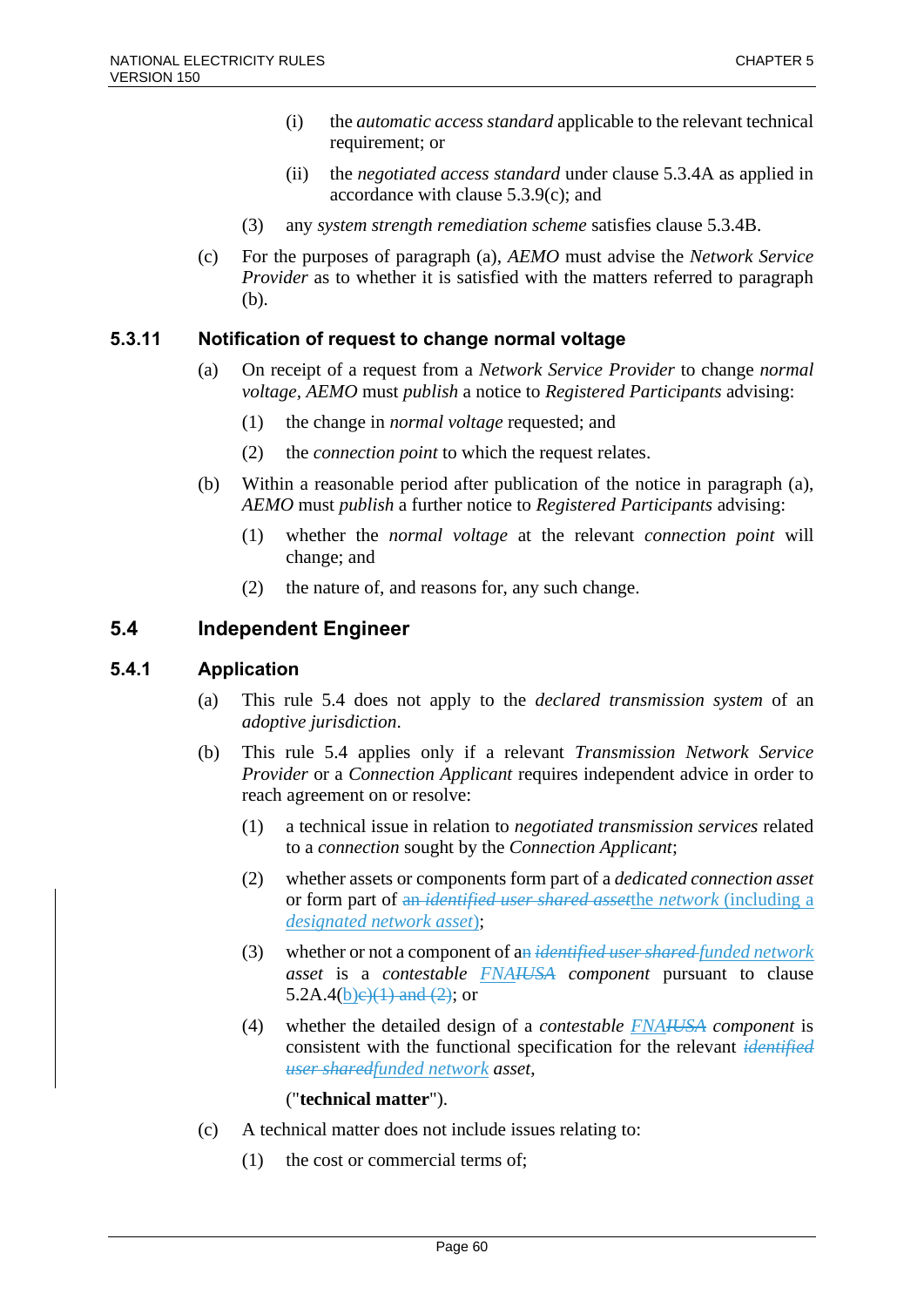- (2) the process relating to; or
- (3) the timing of,

the *connection*.

### **5.4.2 Establishment of a pool**

- (a) The *Adviser* must establish and maintain a pool of persons (who may be individuals or firms) from whom the *Independent Engineer* may be selected in accordance with clauses  $5.4.3(d)(2)$  or  $5.4.4(a)(4)$ .
- (b) In selecting persons for the pool, the *Adviser* must have regard to the need for the person to have sufficient experience and expertise in technical matters involved in *connections* to the *transmission network*.
- (c) The *Adviser* must review the composition of the pool at least every two years.

#### **5.4.3 Initiating the Independent Engineer process**

- (a) If a technical matter arises that requires independent advice in order to reach an agreement or resolution, a *Transmission Network Service Provider* or a *Connection Applicant* may serve a notice on the other party that:
	- (1) requires the parties to engage an *Independent Engineer*;
	- (2) includes a statement setting out the technical matter; and
	- (3) may request the receiving party to provide information about the technical matter.
- (b) If another *Transmission Network Service Provider*:
	- (1) has the task of liaising with the *Connection Applicant* under clause 5.3.2(e); or
	- (2) has been identified as a party with whom the *Connection Applicant* must enter into an agreement with under clause 5.3.3(b)(4),

and has an interest in the technical issue under clause 5.4.1(b)(1), that *Transmission Network Service Provider* must also be served with a copy of the notice under paragraph (a) and must participate in the *Independent Engineer* process.

- (c) If the technical matter involves a matter that relates to an *AEMO advisory matter*, then *AEMO* must also be served with a copy of the notice under paragraph (a) and may participate in the *Independent Engineer* process.
- (d) Within 10 *business days* of service of a notice under paragraph (a), a party may:
	- (1) agree that the technical matter be resolved through an alternative means as agreed by the parties on the terms agreed between the parties; or
	- (2) agree to appoint an *Independent Engineer* from the pool and the scope of work the *Independent Engineer* is to undertake.
- (e) If the parties appoint an *Independent Engineer* in accordance with subparagraph (d)(2), the parties are not required to notify the *Adviser* of the agreed selection in which case clauses 5.4.5 and 5.4.6 apply.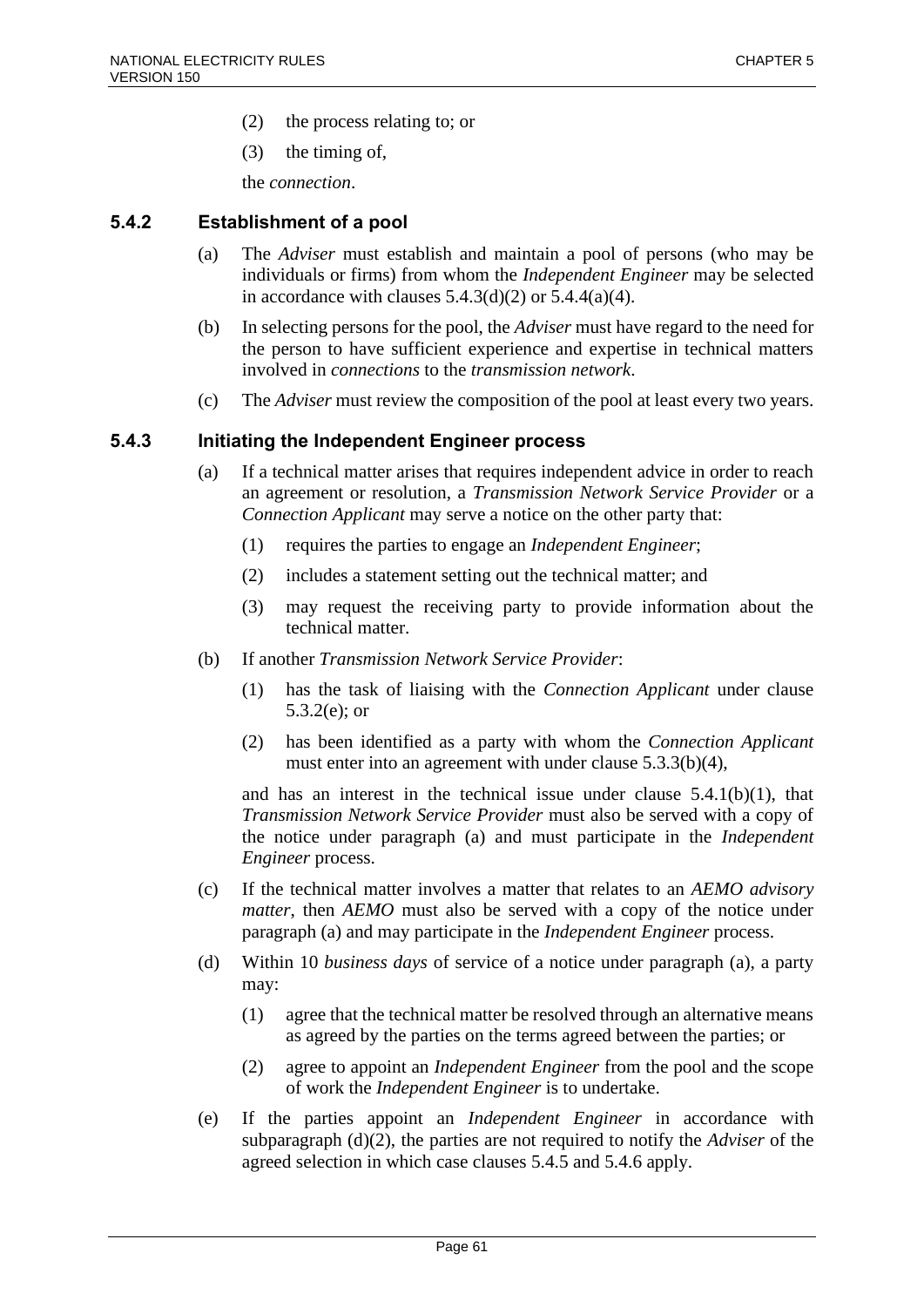### **5.4.4 Referral to the Adviser**

- (a) If the parties do not reach an agreement under clause 5.4.3(d) within 10 *business days* of service of a notice under clause 5.4.3(a), any party may refer the technical matter to the *Adviser* by serving on the *Adviser* a notice, which must:
	- (1) be in a form approved and published by the *Adviser*;
	- (2) contain the names of the parties who seek advice on the technical matter;
	- (3) contain a statement setting out the technical matter;
	- (4) if the parties have agreed on an *Independent Engineer*, the name of that *Independent Engineer* or in the absence of such agreement, contain a request for the *Adviser* to select an *Independent Engineer*;
	- (5) contain the scope of advice required in respect of the technical matter, as agreed by the parties and in the absence of such agreement, request the *Adviser* to assist in determining the scope (which the *Adviser* may do in consultation with the parties and the *Independent Engineer* once appointed); and
	- (6) specify a time frame by which the advice from the *Independent Engineer* is required so as to allow the *Adviser* to consider the availability of potential *Independent Engineers*.
- (b) If the *Adviser* is requested to select an *Independent Engineer* from the pool under clause 5.4.2, it must:
	- (1) use reasonable endeavours to ensure the cost, availability, independence and expertise and experience of the selected *Independent Engineer* is appropriate to the technical matter;
	- (2) consult with the parties prior to appointment, and
	- (3) unless the parties otherwise agree, make the appointment within 15 *business days* of the notice under paragraph (a).
- (c) Despite the requirement to consult set out in subparagraph  $(b)(3)$ , a selection of the *Adviser* is final and binding upon all parties.

### **5.4.5 Proceedings and decisions of the Independent Engineer**

- (a) The *Independent Engineer* may request documents and information from the parties that it reasonably considers is required to provide advice on the technical matter and a party must comply with such a request.
- (b) As a condition of providing documents and information, a party may require the *Independent Engineer* to agree to be bound to the confidentiality obligations under rule 8.6 as if the *Independent Engineer* was a *Registered Participant*.
- (c) The *Independent Engineer* must provide its written advice on a technical matter promptly, and in any case must do so within 30 *business days* after the *Independent Engineer* is appointed unless the parties otherwise agree.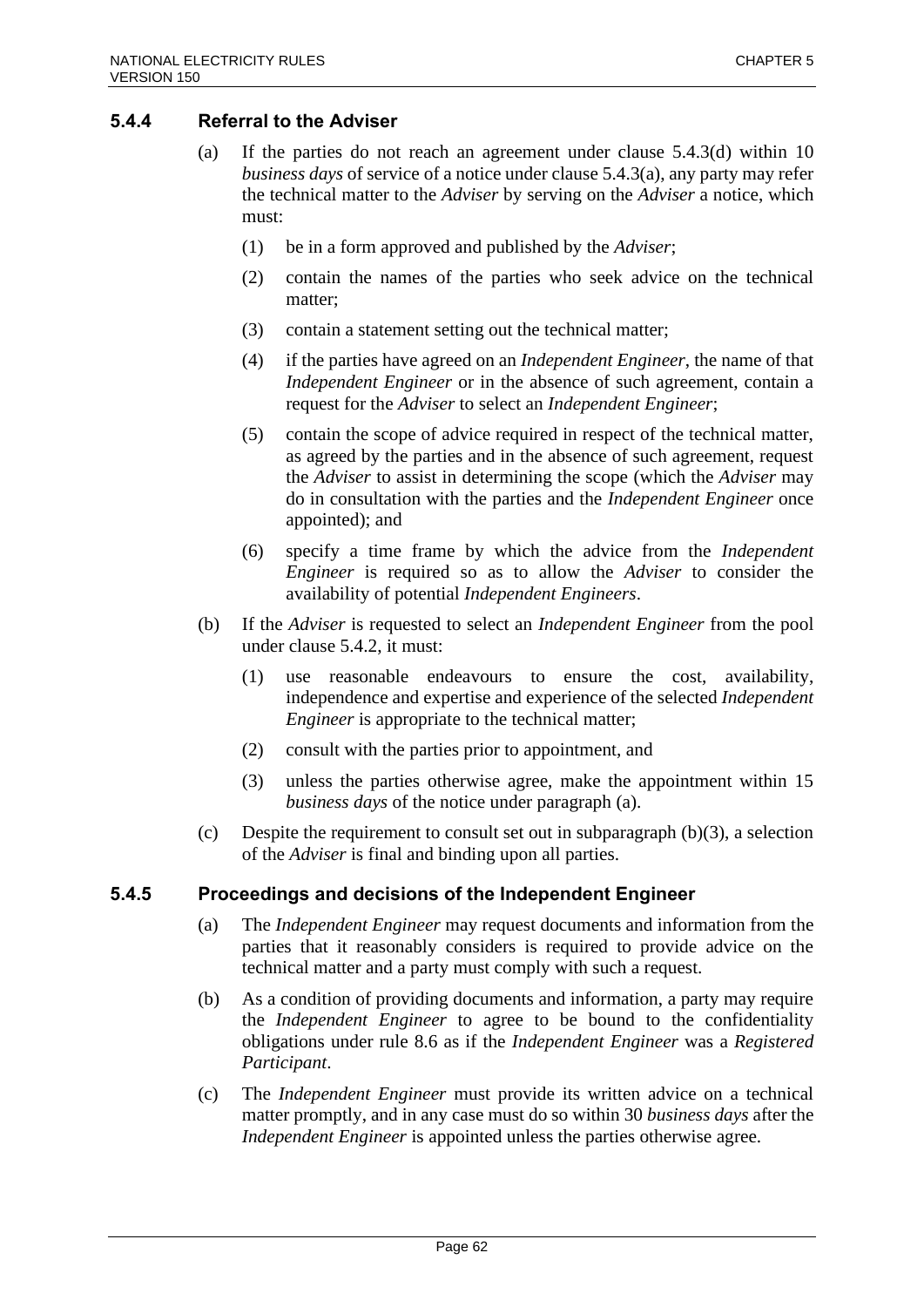- (d) The *Transmission Network Service Provider* may amend the time period referred to in any stage of the *connection* process under the *preliminary program* to allow for the additional time reasonably required for the *Independent Engineer* process under this rule 5.4.
- (e) The *Independent Engineer* must have regard to the following matters in forming their advice:
	- (1) the technical requirements of the *connection* proposed by either of the parties;
	- (2) the requirement under clause 5.3.4(b1)(2) that the technical requirements of the *connection* must not unreasonably inhibit the capacity for future expansion of an *identified user sharedfunded network asset* or preclude the possibility of future *connections*;
	- (3) the technical requirements of the *connection* should be consistent with *good electricity industry practice* and contribute to a safe, reliable and secure *transmission system*;
	- (4) any submissions made by *AEMO* on an *AEMO advisory matter*; and
	- (5) any relevant requirements and obligations under the applicable *jurisdictional electricity legislation*.
- (f) The *Independent Engineer* is not bound by the rules of evidence and may inform itself in any manner it thinks fit.
- (g) The *Independent Engineer* is a person who facilitates the resolution of disputes on technical matters, and is a protected person for the purposes of section 120B of the *National Electricity Law* in relation to the exercise of its powers and functions carried out under this clause 5.4.5.
- (h) The *Independent Engineer's* advice is not binding on the parties.

### **5.4.6 Costs of the Independent Engineer**

The costs of any *Independent Engineer*, including any costs incurred by the *Adviser* in performing the functions of the *Adviser* in clause 5.4.4 are to be borne equally by the parties, unless otherwise agreed by the parties.

## **5.4A [Deleted]**

### **Note**

In the transitional rules, rule 5.4A and its associated definitions will be preserved in relation to the *declared transmission system* of an *adoptive jurisdiction*.

## **5.4AA [Deleted]**

### **5.5 Commercial arbitration for prescribed and negotiated transmission services and large DCADNA services**

### **5.5.1 Application**

(a) This rule 5.5 does not apply to the *declared transmission system* of an *adoptive jurisdiction*.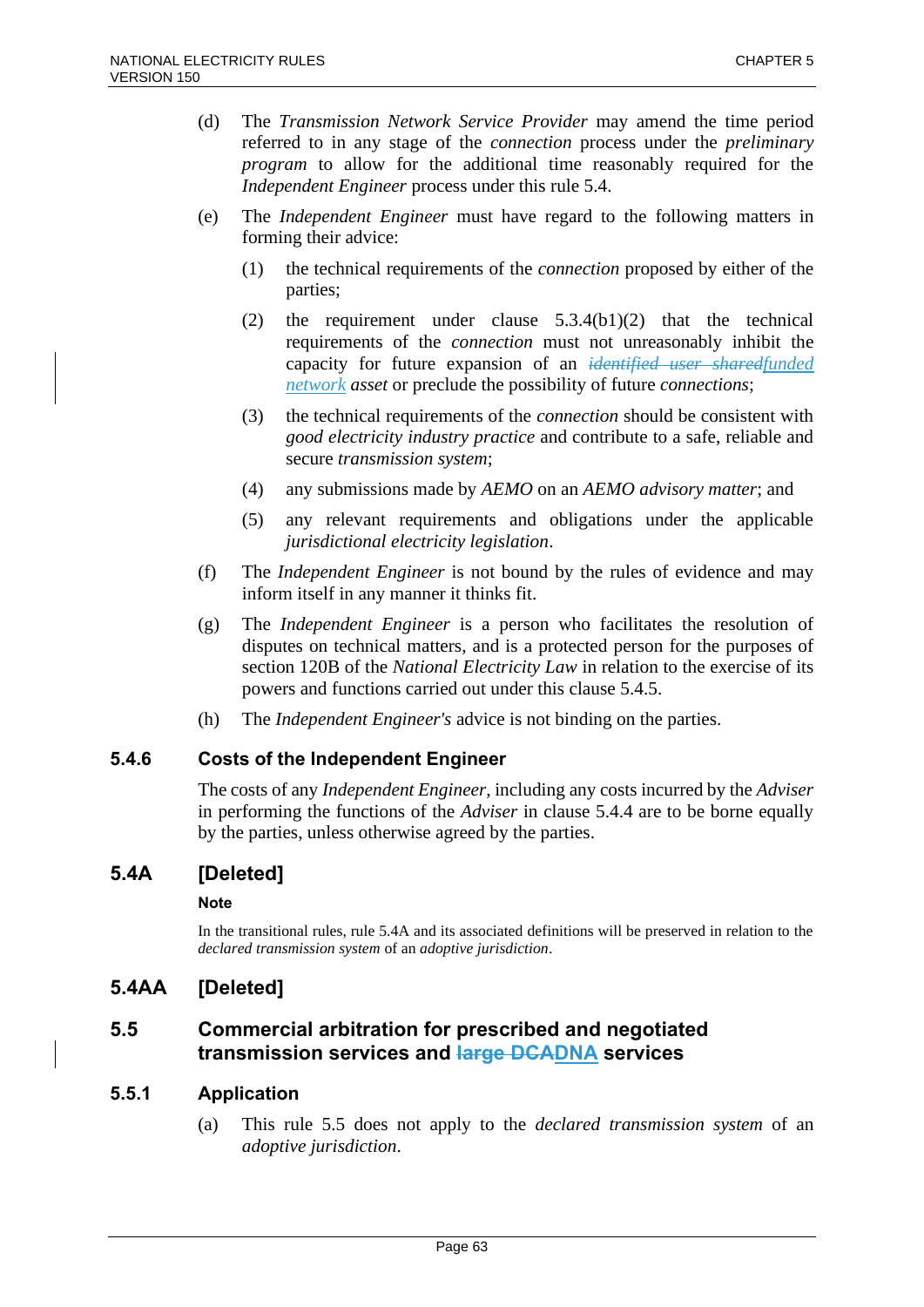- (b) This rule 5.5 applies to any dispute which may arise between a *Transmission Network Service Provider* (including a *Dedicated Connection Asset Service Provider* for a *large dedicated connection asset*) (a **provider**) and a *Connection Applicant* or a person seeking *large DCADNA services* (an **applicant**) as to *terms and conditions of access*, for the provision of *prescribed transmission services*, the provision of *negotiated transmission services* that are not *DNA services* (each a *transmission services access dispute*); or the provision of *large DCADNA services* (a *large DCADNA services access dispute*) (as applicable).
- (c) For the purposes of *prescribed transmission services*, *negotiated transmission services* and *large DCADNA services*, the *terms and conditions of access*:
	- (1) in relation to *negotiated transmission services*, are:
		- (i) the price of those services; and
		- (ii) other terms and conditions for the provision of those *negotiated transmission services*,

under Chapters 4 and 5 of the *Rules*;

- (2) in relation to *prescribed transmission services*, are:
	- (i) the price of those services as determined under the *pricing methodology* of the relevant *Transmission Network Service Provider*; and
	- (ii) other terms and conditions for the provision of those *prescribed transmission services*,

under Chapters 4, 5 and 6A of the *Rules*; and

(3) in relation to *large DCADNA services*, are the price of, and the other terms and conditions for, the provision of those *DNAlarge DCA services*, as determined under Chapters 4 and 5 of the *Rules* (as applicable) and the *access policy*.

### **5.5.2 Notification of dispute**

- (a) A provider or an applicant may notify the *AER* in writing that a *transmission services access dispute* or *DNAlarge DCA services access dispute* exists.
- (b) On receiving a notification under paragraph (a), the *AER* must give notice in writing of the dispute to the other party to the dispute.
- (c) A provider or an applicant who has given notice of a dispute under paragraph (a) may withdraw notification of the dispute at any time by written notice to the *AER* and the other party to the dispute.
- (d) If the notification of a dispute is withdrawn under paragraph (c), it is taken for the purposes of this clause 5.5.2 to never have been given.

### **5.5.3 Appointment of commercial arbitrator**

(a) On receiving a notification under clause 5.5.2(a), the *AER* must request the provider and the applicant, by a time specified by the *AER*, to nominate to the *AER* two persons each for appointment as the *commercial arbitrator* to determine the *transmission services access dispute* or *DNA large DCA*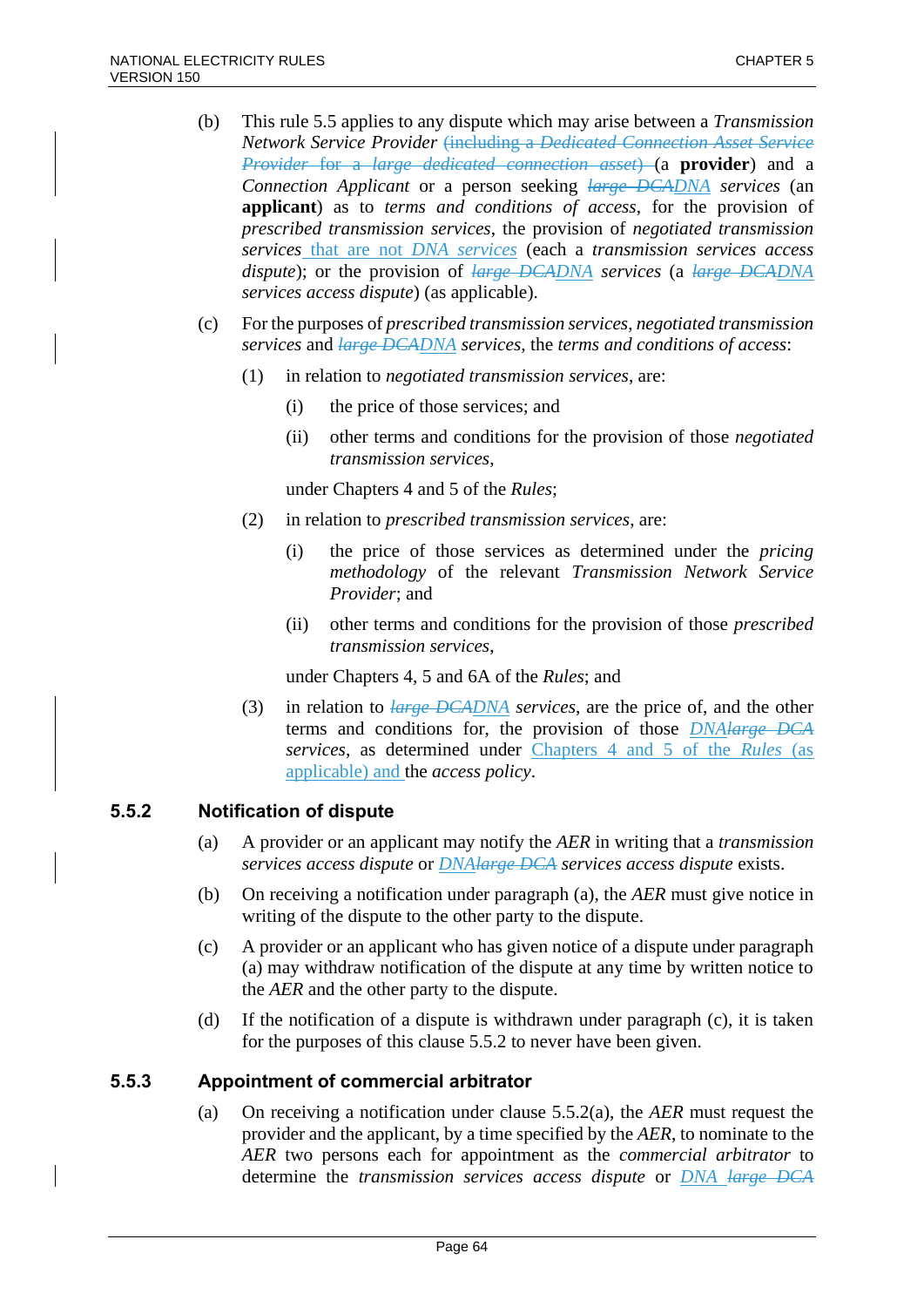*services access dispute*. The provider and applicant may make the nominations.

- (b) As soon as practicable after the expiry of the time specified by the *AER* under paragraph (a), the *AER* must appoint:
	- (1) one of the persons (if any) nominated to the *AER* by the provider or the applicant under paragraph (a); or
	- (2) if neither the provider or the applicant nominate any such person within the time specified by the *AER* under paragraph (a) or all of the persons so nominated do not qualify for appointment under paragraph (d) or (e), a person determined by the *AER*,

as the *commercial arbitrator* to determine the dispute, and must refer the dispute to that *commercial arbitrator*.

- (c) A decision of the *AER* as to the appointment of the *commercial arbitrator* is final and binding on the provider and the applicant.
- (d) The *AER* may only appoint a person as the *commercial arbitrator* if that person is experienced or trained in dispute resolution techniques.
- (e) A person is not eligible for appointment as the *commercial arbitrator* if that person has any interest that may conflict with, or which may be seen to conflict with, the impartial resolution of the dispute. Where the person who is appointed as the *commercial arbitrator* becomes aware of such conflict after that person commences the hearing of the dispute, the person must advise the parties to that effect.
- (f) Where:
	- (1) the provider or the applicant believes that the person appointed as the *commercial arbitrator* has an interest which may conflict with the impartial resolution of the dispute; or
	- (2) the person appointed as the *commercial arbitrator* discloses the existence of such an interest,

the person must not continue to hear and determine the dispute, except with the written consent of the provider and the applicant.

### **5.5.4 Procedures of commercial arbitrator**

- (a) The *commercial arbitrator* may give to the parties such directions as it considers necessary:
	- (1) for the proper conduct of the proceedings, including in relation to the provision of documents and information to the other party and the making of oral and written submissions;
	- (2) relating to the use and disclosure of information obtained from the other party to the dispute (including a direction to keep information confidential); and
	- (3) in relation to the participation (if any) of legal representatives of the parties in the proceedings.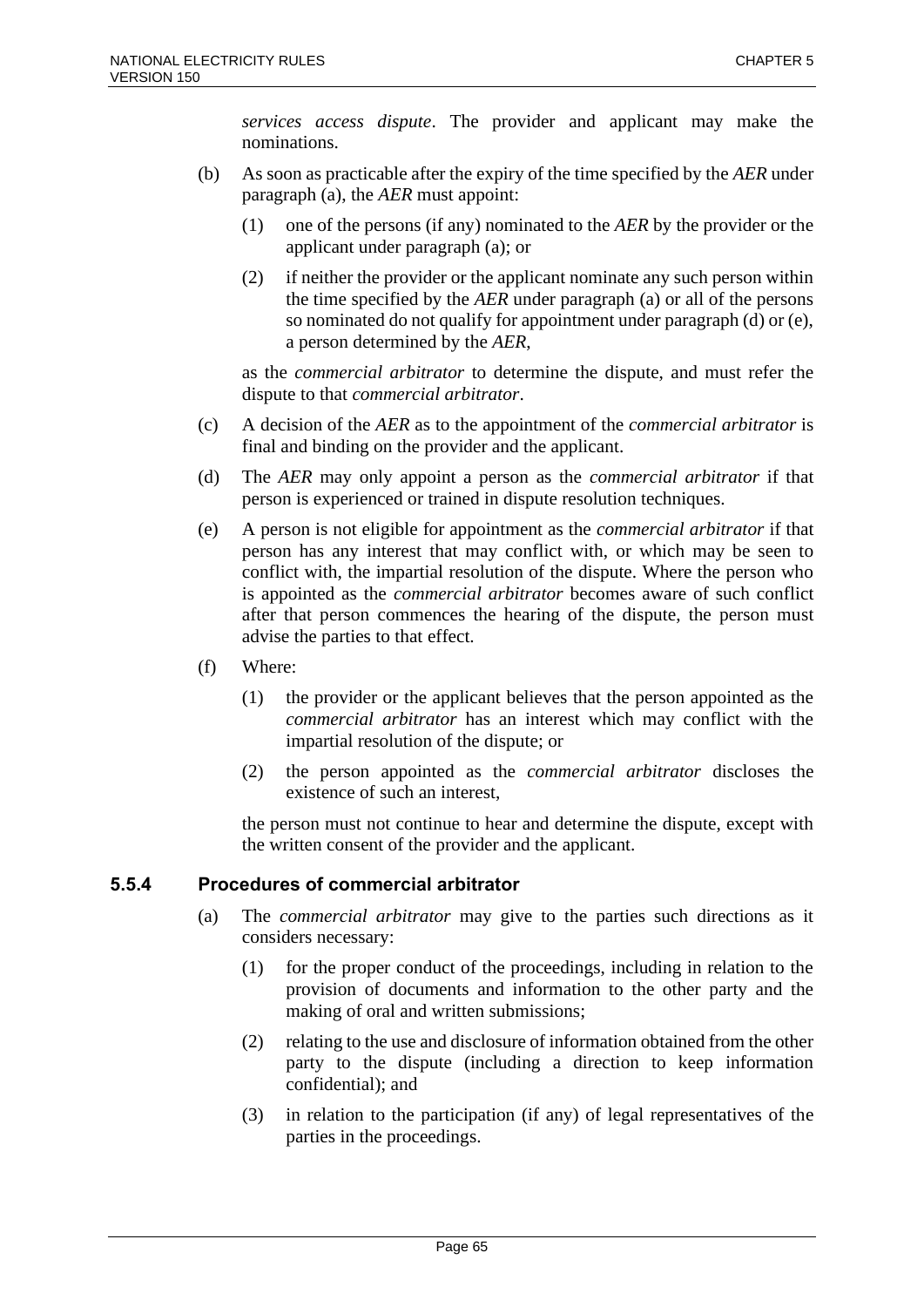(b) The *commercial arbitrator* must observe the rules of procedural fairness, but is not bound by the rules of evidence and may inform itself in any manner it thinks fit.

### **5.5.5 Powers of commercial arbitrator in determining disputes**

- (a) In determining a *transmission services access dispute* in relation to the *terms and conditions of access* for the provision of *prescribed transmission services* the *commercial arbitrator* must apply:
	- (1) in relation to price, the *pricing methodology* of the relevant *Transmission Network Service Provider* approved by the *AER* under Part E and Part J of Chapter 6A of the *Rules*;
	- (2) in relation to other terms and conditions, Chapters 4, 5 and 6A of the *Rules*; and
	- (3) in relation to all *terms and conditions of access* (including price) the decision of *AEMO* or the *AER* where those decisions relate to those terms and conditions and are made under Chapters 4, 5 and 6A of the *Rules*.
- (b) In determining a *transmission services access dispute* in relation to the *terms and conditions of access* for the provision of a *negotiated transmission service* the *commercial arbitrator* must apply:
	- (1) in relation to price for the provision of that service by the provider, the *negotiating principles* that are applicable to that dispute;
	- (2) in relation to other terms and conditions, the *negotiating principles* that are applicable to that dispute and Chapters 4 and 5 of the *Rules*;
	- (3) in relation to all *terms and conditions of access* (including price) the decision of *AEMO* or the *AER* where those decisions relate to those terms and conditions and are made under Chapters 4 and 5 of the *Rules*.
- (c) In determining a *DNA large DCA services access dispute* in relation to the *terms and conditions of access* for the provision of *DNA large DCA services*, the *commercial arbitrator* must:
	- (1) apply Chapters 4 and 5 of the *Rules*(as applicable) and the *access policy* of the *Dedicated Connection Asset Service ProviderPrimary Transmission Network Service Provider*;
	- (2) apply the relevant negotiating principles in schedule 5.12;
	- (3) have regard to the legitimate business interests of the *Dedicated Connection Asset Service ProviderPrimary Transmission Network Service Provider* and any owner of the *designated network asset*;
	- (4) have regard to the interests of all persons who have rights to use the *large DCADNA services*; and
	- (5) have regard to the operational and technical requirements necessary for the safe and reliable operation of the *large dedicated connection assetdesignated network asset* and any *facility connected* to it.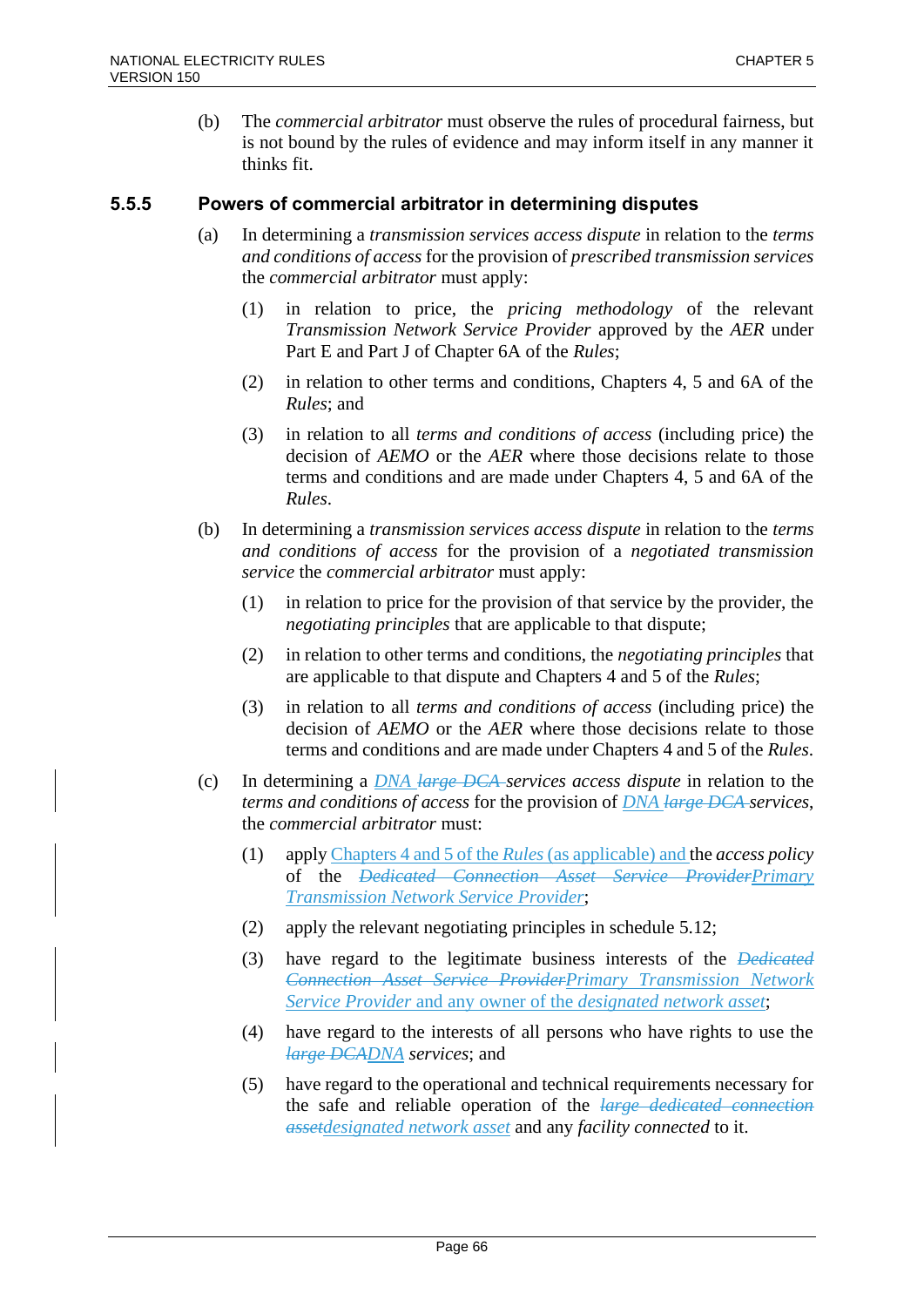- (d) In determining a *transmission services access dispute* in relation to the *terms and conditions of access* for the provision of *negotiated transmission services* a *commercial arbitrator* may:
	- (1) have regard to other matters which the *commercial arbitrator* considers relevant.
	- (2) hear evidence or receive submissions from *AEMO* and *Transmission Network Users* who may be adversely affected.
- (e) In determining a *transmission services access dispute* in relation to the *terms and conditions of access* for the provision of *prescribed transmission services* a *commercial arbitrator* may:
	- (1) have regard to other matters which the *commercial arbitrator* considers relevant.
	- (2) hear evidence or receive submissions from *AEMO* in relation to *power system security* matters and from *Transmission Network Users* who may be adversely affected.

### **5.5.6 Determination of disputes**

- (a) Subject to paragraph (c), the *commercial arbitrator* must determine the dispute as quickly as possible, and in any case it must do so within 30 *business days* after the dispute is referred to the *commercial arbitrator*.
- (b) The determination of the *commercial arbitrator*:
	- (1) may direct the provision of *prescribed transmissions services* and *negotiated transmission services* in accordance with Chapters 4, 5 and 6A of the *Rules*;
	- (2) may specify, for a *negotiated transmission service* or a *DNAlarge DCA service*, a price or charge in such a way that it is or is to be adjusted over time;
	- (3) may direct the provision of *DNA large DCA services*in accordance with the *access policy* of the *Primary Transmission Network Service ProviderDedicated Connection Asset Service Provider*; and
	- (4) only where the dispute is a *DNA large DCA services access dispute*, may require the enlargement or increase in capacity of, or alterations to, a *designated network* asset in accordance with the *access policy*large *dedicated connection asset*.

#### **Note**

An adjustment as referred to in subparagraph (2) may, for example, be appropriate where the cost of providing the *negotiated transmission service* to a *Connection Applicant* or person seeking *DNA large DCA services* changes because the assets used to provide that service are subsequently used to provide a service to another person and the payment for the service by that other person enables the *Transmission Network Service Provider* or *Dedicated Connection Asset Service Provider* to recoup some of those costs from that other person.

- (c) The *commercial arbitrator* may extend the period referred to in paragraph (a) if the provider and the applicant so agree in writing.
- (d) The *commercial arbitrator* may at any time terminate the proceedings without making a decision if it considers that: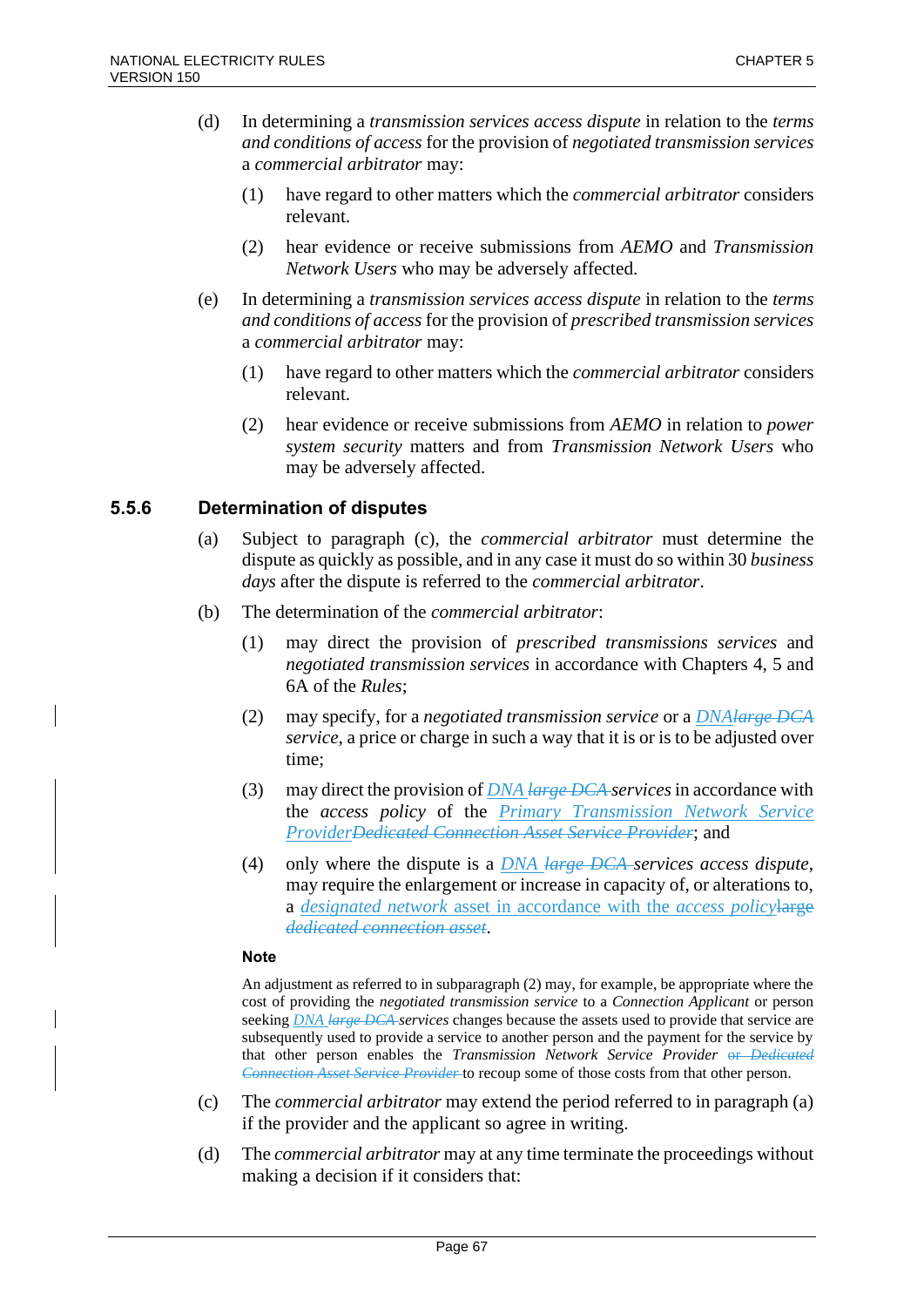- (1) the dispute is misconceived or lacking in substance;
- (2) the notification of the dispute to the *AER* under clause 5.5.2(a) was vexatious; or
- (3) the party who notified the dispute to the *AER* under clause 5.5.2(a) has not negotiated in good faith or has notified the dispute prematurely or unreasonably.
- (e) The *commercial arbitrator* must terminate the proceedings without making a decision if at any time, whether on application by the provider or the applicant or otherwise, the arbitrator determines that the *transmission service* or *large DCADNA service* is capable of being provided on a genuinely competitive basis by a person other than the provider or an entity which is associated with the provider.

### **5.5.7 Costs of dispute**

- (a) The fees and costs of the *commercial arbitrator* must be borne equally by the provider and the applicant unless:
	- (1) paragraph (b) applies; or
	- (2) otherwise agreed between the provider and the applicant.
- (b) The costs of determining the dispute (including the legal costs of either of the parties) may be allocated by the *commercial arbitrator* for payment as between the parties as part of any determination.
- (c) In deciding to allocate costs against one of the parties to the dispute, the *commercial arbitrator* may have regard to any relevant matters including (but not limited to) whether the conduct of that party unreasonably prolonged or escalated the dispute or otherwise increased the costs of resolving the dispute.

### **5.5.8 Enforcement of agreement or determination and requirement for reasons**

- (a) Where the provider and the applicant reach agreement (whether or not the matter is before a *commercial arbitrator*), the parties may execute a written agreement recording their resolution of that dispute.
- (b) The *commercial arbitrator* must give its decision determining the dispute, together with its reasons for that decision, in writing and must provide a copy of its determination:
	- (1) to the provider and to the applicant; and
	- (2) (except to the extent that it contains confidential information) to the *AER* for publication.
- (c) An agreement that is executed under paragraph (a) and a determination of the *commercial arbitrator* under paragraph (b) are binding on the provider and the applicant, and any failure to comply with such an agreement or determination is a breach of the *Rules* in respect of which the *AER* may take action in accordance with the *National Electricity Law*.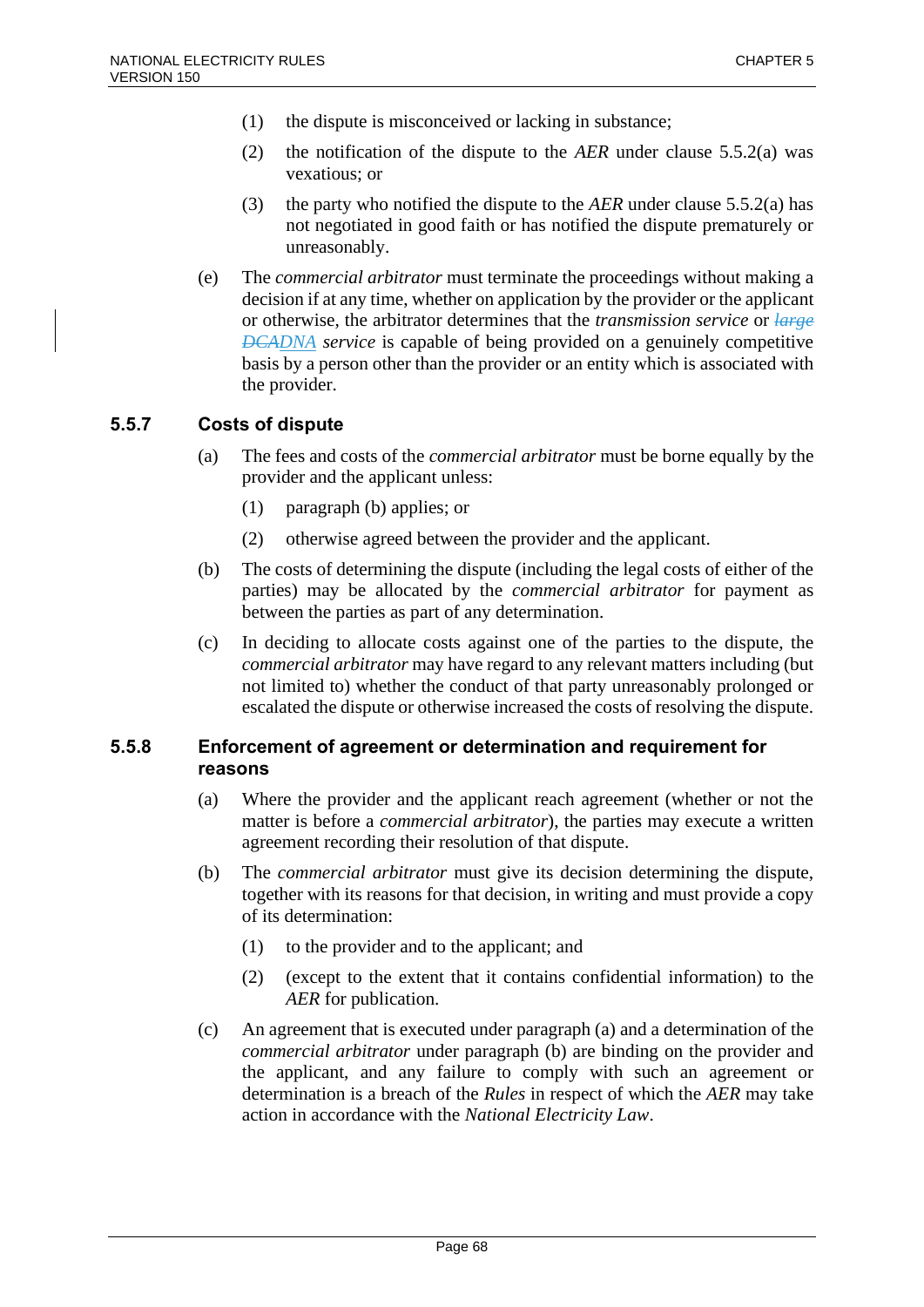### **5.5.9 Miscellaneous**

- (a) To the extent permitted by law, a person who is appointed as a *commercial arbitrator* is not liable for any loss, damage or liability suffered or incurred by any person as a consequence of any act or omission of that person which was done in good faith in connection with the dispute
- (b) A person who is appointed as a *commercial arbitrator* may, before acting in relation to the dispute, require the parties to the dispute (and any one of them) to execute a release and indemnity in relation to any loss, damage or liability that that person would, but for the release or indemnity, suffer or incur as a consequence of any act or omission done in good faith in connection with the dispute.

### **5.5A [Deleted]**

**[**…**]**

### **5.7.8 Contestable FNAIUSA components**

- (a) Before commissioning, the *Primary Transmission Network Service Provider* must ensure that *contestable IUSA FNA components* are built to the standards specified in the functional specification provided under clause 5.3.3(b)(9) and the *Connection Applicant* for the *identified user shared assetfunded network asset* must provide access to the *Primary Transmission Network Service Provider* to make inspections, and agree to such tests, as is reasonably required for that purpose.
- (b) The *Connection Applicant* for the *identified user shared assetfunded network asset* must pay the reasonable costs of inspections and tests which are reasonably required by the *Primary Transmission Network Service Provider* under paragraph (a).

## **Schedule 5.6 Terms and Conditions of Connection agreements and network operating agreements**

### **Part A Connection agreements**

The *connection agreements* must contain the specific conditions that have been agreed to for *connection* and access to the *transmission* or *distribution network*, including but not limited to:

- (a) details of the *connection point* including the *distribution network* coupling points where appropriate;
- (b) *metering* arrangements and adjustments for losses where the point of *metering* is significantly different to the *connection point*;
- (c) authorised demand which may be taken or supplied at the *connection point* (under specified conditions);
- (c1) details of each *access standard* agreed between the *Network Service Provider* and the *Registered Participant* and all related conditions of agreement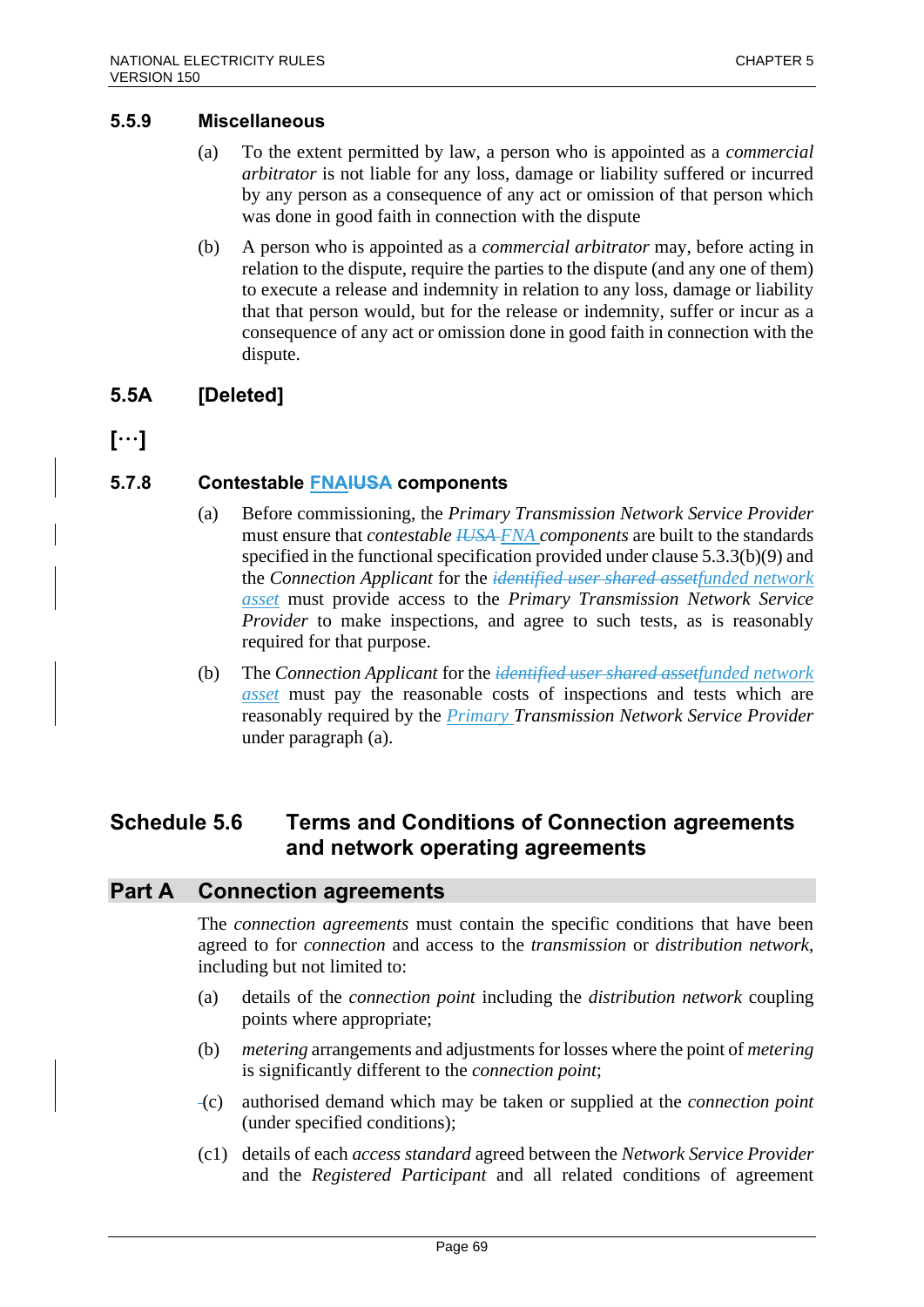resulting from the application of any access provisions contained in schedule 5.1 for *Network Service Providers*, or schedule 5.2 for *Generators*, or schedule 5.3 for *Customers*, or schedule 5.3a for *Market Network Service Providers*;

- (c2) details of any *system strength remediation scheme* agreed, determined or modified in accordance with clause 5.3.4B and associated terms and conditions;
- (c3) details of any *system strength connection works*;
- (d) *connection service* charges;
- (e) payment conditions;
- (f) duration and termination conditions of the *connection agreement*;
- (g) terms, conditions and *constraints* that have been agreed to for *connection* to the *network* to protect the legitimate interest of the *Network Service Providers* including rights to *disconnect* the *Registered Participant* for breach of commercial undertakings;
- (h) details of any agreed standards of *reliability* of *transmission service* or *distribution service* at the *connection points* or within the *network*;
- (i) testing intervals for *protection systems* associated with the *connection point*;
- (j) agreed protocols for maintenance co-ordination;
- (k) where an expected *load*, to be connected to a *network*, has a *peak load* requirement in excess 10 MW, the provision, installation, operation and maintenance of automatic *load* shedding facilities for 60 percent of the *load* at anytime;
- (l) terms and conditions of access to the *metering installation* for the *Metering Provider* and access to *metering installations* type 4A, 5 and 6 for the *Metering Data Provider*;
- (m) the arrangements for the provision of services relating to *non-contestable IUSA FNA components* (if applicable);
- (n) the functional specifications for the *contestable FNAIUSA components*; and
- (o) if the *Connection Applicant* has obtained services related to a *contestable FNAIUSA components* other than from the *Primary Transmission Network Service Provider* and intends to transfer ownership of some or all of those components to the *Primary Transmission Network Service Provider*, arrangements for the transfer of ownership of those components upon energisation of the *identified user sharedfunded network asset* to the *Primary Transmission Network Service Provider* (if applicable) and how any defects liabilities will be managed.

The *connection agreements* may include other technical, commercial and legal conditions governing works required for the *connection* or *extension* to the *network* which the parties have negotiated and agreed to. The circumstances under which the terms of the *connection agreement* would require renegotiation may also be included.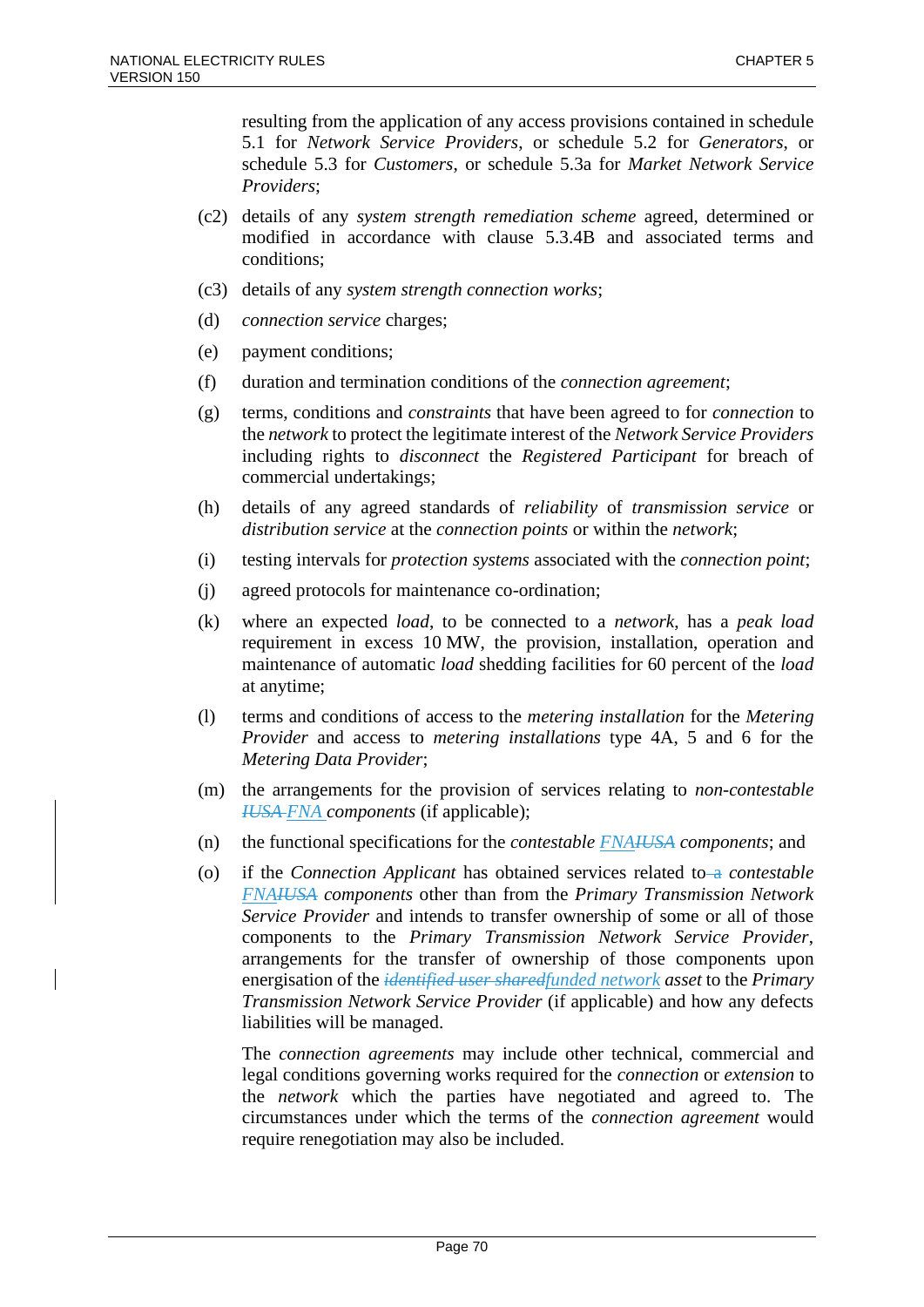## **Part B Network Operating Agreements**

A *network operating agreement* between the *Primary Transmission Network Service Provider* and the owner of *contestable FNAIUSA components* must include provisions relating to:

- (a) (a) agreed boundaries and physical connection obligations and interface between the *identified user sharedfunded network asset* and the *transmission network*;
- (b) conditions to transfer operational control of the asset to the *Primary Transmission Network Service Provider*;
- (c) the standard of care to apply to the *Primary Transmission Network Service Provider* in providing operation and maintenance services;
- (d) insurance obligations;
- (e) termination, events of default and force majeure regime;
- (f) liability and indemnity;
- (g) defect warranties; and
- (h) for a *designated network asset*, metering arrangements at the *boundary point*  to facilitate the calculation of *electricity energy losses* over the *designated network asset*.

# **[…]**

## **Schedule 5.10 Information requirements for Primary Transmission Network Service Providers (clause 5.2A.5)**

| <b>Information</b>                     | Via website<br>or direct<br>enquiry | <b>Additional</b><br>fee <sup>1</sup> | <b>Comments</b>                                                                                                                                                                                       |
|----------------------------------------|-------------------------------------|---------------------------------------|-------------------------------------------------------------------------------------------------------------------------------------------------------------------------------------------------------|
| <b>Technical specification</b>         |                                     |                                       |                                                                                                                                                                                                       |
| Generic<br>interface works             | Website                             | N <sub>o</sub>                        | Typical standards and layouts<br>must be published. This<br>information:<br>may be generic but<br>(a)<br>should provide a<br>high level overview<br>of the components<br>of a <i>connection</i> ; and |
| Generic<br>substation<br>layouts       | Website                             | N <sub>0</sub>                        |                                                                                                                                                                                                       |
| Typical<br>overhead line<br>structures | Website                             | N <sub>0</sub>                        |                                                                                                                                                                                                       |

<sup>1</sup> This refers to the right for the *Primary Transmission Network Service Providers* to charge an additional fee for the provision of this information to the *connection* enquiry under clause 5.3.2(g) and the *connection* application fee under clause 5.3.4.(b)(2).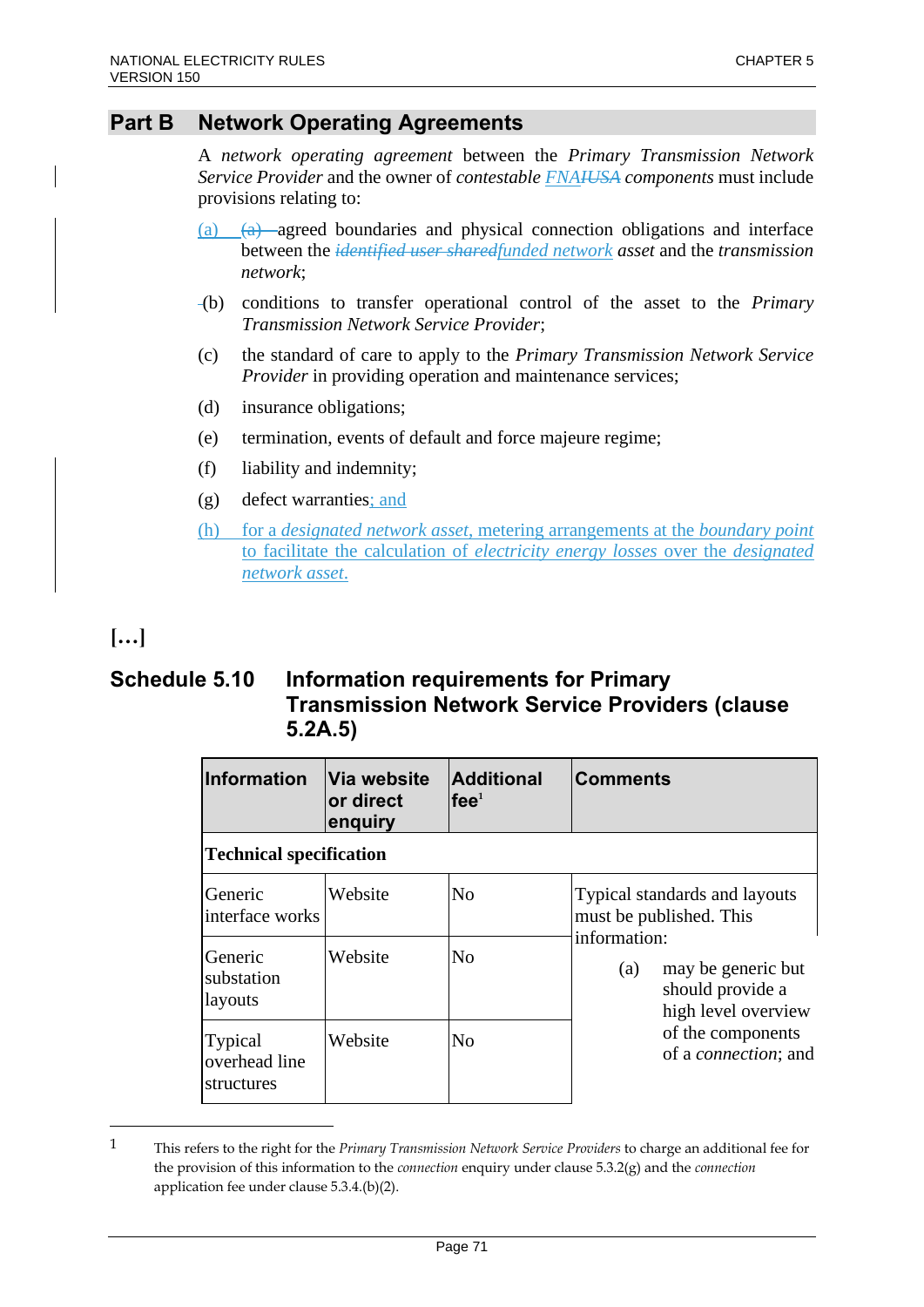| Information                                                             | Via website<br>or direct<br>enquiry | <b>Additional</b><br>fee <sup>1</sup> | <b>Comments</b>                                                                                                                                                                                                                                                               |  |  |
|-------------------------------------------------------------------------|-------------------------------------|---------------------------------------|-------------------------------------------------------------------------------------------------------------------------------------------------------------------------------------------------------------------------------------------------------------------------------|--|--|
| Typical<br>underground<br>cable<br>arrangements                         | Website                             | No                                    | (b)<br>must provide<br>Connection<br><i>Applicants</i> with a<br>high level<br>understanding of<br>what a connection<br>consists of.<br><b>Primary Transmission Network</b><br>Service Providers must provide<br>the design standards which are<br>specific to their network. |  |  |
| Typical<br>primary plant                                                | Website                             | N <sub>o</sub>                        |                                                                                                                                                                                                                                                                               |  |  |
| Design<br>standards                                                     | Website                             | N <sub>o</sub>                        |                                                                                                                                                                                                                                                                               |  |  |
| Typical<br>secondary<br>systems                                         | Website                             | N <sub>o</sub>                        |                                                                                                                                                                                                                                                                               |  |  |
| Detailed<br>technical<br>requirements<br>for a particular<br>connection | Direct enquiry                      | No                                    | Functional specification to<br>describe the requirements that<br>must be met by the detailed<br>design.                                                                                                                                                                       |  |  |
|                                                                         |                                     |                                       | The functional specifications<br>must include:                                                                                                                                                                                                                                |  |  |
|                                                                         |                                     |                                       | description of any<br>$\left( a\right)$<br>proposed<br><i>augmentation</i> ; and                                                                                                                                                                                              |  |  |
|                                                                         |                                     |                                       | references to typical<br>(b)<br>plant including<br>primary and<br>secondary<br>equipment so that<br>the detailed design<br>will interface to the<br>existing <i>network</i><br>and be able to be<br>adopted by the<br>Primary<br>Transmission<br>Network Service<br>Provider. |  |  |
| <b>Operation and maintenance</b>                                        |                                     |                                       |                                                                                                                                                                                                                                                                               |  |  |
| Typical<br>operation and<br>maintenance<br>scheduling                   | Website                             | N <sub>o</sub>                        | Operation and maintenance<br>intervals for specific items of<br><i>plant</i> used regularly by the<br><b>Primary Transmission Network</b>                                                                                                                                     |  |  |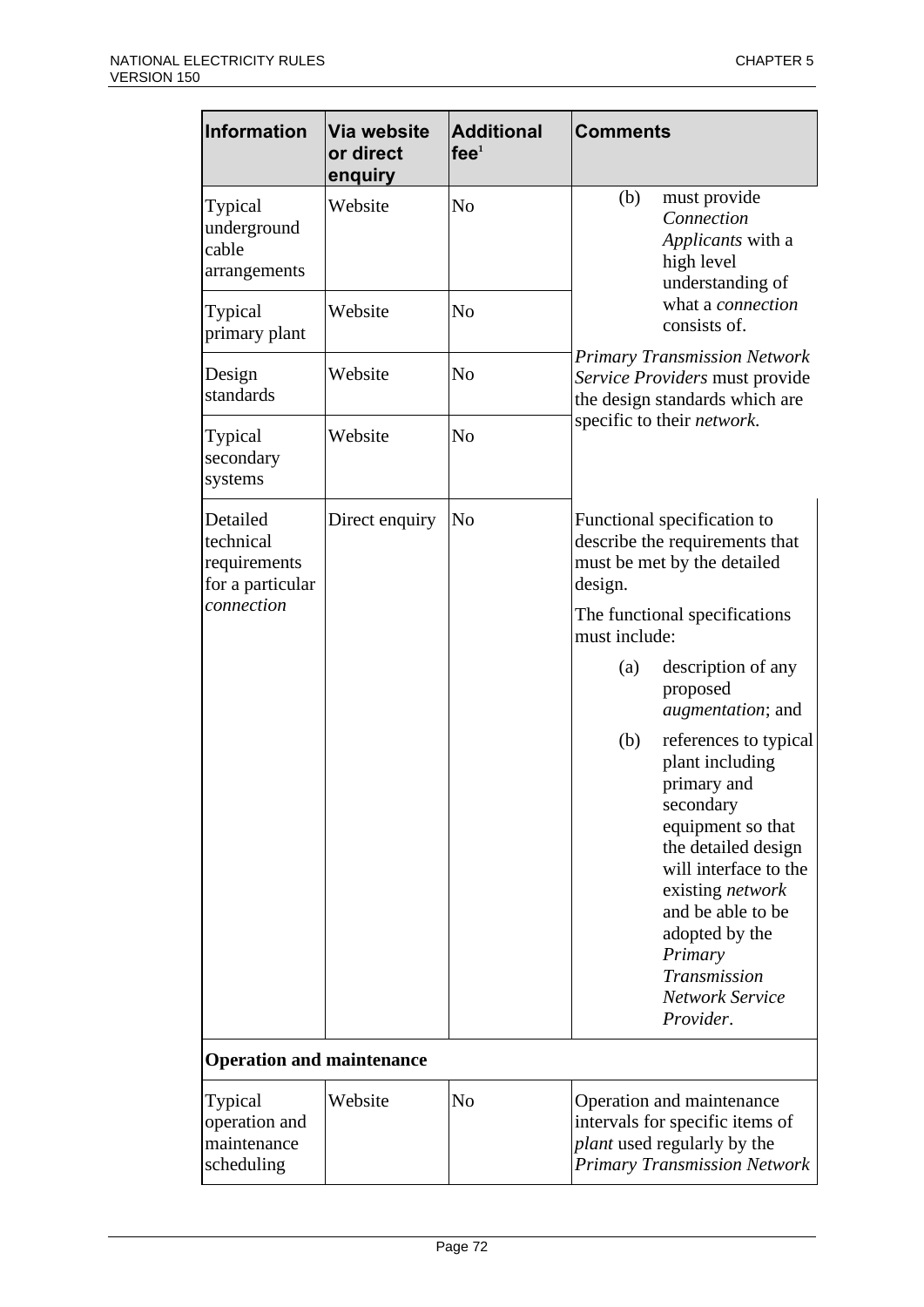| Information                                   | Via website<br>or direct<br>enquiry | <b>Additional</b><br>fee <sup>1</sup> | <b>Comments</b>                                                                                                                                                                                                                        |
|-----------------------------------------------|-------------------------------------|---------------------------------------|----------------------------------------------------------------------------------------------------------------------------------------------------------------------------------------------------------------------------------------|
|                                               |                                     |                                       | Service Provider must be<br>published. These are routine<br>activities irrespective of<br>whether assets are unregulated<br>or regulated and should be in<br>line with good electricity<br>industry practice.                          |
| <b>Timescales</b>                             |                                     |                                       |                                                                                                                                                                                                                                        |
| Easement<br>acquisition<br>(site specific)    | Direct enquiry                      | Yes                                   | Site specific timescales may be<br>discussed and negotiated on a<br>project by project basis as part<br>of the connection enquiry /<br>connection application process<br>if the Connection Applicant<br>requests it at their election. |
| Commission-<br>ing (generic)                  | Website                             | N <sub>o</sub>                        | Generic timescales must be<br>published.                                                                                                                                                                                               |
| Commission-<br>ing (site<br>specific)         | Direct enquiry                      | Yes                                   | Site specific timescales may be<br>provided as part of the<br>connection enquiry / connection<br><i>application</i> process if the<br><b>Connection Applicant requests</b><br>it at their election.                                    |
| Legal                                         |                                     |                                       |                                                                                                                                                                                                                                        |
| Standard<br>connection<br>agreements          | Website                             | N <sub>o</sub>                        | Standard forms of these<br>agreements and deeds to be<br>published.                                                                                                                                                                    |
| Standard<br>network<br>operating<br>agreement | Website                             | N <sub>o</sub>                        | The standard form construction<br>agreement must cover the<br>construction of any interface<br>works.                                                                                                                                  |
| Standard<br>interface works<br>construction   | Website                             | N <sub>o</sub>                        | The standard form <i>connection</i><br>agreement must cover the<br><i>connection</i> of the asset to the<br><i>transmission</i> network.                                                                                               |
| agreements<br>Standard<br>relocation<br>deeds | Website                             | No                                    | The standard form network<br>operating agreement must<br>cover those aspects referred to<br>in clause $5.2\underline{A}.7(\underline{e}\underline{b})$ .                                                                               |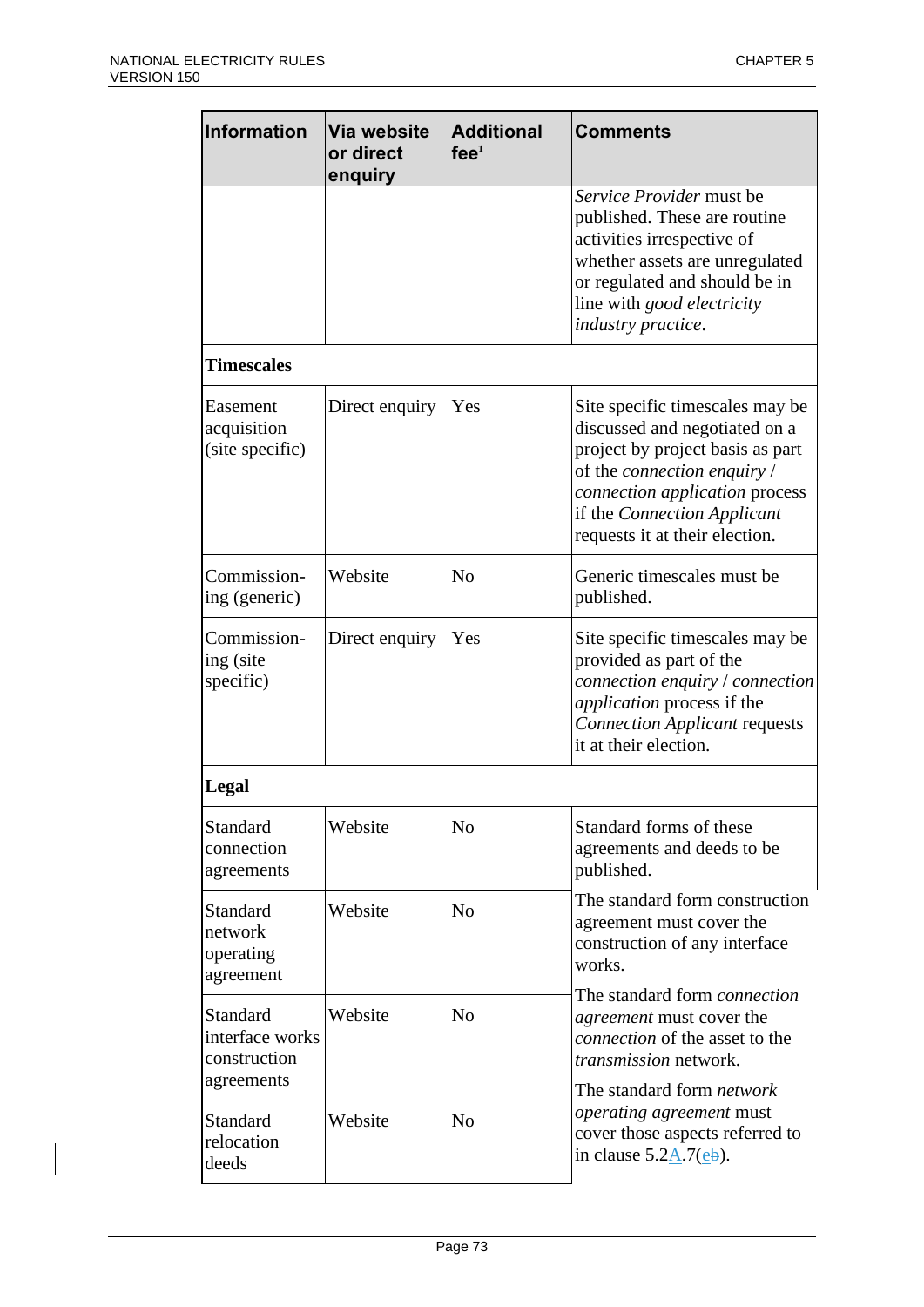| <b>Information</b>                                                                               | Via website<br>or direct<br>enquiry | <b>Additional</b><br>fee <sup>1</sup> | <b>Comments</b>                                                                                                                                                                                                           |
|--------------------------------------------------------------------------------------------------|-------------------------------------|---------------------------------------|---------------------------------------------------------------------------------------------------------------------------------------------------------------------------------------------------------------------------|
| Environment-<br>al approvals<br>(generic)                                                        | Website                             | N <sub>o</sub>                        | Standard forms or lists of<br>required approvals must be<br>published.                                                                                                                                                    |
| Environment-<br>al approvals<br>(site specific)                                                  | Direct enquiry                      | Yes                                   | Site specific information may<br>be provided as part of the<br>connection enquiry / connection<br>application process if<br><b>Connection Applicant requests</b><br>it at their election.                                 |
| Development<br>approvals<br>(generic)                                                            | Website                             | N <sub>o</sub>                        |                                                                                                                                                                                                                           |
| Development<br>approvals (site<br>specific)                                                      | Direct enquiry                      | Yes                                   |                                                                                                                                                                                                                           |
| <b>Financial</b>                                                                                 |                                     |                                       |                                                                                                                                                                                                                           |
| Amount and<br>terms and<br>conditions of<br>the connection<br>application<br>charge <sup>2</sup> | Website                             | N <sub>o</sub>                        | A guide to the structure of the<br>application fee under clause<br>5.3.4, and the terms and<br>conditions under which the<br>charge is paid, must be<br>published.                                                        |
| Relocation of<br>existing assets                                                                 | Direct enquiry                      | Yes                                   | Specific information about<br>relocation of existing assets<br>may be provided by the<br><b>Primary Transmission Network</b><br>Service Provider, if the<br><b>Connection Applicant requests</b><br>it at their election. |
|                                                                                                  |                                     |                                       | The Connection Applicant<br>would be required to pay for<br>any costs associated with the<br>relocation of assets.                                                                                                        |

# **Schedule 5.11 Negotiating principles for negotiated transmission services (clause 5.2A.6)**

This Schedule does not apply to *DNA services*.

<sup>2</sup> For clarification, information about the structure, terms and conditions of the charge should be made available free of charge on the *Primary Transmission Network Service Provider's* website, but the *Connection Applicant* would still be required to pay the *connection* application fee under clause 5.3.4(b)(2).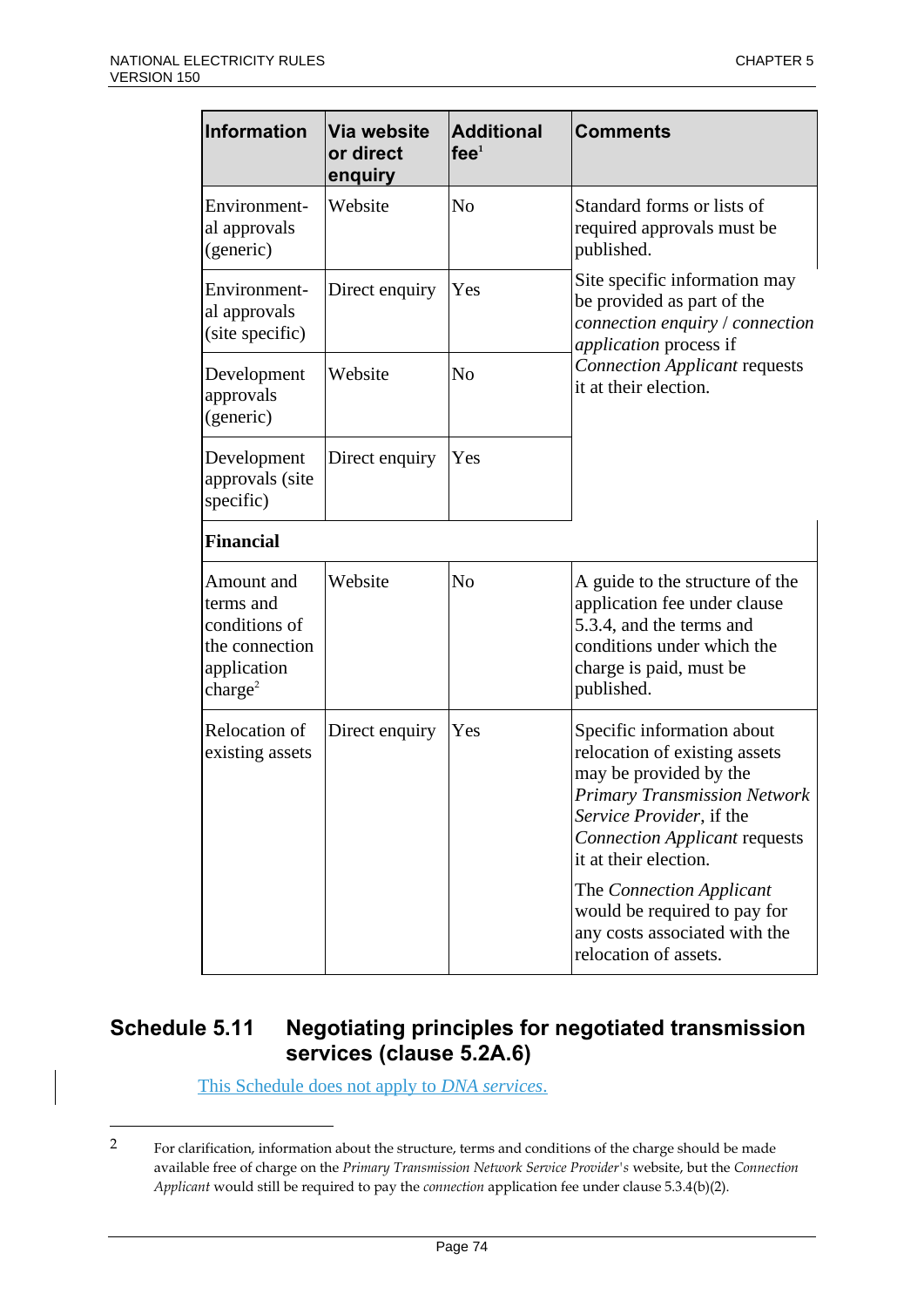- 1 The price for a *negotiated transmission service* should be based on the costs incurred in providing that service, determined in accordance with the principles and policies set out in the *Cost Allocation Methodology* for the relevant *Transmission Network Service Provider*.
- 2 Subject to paragraphs (3) and (4), the price for a *negotiated transmission service* should be at least equal to the avoided cost of providing it but no more than the cost of providing it on a stand-alone basis.
- 3 If the *negotiated transmission service* is the provision of a *shared transmission service* that:
	- (1) exceeds the *network* performance requirements (if any) which that *shared transmission service* is required to meet under any *jurisdictional electricity legislation*; or
	- (2) exceeds the *network* performance requirements set out in schedules 5.1a and 5.1,

then the differential between the price for that service and the price for the *shared transmission service* which meets (but does not exceed) the *network* performance requirements under any *jurisdictional electricity legislation* or as set out in schedules 5.1a and 5.1 (as the case may be) should reflect the increase in the *Transmission Network Service Provider's* incremental cost of providing that service.

- 4 If the *negotiated transmission service* is the provision of a *shared transmission service* that does not meet (and does not exceed) the *network* performance requirements set out in schedules 5.1a and 5.1, the differential between the price for that service and the price for the *shared transmission service* which meets (but does not exceed) the *network* performance requirements set out in schedules 5.1a and 5.1 should reflect the amount of the *Transmission Network Service Provider's* avoided cost of providing that service.
- 5 The price for a *negotiated transmission service* must be the same for all *Transmission Network Users* unless there is a material difference in the costs of providing the *negotiated transmission service* to different *Transmission Network Users* or classes of *Transmission Network Users*.
- 6 The price for a *negotiated transmission service* should be subject to adjustment over time to the extent that the assets used to provide that service are subsequently used to provide services to another person, in which case such adjustment should reflect the extent to which the costs of that asset is being recovered through charges to that other person.
- 7 The price for a *negotiated transmission service* should be such as to enable the *Transmission Network Service Provider* to recover the efficient costs of complying with all *regulatory obligations or requirements* associated with the provision of the *negotiated transmission service*.
- 8 The *terms and conditions of access* for a *negotiated transmission service* should be fair and reasonable and consistent with the safe and reliable operation of the *power system* in accordance with the *Rules* (for these purposes, the price for a *negotiated transmission service* is to be treated as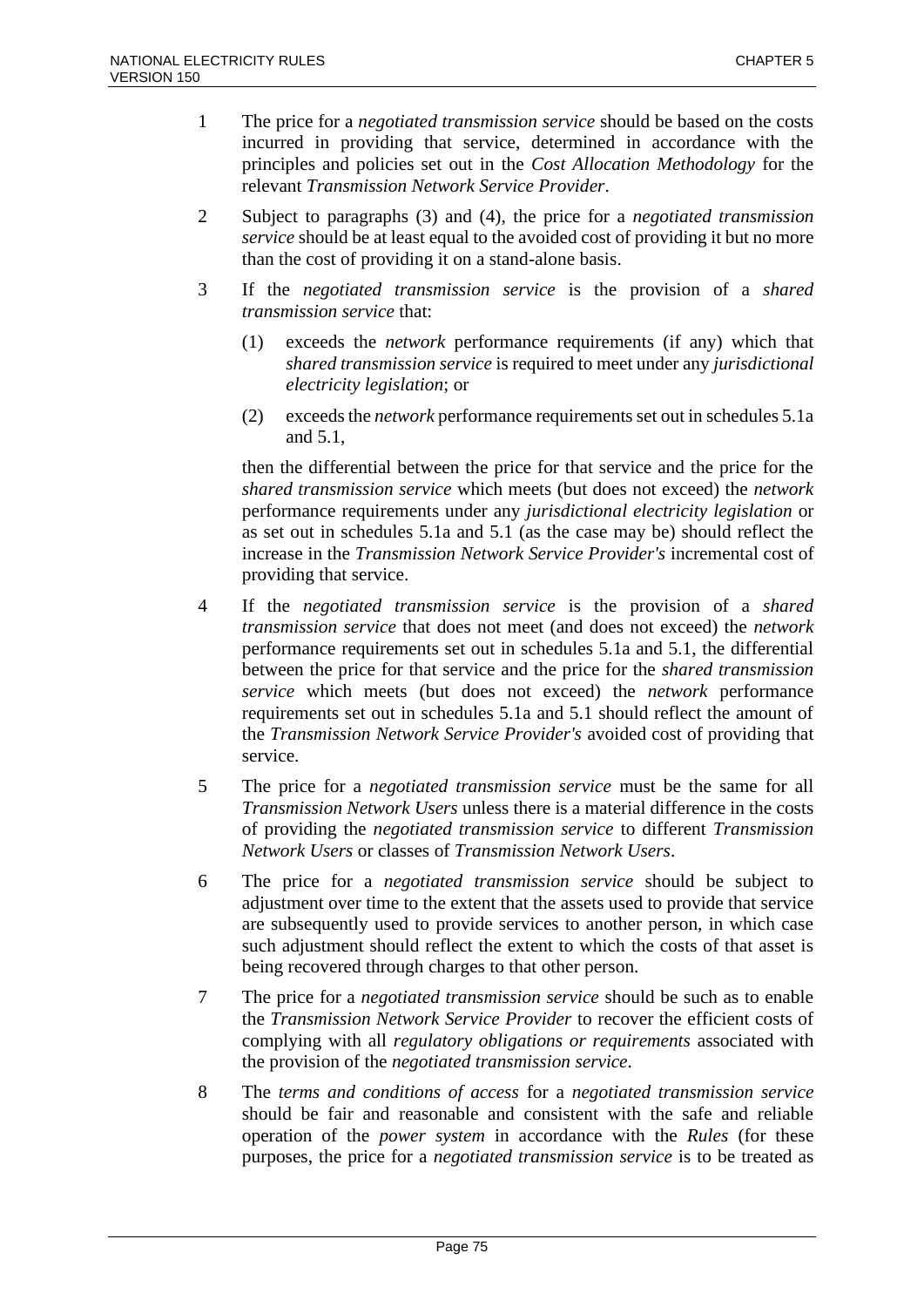being fair and reasonable if it complies with principles (1) to (7) of this schedule 5.11).

- 9 The *terms and conditions of access* for a *negotiated transmission service* (including, in particular, any exclusions and limitations of liability and indemnities) must not be unreasonably onerous taking into account the allocation of risk between the *Transmission Network Service Provider* and the other party, the price for the *negotiated transmission service* and the costs to the *Transmission Network Service Provider* of providing the *negotiated transmission service*.
- 10 The *terms and conditions of access* for a *negotiated transmission service* should be provided in a manner that does not adversely affect the safe and reliable operation of the *power system* in accordance with the *Rules*.
- 11 The *Connection Applicant* should only be required to pay the costs directly incurred as a result of its *connection*, including its share of costs associated with an *identified user sharedfunded network asset*.
- 12 Subsequent connections to an *identified user sharedfunded network asset* by other *connecting* parties should not adversely affect the *negotiated transmission services* provided to the original *identified user group* for that *identified user sharedfunded network asset-*.
- 13 Subject to principle 11, future *Connection Applicants* should pay for a proportion of the costs paid by the *identified user groups* for *negotiated transmission services*. The proportion of costs will be calculated with respect to:
	- (1) the relative capacity of the *Connection Applicant's generating plant*; or
	- (2) the relative number of bays; or
	- (3) respective bays,

with the applicable cost sharing methodology determined as appropriate by the nature of the *negotiated transmission services*.

# **Schedule 5.12 Negotiating principles for large DCADNA services**

References to 'existing connecting party' in this Schedule means a person who has a *connection agreement* in respect of a *designated network asset*.

- 1 1 The price for a *DNA service* should be at least equal to the avoided cost of providing it but no more than the cost of providing it on a stand-alone basis. Principles 2 -7 of schedule 5.11 apply in relation to *connection* and access to *large DCA services*, except a reference to a *negotiated transmission service* and a *Transmission Network Service Provider* will be taken to be a reference to a *large DCA service* and a *Dedicated Connection Asset Service Provider* respectively.
- 2 The price for a *DNA service* should be such to enable the *Primary Transmission Network Service Provide* to recover the efficient costs of complying with all regulatory obligations or requirements associated with the provision of the *DNA service*.
- 3 An applicant for *DNA large DCA services* should pay for the cost of any enlargement or increase in capacity of (an "**upgrade**"), or alterations to, an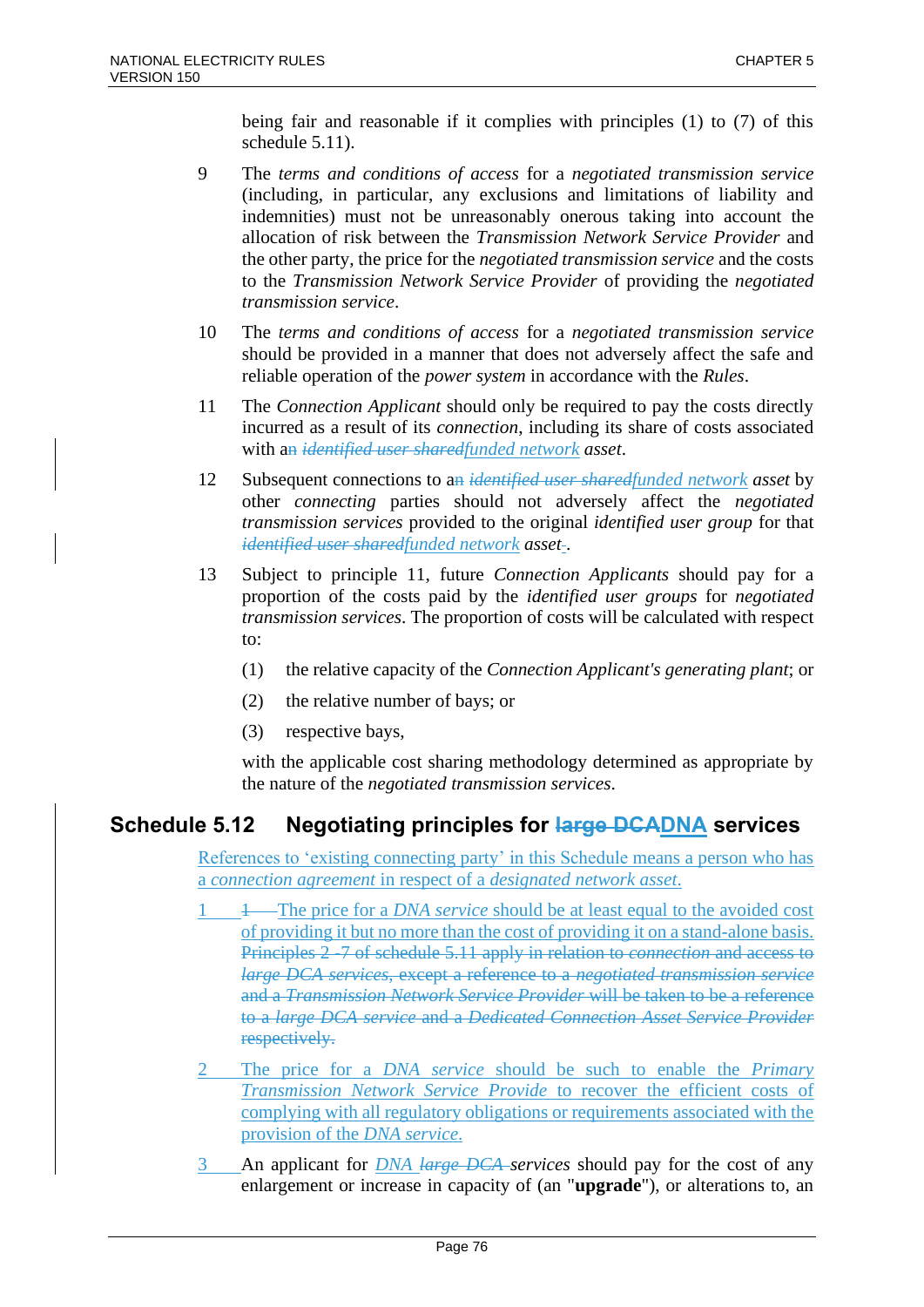existing *designated network asset large dedicated connection asset* required to provide it with *DNAlarge DCA services*, including the moving of metering and other related equipment, necessary for the applicant's *connection* to the *designated network assetlarge dedicated connection asset*.

- 43 The *connection* of an applicant to an existing *designated network asset large dedicated connection asset* and access to *DNA large DCA services* must not adversely affect the *access standards*, including *performance standards* and *power transfer capability* of an existing connecting party at the time of the access application by the applicant.
- 54 The *connection* of an applicant to an existing *designated network asset large dedicated connection asset* and access to *DNA large DCA services* must not adversely affect contractual obligations of an existing connecting party to the *designated network asset large dedicated connection asset* with the relevant *Dedicated Connection Asset Service ProviderPrimary Transmission Network Service Provider*.
- 6 To the extent that the applicant's subsequent *connection* to the *designated network asset* adversely impacts the *access standards*, *performance standards*, *power transfer capability* or contractual obligations of an existing connecting party, then an applicant for *DNA services*to an existing *designated network asset* must provide reasonable compensation to an existing connecting party to that *designated network asset.*,
- 7 An applicant must compensate the *asset*the *Primary Transmission Network Service Provider Dedicated Connection Asset Service Provider* (and any existing connecting party (as relevant) for any lost revenue incurred during an upgrade of, or alterations to, an existing *large dedicated connection assetdesignated network asset* and metering and other related equipment moves to provide for the *connection* and operation of the applicant's *facilities* and access to *DNAlarge DCA services*.
- 68 The *connection* of an applicant to a *designated network asset large dedicated connection asset* and access to *DNA large DCA services* must not:
	- (a) prevent an existing connecting party at the time of the applicant's access application from obtaining a sufficient amount of *large DCADNA services* to be able to meet that person's reasonably anticipated requirements, measured at the time of the access application by the applicant;
	- (b) result in the applicant becoming the owner (or one of the owners) of any part of the existing *designated network asset large dedicated connection asset* or upgrade of that asset without the consent of the existing owner;
	- (c) require the *Primary Transmission Network Service Provider*,  $-\text{an}$ existing connecting party or the owner of the *designated network assetlarge dedicated connection asset* to bear all or some of the costs of an upgrade of the *designated network asset large dedicated connection asset* or maintaining an upgrade;
	- (d) require an existing connecting party to the *designated network assetlarge dedicated connection asset* to bear all or some of the costs of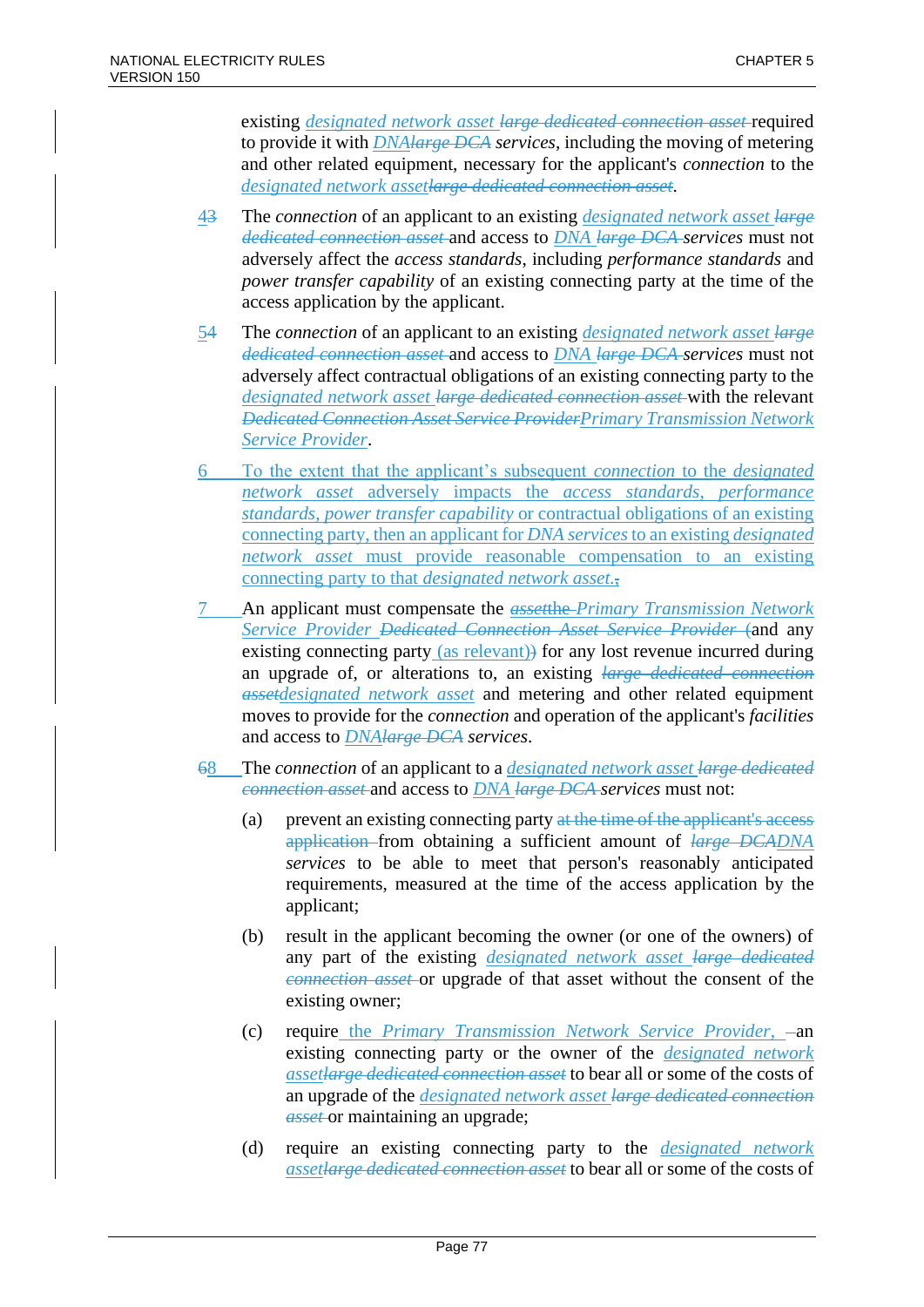.

a *connection*n interconnection to the *designated network asset large dedicated connection asset* or maintaining an intera *connection*.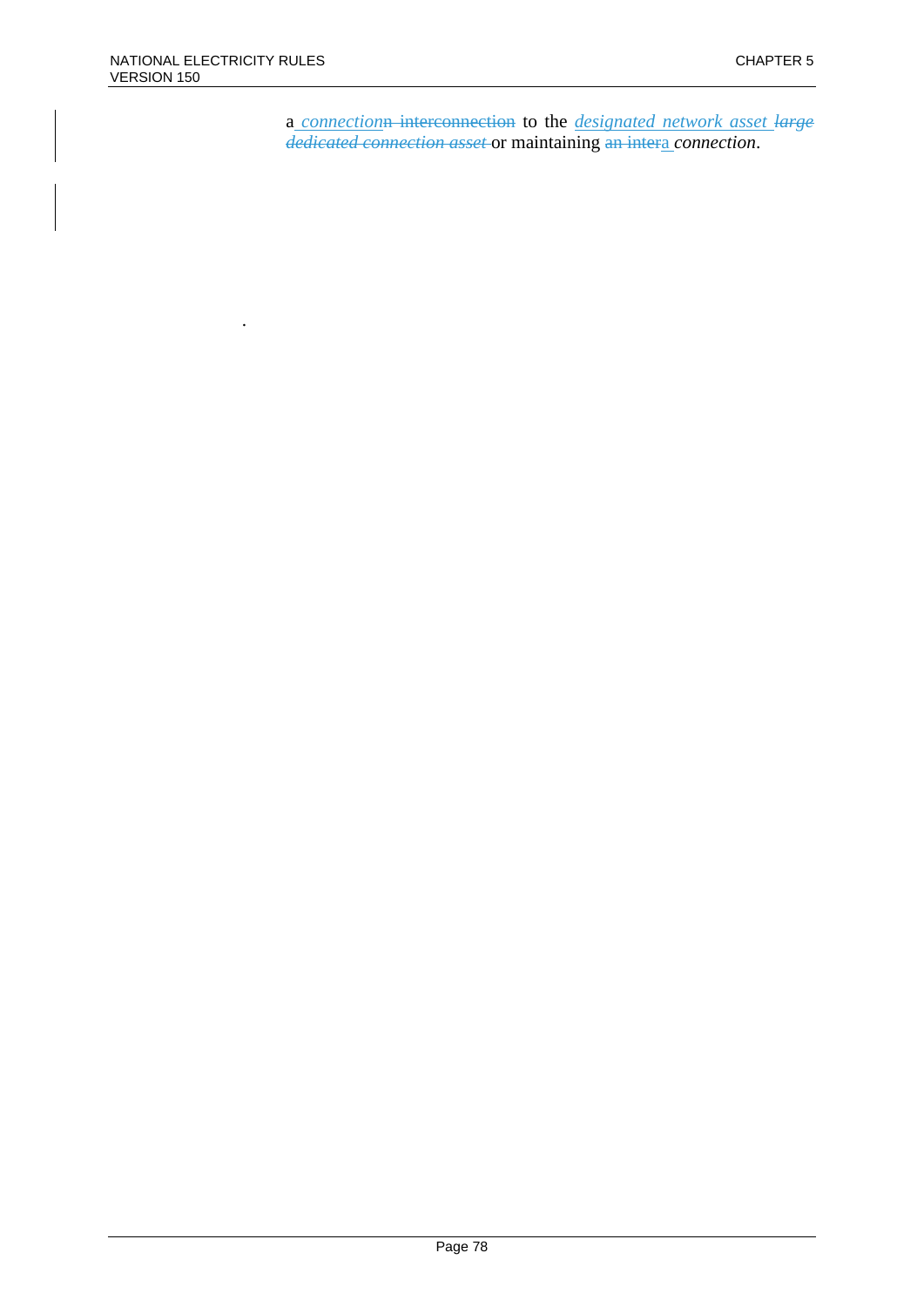# **CHAPTER 6A**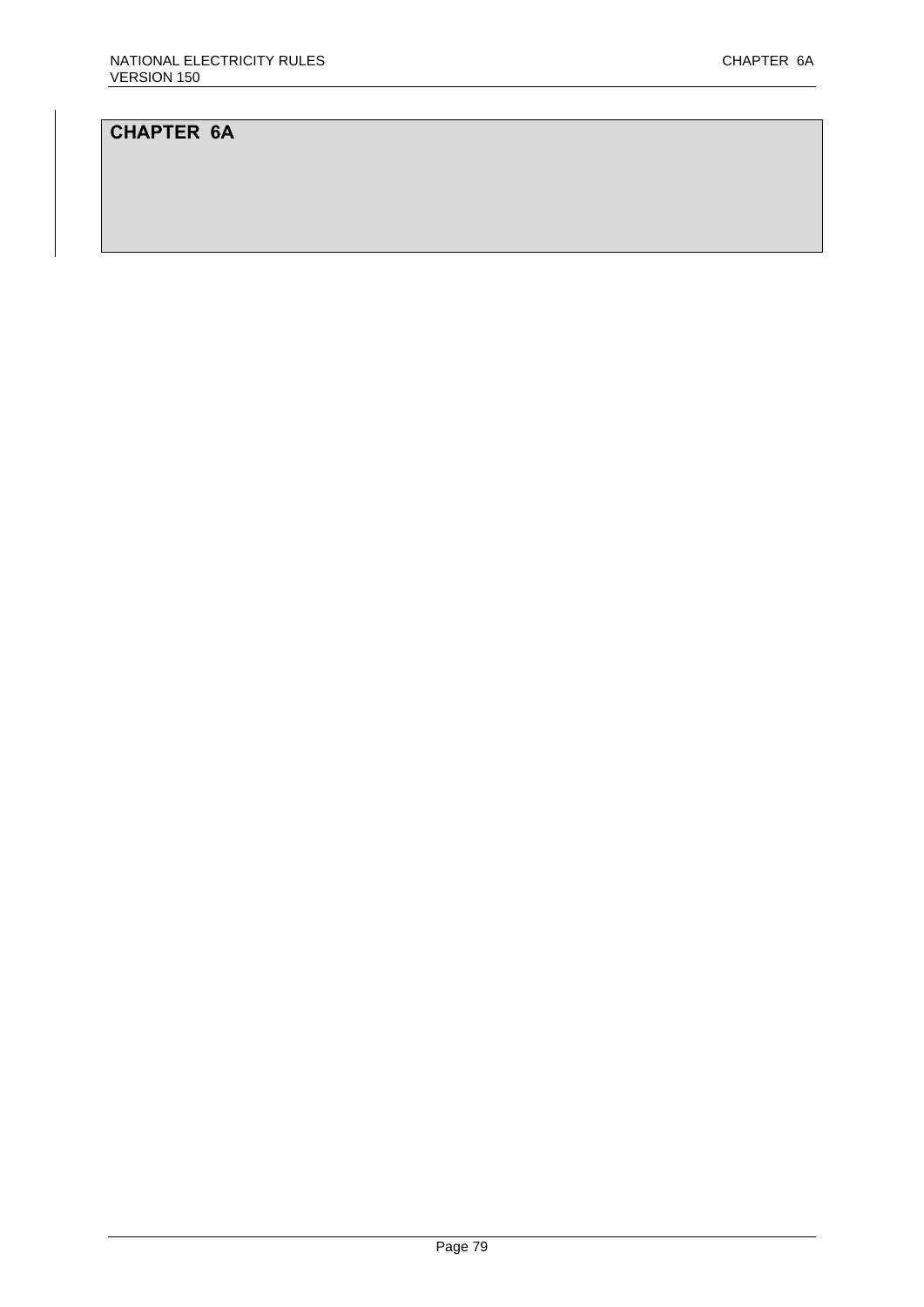# **6A.23 Pricing Principles for Prescribed Transmission Services**

## **6A.23.1 Introduction**

- (a) This rule 6A.23 sets out the principles that constitute the *Pricing Principles for Prescribed Transmission Services*.
- (b) The *Pricing Principles for Prescribed Transmission Services* are given effect by *pricing methodologies*.

## **6A.23.2 Principles for the allocation of the aggregate annual revenue requirement**

The *aggregate annual revenue requirement* for *prescribed transmission services* provided by a *Transmission Network Service Provider* is to be allocated in accordance with the following principles:

- (a) The *AARR* for a *Transmission Network Service Provider* must be allocated to each *category of prescribed transmission services* in accordance with the *attributable cost share* for each such category of services.
- (b) This allocation results in the *annual service revenue requirement* (*ASRR*) for that category of services.
- (c) The allocation of the *AARR* must be such that:
	- (1) every portion of the *AARR* is allocated; and
	- (2) the same portion of the *AARR* is not allocated more than once.
- (d) Where, as a result of the application of the *attributable cost share*, a portion of the *AARR* would be attributable to more than one category of *prescribed transmission services*, that *attributable cost share* is to be adjusted and applied such that any costs of a *transmission system* asset that would otherwise be attributed to the provision of more than one category of *prescribed transmission services*, is allocated as follows:
	- (1) to the provision of *prescribed TUOS services*, but only to the extent of the *stand-alone amount* for that *category of prescribed transmission services*;
	- (2) if any portion of the costs of a *transmission system* asset is not allocated to *prescribed TUOS services*, under subparagraph (1), that portion is to be allocated to *prescribed common transmission services*, but only to the extent of the *stand-alone amount* for that *category of prescribed transmission services*;
	- (3) if any portion of the costs of a *transmission system* asset is not attributed to *prescribed transmission services* under subparagraphs (1) and (2), that portion is to be attributed to *prescribed entry services* and/or *prescribed exit services*.

# **6A.23.3 Principles for the allocation of the annual service revenue requirement to connection points**

The allocation of the *annual service revenue requirement* of a *Transmission Network Service Provider* for each *category of prescribed transmission services* to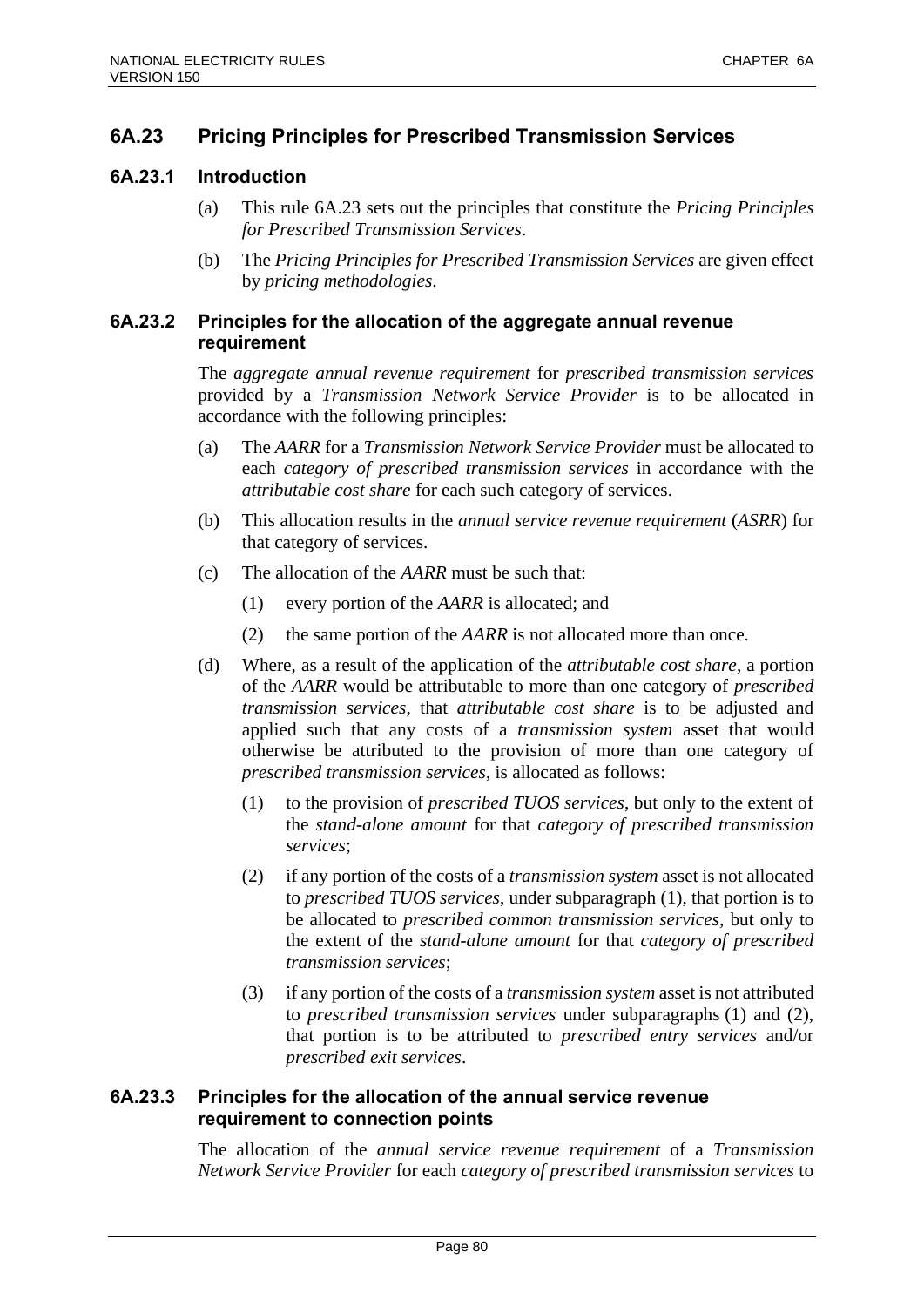the relevant *connection points* (other than the *connection points* of any *Market Network Service Provider*), and the manner and sequence in which adjustments can be made to those allocations, for the relevant *regulatory year* to which the *maximum allowed revenue* relates, must be in accordance with the following principles:

- (a) The *annual service revenue requirement* for *prescribed TUOS services* is to be allocated between a locational component (*pre-adjusted locational component*) and a non-locational component (*pre-adjusted non-locational component*) either:
	- (1) as to 50% to each component; or
	- (2) an alternative allocation to each component, that is based on a reasonable estimate of future *network* utilisation and the likely need for future *transmission* investment, and that has the objective of providing more efficient locational signals to *Market Participants*, *Intending Participants* and end users.
- (b) Subject to paragraph (d), the *pre-adjusted locational component* is to be adjusted by:
	- (1) subtracting any amount estimated as proceeds from *auctions* or any portion of *settlements residue* allocated to the *directional interconnector* which is not the subject of a *SRD agreement* estimated to be receivable by the *Transmission Network Service Provider* from the *connection points* for each relevant *directional interconnector* as referred to in clause 3.18.4, with that amount including an adjustment calculated in accordance with paragraph (f); and
	- (2) adding or subtracting the amount estimated by the *Co-ordinating Network Service Provider* for the *modified load export charge* receivable by or payable to the *Transmission Network Service Provider* under clause 6A.29A.5, with that amount including an adjustment calculated in accordance with paragraph (f),

(the *adjusted locational component*).

- (c) If the *adjusted locational component* is a positive amount, it is to be allocated to *transmission network connection points* of *Transmission Customers* on the basis of their proportionate use of the relevant *transmission system* assets, excluding, to avoid doubt, assets which constitute a *funded network asset*. The *CRNP methodology* and the *modified CRNP methodology* are two permitted methodologies to estimate the proportionate use of the relevant *transmission system* assets as referred to in paragraph (b).
- (d) If the *adjusted locational component* is a negative amount, then the *adjusted locational component* will be deemed to be zero and the absolute value of that negative amount is to be subtracted from the *pre-adjusted non-locational component* under subparagraph (e)(1).
- (e) The *pre-adjusted non-locational component* is to be adjusted by:
	- (1) subtracting the absolute value of the amount (if any) referred to in paragraph (d);
	- (2) adding or subtracting any amount for *settlements residue* (not being any *auction* amount referred to in subparagraph  $(b)(1)$ , but including any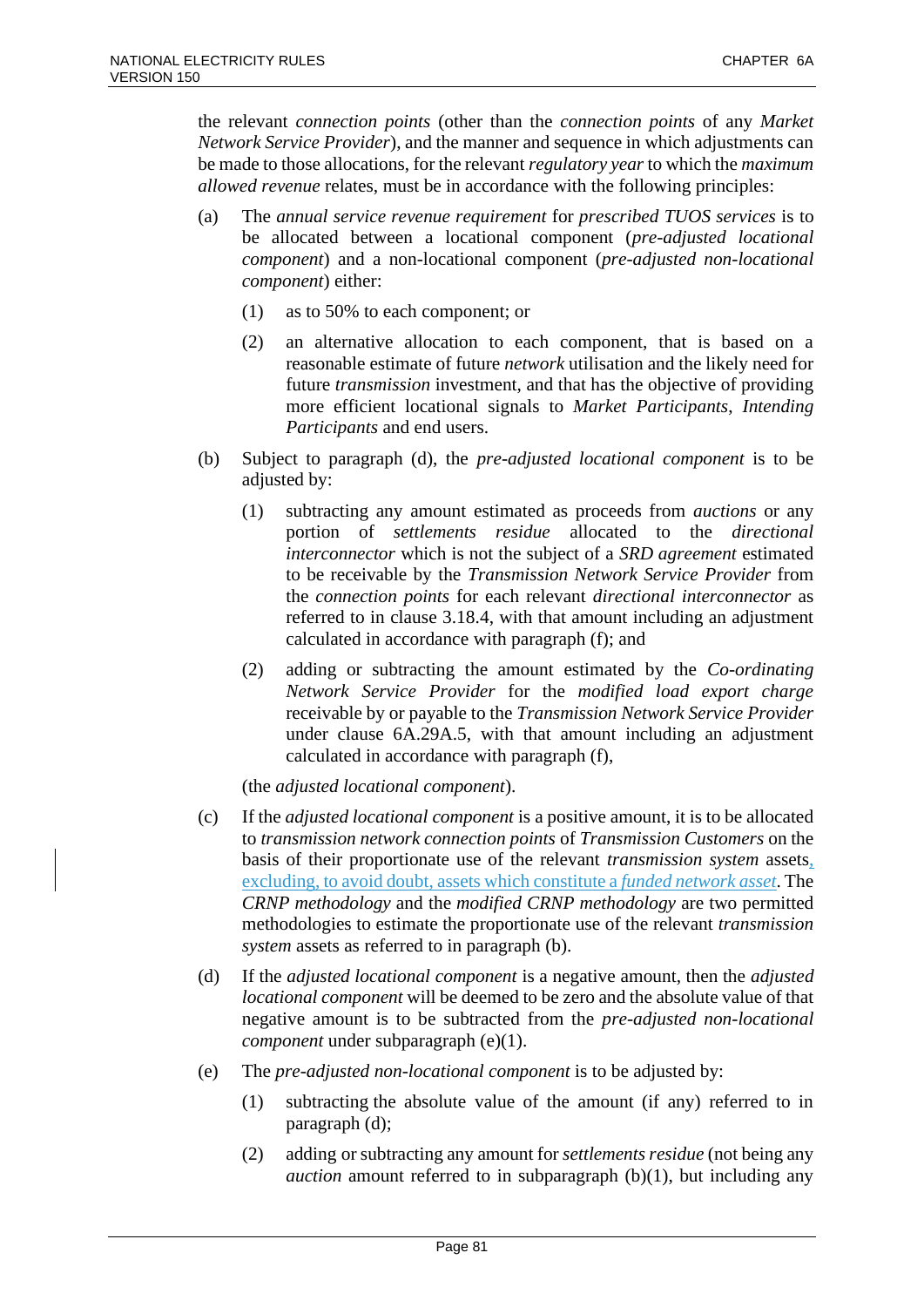amount of *settlements residue* due to *intra-regional loss factors*) estimated to be receivable by or payable to the *Transmission Network Service Provider* in accordance with clause 3.6.5(a)(3);

- (3) adding or subtracting any adjustment arising as a result of the application of clauses 6A.23.4(c) and (d);
- (4) adding or subtracting any amount arising as a result of the application of prudent discounts (if any) under clauses 6A.26.1(d) to (g);
- (5) adding or subtracting any *over-recovery amount* or *under-recovery amount*, with that amount including an adjustment calculated in accordance with paragraph (f); and
- (6) adding the amount of *NTP function* fees advised to the *Co-ordinating Network Service Provider* in accordance with clause 2.11.3(ba),

(the *adjusted non-locational component*).

- (f) The adjustment referred to in subparagraphs  $(b)(1)$ ,  $(b)(2)$  and  $(e)(5)$  must be calculated as the sum of:
	- (1) the difference between:
		- (i) the estimated amount payable or receivable for a service (or component of a service) referred to in subparagraphs  $(b)(1)$ ,  $(b)(2)$ and (e) $(5)$  in year t - 1; and
		- (ii) the amount actually payable or receivable for that service (or that component of service) in year t - 1;
	- (2) the difference between:
		- (i) the actual amount payable or receivable for that service (or that component of service) in year t - 2; and
		- (ii) the estimate of the amount payable or receivable for that service (or component of a service) in year t - 2 that was used for the purposes of clause (f)(1)(i) in accordance with the *Co-ordinating Network Service Provider's* or the *Transmission Network Service Provider's* (as the case may be) *pricing methodology* that applied in year t - 1; and
	- (3) grossed up on the basis of the *allowed rate of return* that applies to the *Transmission Network Service Provider* at the time when the further adjustment is to be made.
- (g) For the purposes of paragraph (f):

| "year t"        | means the <i>regulatory year</i> in which adjustments are<br>made under paragraph (f).                                                                                                                                      |
|-----------------|-----------------------------------------------------------------------------------------------------------------------------------------------------------------------------------------------------------------------------|
| "year $t - 1$ " | means the <i>regulatory year</i> immediately prior to year t<br>or, where year t is the first year of a regulatory control<br><i>period</i> , the last <i>regulatory</i> year of the previous<br>regulatory control period. |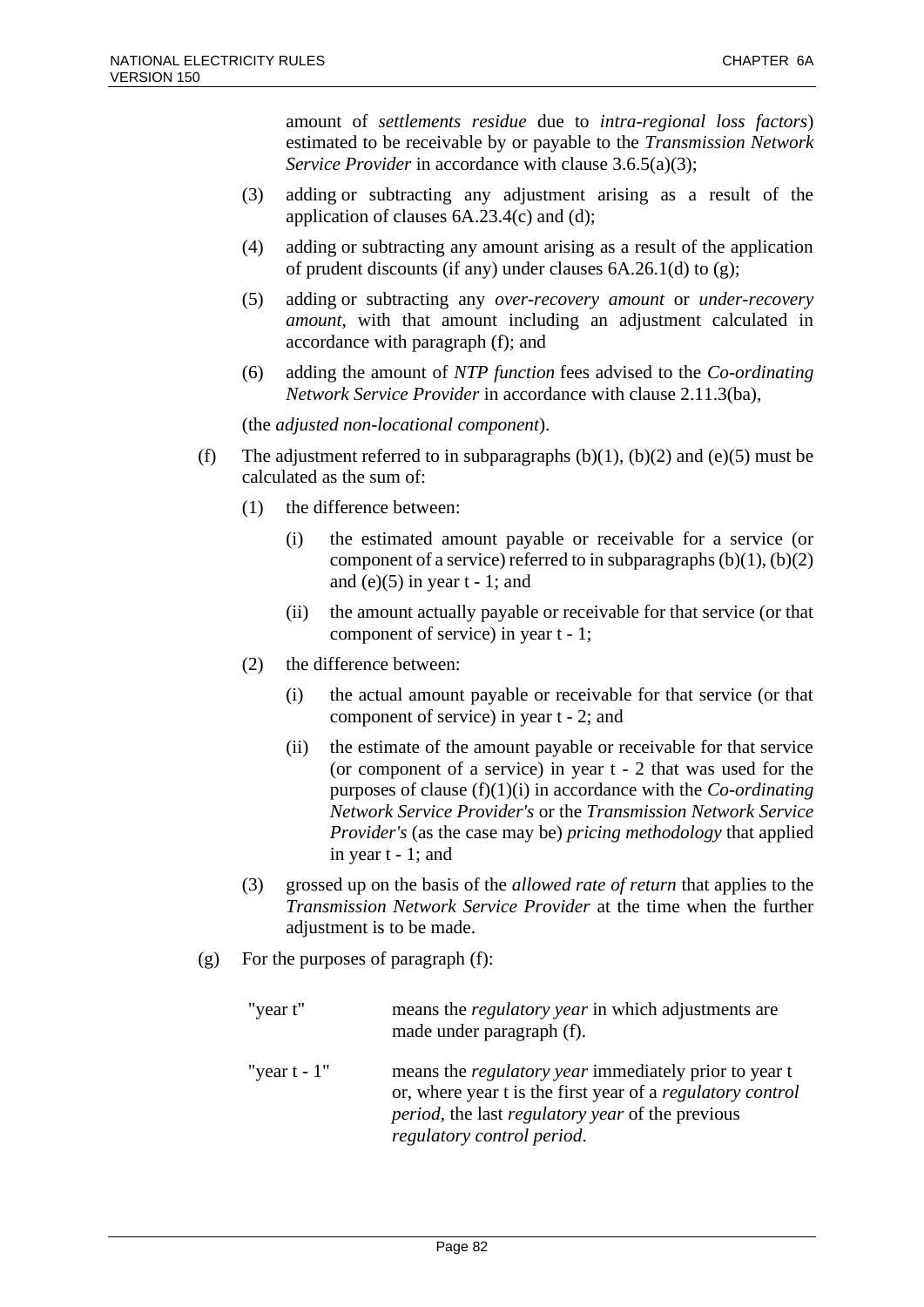"year t - 2" means the *regulatory year* immediately prior to year t - 1 or, where year t is the:

- (1) first year of a *regulatory control period*, the penultimate *regulatory year* of the previous *regulatory control period*; and
- (2) second year of a *regulatory control period*, the last *regulatory year* of the previous *regulatory control period*.
- (h) The *annual service revenue requirement* for *prescribed common transmission services* is to be adjusted by adding the operating and maintenance costs incurred in the provision of those services (to the extent that those costs were subtracted from the *maximum allowed revenue* in accordance with clause 6A.22.1).
- (i) The whole of the *annual service revenue requirement* for *prescribed entry services* is to be allocated to *transmission network connection points* (other than *connection points* of any *Market Network Service Provider*) in accordance with the *attributable connection point cost share* for *prescribed entry services* that are provided by the *Transmission Network Service Provider* at that *connection point*.
- (j) The whole of the *annual service revenue requirement* for *prescribed exit services* is to be allocated to *transmission network connection points* (other than *connection points* of any *Market Network Service Provider*) in accordance with the *attributable connection point cost share* for *prescribed exit services* that are provided by the *Transmission Network Service Provider* at that *connection point*.

# **6A.23.4 Principles for the recovery of the Annual Service Revenue Requirement as prices**

The recovery of the *annual service revenue requirement* for a *Transmission Network Service Provider* as prices for *Transmission Customers* (but not *Market Network Service Providers*) for the relevant *regulatory year* to which the *maximum allowed revenue* relates, must be made in accordance with the following principles:

- (a) The *Transmission Network Service Provider* must have separate prices for:
	- (1) *prescribed TUOS services adjusted locational component*;
	- (2) *prescribed TUOS services adjusted non-locational component*;
	- (3) *prescribed common transmission services*;
	- (4) *prescribed entry services*; and
	- (5) *prescribed exit services*.
- (b) Prices for recovering the *prescribed TUOS services adjusted locational component*: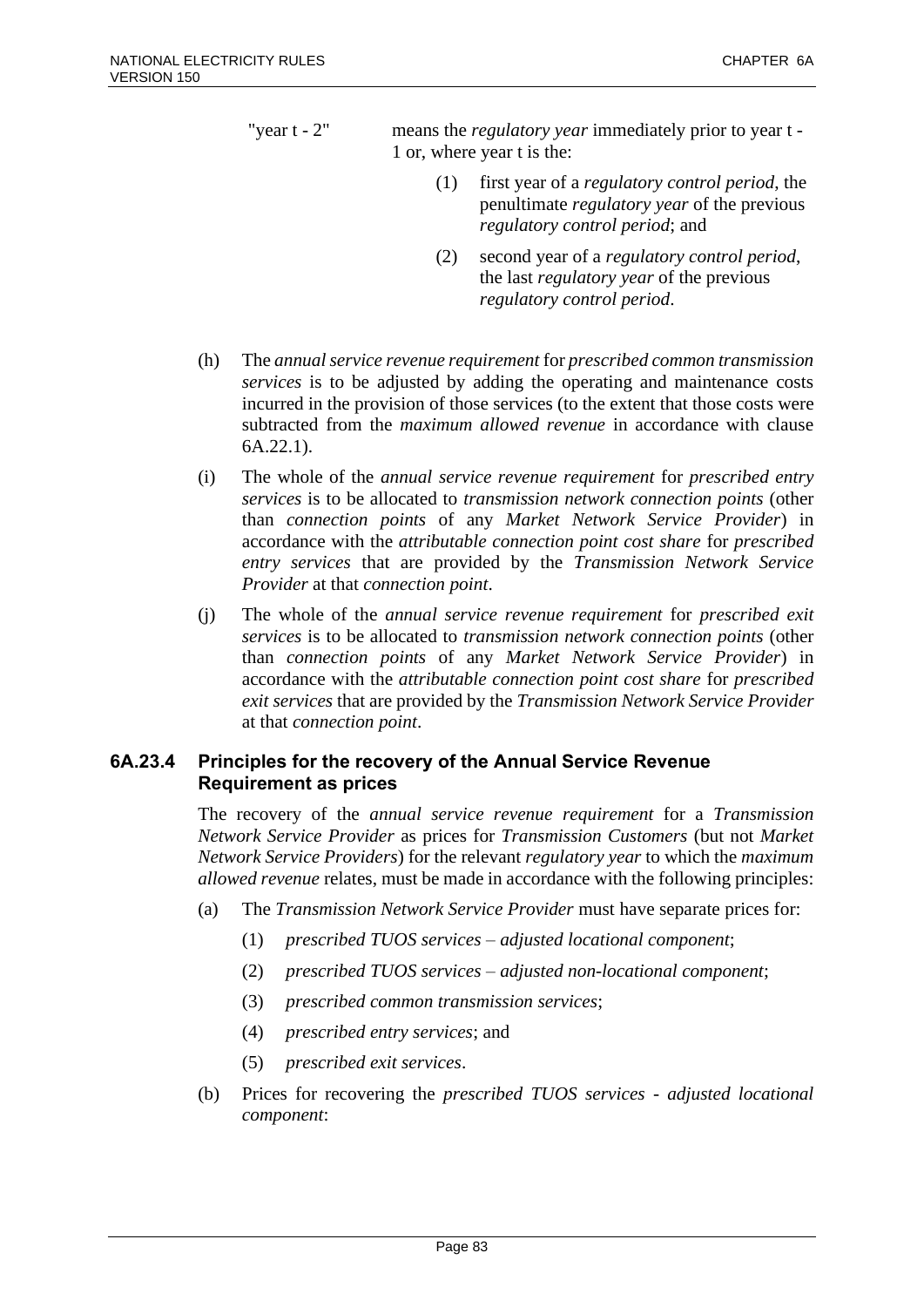- (1) must be based on demand at times of greatest utilisation of the *transmission network* by *Transmission Customers* and for which *network* investment is most likely to be contemplated;
- (2) subject to subparagraph (3) below, must not change by more than 2% on a *load* weighted average basis for the relevant *region* compared with the previous *regulatory year*; and
- (3) are not subject to the limitation in subparagraph (2):
	- (i) to the extent that the change in prices relate to the adjusted *modified load export charge* as referred to in clause  $6A.23.3(b)(2)$ ; or
	- (ii) if, since the commencement of the previous *regulatory year*:
		- (A) the *load* at the *connection point* has materially altered;
		- (B) in connection with that alteration, the *Transmission Customer* requested a renegotiation of its *connection agreement* with the *Transmission Network Service Provider*; and
		- (C) the *AER* approved the change.
- (c) If, in the case of an increase in prices for recovering the *prescribed TUOS services* - *adjusted locational component*, the application of paragraph (b)(2) would result in a shortfall for the *prescribed TUOS services* - *adjusted locational component*, any shortfall may be recovered by increasing the *prescribed TUOS services* - *non-locational component* in clause 6A.23.3(e)(3).
- (d) If, in the case of a decrease in prices for recovering the *prescribed TUOS services* - *adjusted locational component*, the application of paragraph (b)(2) would result in a surplus for the *prescribed TUOS services* - *adjusted locational component*, any surplus must be offset by decreasing the *prescribed TUOS services* - *non-locational component* in clause 6A.23.3(e)(3).
- (e) Prices for recovering the *prescribed TUOS services adjusted non-locational component* must be on a *postage-stamp basis*.
- (f) Prices for recovering *prescribed common transmission services* must be on a *postage-stamp basis*.
- (g) Prices for recovering *prescribed entry services* and *prescribed exit services* must be a fixed annual amount.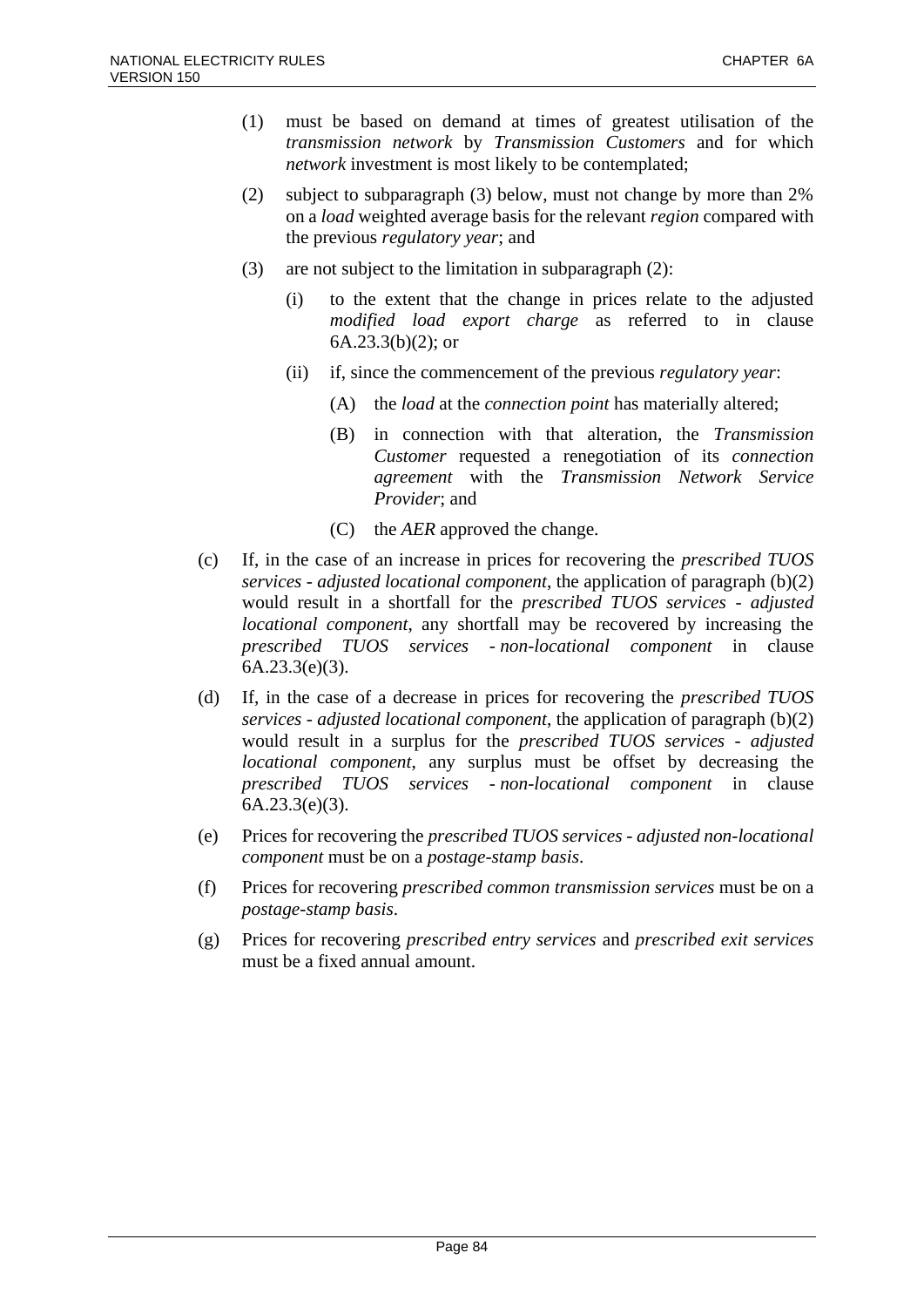# **Schedule 6A.3 CRNP methodology and modified CRNP methodology**

## **S6A.3.1 Meaning of optimised replacement cost**

For the purposes of this schedule 6A.3, references to "optimised replacement cost" include an accepted equivalent to optimised replacement cost that is referable to values contained in the accounts of the *Transmission Network Service Provider*.

## **S6A.3.2 CRNP methodology**

*CRNP Methodology* (or *cost reflective network pricing*) is an allocation process that involves the following steps:

- (1) Attributing network 'costs' to *transmission system* assets: the locational component of the *ASRR* allocated to *prescribed TUOS services* is allocated to each asset used to provide *prescribed TUOS services* based on the ratio of the optimised replacement cost of that asset, to the optimised replacement cost of all *transmission system* assets used to provide *prescribed use of system services*. The allocation to each *transmission system* asset is the '**locational network asset cost**'. To avoid doubt, the optimised replacement cost of *transmission system* assets that are *funded network assets* is zero.
- (2) Determining the baseline allocation of *generation* to *loads* using a 'fault contribution matrix'.
- (3) Determining the allocation of dispatched *generation* to *loads* over a range of actual operating conditions from the previous *financial year*. The range of operating scenarios is chosen so as to include the conditions that result in most stress on the *transmission network* and for which *network* investment may be contemplated. For each operating scenario selected:
	- (i) a constrained allocation of *generation* to *loads* matrix must be developed, in which *generation* is allocated to serving *loads* on the basis of the fault contribution matrix;
	- (ii) load flow analysis techniques are used to solve for *network* flows and to calculate the sensitivity of flows on each *network element* resulting from incremental changes in each *load*;
	- (iii) the sensitivities are weighted by *load* to derive a 'flow component' magnitude in each *network* element due to each *load* for that hour;
	- (iv) the relative utilisation of each *network* element by each *load* is calculated from the 'flow component' magnitudes, using only the flow components in the direction of the prevailing line flow.
- (4) When all the selected operating scenarios have been assessed, allocating the individual locational *network* asset costs to *loads* on a pro rata basis using the maximum 'flow component' that each *load* has imposed on each *network* asset across the range of operating conditions considered. To avoid doubt, the individual locational *network* asset cost of a *network* asset that is a *funded network asset* is zero.
- (5) Summing the individual locational *network* asset costs allocated to each *load* to give the total amounts allocated to that *load*.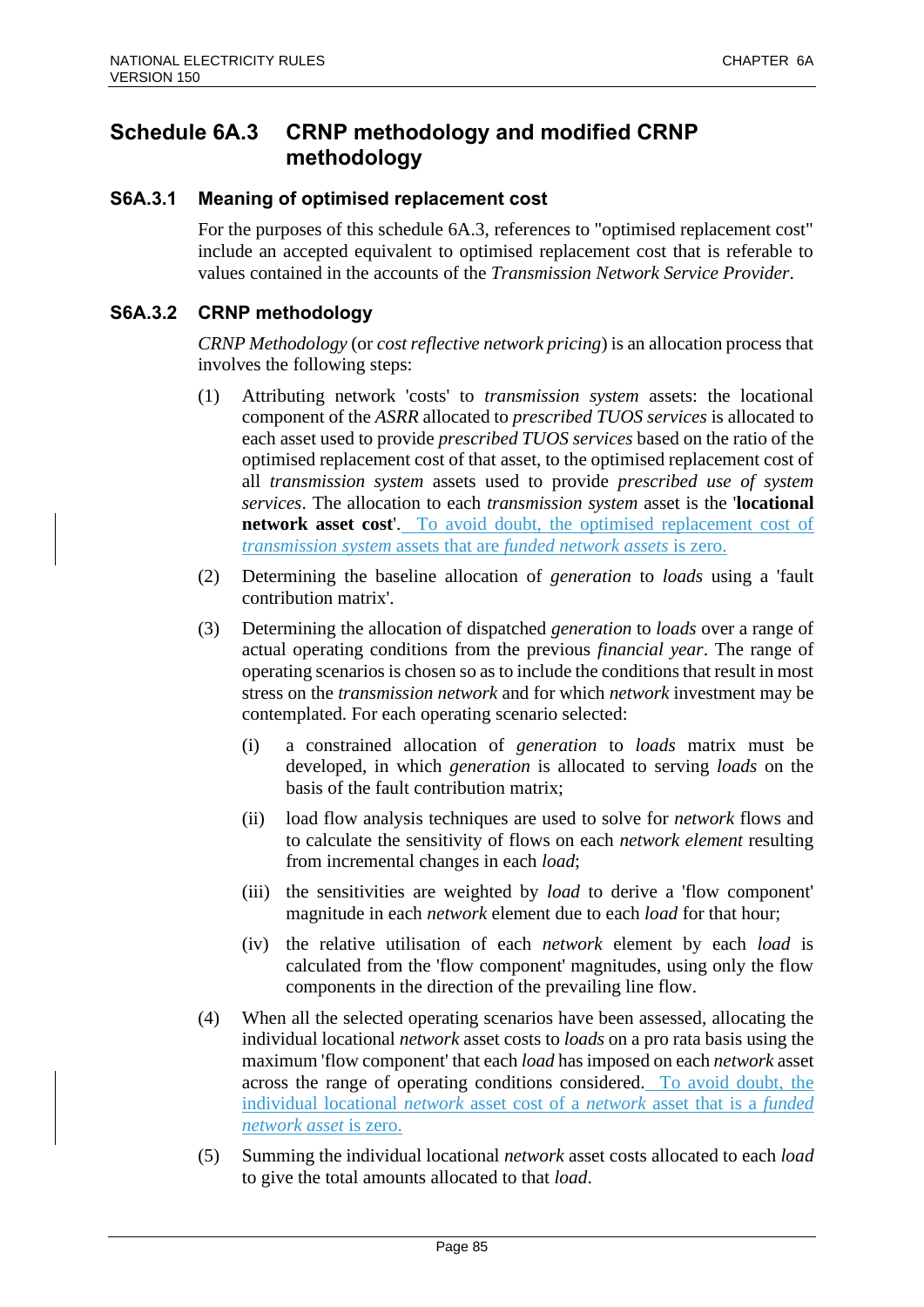# **S6A.3.3 Modified CRNP methodology**

*Modified CRNP methodology* is an allocation process that involves replacing step 1 of the CRNP methodology referred to in clause S6A.3.2(1) with the following 3 steps:

- (1) Allocating the *ASRR* allocated to *prescribed use of system services* to each *transmission system* asset used to provide *prescribed TUOS services* based on the ratio of the optimised replacement cost of the that asset to the optimised replacement cost of all *transmission system* assets used to provide *prescribed TUOS services*. The amount so allocated to each asset is the asset's gross network asset cost, except, to avoid doubt, if that asset is a *funded network asset*, the asset cost is zero.
- (2) Adjusting individual gross *network* asset costs: the individual gross *network* asset costs determined in subparagraph (1) must each be multiplied by a factor (between 0 and 1) that depends on the utilisation of each asset. The resulting amount for each asset is the locational network asset cost while the remainder is the non-locational network asset cost.
- (3) Determining the non-locational component: the sum of the non-locational *network* asset cost represents the non-locational component of the *ASRR* for *prescribed TUOS services*.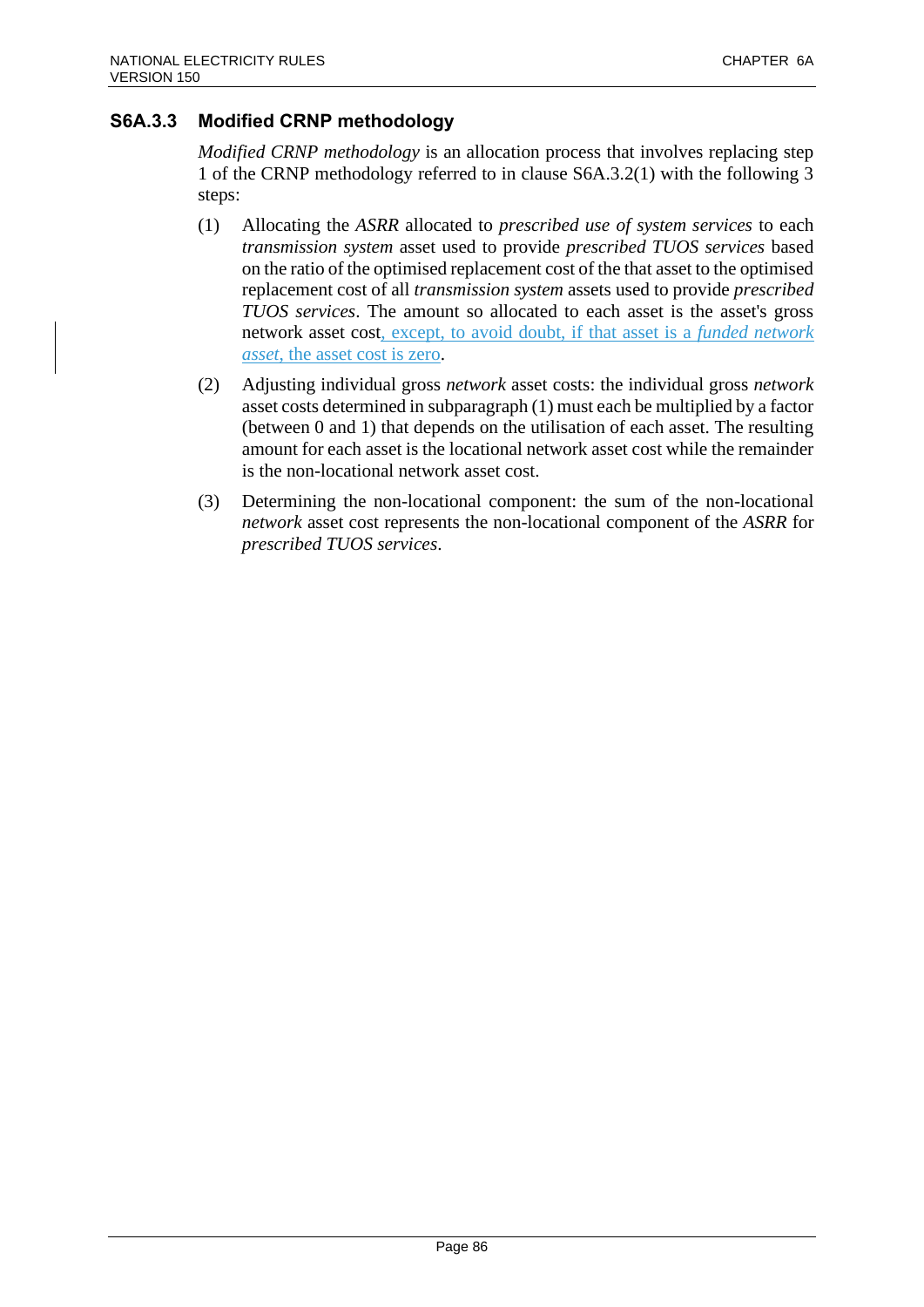# **CHAPTER 7**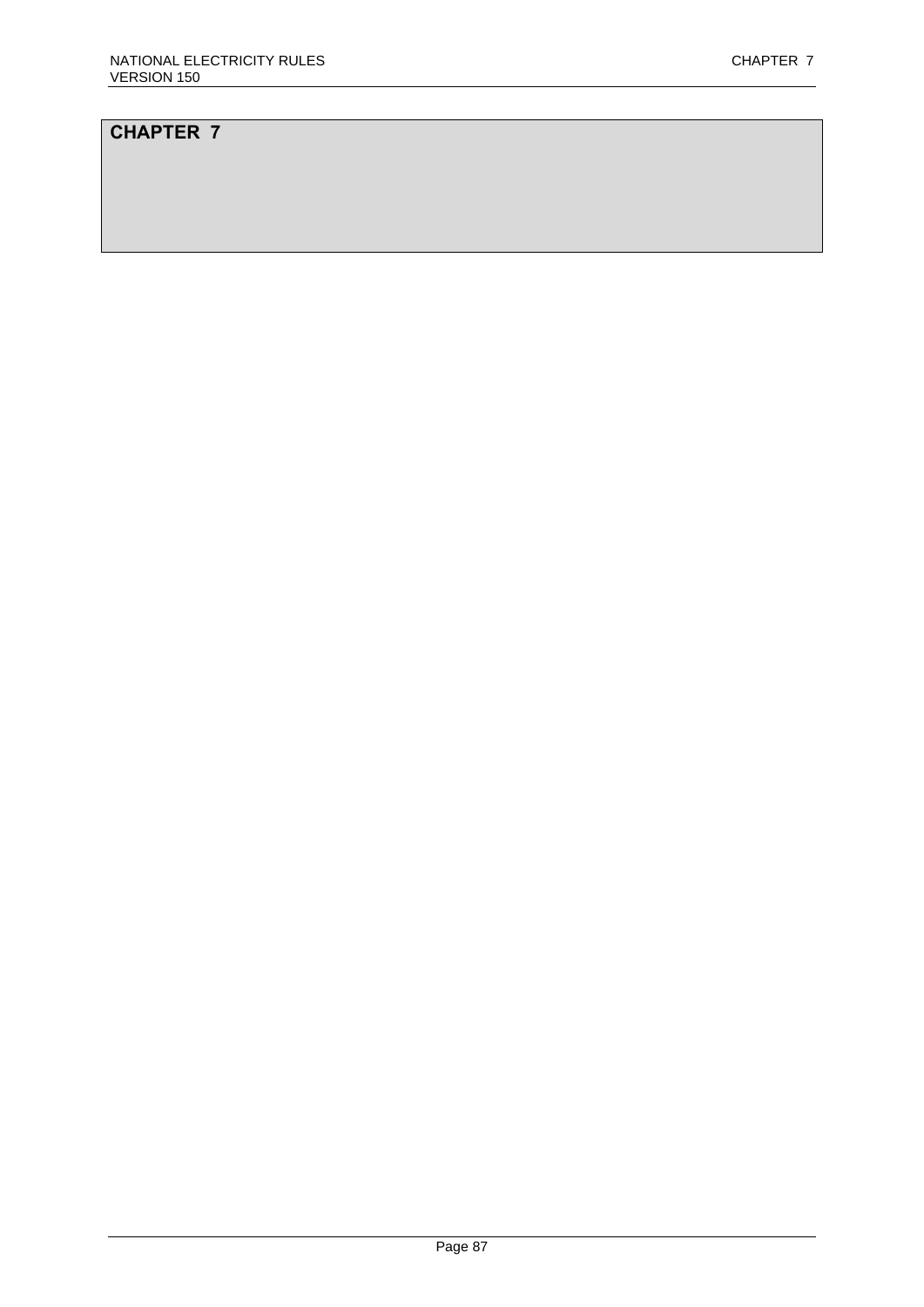# **7. Metering**

# **Part A Introduction**

# **7.1 Introduction to the Metering Chapter**

# **7.1.1 Contents**

This Chapter sets out provisions relating to:

- (a) roles and responsibilities of *financially responsible Market Participants*, *Metering Coordinators*, and *AEMO* and *Primary Transmission Network Service Providers*;
- (b) the appointment of and the qualifications and registration requirements applying to *Metering Providers* and *Metering Data Providers*;
- (b1) the qualifications and registration requirements applying to *Embedded Network Managers*;
- (c) the appointment of *Metering Coordinators* and *Metering Coordinator* default arrangements;
- (d) *metering installation* requirements;
- (e) *metering data services* and the *metering database*;
- (f) *metering register* requirements, disclosure of *NMI* information and *metering data* provision to *retail customers*;
- (g) security of, and rights to access, *metering installations*, services provided by *metering installations*, *energy data* held in *metering installations* and *metering data* from *metering installations*;
- (h) procedures to be established, maintained and *published* by *AEMO* including the *metrology procedures* and *service level procedures*; and
- (i) B2B arrangements.

# **7.5A Role and Responsibility of Embedded Network Managers**

# **7.5A.1 Responsibility of Embedded Network Managers for management services**

The provision of *embedded network management services* must be carried out only by an *Embedded Network Manager*.

**Note**

This clause is classified as a civil penalty provision under the National Electricity (South Australia) Regulations. (See clause 6(1) and Schedule 1 of the National Electricity (South Australia) Regulations.)

# **7.5A.2 EN information**

An *Embedded Network Manager* must: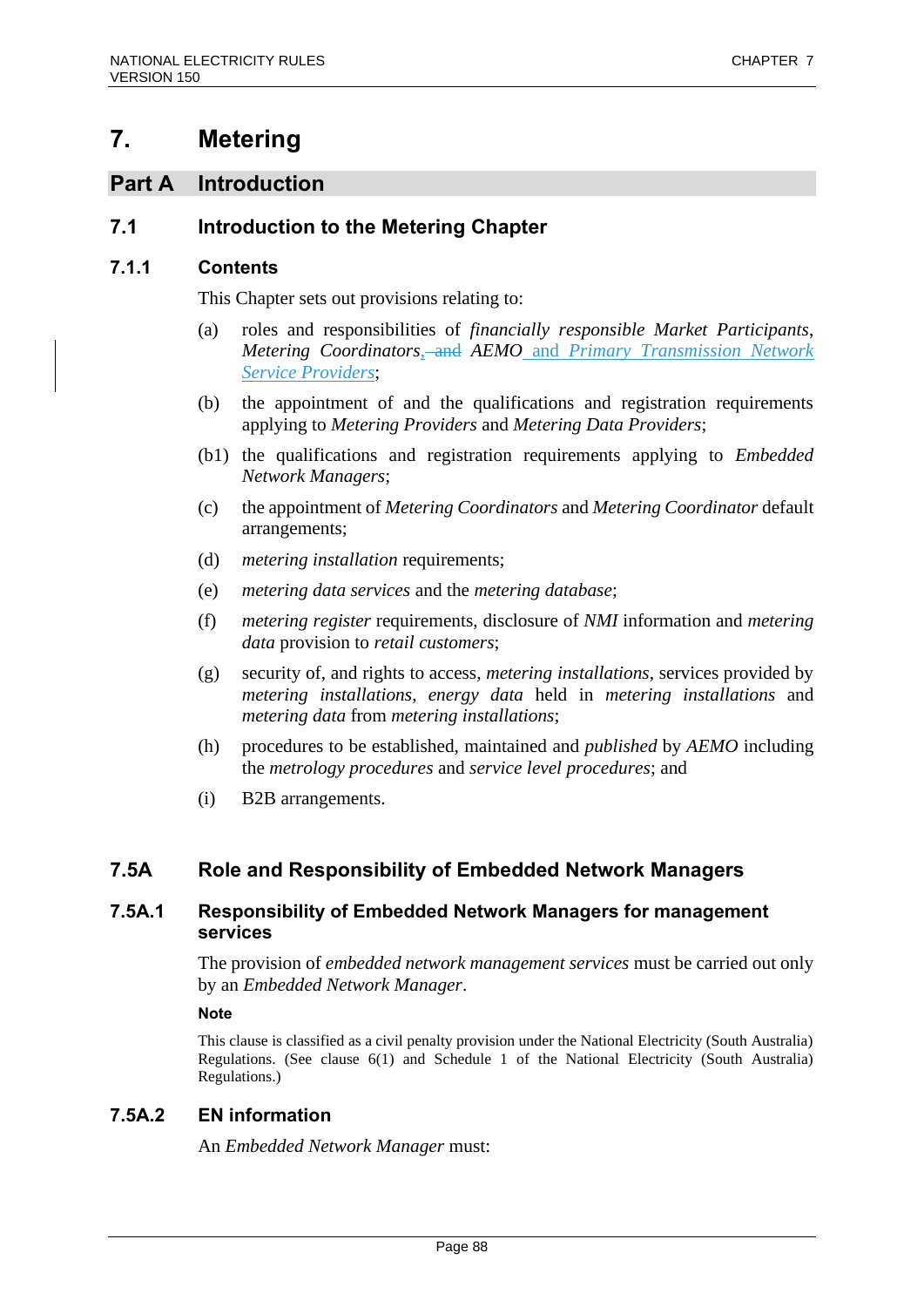- (a) maintain information about the types and configuration of *metering installations* at the *parent connection point* and all *child connection points* on the *Embedded Network Manager's embedded network* and about the subtractive or other arrangements used in respect of those *metering installations* relevant to *settlements*; and
- (b) in accordance with the *B2B Procedures*, make that information available on request to:
	- (1) the *financially responsible Market Participant* for any *child connection point* on the *embedded network* or that *Market Participant's Metering Coordinator*;
	- (2) any *Incoming Retailer* or its *Metering Coordinator*; or
	- (3) the *Exempt Embedded Network Service Provider* of the relevant *embedded network*.

#### **Note**

Schedule 4 of the *National Electricity Amendment (Expanding Competition in metering and related services) Rule 2015 No.12* inserts a definition for *Incoming Retailer*.

# **7.5B Role and Responsibility of Primary Transmission Network Service Providers**

# **7.5B.1 Metering at the boundary point**

- (a) Subject to paragraph (b), a *Primary Transmission Network Service Provider* must arrange for a *metering installation* at a *boundary point* to facilitate the calculation of *electrical energy losses* over a *designated network asset*.
- (b) To the extent that *AEMO* determines in the special site or technology related conditions *published* under clause 7.8.12(c)(1), that the *boundary point* and the calculation of *electrical energy losses* over the *designated network asset* requires a particular arrangement, the *Primary Transmission Network Service Provider* must implement the arrangements specified in that document.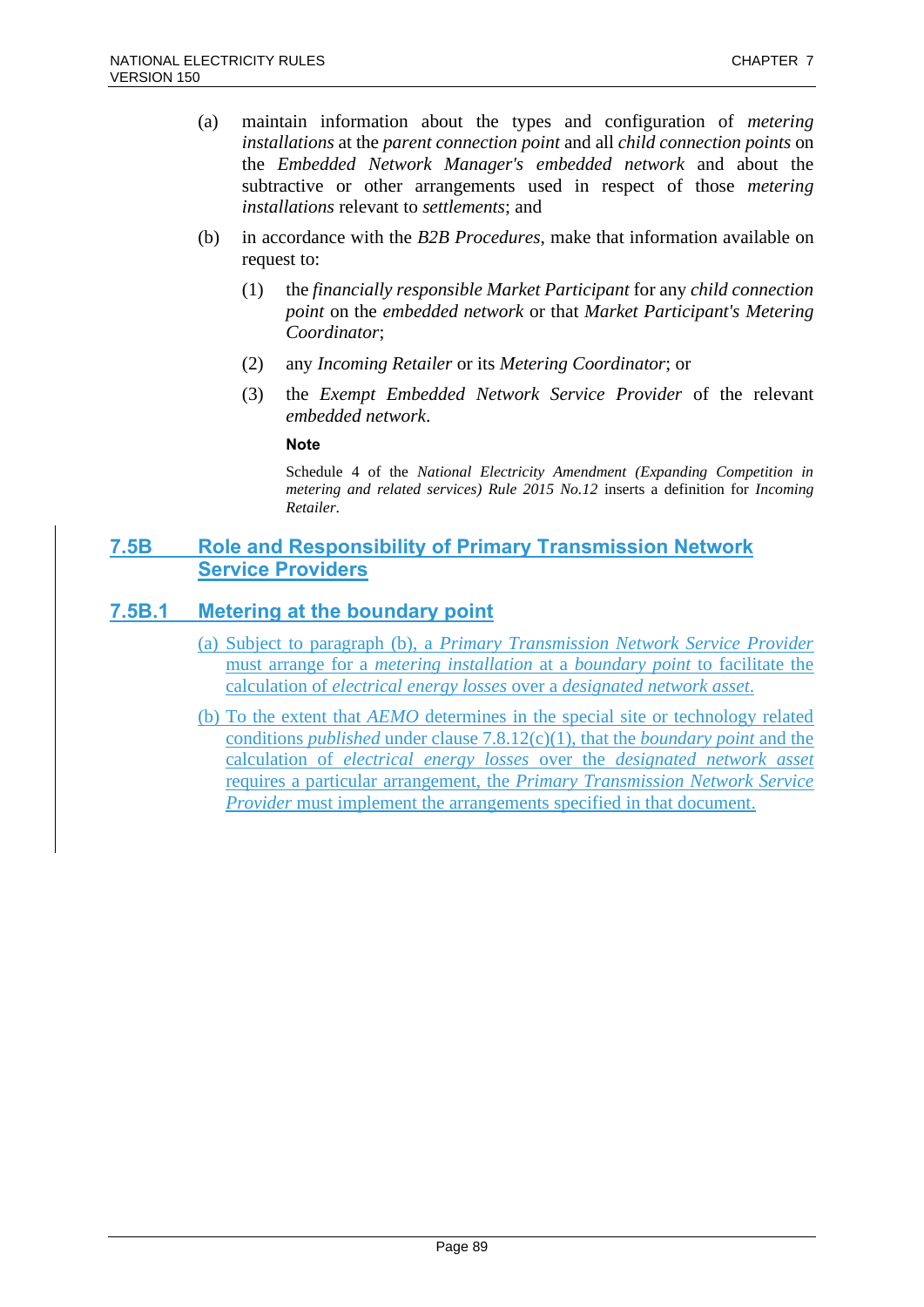# **CHAPTER 8**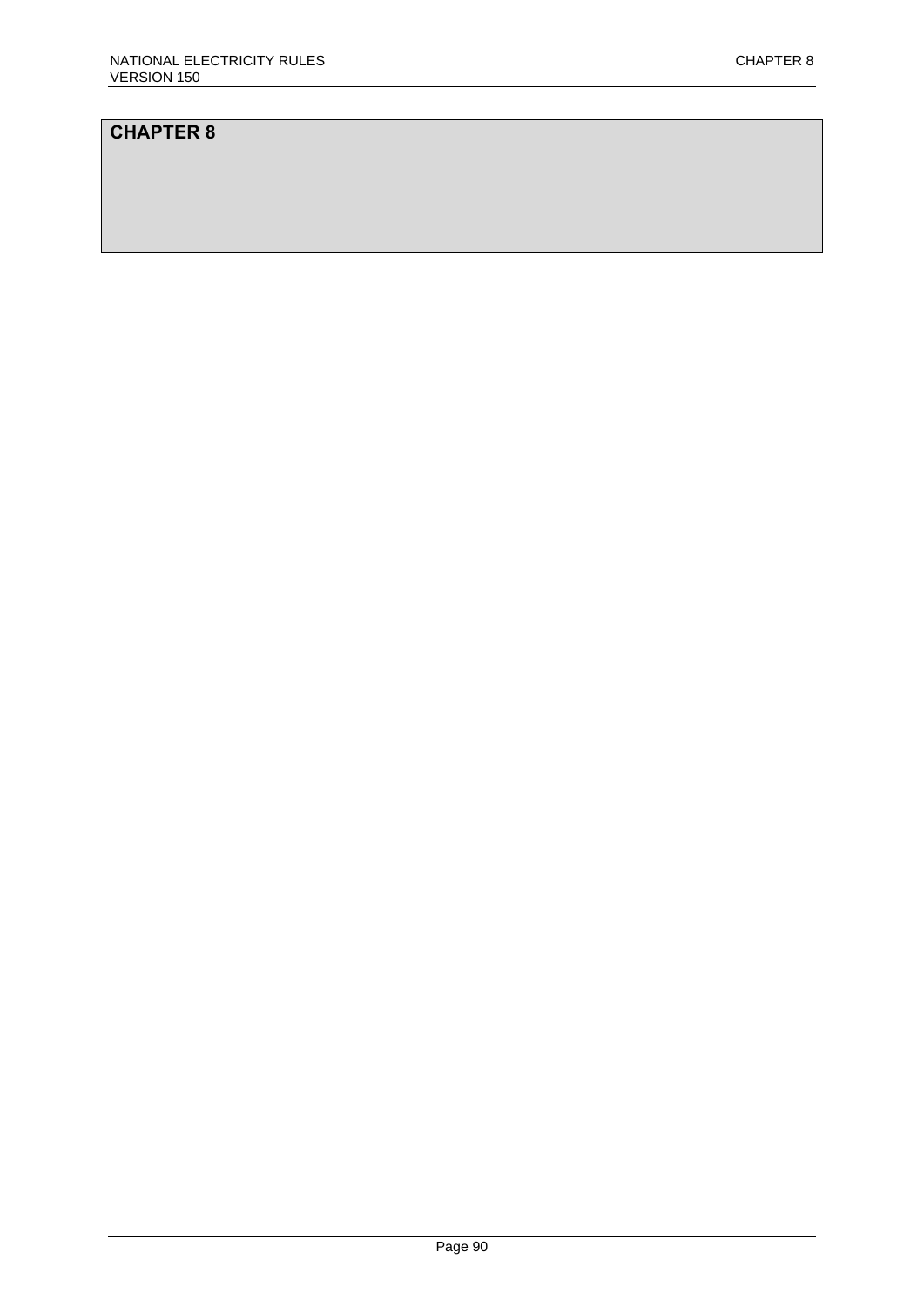# **8.2 Dispute Resolution**

## **8.2.1 Application and guiding principles**

- (a) This rule 8.2 applies to any dispute which may arise between two or more *Registered Participants* about:
	- (1) the application or interpretation of the *Rules*;
	- (2) the failure of any *Registered Participants* to reach agreement on a matter where the *Rules* require agreement or require the *Registered Participants* to negotiate in good faith with a view to reaching agreement;
	- (3) **[Deleted]**
	- (4) the proposed access arrangements or *connection agreements* of an *Intending Participant* or a *Connection Applicant*, for *connection* and access to a *distribution network* or *declared transmission system*;
	- (5) the payment of moneys under or concerning any obligation under the *Rules*;
	- (6) any other matter relating to or arising out of the *Rules* to which a contract between two or more *Registered Participants* provides that the dispute resolution procedures under the *Rules* are to apply;
	- (7) any other matter relating to or arising out of the *Rules* in respect of which two or more *Registered Participants* have agreed in writing that this rule 8.2 should apply; or
	- (8) any other matter that the *Rules* provide may or must be dealt with under this rule 8.2,

but does not apply to those disputes described in clause 8.2.1(h).

- (a1) For the purposes of this rule 8.2 only, "*Registered Participant*" is deemed to include not just *Registered Participants* but also *AEMO*, *Connection Applicants*, *Metering Providers*, *Metering Data Providers*, *Embedded Network Managers* and *NMAS providers* (including *NSCAS preferred tenderers*) who are not otherwise *Registered Participants*, except that this will not be the case where the term "*Registered Participant*":
	- (1) is used in clauses 8.2.2(b)(4), 8.2.2(d), 8.2.3(a), 8.2.3(b)(5) and 8.2.5(e); or
	- (2) first occurs in clauses 8.2.3(b), 8.2.3(b)(3), 8.2.3(b)(4) or 8.2.3(c); or
	- (3) last occurs in clauses  $8.2.4(a)$  or  $8.2.9(c)$ .
- (b) **[Deleted]**
- (c) **[Deleted]**
- (d) The dispute resolution regime in this rule 8.2 provides procedures to resolve disputes between parties, not sanctions for breach of the *Rules*. The dispute resolution processes may indicate that a breach of the *Rules* has occurred and the resolution or determination of the dispute may take account of the damage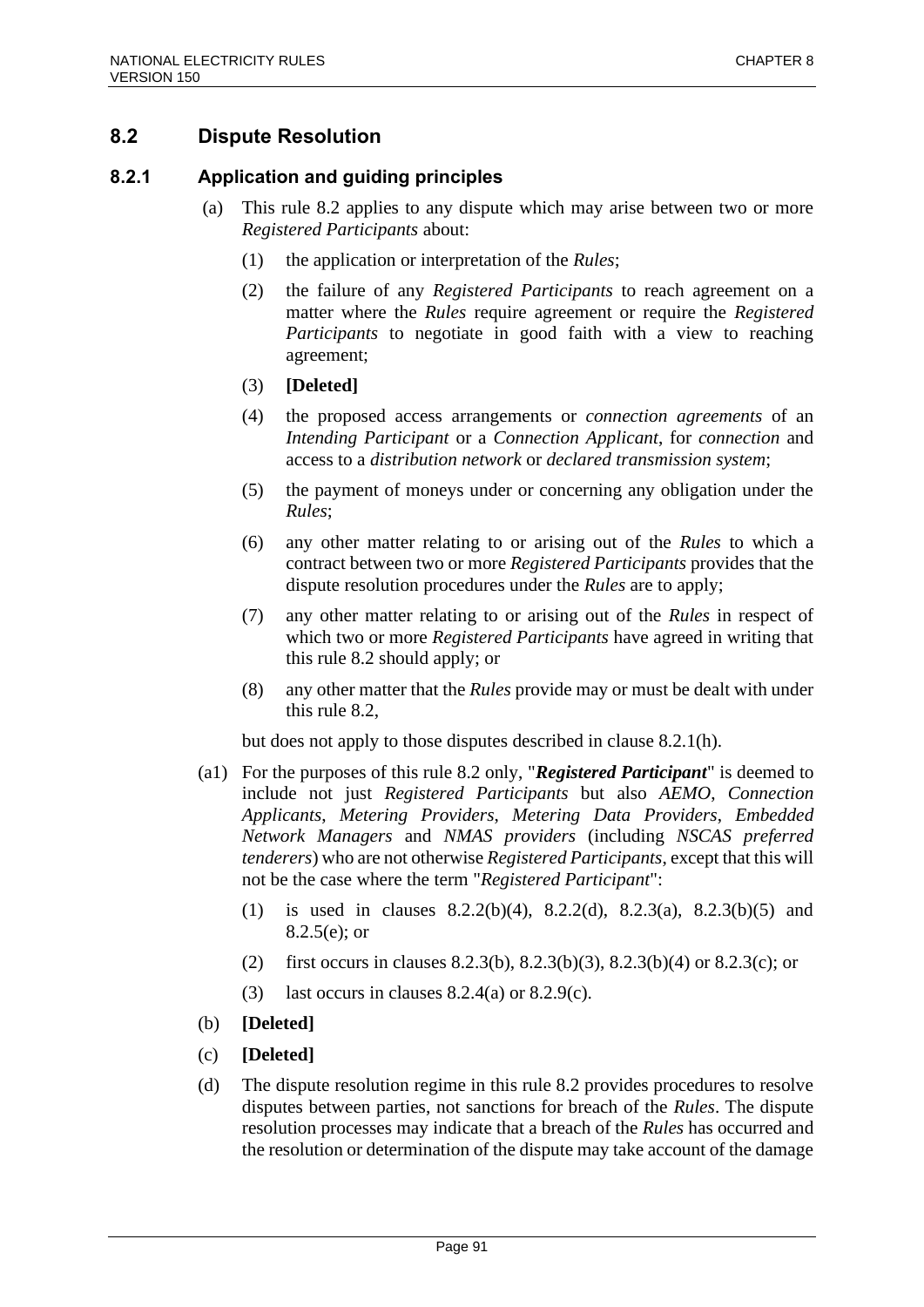thereby caused to a party. Any action for breach of the *Rules* may only be taken by the *AER* acting in accordance with the *National Electricity Law*.

- (e) It is intended that the dispute resolution regime set out in or implemented in compliance with the *Rules* and described in detail in this rule 8.2 should to the extent possible:
	- (1) be guided by the *national electricity objective*;
	- (2) be simple, quick and inexpensive;
	- (3) preserve or enhance the relationship between the parties to the dispute;
	- (4) take account of the skills and knowledge that are required for the relevant procedure;
	- (5) observe the rules of natural justice;
	- (6) place emphasis on conflict avoidance; and
	- (7) encourage resolution of disputes without formal legal representation or reliance on legal procedures.
- (f) Except as provided in the *National Electricity Law* and clause 8.2.1(g), where any dispute of a kind set out in clause 8.2.1(a) arises, the parties concerned must comply with the procedures set out in clauses 8.2.4 to 8.2.10 and 8.2.12 and, where the dispute is referred to a *DRP*, a determination of the *DRP* is final and binding on the parties.
- (g) Notwithstanding clause 8.2.1(f), a party may seek an urgent interlocutory injunction from a court of competent jurisdiction.
- (h) Rule 8.2 does not apply to:
	- (1) a decision by *AEMO* regarding an exemption under clause 2.2.1(c);
	- (2) a decision by *AEMO* under clause 2.2.2 not to approve the classification of a *generating unit* as a *scheduled generating unit*;
	- (3) a decision by *AEMO* under clause 2.2.3 not to approve the classification of a *generating unit* as a *non-scheduled generating unit*;
	- (3A) [**Deleted**]a decision by *AEMO* under clause 2.5.1A(d) not to approve the classification of a *dedicated connection asset* as a *small dedicated connection asset* or *large dedicated connection asset*;
	- (4) a decision by *AEMO* under clause 2.9.2(c);
	- (5) a decision by *AEMO* to reject a notice from a *Market Customer* under clause 2.10.1(d);
	- (5A) a decision by *AEMO* with regard to the preparation or publication of a budget;
	- (5B) the formulation by *AEMO* of its revenue methodology or an amendment to its revenue methodology;
	- (5C) a decision by *AEMO* to reject a notice from a *Market Small Generation Aggregator* under clause 2.10.1(d1);
	- (6) a determination by *AEMO* under clause 3.3.8 of the minimum amount of *credit support* a *Market Participant* must provide to *AEMO* for the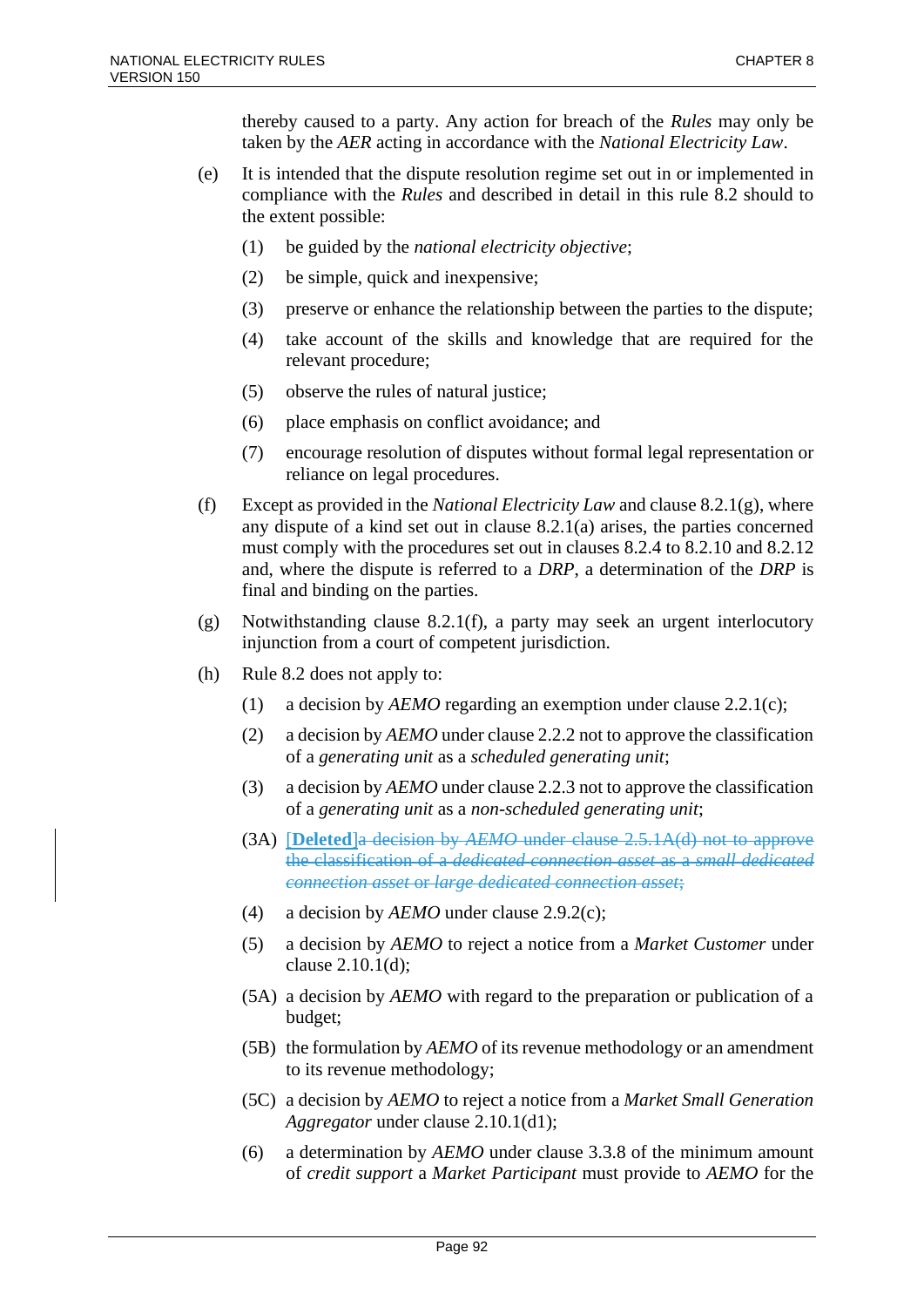relevant time period, as determined by *AEMO* in accordance with clause 3.3.8 ;

- (7) a decision by *AEMO* under clause 3.8.3 to refuse an application for aggregation;
- (8) a decision by *AEMO* under clause 3.15.11 to reject a *reallocation request*;
- (9) a decision by *AEMO* to issue a notice under clause 4.11.1(d);
- (10) a decision by *AEMO* under clause 7.2.1(b) to refuse to permit a *Market Participant* to participate in the *market* in respect of a *connection point*;
- (11) a decision by *AEMO* whether or not to deregister a *Metering Provider*, *Metering Data Provider* or *Embedded Network Manager* under clause 7.4.4(d) or to suspend a *Metering Provider*, *Metering Data Provider* or *Embedded Network Manager* from a category of registration under clause 7.4.4(d) or to impose agreed constraints on the continued operation of a *Metering Provider*, *Metering Data Provider* or *Embedded Network Manager*;
- (12) a dispute concerning the price of a *SRAS* agreement or a tender conducted by *AEMO* for the acquisition of *system restart ancillary services* under clause 3.11.9;
- (13) a dispute of a kind referred to in rule 5.16B or 5.17.5;
- (14) a *transmission services access dispute* and *large DCADNA services access dispute* to which rule 5.5 applies;
- (14A) a decision by a *Co-ordinating Network Service Provider* with regard to the provision of an estimate of the *modified load export charge* payable to each *Transmission Network Service Provider* as referred to in clause 6A.29A.2.
- (15) a *distribution services access dispute* to which Part L of Chapter 6 applies;
- (16) a decision by *AEMO* under clause 2.2.7 not to approve the classification of a *semi-scheduled generating unit*; or
- (17) a decision by *AEMO* regarding an exemption under clause 2.4A.1(b); or
- (18) a decision by *AEMO* regarding an exemption under clause 7.8.4(a).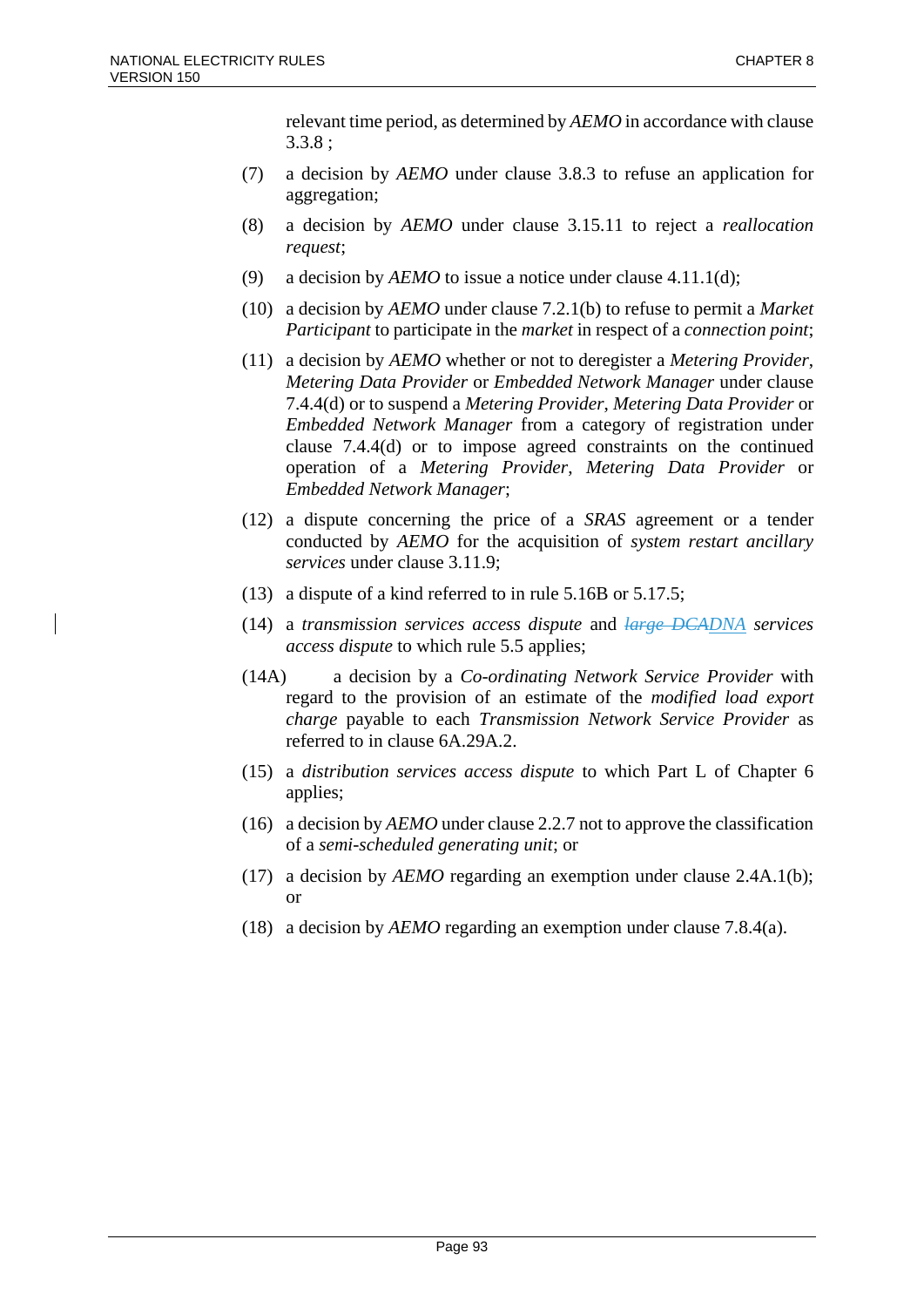# **CHAPTER 10**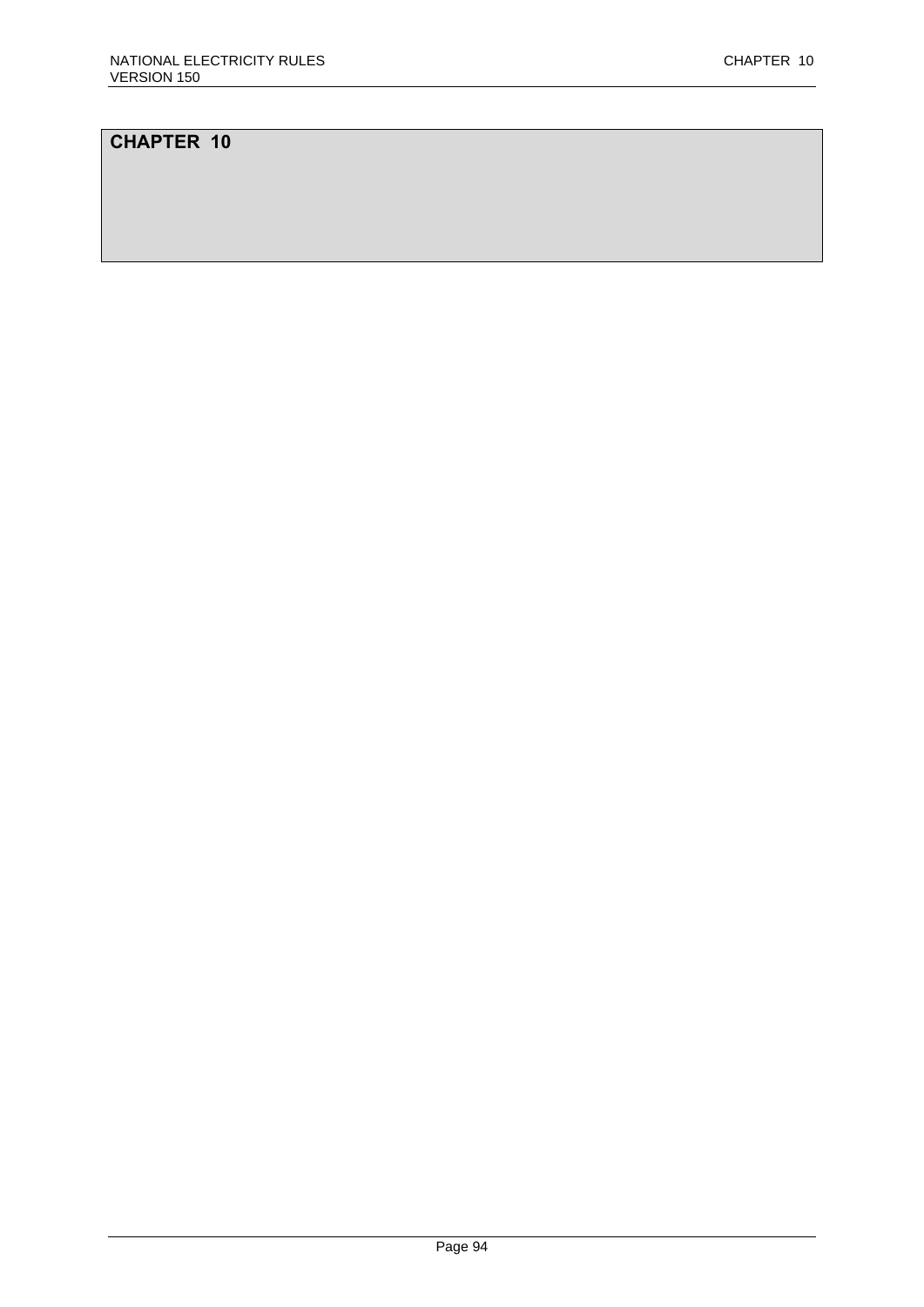# **10. Glossary**

#### *access policy*

An access policy as required for *large DCADNA services* under clause 5.2A.8.

*boundary point* 

The point of delineation between a *designated network asset* and an *identified user shared asset*:

- (a) as agreed in the relevant *network operating agreement* between the *Primary Transmission Network Service Provider* and the owner of the relevant *designated network asset*; or
- (b) where the *designated network asset* is owned or leased by the *Primary Network Service Provider* as determined by that provider.

#### **Note**

There could be multiple owners of the components of a *designated network asset* that are behind the *boundary point* and each owner will have a separate *network operating agreement* with the *Primary Transmission Network Service Provider* for the component it owns. The subsequent incorporation of additional components to the *designated network asset* with different owners will not change the *boundary point* because it describes the point of delineation between the initial component of the *designated network asset* and the *identified user shared asset*.

### *boundary point losses*

Has the meaning given to it by clause 3.6.2B(a).

*boundary point loss factors*

Has the meaning given to it by clause 3.6.2B(b).

#### *connect, connected, connection*

To form a physical link to or through a *transmission network* (including to a *network connection asset* or through a *dedicated connection asset* that is physically linked to that *transmission network*) or *distribution network*.

#### **Note:**

In the context of Chapter 5A, the above definition has been displaced by a definition specifically applicable to that Chapter. See clause 5A.A.1.

## *Connection Applicant*

A person who wants to establish or modify *connection* to a *transmission network* or *distribution network* and/or who wishes to receive *network services* and who makes a *connection enquiry* as described in clause 5.3.2 or clause 5.3A.5.

In respect of establishing or modifying a *connection* to a *transmission network* of a *Primary Transmission Network Service Provider*, a *Connection Applicant* includes:

- (a) a person seeking to *connect* its *facilities* to a *dedicated connection asset* that is or will be *connected* to the *transmission network* of that *Primary Transmission Network Service Provider* including through a *dedicated connection asset*; and
- (b) a person seeking to negotiate a *network operating agreement* for a *third party IUSAfunded network asset*.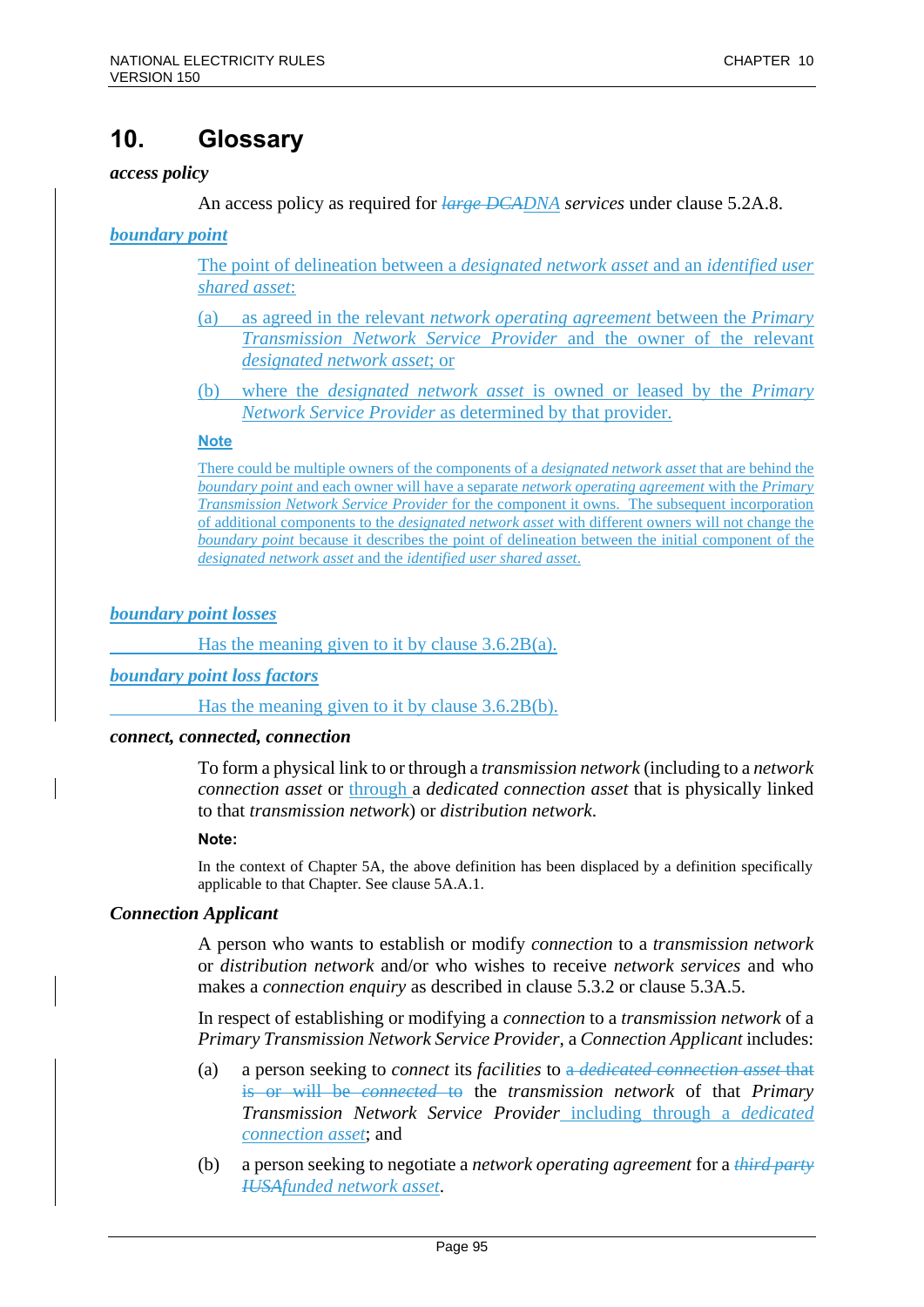#### **Note**

A person seeking access to *large DCA services* from a *third party DCA* under an *access policy* may also need to negotiate with the *Primary Transmission Network Service Provider*.

In the context of Chapter 5A, the above definition has been displaced by a definition specifically applicable to that Chapter. See clause 5A.A.1.

#### *connection assets*

For the *declared transmission system* of an *adoptive jurisdiction*, and a *distribution system*, those components of a *transmission or distribution system* which are used to provide *connection services*.

For other *transmission systems*, *dedicated connection assets* and *network connection assets*.

#### **Note**

A *third party DCA* is a *connection asset* but for the purpose of registration under Chapter 2 also constitutes a *transmission system*.

#### *connection point*

In relation to a *declared shared network* and a *distribution network* (other than an *embedded network*), the agreed point of supply established between *Network Service Provider*(s) and another *Registered Participant*, *Non-Registered Customer* or *franchise customer* and includes a *parent connection point*.

In relation to other *transmission networks*, the point at which power flows to or from thea person or *identified user group connected* to the *transmission network* can be isolated from the *transmission network*. If there is more than one such point, the *Network Service Provider* and that person or *identified user group* will agree which point is the *connection point* in their *connection agreement*.

In relation to an *embedded network*, the *child connection point*, unless otherwise specified.

#### *connection service*

An *entry service* (being a service provided to serve a *Generator* or a group of *Generators*, or a *Network Service Provider* or a group of *Network Service Providers*, at the samea single *connection point*) or an *exit service* (being a service provided to serve a *Transmission Customer* or *Distribution Customer* or a group of *Transmission Customers* or *Distribution Customers*, or a *Network Service Provider* or a group of *Network Service Providers*, at the samea single *connection point*).

#### **Note:**

In the context of Chapter 5A and Part DA of Chapter 6, the above definition has been displaced by a definition specifically applicable to that Chapter. See clause 5A.A.1.

#### *contestable FNA IUSA components*

Those components of the *funded network identified user shared asset* that satisfy the criteria set out in clause  $5.2A.4(be)$ .

## *dedicated connection asset*

The apparatus, equipment, *plant* and buildings that: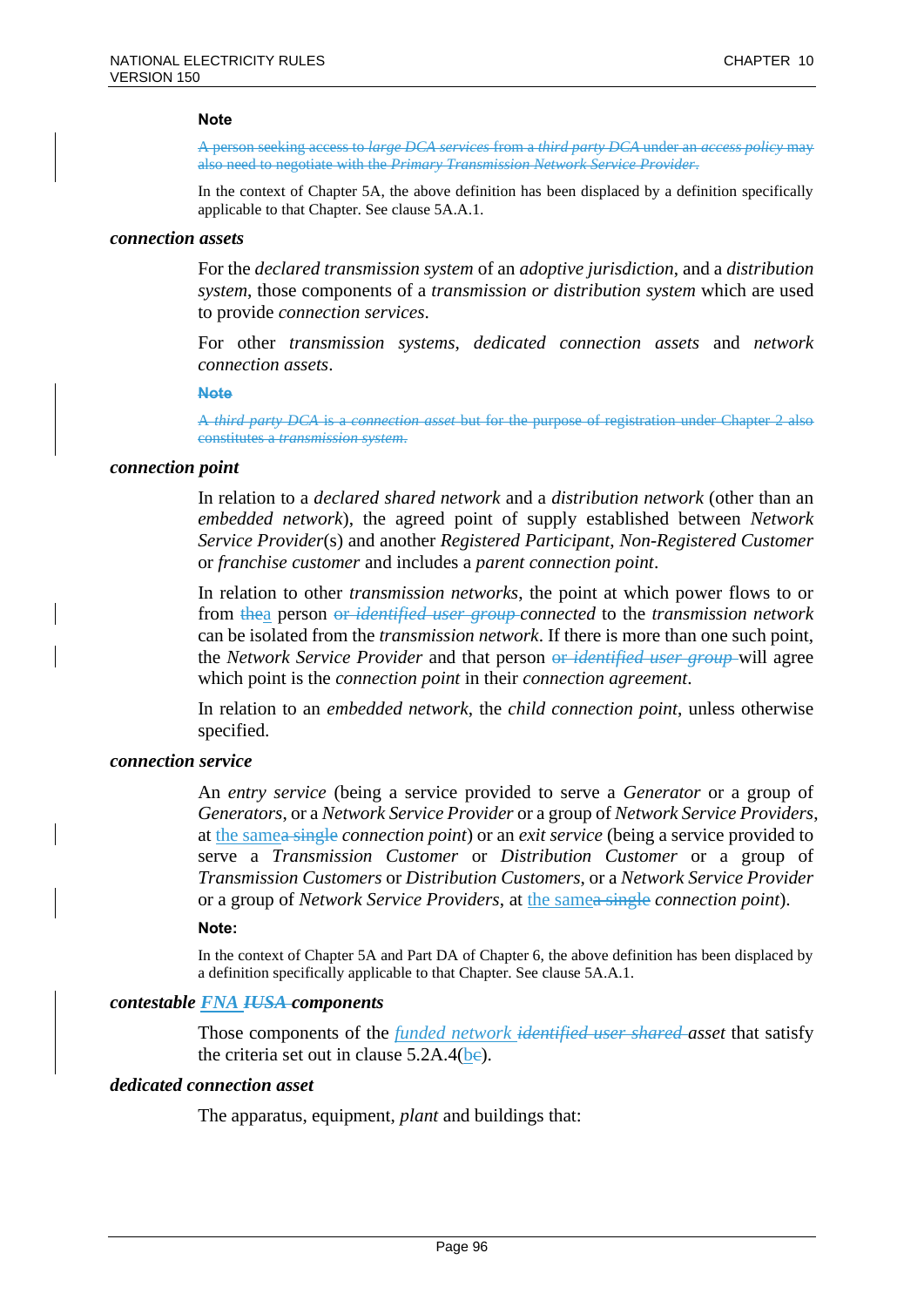- (a) are used for the purpose of *connecting* a person at a *connection point* an *identified user group* to an existing to a *transmission network* and are used exclusively by that person;
- (b) are used exclusively by the *identified user* groupinclude power lines less than 30 kilometres in route length;
- (c) can be electrically isolated from the *transmission network* without affecting the provision of *shared transmission services* to other persons who are not members of the *identified user group*; and
- (d) are not:
	- (1) *network connection assets*;
	- (2) part of a *generating system*;
	- (3) part of a *distribution system*;
	- (4) part of a *transmission system* for which a *Market Network Service Provider* is registered under Chapter 2;
	- (5) part of a *Transmission Customer's facility* that utilises electrical *energy*; or
	- (6) part of the *declared transmission system* of an *adoptive jurisdiction*;. or
	- (7) *designated network assets*.

#### **Note**

Where a *Primary Transmission Network Service Provider* is registered in respect of a *dedicated connection asset* operating at distribution *voltage*, it will not be a *distribution system* and will constitute part of its *transmission system* for which it is registered. See definitions of *distribution system* and *transmission system*.

Dedicated Connection Asset Service Provider

A *Transmission Network Service Provider* to the extent that its *transmission system* or any part of it is classified as a *dedicated connection asset* in accordance with Chapter 2.

large dedicated connection asset

A *dedicated connection asset* where the total route length for any power lines forming part of the *dedicated connection asset* is 30 kilometres or longer.

#### *designated network asset*

The apparatus, equipment, *plant* and buildings that:

- (a) are used from the *boundary point* to convey, and control the conveyance of, electricity, for an *identified user group*;
- (b) are for the exclusive use of the *identified user group* and may be owned by different persons within that *identified user group*;
- (c) include power lines that have a route length of:
	- (1) 30 kilometres or more; or
	- (2) less than 30 kilometres where the owner of those assets has entered into a *network operating agreement* in respect of those assets; and
- (d) do not:
	- (1) provide *prescribed transmission services*;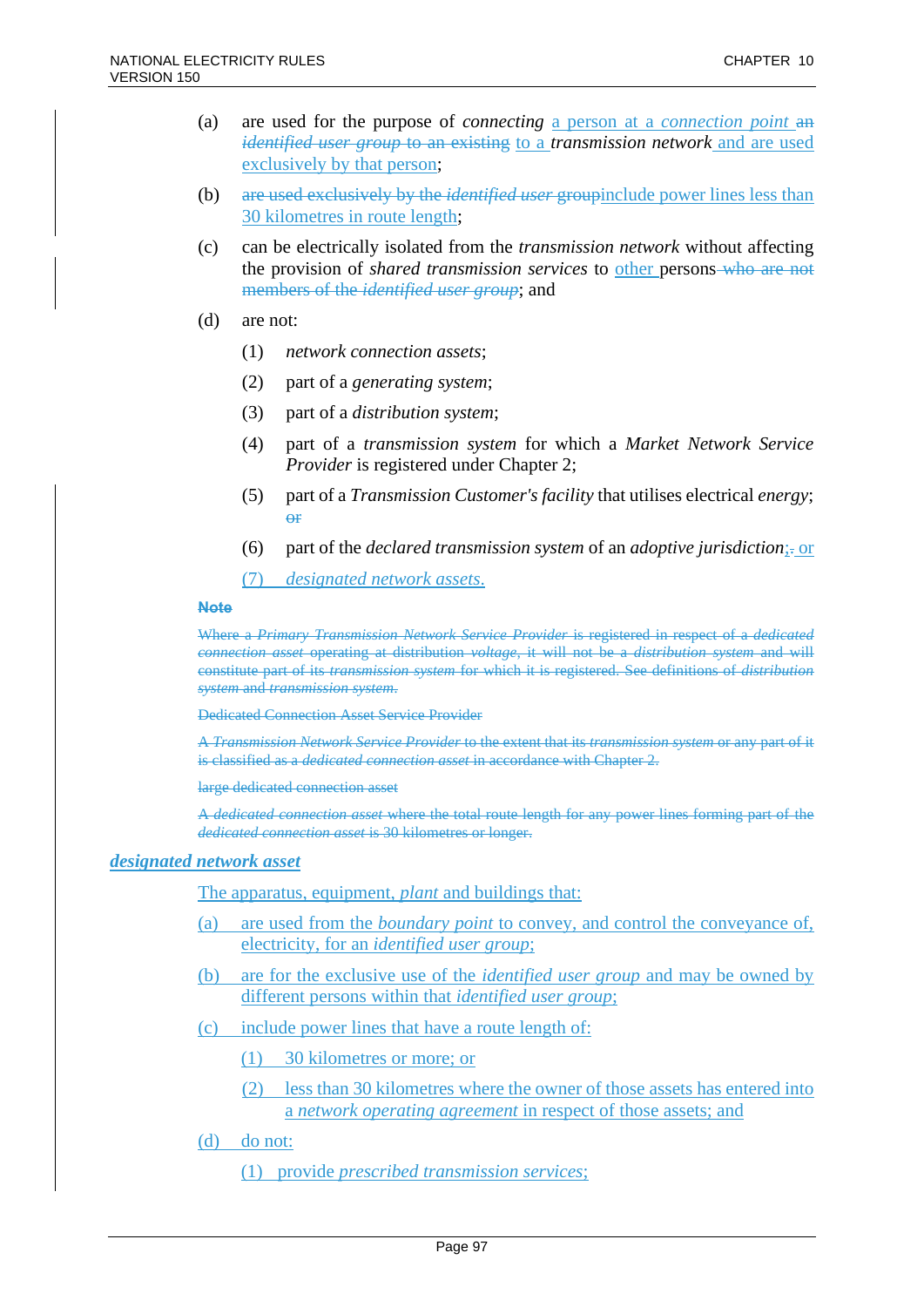(2) form part of a *network loop*; or

(3) form part of a *declared transmission system* of an *adoptive jurisdiction*.

### *distribution system*

A *distribution network*, together with the *connection assets* associated with the *distribution network*, which is *connected* to another *transmission or distribution system*.

*Connection assets* on their own , and *dedicated connection assets* in respect of which a *Primary Transmission Network Services Provider* is registered, do not constitute a *distribution system*.

### *large DCADNA service*

A service provided by means of a *large dedicated connectiondesignated network asset*.

### *large DCADNA services access dispute*

A dispute between a *Dedicated Connection Asset Service ProviderPrimary Transmission Network Service Provider* and a person seeking access to *large DCADNA services* as referred to in clause 5.5.1(c), that is for determination by a *commercial arbitrator* under rule 5.5.

#### *entry service*

A service provided to serve a *Generator* or a group of *Generators*, or a *Network Service Provider* or a group of *Network Service Providers*, at a single the same *connection point*.

### *exit service*

A service provided to serve a *Transmission Customer* or *Distribution Customer* or a group of *Transmission Customers* or *Distribution Customers*, or a *Network Service Provider* or a group of *Network Service Providers*, at a singlethe same *connection point*.

#### *funded network asset*

The parts of a *transmission network* that:

- (a) comprise:
	- (1) a *designated network asset*;
	- (2) an *identified user shared asset*; and
- (b) do not form components of *system strength connection* works, a *funded augmentation* or part of a *declared transmission system* of an *adoptive jurisdiction*.

#### *identified user group*

One or more persons (other than a *Network Service Provider* who is not a *Market Network Service Provider*) who, from time to time, are *connected* to a *transmission network* atbehind the same single *connection boundary point.*

#### *identified user shared asset*

The apparatus, equipment, *plant* and buildings that: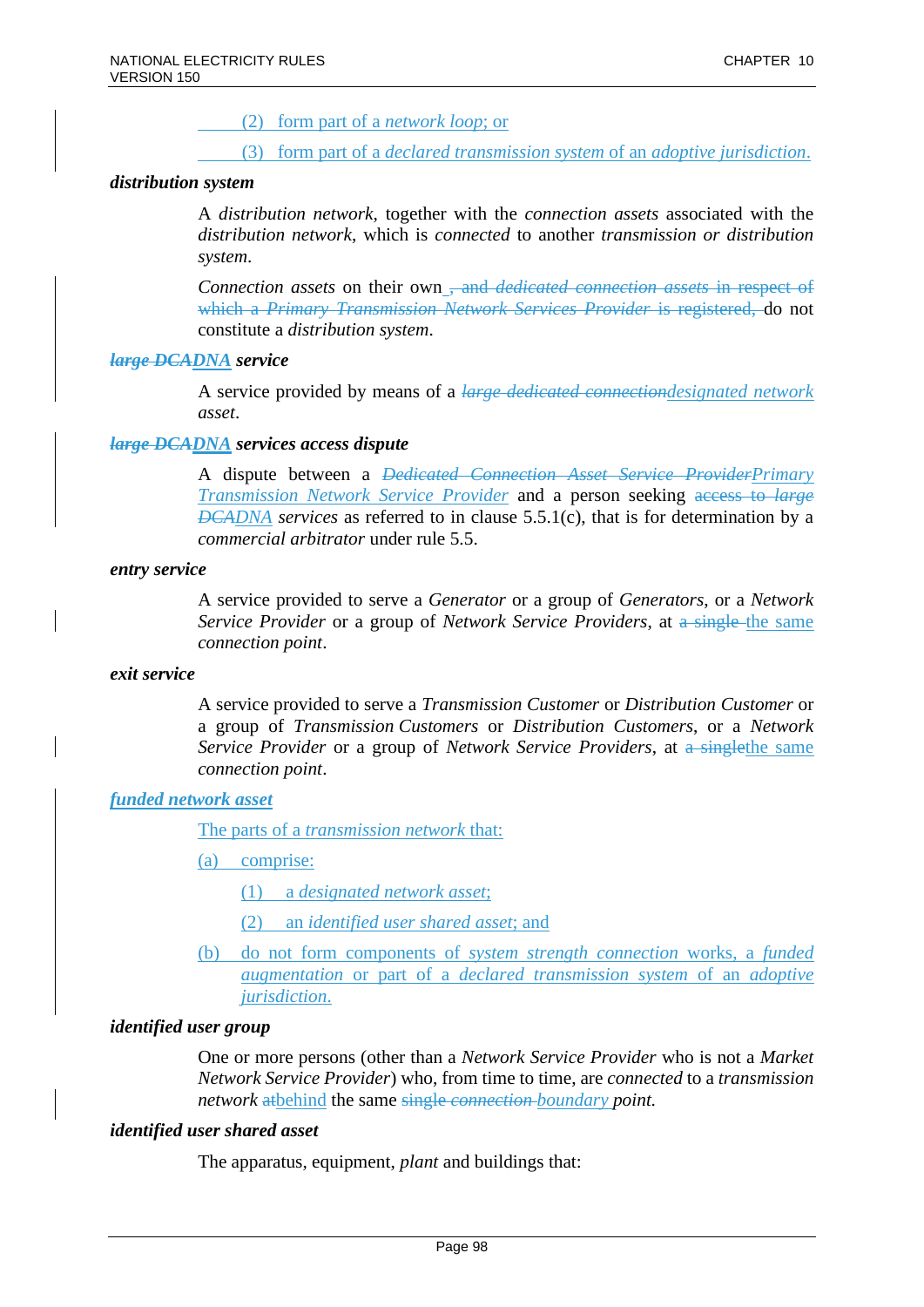- (a) are used for the purpose of:
	- (1) *connecting* a person through a *dedicated connection asset* one or more *identified user groups* to an existing *transmission network*; or
	- (2) expanding the existing *transmission network* to incorporate a *designated network asset* (but does not include subsequent components that are incorporated into that *designated network asset*);
- (b) are not for the exclusive use by that person for a *dedicated connection asset* or *identified user group* for a *designated network asset* used exclusively by the relevant *identified user groups*;
- (c) if used to *connect* that person to a *transmission network* through a *dedicated connection asset*, under normal operating conditions, cannot be electrically isolated from the *transmission network* without affecting the provision of *shared transmission services* to other persons who are not members of the relevant *identified user groups*; and
- (d) are not part of the *declared transmission system* of an *adoptive jurisdiction* or a *designated network asset*.

### **Note:**

An *identified user shared asset* is located at: (1) the interface between a *dedicated connection asset* and a *transmission network* (but this does not include where the interface is between a *dedicated connection asset* with a *designated network asset*); and (2) the *boundary point* between a *designated network asset* and part of a *transmission network* that is not a *designated network asset*.

There is no *identified user shared asset* where there are subsequent components that are incorporated into a *designated network asset*.

### *negotiated transmission service*

Any of the following services:

- (a) a *shared transmission service* that:
	- (1) exceeds the *network* performance requirements (whether as to quality or quantity) (if any) as that *shared transmission service* is required to meet under any *jurisdictional electricity legislation*; or
	- (2) except to the extent that the *network* performance requirements which that *shared transmission service* is required to meet are prescribed under any *jurisdictional electricity legislation*, exceeds or does not meet the *network* performance requirements (whether as to quality or quantity) as are set out in schedule 5.1a or 5.1;
- (b) *connection services* that are provided to serve a *Transmission Network User*, or group of *Transmission Network Users*, at a *single transmission network connection point*, other than *connection services* that are provided by one *Network Service Provider* to another *Network Service Provider* to *connect* their *networks* where neither of the *Network Service Providers* is a *Market Network Service Provider*;
- (c) services specified to be *negotiated transmission services* under rule 5.2A.4; or
- (d) undertaking *system strength connection works,*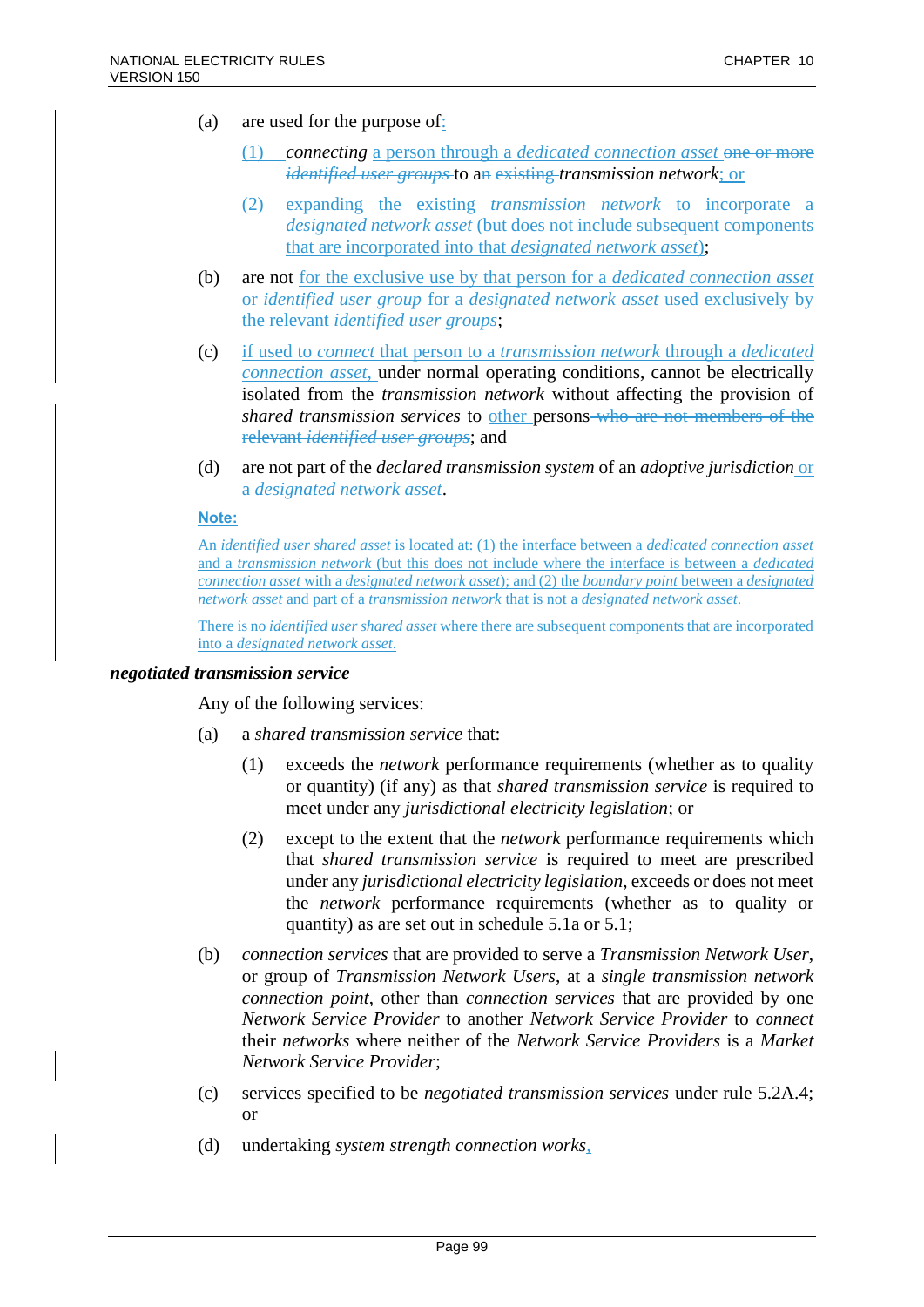but does not include an *above-standard system shared transmission service*,  $\theta$ <sup>-a</sup> *market network service* or a service provided by a *funded network asset* except as specified under paragraph (c).

### *non-contestable FNAIUSA components*

Those components of the *identified user shared assetfunded network asset* that do not satisfy the criteria set out in clause 5.2A.4(c).

#### *small dedicated connection asset*

A *dedicated connection asset* that is not a *large dedicated connection asset*.

## *third party DCA*

A *dedicated connection asset* for which a person other than the *Primary Transmission Network Service Provider* is registered under Chapter 2.

### *third party IUSA*

Those *contestable IUSA components* of an *identified user shared asset* that are not, or will not be, owned or leased by the *Primary Transmission Network Service Provider*.

### *transmission network*

A *network* within any *participating jurisdiction* operating at nominal *voltages* of 220kV and above plus:

- (a) any part of a *network* operating at nominal *voltages* between 66 kV and 220 kV that operates in parallel to and provides support to the higher voltage *transmission network*;
- (b) any part of a *network* operating at nominal *voltages* between 66kV and 220 kV that is not referred to in paragraph (a) but is deemed by the *AER* to be part of the *transmission network*.

For a *participating jurisdiction* other than the State of VictoriaExcept in the case of a *declared transmission system* of an *adoptive jurisdiction*, a *funded network asset* an *identified shared user asset* owned, controlled or operated by a *Primary Transmission Network Service Provider* (including a *third party IUSA* that is the subject of under a *network operating agreement*) forms part of that *Primary Transmission Network Service Provider's transmission network*.

## *Transmission Network User*

In relation to a *transmission network*, a *Transmission Customer* and:

- (a) a *Generator* whose *generating unit*; and
- (b) a *Network Service Provider* whose *network*,;
- (c) to the extent that a *Dedicated Connection Asset Service Provider* is not also one of the persons listed above, a *Dedicated Connection Asset Service Provider* whose *dedicated connection asset***[Deleted]**,

is *connected* to the *transmission network*.